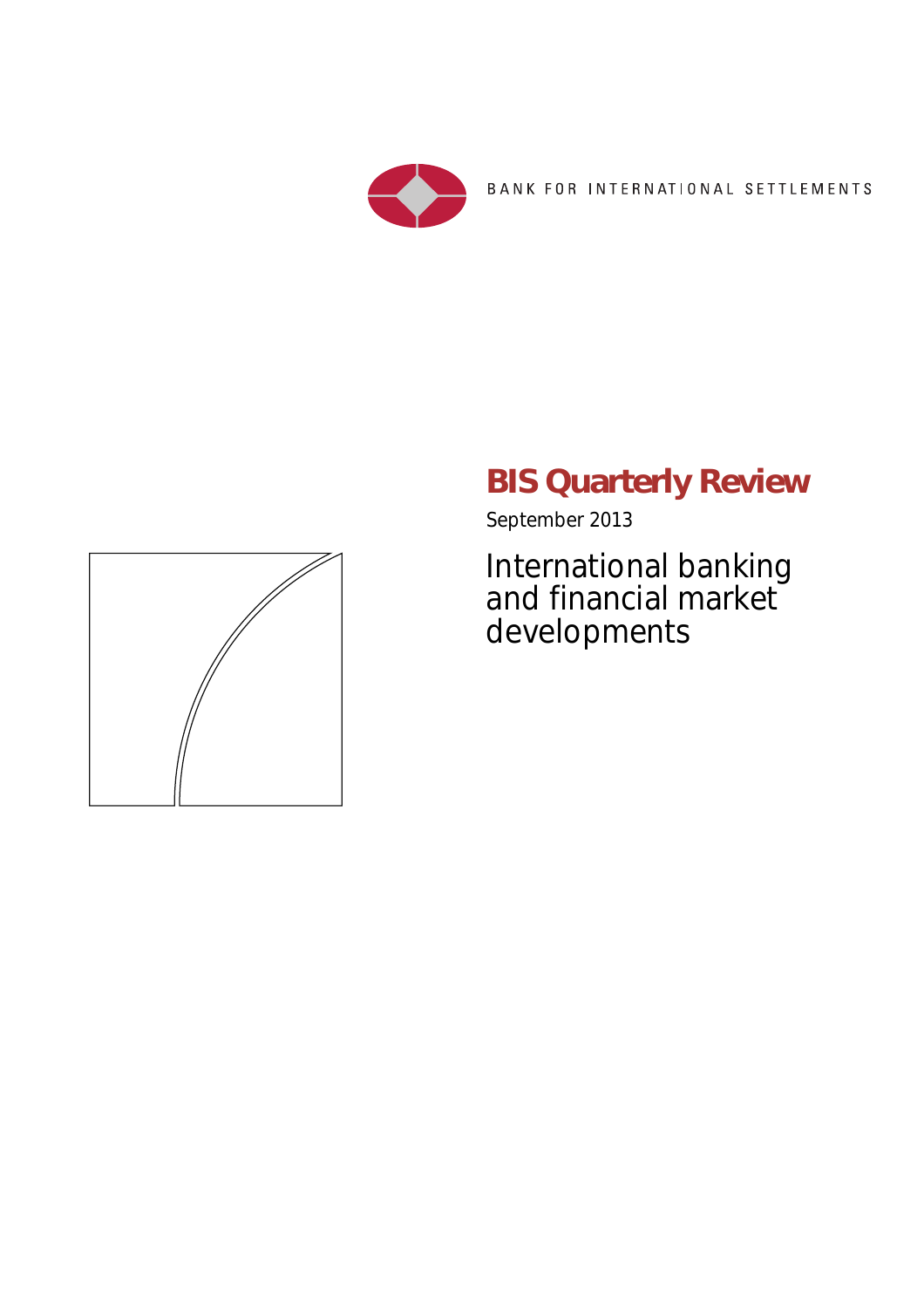BIS Quarterly Review Monetary and Economic Department

Editorial Committee:

Claudio Borio Dietrich Domanski Christian Upper Stephen Cecchetti Philip Turner

General queries concerning this commentary should be addressed to Christian Upper (tel +41 61 280 8416, e-mail: Christian.upper@bis.org), queries concerning specific parts to the authors, whose details appear at the head of each section, and queries concerning the statistics to Philip Wooldridge (tel +41 61 280 8006, e-mail: philip.wooldridge@bis.org).

This publication is available on the BIS website (www.bis.org).

*© Bank for International Settlements 2013. All rights reserved. Brief excerpts may be reproduced or translated provided the source is stated.* 

ISSN 1683-0121 (print) ISSN 1683-013X (online)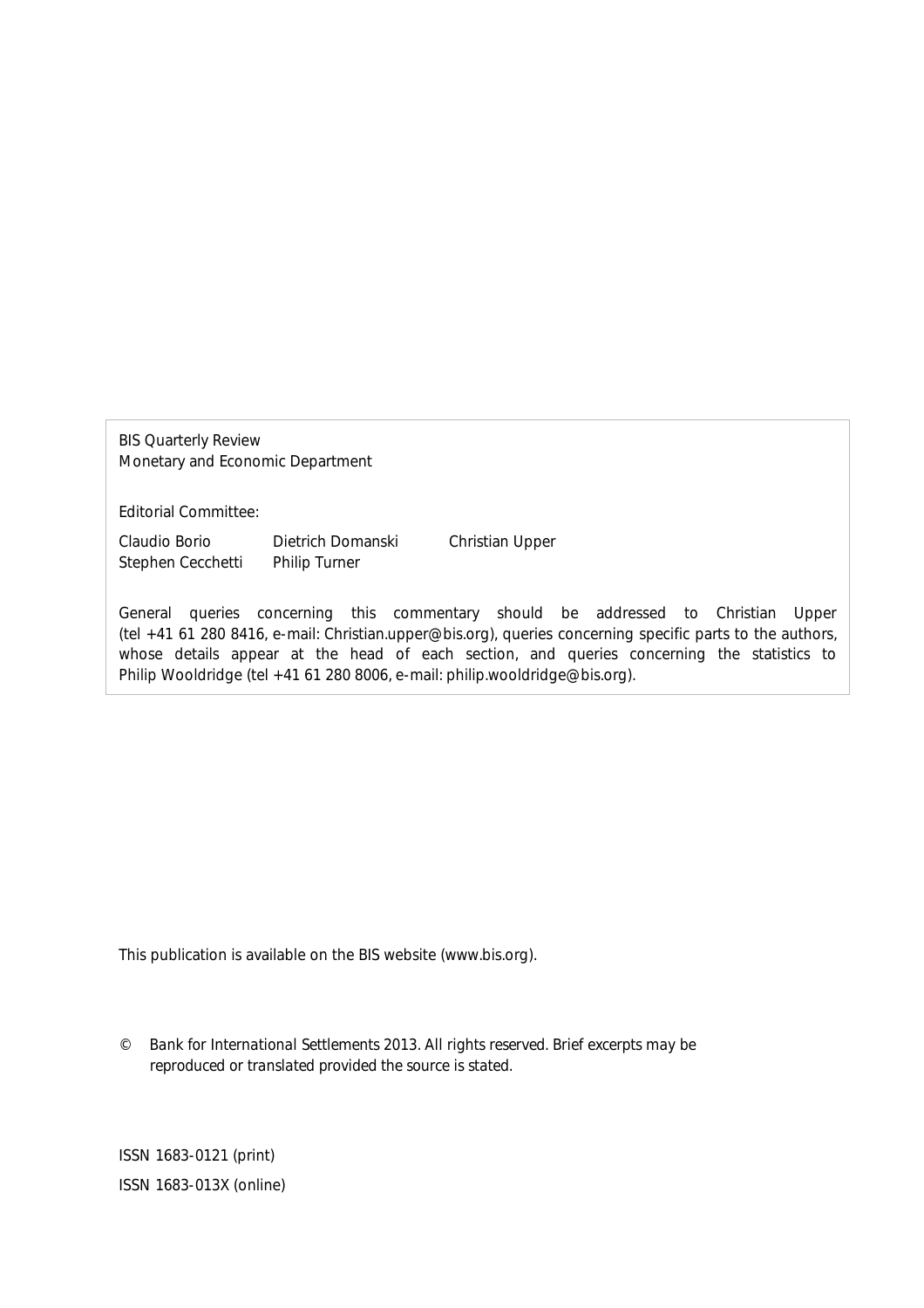## BIS Quarterly Review

### September 2013

### International banking and financial market developments

|                                                                     | $\mathcal{P}$ |
|---------------------------------------------------------------------|---------------|
|                                                                     | 4             |
|                                                                     | 8             |
|                                                                     | 10            |
|                                                                     |               |
|                                                                     | 14            |
|                                                                     | 16            |
| Box 2: Emerging market debt securities issuance in offshore centres | 22            |

#### Special features

|                                                                                  | 25 |  |  |
|----------------------------------------------------------------------------------|----|--|--|
| Benjamin Cohen                                                                   |    |  |  |
|                                                                                  | 26 |  |  |
|                                                                                  |    |  |  |
|                                                                                  |    |  |  |
|                                                                                  | 32 |  |  |
|                                                                                  | 35 |  |  |
|                                                                                  | 36 |  |  |
|                                                                                  | 38 |  |  |
|                                                                                  | 43 |  |  |
| Stefan Avdjiev, Anastasia Kartasheva and Bilyana Bogdanova                       |    |  |  |
|                                                                                  | 44 |  |  |
|                                                                                  | 46 |  |  |
|                                                                                  | 49 |  |  |
|                                                                                  | 51 |  |  |
|                                                                                  | 53 |  |  |
| Box: Debt, CoCo and equity price reactions to news about capital                 | 54 |  |  |
|                                                                                  | 55 |  |  |
|                                                                                  | 57 |  |  |
| Anamaria Illes and Marco Lombardi                                                |    |  |  |
|                                                                                  | 58 |  |  |
|                                                                                  | 58 |  |  |
|                                                                                  | 60 |  |  |
|                                                                                  | 60 |  |  |
|                                                                                  | 63 |  |  |
|                                                                                  | 64 |  |  |
| Mind the gap? Sources and implications of supply-demand imbalances in collateral |    |  |  |
|                                                                                  | 67 |  |  |
| Ingo Fender and Ulf Lewrick                                                      |    |  |  |
|                                                                                  | 68 |  |  |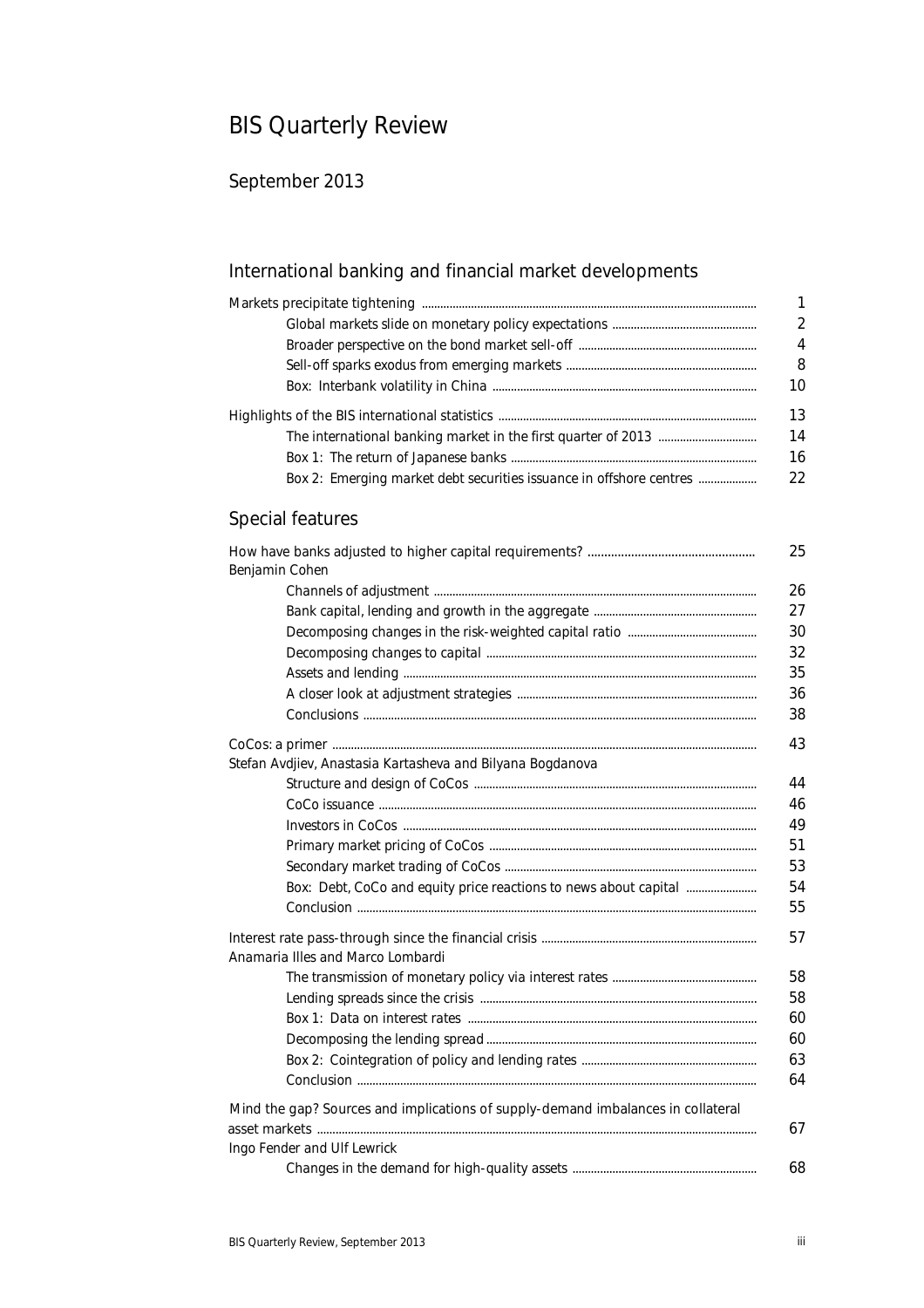|                                                               | 70<br>71<br>75<br>79 |  |
|---------------------------------------------------------------|----------------------|--|
|                                                               | 83                   |  |
| Ilhyock Shim, Bilyana Bogdanova, Jimmy Shek and Agne Subelyte | 84                   |  |
|                                                               | 90                   |  |
|                                                               | 94                   |  |
|                                                               |                      |  |
|                                                               |                      |  |
|                                                               |                      |  |

#### Notations used in this Review

| billion              | thousand million                     |
|----------------------|--------------------------------------|
| e                    | estimated                            |
| lhs, rhs             | left-hand scale, right-hand scale    |
| \$                   | US dollar unless specified otherwise |
|                      | not available                        |
| $\ddot{\phantom{a}}$ | not applicable                       |
|                      | nil or negligible                    |
|                      |                                      |

Differences in totals are due to rounding.

The term "country" as used in this publication also covers territorial entities that are not states as understood by international law and practice but for which data are separately and independently maintained.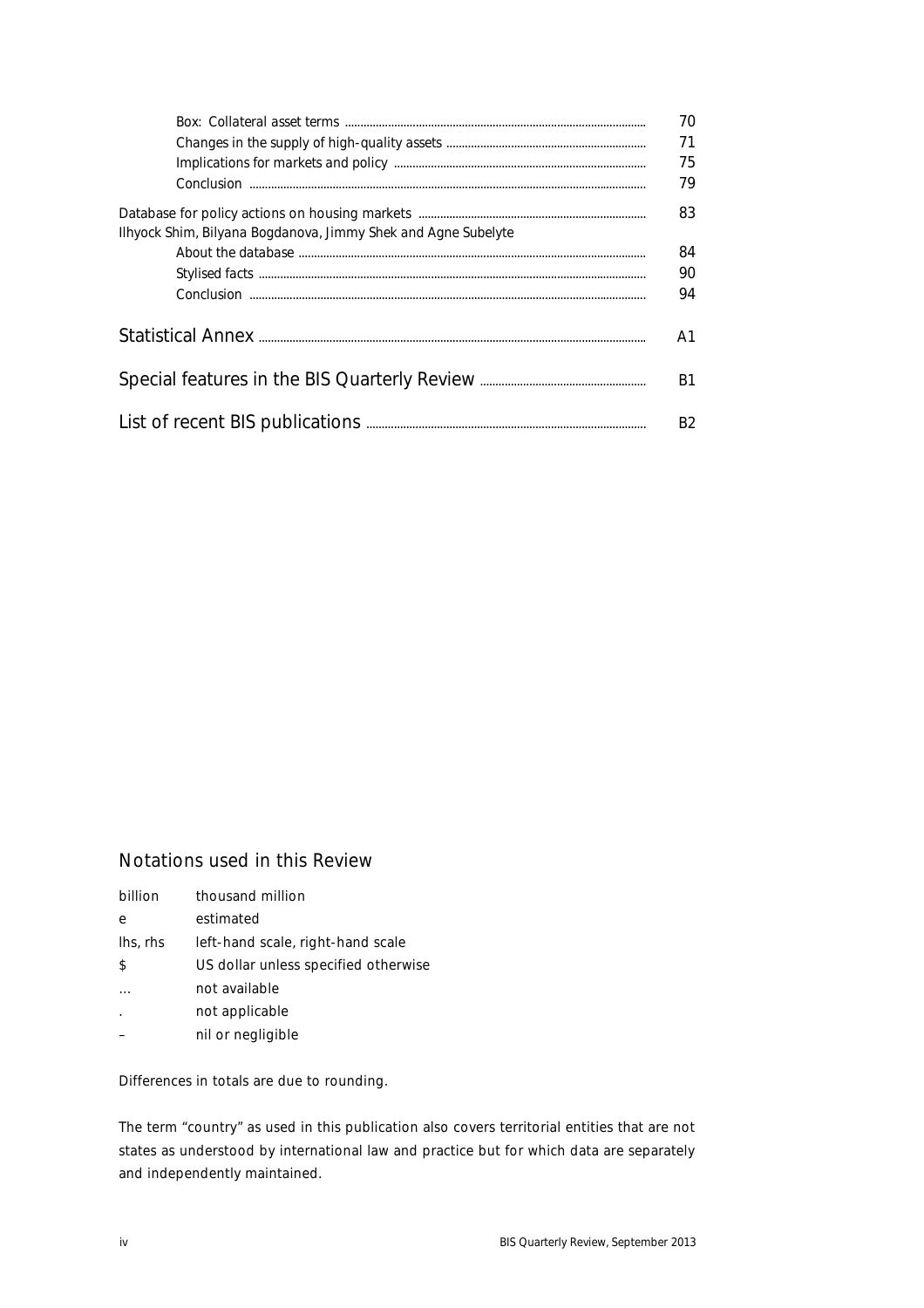### Markets precipitate tightening<sup>1</sup>

Announcements in May that the Federal Reserve envisaged phasing out quantitative easing reverberated through global financial markets. These announcements triggered a surge in benchmark bond yields that spilled over across asset classes and regions in what market commentary referred to as a sell-off. During this episode, equities in both advanced and emerging market economies registered abrupt and sizeable losses. In addition, investor retrenchment from emerging economies led to steep depreciations of a number of local currencies. The sell-off abated in early July when the Federal Reserve, the ECB and the Bank of England reassured markets that monetary policy would remain accommodative until the domestic recovery was on a solid footing. As the rise in long-term interest rates continued, however, markets effectively precipitated a tightening of financial conditions worldwide.

The policy announcements occurred after a prolonged period of exceptional monetary accommodation in advanced economies, just as the economic outlook there was turning positive. They caught markets by surprise, reminding them that negative term premia cannot last indefinitely. Even though this resulted in temporarily higher market volatility, equities eventually recovered from the losses incurred during the sell-off. Furthermore, despite their rise, yields remained low by historical standards, thus perpetuating the relative appeal of higher-yielding asset classes. This extended the squeeze of credit spreads and fuelled strong issuance of bonds and loans in the riskier part of the spectrum, a phenomenon reminiscent of the exuberance prior to the global financial crisis.

The market-led tightening of financial conditions generated serious tremors in emerging market economies, which had been in a soft spot. The outlook for these economies was deteriorating, as imbalances inherited from a period of rapid credit and GDP growth were unwinding. The imported tightening thus amplified pressures on local markets and brought to the fore the vulnerability of countries dependent on fickle foreign capital. In the face of additional strong headwinds from escalating geopolitical tensions, the downward pressure on currency and equity values persisted in a number of emerging economies even after the sell-off had abated in advanced economies.

<sup>1</sup> This article was prepared by the BIS Monetary and Economic Department. Questions about the article can be addressed to Nikola Tarashev (nikola.tarashev@bis.org) and Goetz von Peter (goetz.von.peter@bis.org). Questions about data and graphs should be addressed to Agne Subelyte (agne.subelyte@bis.org) and Alan Villegas (alan.villegas@bis.org).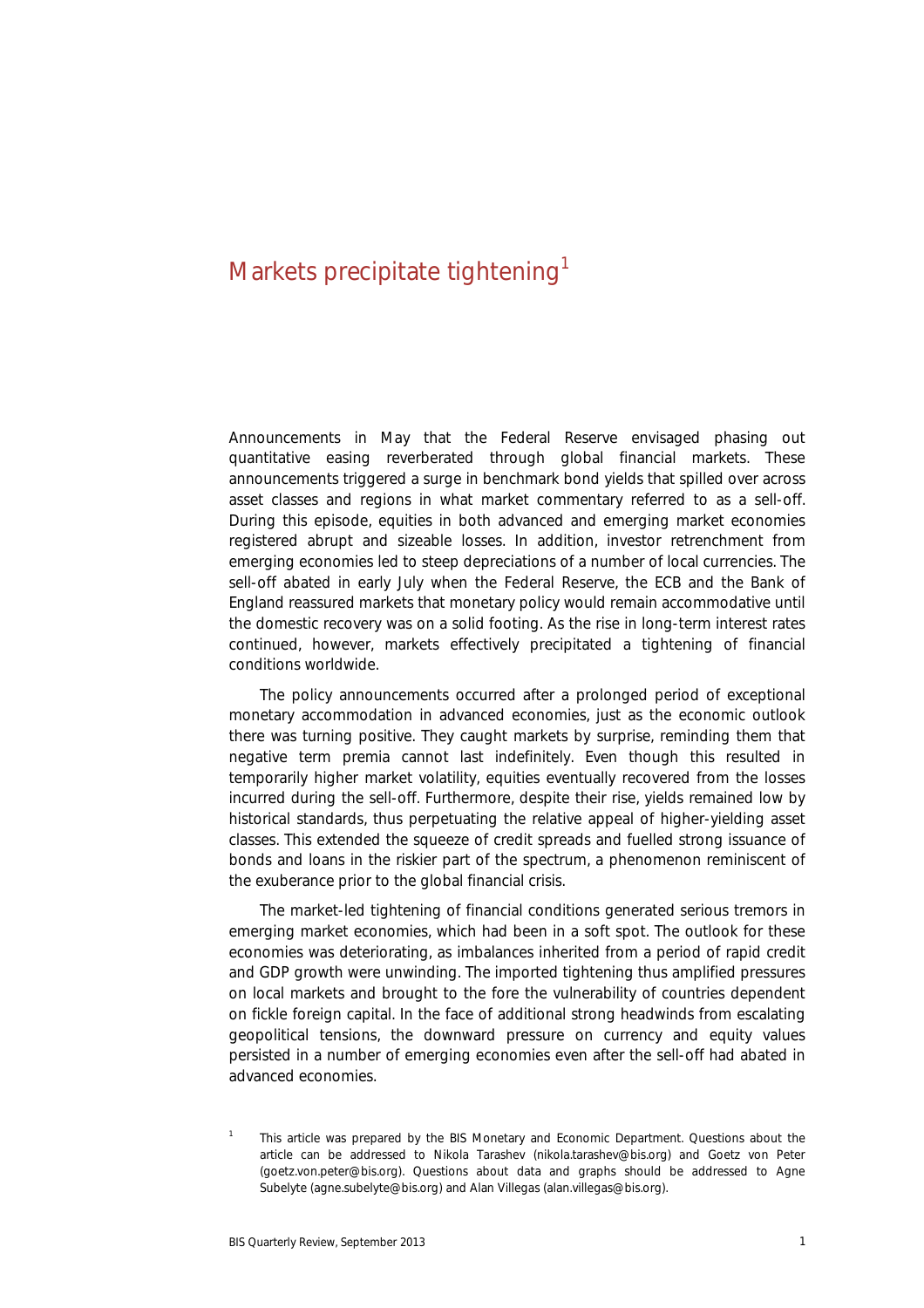### Global markets slide on monetary policy expectations

Market participants started pricing in the end of quantitative easing on 3 May, when upbeat news on employment confirmed the positive outlook for the US economy. This led to a bond market sell-off that set US Treasury yields on an upward path and effectively brought monetary tightening forward in time (Graph 1, left-hand panel). And even though higher policy rates remained a fairly distant prospect, volatility picked up and trading in the Treasury market reached record volumes owing to conflicting views on when and how various monetary policy instruments would be phased out.<sup>2</sup>

The US bond market sell-off reverberated globally, affecting a broad range of asset classes in both advanced and emerging market economies. For example, the yields on European long-term sovereign bonds also started their ascent on 3 May (Graph 1, centre panel) and the corresponding Japanese yields edged up. Mortgage-backed securities promptly followed suit, as less attractive refinancing prospects lengthened the duration of these instruments, thus increasing their interest rate sensitivity. At the same time, the rising yields in advanced economies set in motion a sustained depreciation of major emerging market currencies with respect to the US dollar (Graph 1, right-hand panel).

The markets for high-yield bonds and equities joined the sell-off with a threeweek lag. This happened after 22 May, when the Federal Reserve Chairman stated that the Federal Open Market Committee could envisage reducing the pace of asset purchases to ensure that the stance of monetary policy remained appropriate as the



#### Sovereign bond and currency markets Graph 1 and  $G$  and  $G$  and  $G$  and  $G$  and  $G$  and  $G$  and  $G$  and  $G$  and  $G$  and  $G$  and  $G$  and  $G$  and  $G$  and  $G$  and  $G$  and  $G$  and  $G$  and  $G$  and  $G$  and  $G$  and  $G$  and  $G$  an

The black vertical lines indicate 3 May, 22 May, 19 June and 5 July 2013 respectively.

<sup>1</sup> US dollars per unit of local currency. A decrease indicates depreciation of the local currency. <sup>2</sup> The Merrill Lynch Option Volatility Estimate (MOVE) is an index of Treasury bond yield volatility over a one-month horizon, based on a weighted average of Treasury options of two-, five-, 10- and 30-year contracts. <sup>3</sup> Daily trading volume for US Treasury bonds, notes and bills, reported by ICAP; centred 10-day moving average.

Sources: Bloomberg; Datastream; national data; BIS calculations.

 $\overline{2}$  Foreign residents reduced their holdings of long-term US securities by \$77.8 billion in June, with net sales of US Treasury bonds accounting for \$40.8 billion.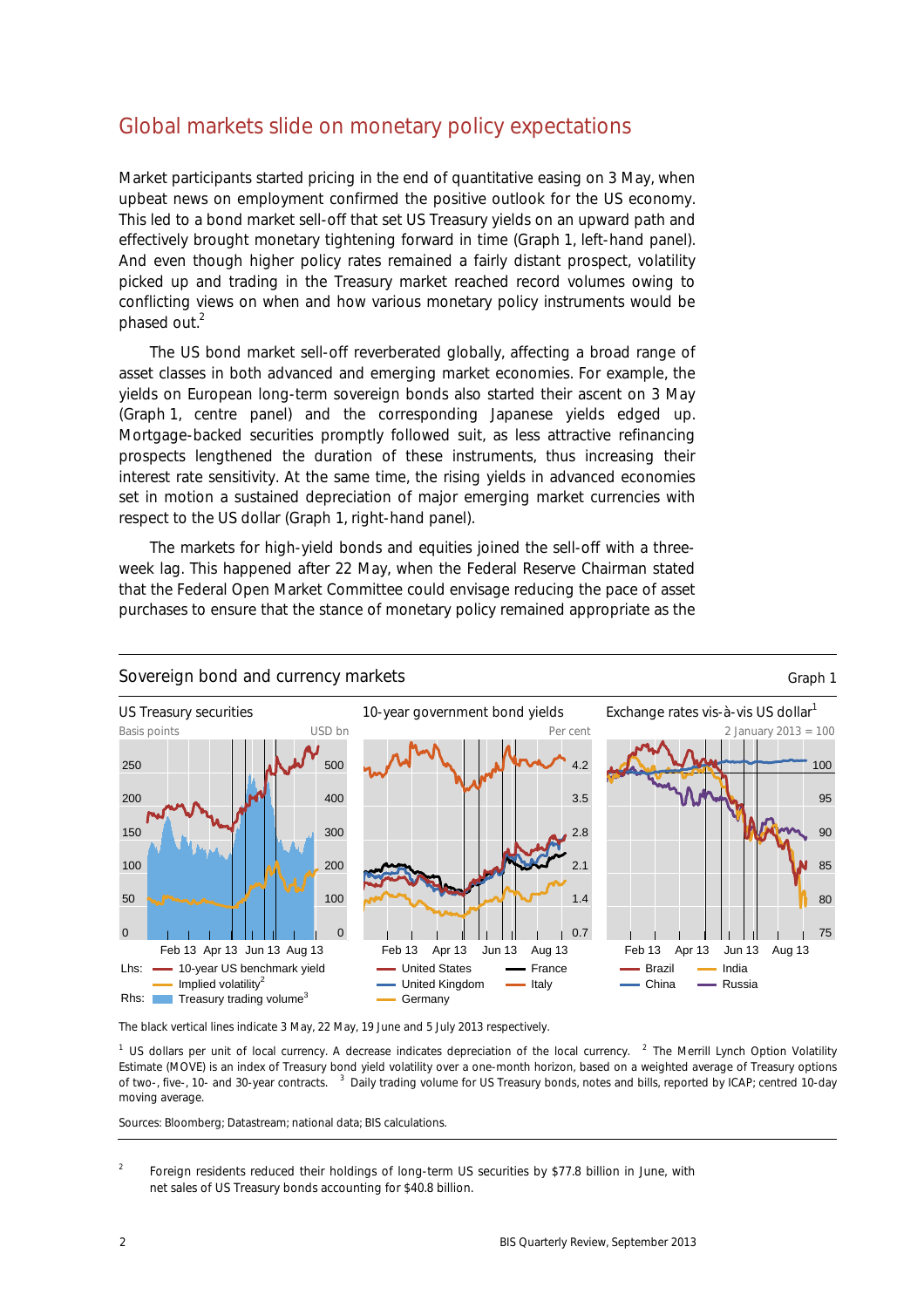#### Corporate bond and equity markets Graph 2



The black vertical lines indicate 3 May, 22 May, 19 June and 5 July 2013 respectively.

 $1$  High-yield (solid line) and investment grade (dashed line) option-adjusted spreads.  $2$  Calculated by MSCI.

Sources: Bank of America Merrill Lynch; Bloomberg; Datastream.

outlook for the labour market or inflation changed. On this statement, high-yield indices started cheapening markedly in advanced economies on both sides of the Atlantic, as well as in emerging market economies (Graph 2, left-hand panel). At the same time, a half-year rally in advanced economies' equity indices came to an end amid elevated volatility, as market players, scathed by years of sub-par returns, reassessed a rapidly evolving financial landscape (Graph 2, centre panel). And following their lacklustre performance earlier on, emerging market equity indices plummeted (Graph 2, right-hand panel).

Then, global markets evolved largely in sync until 19 June, when the Federal Reserve Chairman emphasised that the envisaged slowdown of asset purchases should be consistent with the unemployment rate decreasing to 7% by mid-2014. As an immediate response, market volatility and bond yields edged further up, and equity prices dropped abruptly. Within a week, however, the bearish mood in equity markets subsided, sending major indices on an upward path. Likewise, there soon was a distinct reduction in the upward pressure on US and emerging market corporate bond spreads, as well as on euro zone sovereign yields. By contrast, the sell-off on the US Treasury and the euro area corporate bond markets continued until early July, when major central banks joined forces to reassure markets that the monetary stance would remain supportive on the path to recovery.

To alleviate the market-induced tightening of funding conditions, central banks on both sides of the Atlantic issued forward guidance as regards the future path of monetary policy. The Federal Reserve had emphasised for some time the continuation of its low interest policy as long as macroeconomic conditions warranted it. On 4 July, the Bank of England and the ECB also took steps towards forward guidance by stating explicitly that rising bond yields were not in line with monetary policy intentions and fundamentals. In a clear departure from its previous communication practice, the ECB pledged that policy rates would remain at current or lower levels for an extended period of time, conditional on its assessment of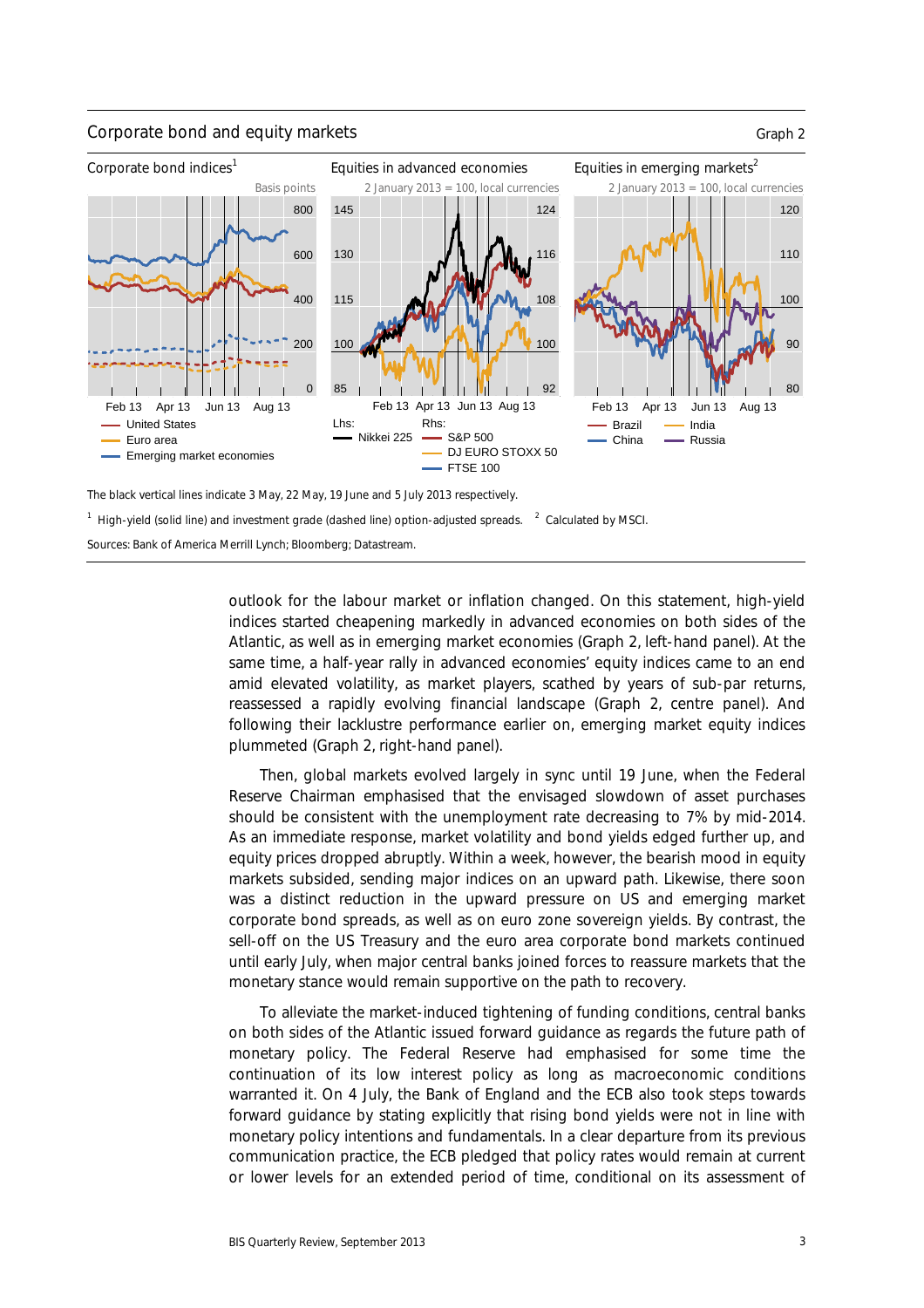economic conditions. A month later, the Bank of England's new Governor confirmed the Bank's forward guidance by specifying that – barring unforeseen adverse developments<sup>3</sup> – the policy interest rate would not rise from 0.5% until unemployment declined to 7%. Under the Bank's own forecast, this would take until 2016.

By the time central banks' forward guidance finally halted the two-month-long gyrations in global markets, bond yields as well as equity and currency valuations had evolved substantially (Graphs 1 and 2). Between 3 May and 5 July, the yield on the 10-year US Treasury note increased by 100 basis points, to 2.74%. This run-up was similar to that over the last two months of 2010, which occurred in anticipation of monetary policy tightening, but fell short of the rate hikes during the episodes of actual tightening in 1994 and 2004. In addition, the May and June increases in the 10-year sovereign yields of Japan, Germany and the United Kingdom amounted to roughly 30, 50 and 75 basis points respectively. And even though they were in a sell-off mode for only part of this period, high-yield indices in advanced economies saw their spreads rise by 60 to 90 basis points. By contrast, mature equity markets went through swings without clear direction, with the EURO STOXX 50 and FTSE 100 registering 6% and 2% losses, and the Nikkei and the S&P 500 gaining 4.5% and 1%, respectively.

In emerging market economies, the concurrent losses were much larger. For instance, the yield on the composite emerging market high-yield index rose by 130 basis points and the equity indices of the BRIC economies lost 3–13% of their local currency values between 3 May and 5 July. Over the same period, the currencies of Brazil, India and Russia depreciated by roughly 10% with respect to the US dollar. Likewise, the yields on the latter two countries' US dollardenominated bond indices rose by more than 100 basis points, outstripping the rise in yields on local currency bonds.

#### Broader perspective on the bond market sell-off

The announcements about the future path of US monetary policy occurred against an improving growth outlook in advanced economies, which stood in sharp contrast to the slowdown in emerging market economies. The US recovery proceeded at a moderate pace, even as unemployment was expected to decline only slowly. At the same time, upward revisions in growth neutralised any remaining fears of a tripledip recession in the United Kingdom. In turn, the euro area emerged from a six-quarter contraction, with Germany and France pushing area-wide growth to a modest but positive 0.3% in the second quarter, a growth rate that was expected to weaken only slightly in the third quarter and then persist over the following year. In addition, market participants drew confidence from manufacturing PMI indices in the second and third quarters, pointing to expansion in most advanced economies (Graph 3, left-hand panel). On the other hand, PMI indices in emerging market economies generally deteriorated (Graph 3, centre panel). Moreover, the balance of economic surprises in major advanced economies moved into positive territory for

<sup>3</sup> The Bank of England specified that it would adjust the policy stance if it posed a significant threat to financial stability, if the Bank's own forecast of inflation 18 to 24 months ahead reached or exceeded 2.5% per annum or if the public's medium-term inflation expectations no longer remained sufficiently well anchored.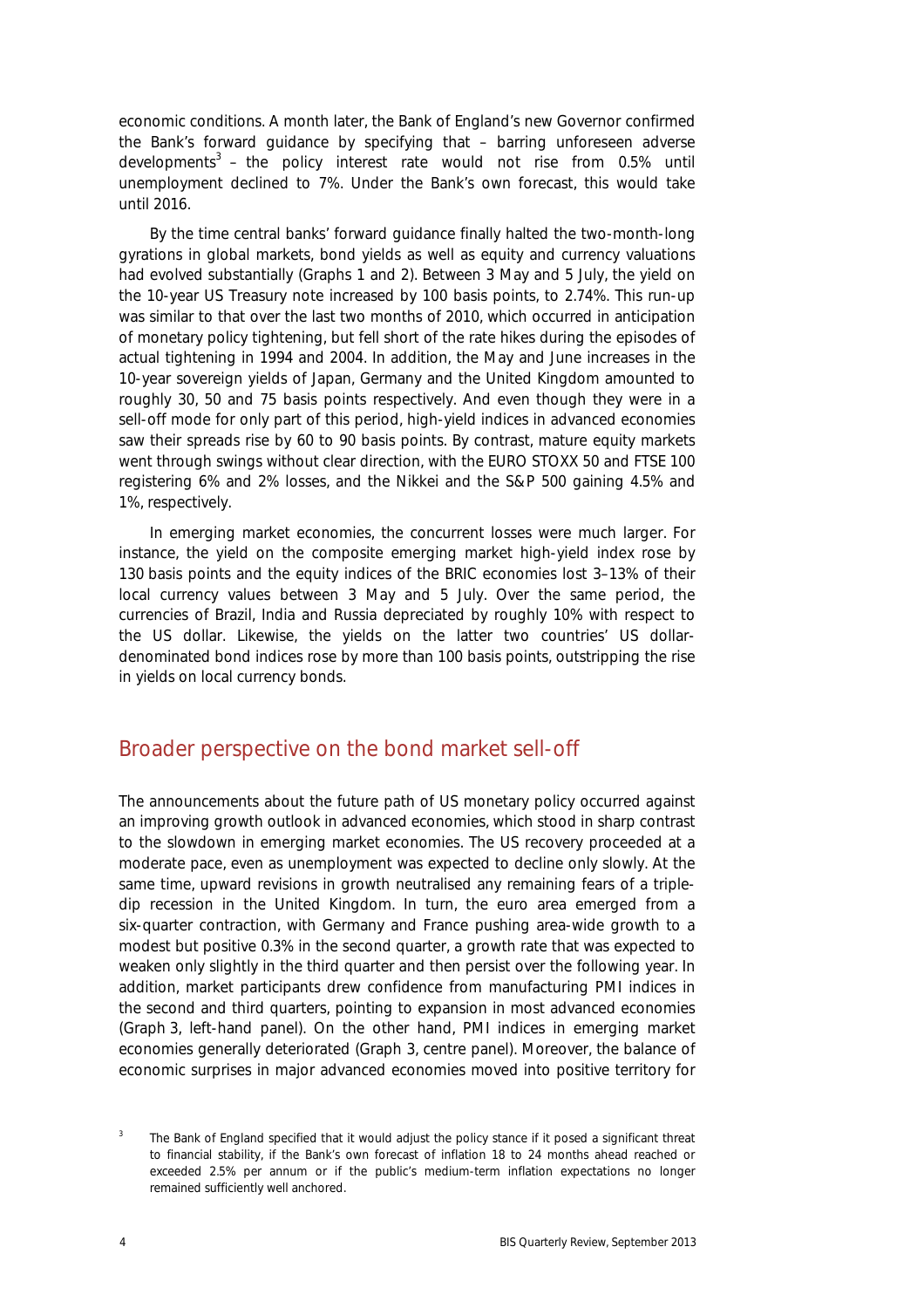

<sup>1</sup> Purchasing managers' index (PMI) derived from monthly surveys of private sector companies. Values above (below) 50 indicate expansion (contraction). <sup>2</sup> The Citigroup Economic Surprise Indices are defined as the weighted sum of data surprises (balance of actual releases versus Bloomberg survey median). A positive reading indicates that economic releases have on balance beaten the consensus forecast. The indices are calculated daily in a rolling three-month window.

Sources: Bloomberg; Citigroup; Datastream; HSBC; Markit.

the first time since March but remained negative in emerging markets (Graph 3, right-hand panel).

It was the interplay between improving economic outlooks and anticipated changes to the monetary policy stance that shaped the recent behaviour of bond markets in advanced economies. The two drivers reinforced each other in raising the term premia embedded in bond prices. Even though credit spreads rose as a result, they remained below the levels seen in 2012, reflecting an ongoing search for yield.

#### Drivers of the rise in bond yields

An examination of the rise in US bond yields between May and July reveals as a key driver the uncertainty about the future stance of monetary policy. The sell-off mainly shifted bond yields at long maturities, while the short end of the yield curve remained anchored by the Federal Reserve's continued low interest rate policy (Graph 4, left-hand panel). In addition, the federal funds futures curve also shifted upwards, signalling market perceptions that a policy rate exit from the current 0–0.25% band had become quite likely to occur as early as in the second quarter of 2014 (Graph 4, centre panel). A model-based decomposition of the 10-year US Treasury yield, which sheds light on the various drivers of these shifts, indicates that the recent yield spike was largely the result of a rising term premium (Graph 4, right-hand panel). $4$  This is consistent with markets reacting to uncertainty about the extent to which an improving economic outlook would affect future policy rates. It is also consistent with uncertainty as regards the impact that a reduction in the Federal Reserve's purchases of long-term Treasuries would have on these securities' prices.

<sup>4</sup> In their recent entry in *Liberty Street Economics* (http://libertystreeteconomics.newyorkfed.org), Tobias Adrian and Michael Fleming also find that a rising term premium explains most of the recent bond market sell-off.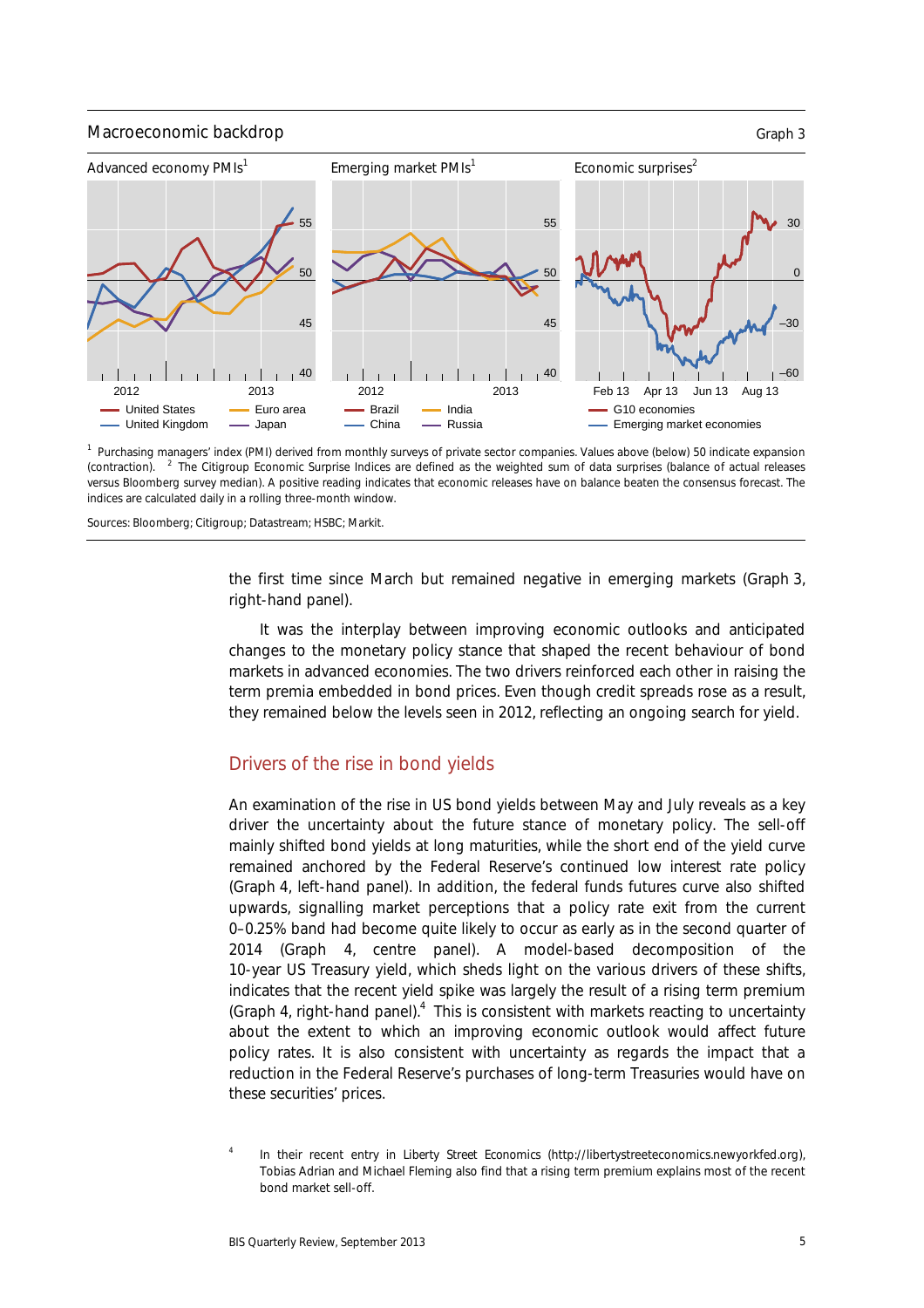#### US interest rates



The shaded areas in the left- and right-hand panels indicate the bond market sell-off period, 3 May to 5 July 2013.

<sup>1</sup> Decomposition based on a joint macroeconomic and term structure model. See P Hördahl, O Tristani and D Vestin, "A joint econometric model of macroeconomic and term structure dynamics", *Journal of Econometrics*, vol 131, 2006, pp 405–44; and P Hördahl and O Tristani, "Inflation risk premia in the term structure of interest rates", *BIS Working Papers*, no 228, May 2007.

Sources: Bloomberg; Datastream; national data; BIS calculations.

In comparison, the bond market sell-offs in 1994 and 2003–04 were different in nature. During those episodes, long-term nominal yields rose together with policy rates or on the back of expected increases in future real interest rates and inflation. By contrast, inflation expectations were largely unchanged in the second and third quarters of 2013 (Graph 4, right-hand panel).

Their recent spike notwithstanding, bond yields in mature markets remained low by historical standards. For one, the yields on sovereign bonds in the largest world economies had been on a downward trend since 2007. And investment grade spreads in the United States, the euro area and the United Kingdom declined respectively by 75, 110 and 190 basis points between May 2012 and early September 2013, falling past their earlier troughs in 2010 and reaching levels last seen at end-2007. The evolution of the corresponding high-yield bond indices was similar, with spreads declining by 230 to 470 basis points over the same period.

#### Credit markets: in a persistent search for yield

The recent sell-off did little to undermine the relative appeal of riskier securities, which asserted itself in the second half of 2012 and persisted through the third quarter of 2013. Historically low yields in core bond markets were an important underlying factor drawing investors towards the higher returns of riskier assets. In principle, however, two additional factors are likely to have played a role as well. As uncertainty about the monetary stance made it more difficult to price interest rate risk, market-wide demand would shift towards securities less sensitive to such risk. This would include securities carrying a credit risk premium, which reduces duration, all else the same. In addition, to the extent that monetary conditions tighten only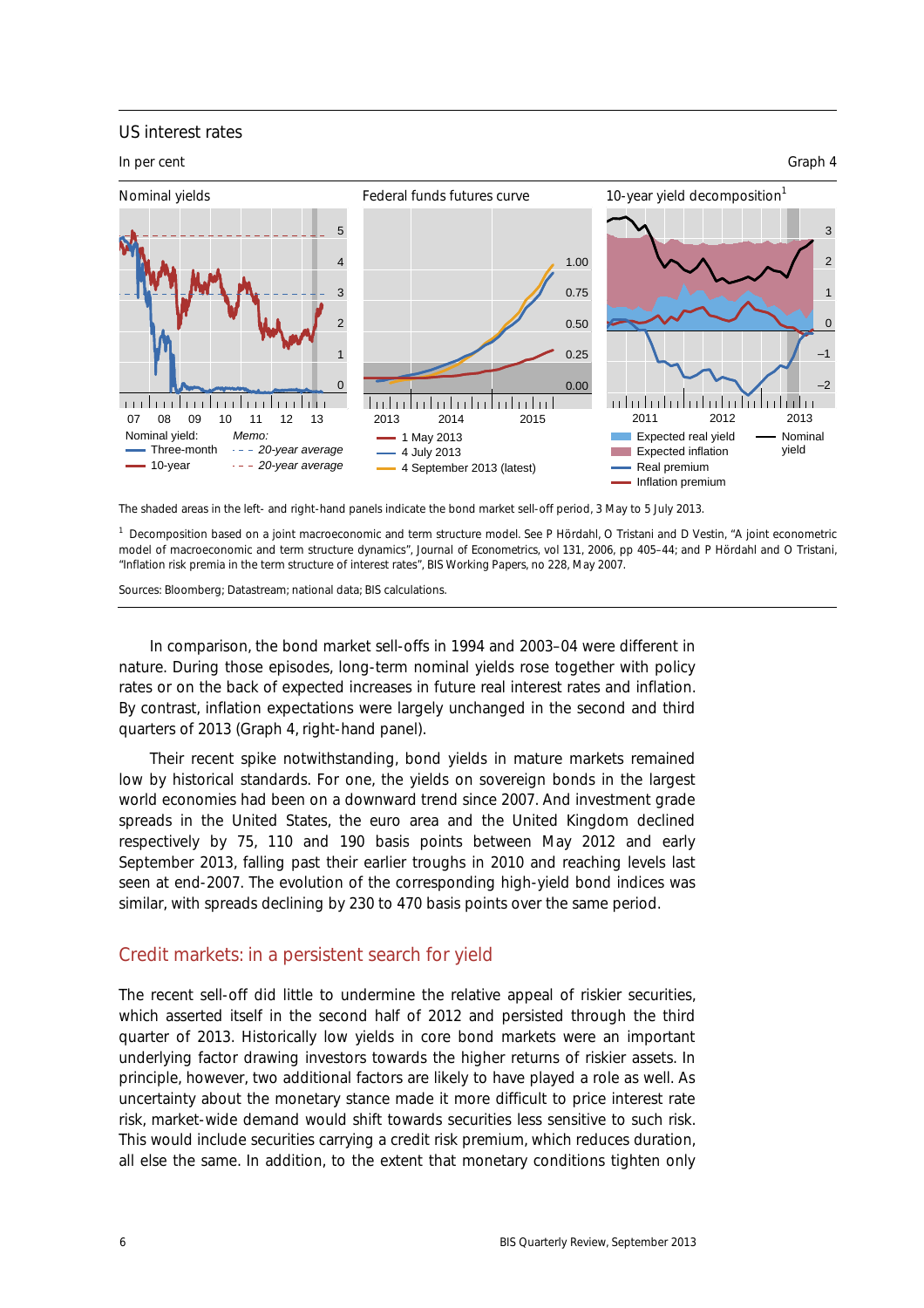when economic recovery gains momentum, securities exposed to both interest rate and credit risk would carry diversification benefits.

The attractiveness of riskier securities surfaced as a persistent squeeze of credit spreads (Graph 5, left-hand panel). The bond market sell-off in May and June reversed this process, but only temporarily in advanced economies. After their peak at mid-2012, credit spreads in these economies plummeted by more than 30% to reach roughly 350 basis points by early September 2013. Thus, while still well above their pre-crisis trough in 2006, they reached levels last seen at end-2007.

Recent debt issuance also reflected investors' interest in the riskier part of the credit spectrum. For instance, the high-yield share of aggregate bond issuance by European firms exceeded 15% in the first quarter of 2013, up from roughly 12.5% in 2012. In addition, banks increasingly funded themselves with subordinated debt, much of which was expected to be of sufficient loss absorbency to count towards regulatory capital. Compared with the 12 months to mid-2012, the issuance of subordinated debt increased almost tenfold in the United States and 3.5 times in Europe to reach roughly \$22 billion and \$52 billion respectively over the 12 months to mid-2013. Likewise, the market for contingent convertible capital instruments (CoCos) has been growing since 2011 (see the special feature in this issue).

A trend favouring riskier lending was also evident in the syndicated loans market. A concrete manifestation was the growing popularity of "leveraged" loans, which are extended to low-rated, highly leveraged borrowers paying spreads above a certain threshold (Graph 5, centre panel). The share of these loans in total new signings reached 45% by mid-2013, 30 percentage points above the trough during the crisis and 10 percentage points above the pre-crisis peak. Market commentary attributed part of this increase to renewed investor demand for collateral loan obligations, which furthered a shift of negotiating power to borrowers. Thus, just as



The shaded area in the left-hand panel indicates the bond market sell-off period, 3 May to 5 July 2013.

<sup>1</sup> High-yield minus investment grade option-adjusted spreads on corporate bond indices. <sup>2</sup> Dealogic Loan Analytics does not distinguish between highly leveraged and leveraged for loans signed after 2008. <sup>3</sup> Of leveraged and highly leveraged loans in total syndicated loan signings

Sources: Bank of America Merrill Lynch; Dealogic Loan Analytics; BIS calculations.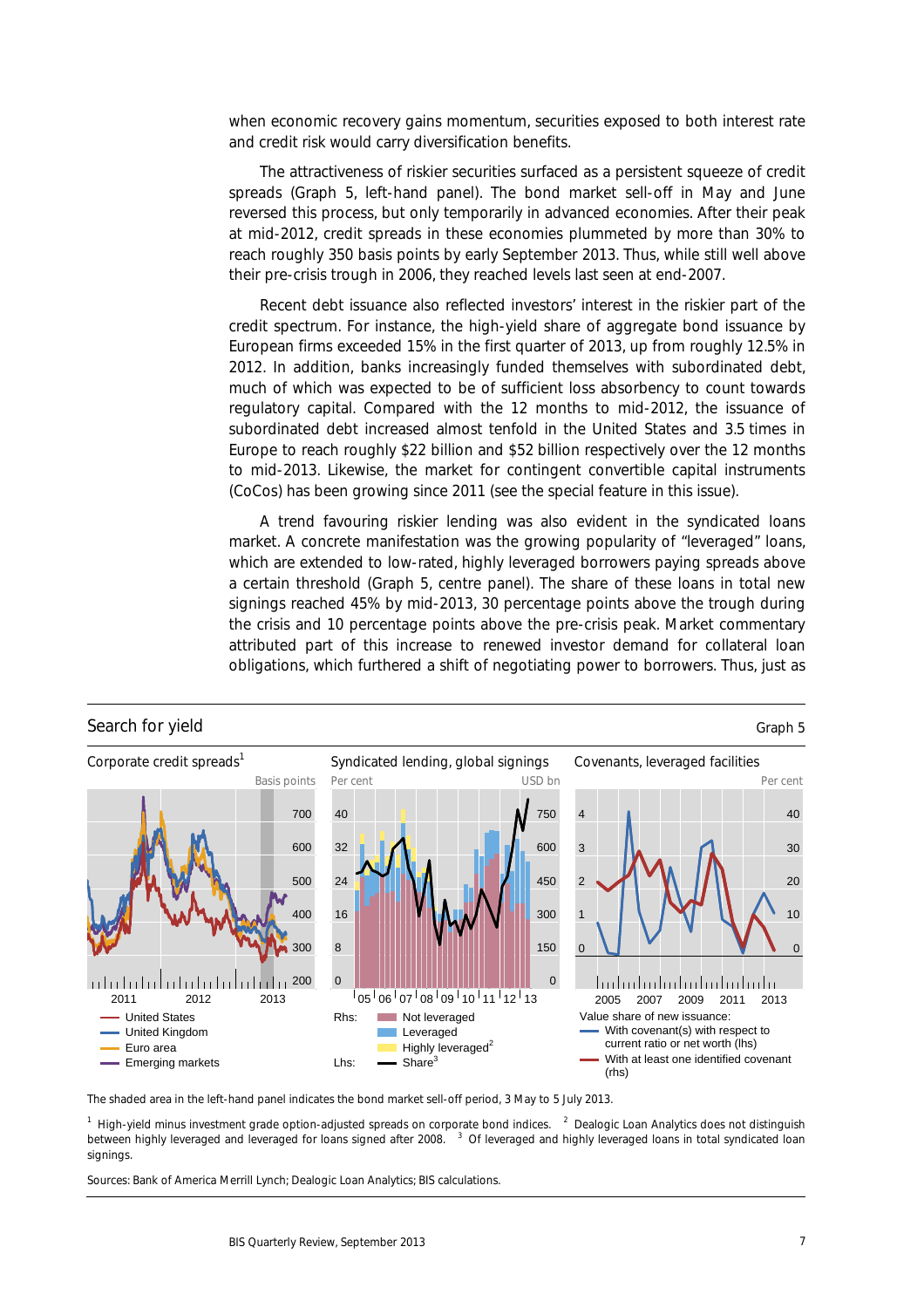leveraged loans were gaining in importance, a declining portion of the new issuance volume featured creditor protection in the form of covenants (Graph 5, right-hand panel).

### Sell-off sparks exodus from emerging markets

The summer months of 2013 confirmed a reduction of the brisk growth in key emerging market economies and a clear deterioration in their outlooks (Graph 3). For some of these economies, the slowdown had deepened with the decline in the prices of certain commodities – notably, industrial and precious metals – after mid-2012. In addition, part of the slowdown was engineered by policymakers, which had been leaning against financial imbalances. For instance, a number of Latin American countries had implemented policies to limit the inflow of foreign capital, including taxes on foreigners investing in certain financial instruments. Meanwhile, Chinese authorities had taken steps to rein in credit expansion. Combined with a reduction in US dollar inflows, this policy initiative culminated in a liquidity squeeze in the local interbank market in June (see box). Even though August data releases surprised on the upside, previous below-expectation figures on China's growth had negative repercussions on other emerging markets. For instance, this translated into a substantial drop in the foreign demand faced by commodity exporters, such as Brazil and Russia.

Against this background, the improved growth prospects in advanced economies and the tightening of global financial conditions contributed to investors' retrenchment from emerging market economies. This resulted in sustained declines in the value of local assets. For example, while equities in advanced economies had largely recovered their June losses by end-August, a broad emerging market equity index continued to linger around 12% lower than in early May (Graph 6, left-hand panel), close to levels last seen at mid-2012. A similar pattern was also visible in flows into and out of bond market funds (Graph 6, centre and right-hand panels). Investors were quick to retreat from such funds worldwide in June, but while the flows promptly reversed and stabilised for advanced economies, investors continued to pull money out of emerging market funds. And the resulting cumulative outflows from June to August amounted to the cumulative inflows over the previous five months.

The investor retrenchment occurred on the back of mixed indicators of financial vulnerability in emerging market economies. Indeed, these economies' external debt and capital inflows were most recently lower as a share of GDP than before 2008. That said, many emerging economies had built up financial imbalances in the wake of rapidly expanding private borrowing. For instance, issuance of emerging market corporate bonds had gathered speed, as yields on such bonds had fallen to unusually low levels. And the negative side effects of rising indebtedness included growing signs of deteriorating lending standards in the banking sector, as indicated by rising volumes of non-performing loans (Graph 7, left-hand panel). Thus, given perceptions that the valuation of emerging market assets had been inflated by ample liquidity conditions in past years, investors rapidly shifted out of these assets as rising yields in advanced economies signalled the beginning of the end of easy credit.

Following a broad-based depreciation of emerging market currencies vis-à-vis the US dollar, investors refocused on the fundamentals of individual countries. As a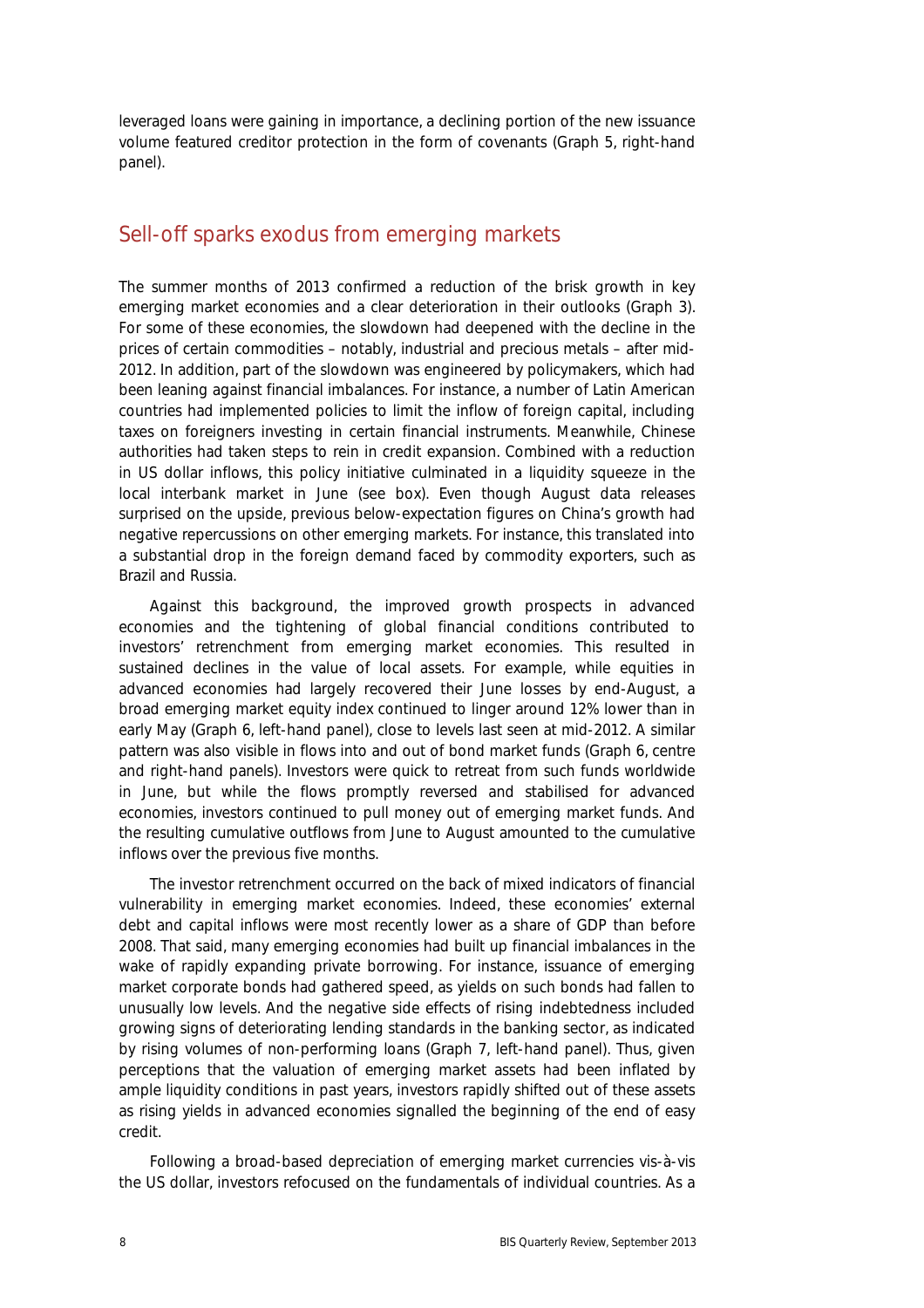

The black vertical lines indicate 3 May, 22 May, 19 June and 5 July 2013 respectively.

<sup>1</sup> Aggregates, calculated by MSCI. <sup>2</sup> Funds investing in both local currency and hard currency bonds. <sup>3</sup> Investment grade bond funds consist of short, intermediate and long-term bond and corporate funds, and total return funds.

Sources: Datastream; EPFR.

sign of the transition, the co-movement of depreciation rates, which had been quite strong in June and July, declined to levels seen earlier in the year (Graph 7, centre panel). In particular, investors zeroed in on countries with large current account deficits that are especially vulnerable to sudden capital outflows. Indeed, countries with high deficits, such as Brazil, India, Indonesia, South Africa and Turkey, experienced the sharpest currency depreciations (Graph 7, right-hand panel). As the negative outlook for India was reinforced by reports of rising bad loans at local banks, the rupee fell to an all-time low vis-à-vis the US dollar in late August. In Brazil, reports that the current account deficit was widening faster than expected – to \$9 billion in July – added to downward pressures on the real stemming from political uncertainty. Similarly, Indonesia's rupiah fell on new data showing that the country's current account deficit had widened from 2.6% of GDP in the first quarter of the year to 4.4% in the second. Meanwhile, a number of central and eastern European countries benefited, as investors perceived them to be relative safe havens among emerging market economies. This was due to these countries' better current account balances, as well as their greater reliance on exports to the euro area, which had shown signs of recovery.

In a number of countries with high current account deficits, high domestic inflation exacerbated the situation. At end-August, year-on-year WPI inflation in India was close to 6% and CPI inflation in Indonesia and Turkey was above 8%, partly because of significant currency depreciations that had raised import costs. And high rates of inflation may in turn lead to additional nominal depreciation, thereby fuelling a vicious circle.

#### BIS Quarterly Review, September 2013 9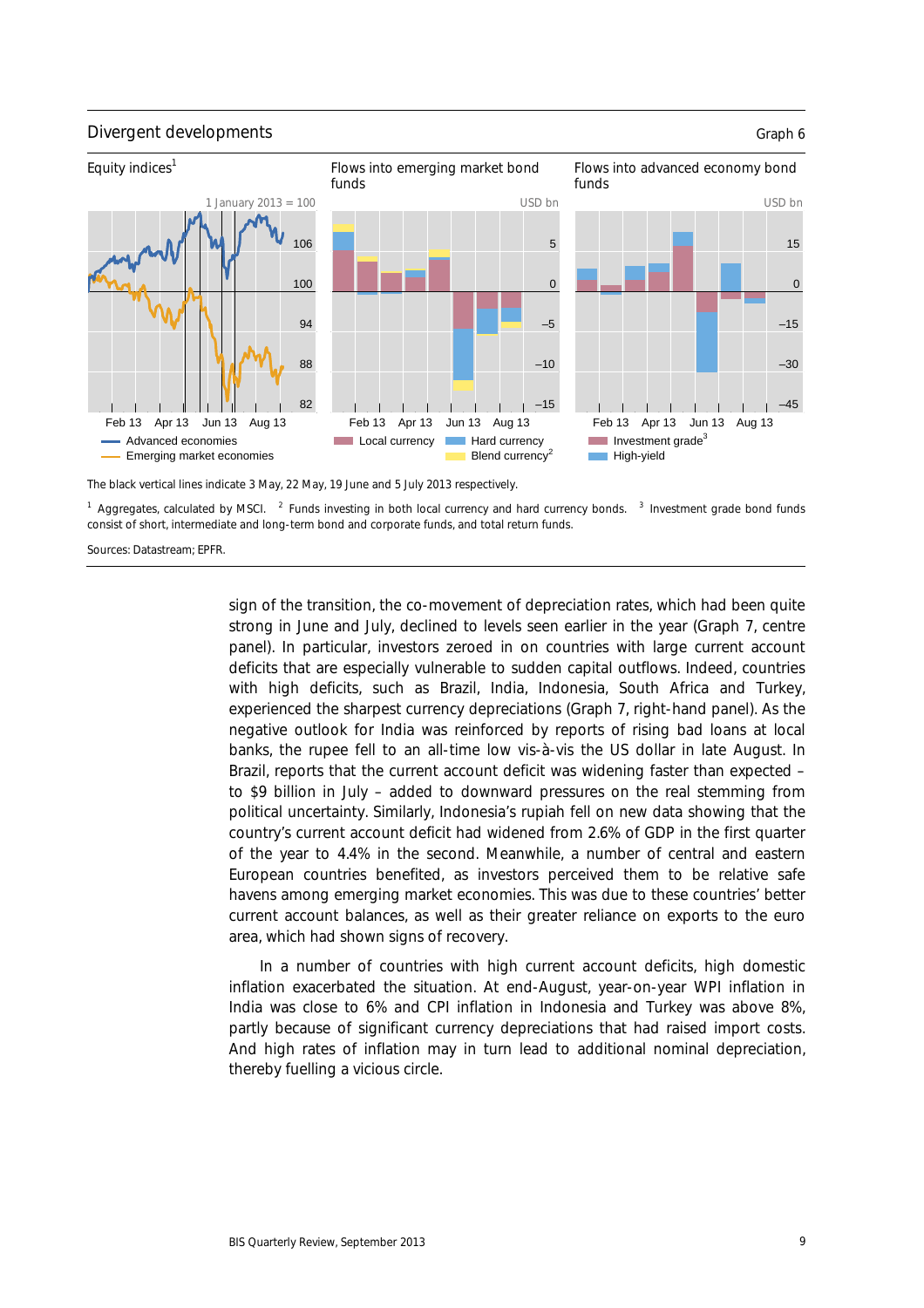#### Interbank volatility in China

*Guonan Ma and Chang Shu* 

China's interbank market experienced a severe liquidity squeeze in June. The liquidity shortage started in May, with the benchmark overnight and seven-day repo rates gradually moving up towards 5% after staying in the 2–3% range in the first few months of this year (Graph A, left-hand panel). These rates then rose to above 10% in mid-June, soaring to record highs of 25% and 30% on 20 June before settling back into a still high range of 5–8% on 25 June 2013. Meanwhile, the Shanghai interbank offered rate (Shibor) spiked as well. The liquidity squeeze also led to large intraday rate movements. The biggest high-low daily range for the seven-day repo rate was 2,329 basis points on 20 June, compared with an average of 154 basis points in the first five months of 2013.

Interbank activity contracted significantly as a result. Interbank loans fell by over 60% from May to June to CNY 1.6 trillion (Graph A, centre panel). In July and August, the interbank lending volume rebounded to around CNY 2.4 trillion, but was still well below the monthly average of CNY 3.8 trillion in the first five months of this year, and the average of CNY 3.9 trillion for 2012.

Both supply and demand factors are likely to have contributed to the tighter funding conditions in the interbank market. On the supply side, a marked slowdown in US dollar inflows began in late May, entailing much less foreign exchange intervention and renminbi conversion. This was attributable to both domestic and global factors, including narrower trade surpluses (partly due to crackdowns on export over-invoicing), tightened rules on onshore US dollar lending, more bearish market sentiment about China's growth prospects, and a rise in global risk aversion upon intensified speculation over the United States' tapering of asset purchases. On the demand side, increased reserve requirements for banks from tighter rules on "wealth management products" and greater funding needs owing to reduced rollovers in these products compounded seasonal demand for liquidity, adding to market stress. The People's Bank of China (PBoC) did not initially meet surging demand in the interbank market, effectively allowing tighter funding conditions. This was interpreted by some market participants as reflecting the PBoC's intent to rein in the growth of lending to the shadow banking sector. There was even some speculation in the market that the PBoC was signalling monetary tightening. All these interpretations contributed to a more cautious lending stance by banks and the resultant liquidity squeeze.

The market calmed when the PBoC subsequently provided more liquidity and forcefully communicated its determination to stabilise markets. On 24 June, the central bank communicated its assessment that the overall liquidity condition was adequate, but acknowledged the challenges banks faced in managing liquidity at this juncture.

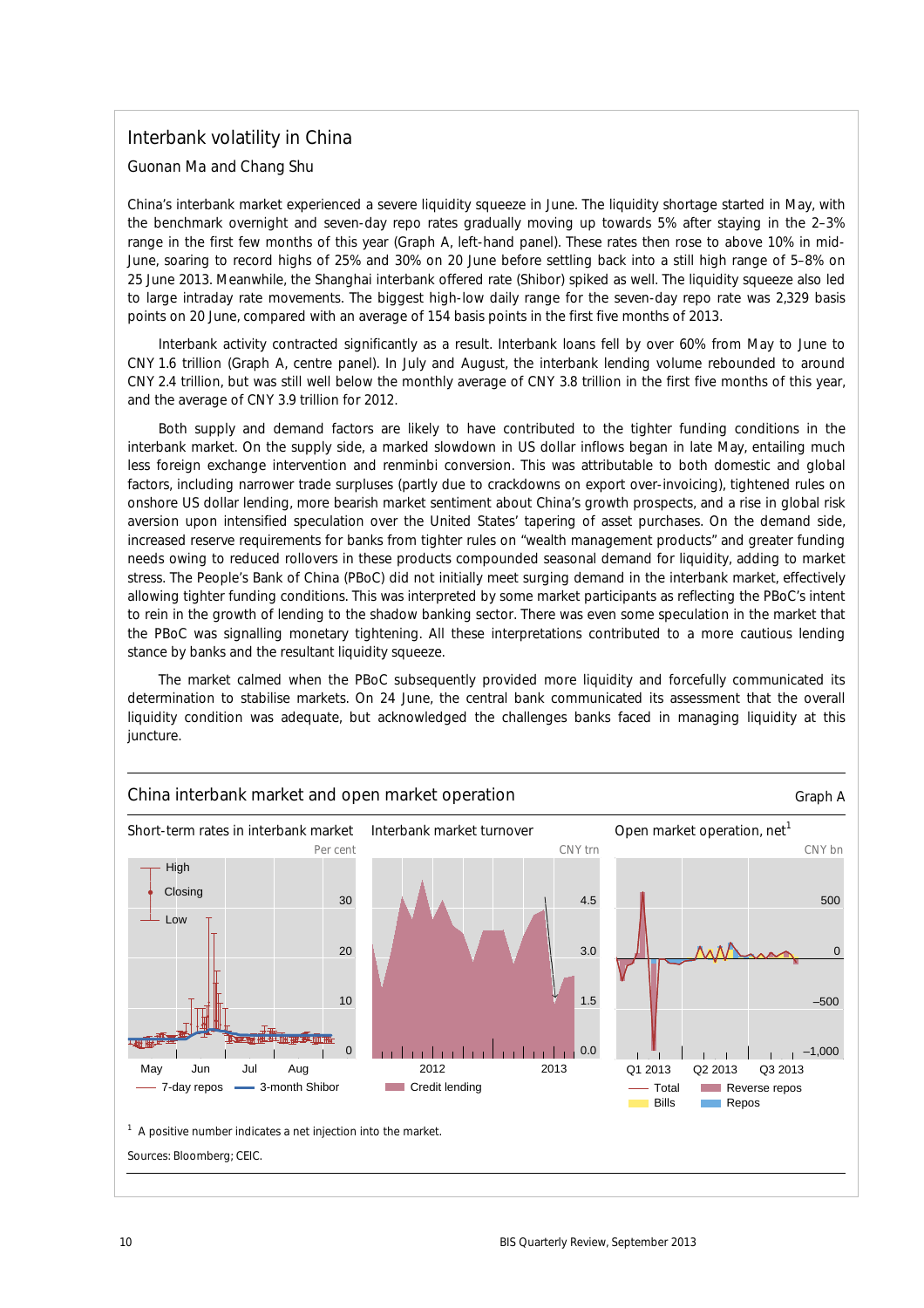On 25 June, the PBoC stated its intention to "actively make use of open market operations, re-financing, short-term liquidity operations and [the] standing facility, to regulate interbank liquidity, limit unusual volatility, stabilise market expectations, and maintain money market stability". While liquidity provision through open market operations did not increase significantly (Graph A, right-hand panel), the central bank bilaterally provided liquidity to financial institutions that met macroprudential criteria but needed short-term liquidity support. Major commercial banks and policy banks with surplus liquidity were also encouraged to lend into the interbank market.

> With emerging market authorities facing challenges on several fronts, their main policy responses aimed at curbing the depreciation of domestic currencies. In the face of rapidly declining investor confidence, the Reserve Bank of India intervened to put upward pressure on money market interest rates and imposed capital controls. By late August, however, there were few signs that this had slowed the pace of the rupee's depreciation. Indian officials also announced longer-term measures to contain the current account deficit, including taxes on silver and gold imports and steps to liberalise iron ore exports and to reduce India's dependence on imported coal. Likewise, the Indonesian, Turkish and Brazilian central banks raised policy rates and intervened in foreign exchange markets in an attempt to reduce the outflow of foreign capital and stabilise the domestic currencies. The sizeable foreign exchange interventions of several central banks contributed to significant reductions in official foreign reserves over the past few months.



AR = Argentina; BR = Brazil; CL = Chile; CN = China; CO = Colombia; CZ = Czech Republic; HK = Hong Kong SAR; HU = Hungary; ID = Indonesia; IN = India; KR = Korea; MX = Mexico; MY = Malaysia; PE = Peru; PH = Philippines; PL = Poland; RU = Russia; TH = Thailand;  $TR = Turkey$ ;  $ZA = South Africa$ .

<sup>1</sup> Diffusion index: values below 50 indicate a rising volume of non-performing loans. <sup>2</sup> Based on the US dollar exchange rates of the currencies of the countries appearing in the right-hand panel. Median of all pairwise correlations of the depreciation rates over the preceding month. <sup>3</sup> As of Q2 2013 (latest quarterly observation). <sup>4</sup> Against the US dollar, between 3 May and 4 September 2013.

Sources: IMF, *International Financial Statistics* and *World Economic Outlook*; CEIC; Datastream; Institute of International Finance; BIS calculations.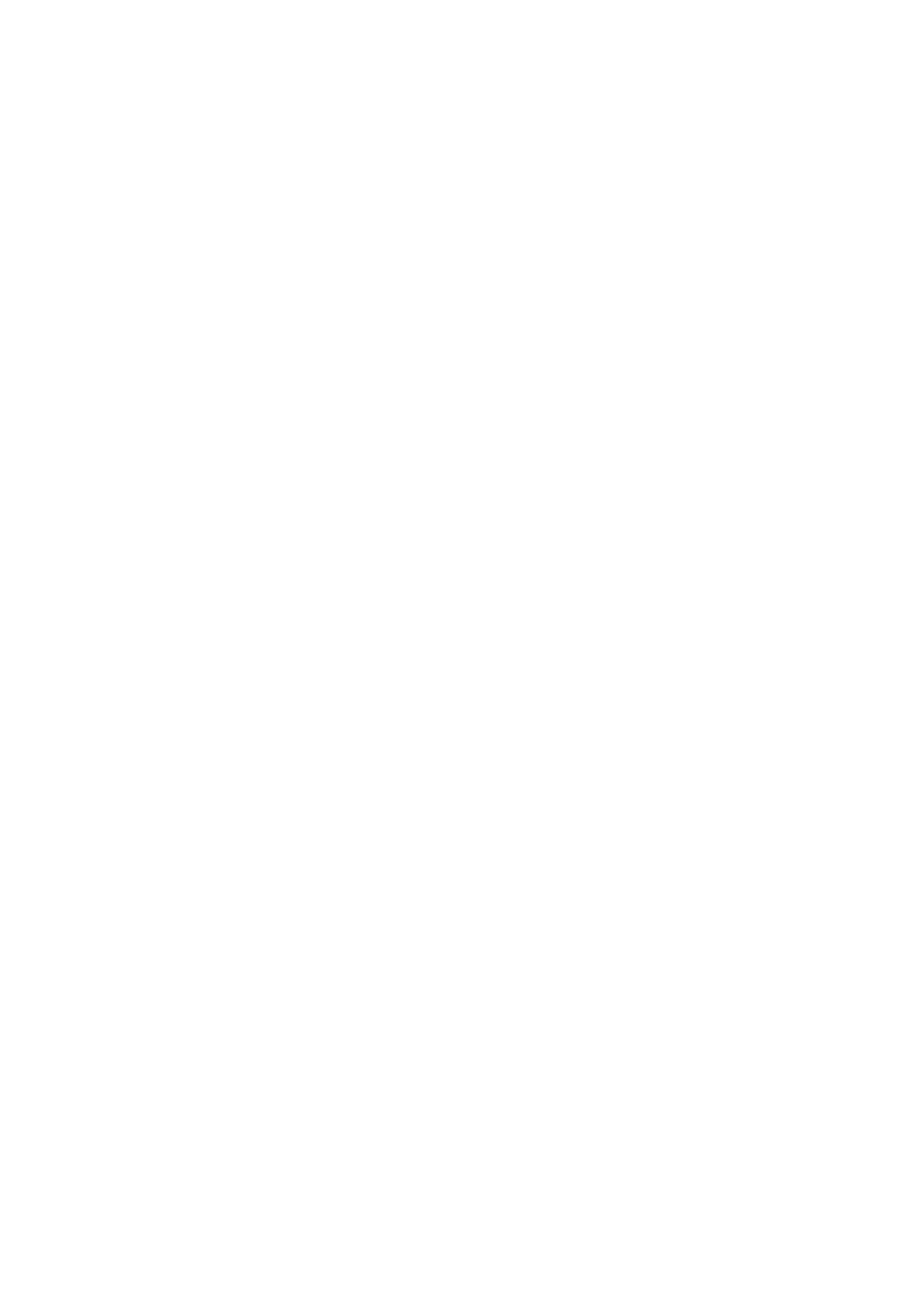### Highlights of the BIS international statistics<sup>1</sup>

*The BIS, in cooperation with central banks and monetary authorities worldwide, compiles and disseminates several data sets on activity in international financial markets. This chapter summarises the latest data for the international banking market, available up to the first quarter of 2013. One box analyses the renewed cross-border expansion of Japanese banks. A second discusses the issuance of debt securities by Brazilian and Chinese financial and nonfinancial corporations in offshore financial centres.* 

During the first quarter of 2013, the cross-border claims of BIS reporting banks remained broadly unchanged. This reflected two major diverging trends in international banking markets. First, a decline in cross-border claims on banks, especially those located in the euro area, was largely offset by an expansion of claims on non-banks. Second, cross-border claims on advanced economies declined, while those on borrowers in emerging market economies increased sharply. Cross-border credit to China, Brazil and Russia expanded at a record pace, with banks absorbing the lion's share of the new funds. As a result, the share of interbank credit to emerging market economies as a percentage of total international interbank claims reached its highest level on record. The marked increase in cross-border credit to these economies in the first quarter of 2013 underpins a longer-term trend. Especially in emerging Asia and Latin America, countries generally have been affected less by the global financial crisis. This has been reflected in stronger growth of cross-border credit to these regions in recent years.

Japanese banks have returned recently as the world's largest providers of crossborder credit (see Box 1). They have increasingly been lending out of their offices abroad, whereas the share of cross-border claims booked in Japan has been declining. On a consolidated basis, Japanese banks' international expansion has been concentrated in claims on offshore centres and emerging market economies. Their international advance has been funded largely through sources in Japan.

Financial and non-financial corporations headquartered in emerging market economies have overtaken firms from the advanced economies as the largest group of issuers of corporate debt securities in offshore financial centres (OFCs). Box 2 shows that the surge in issuance is primarily due to borrowers in just two countries,

<sup>1</sup> This article was prepared by Adrian van Rixtel (adrian.vanrixtel@bis.org). Statistical support was provided by Pablo García, Koon Goh, Branimir Gruić and Jeff Slee.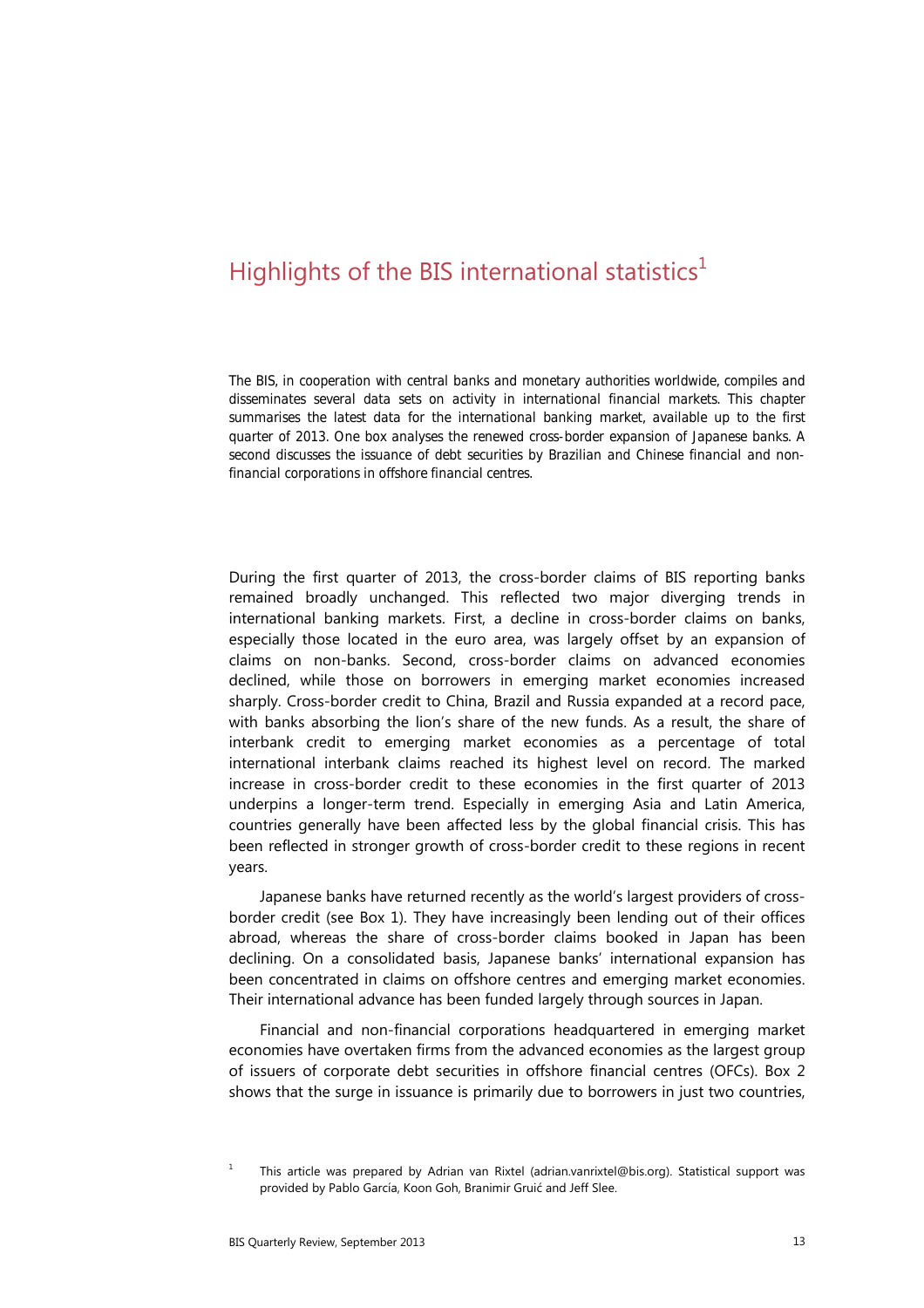China and Brazil. Issuing bonds through controlled entities in OFCs allows them to reach an investor base that would find it hard to invest locally.

#### The international banking market in the first quarter of 2013

The cross-border claims of BIS reporting banks declined by just \$28 billion (0.1%) between end-December 2012 and end-March 2013 (Graph 1, top left-hand panel).<sup>2</sup> Cross-border claims denominated in euros fell by \$145 billion or 1.4%, and those in sterling by \$57 billion or 4.0%, while those in Japanese yen increased by \$55 billion or 4.3% (Graph 1, top right-hand panel). The latter brought the cumulative increase of cross-border claims denominated in yen since the first quarter of 2012 to \$114 billion, reflecting the cross-border expansion of Japanese banks (see also Box 1).

International banking activity in the first quarter of 2013 continued to be characterised by lower credit to banks and higher lending to non-banks. Crossborder claims on banks and related offices fell by \$137 billion or 0.8% (Graph 1, bottom left-hand panel), whereas those on non-bank borrowers increased by \$110 billion or 0.9% (Graph 1, bottom right-hand panel). This marked the fifth consecutive quarter of the redirection of lending between these counterparty sectors and brought the cumulative reduction in interbank positions since end-September 2011 to \$2.2 trillion. This large contraction in cross-border interbank activity was mainly the result of reduced inter-office positions.

Cross-border credit across reporting regions showed diverging trends in the first quarter of 2013. Cross-border claims on advanced economies fell by \$341 billion (1.5%). In contrast, claims on borrowers in emerging economies increased sharply by \$267 billion (8.4%).

#### Credit to advanced economies

The decline in cross-border claims on advanced economies mainly reflected further contractions in interbank lending. According to the locational banking statistics by residence, claims on banks and related offices in advanced economies fell by \$328 billion (2.4%) between end-2012 and end-March 2013.

The retreat in international interbank activity was most pronounced in Europe. Interbank claims (including inter-office positions) on banks in the United Kingdom fell the most, by \$143 billion or 4.0% (Graph 1, bottom left-hand panel), reflecting reduced funding from banks in the United States, the Netherlands and Germany. Cross-border interbank credit to banks in the euro area contracted by \$138 billion (2.7%), the fourth consecutive quarterly decline. This brought the cumulative reduction in interbank credit to the euro area to \$597 billion since the easing of market tensions in the third quarter of 2012. This is well above the decline of only \$146 billion seen during the second half of 2011 and first half of 2012, when the euro area crisis was at its most acute. Further deleveraging of banks in the euro

<sup>2</sup> The analysis in this section is based on the BIS locational banking statistics by residence, unless stated otherwise. In these statistics, creditors and debtors are classified according to their residence (as in the balance of payments statistics), not according to their nationality. All reported flows in cross-border claims have been adjusted for exchange rate fluctuations and breaks in series.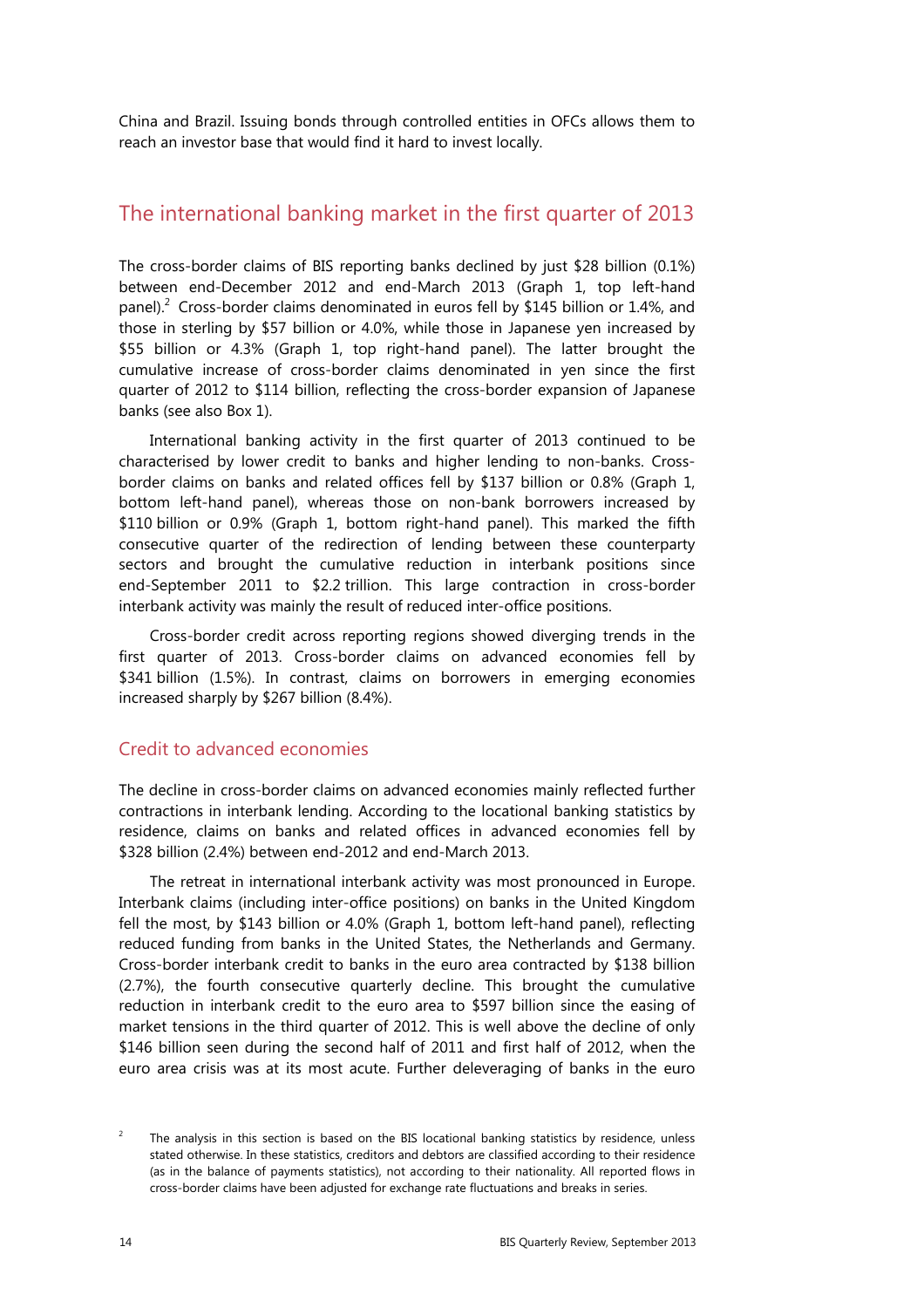#### Changes in cross-border claims $<sup>1</sup>$ </sup>

Exchange rate and break-adjusted changes, in trillions of US dollars Graph 1 Graph 1

–2

–1

0

1

 $\mathcal{L}$ 

–3

• Total change







 $1$  BIS reporting banks' cross-border claims include inter-office claims.  $2$ by counterparty sector.

Euro Yen Swiss franc  $\Box$  Other currencies<sup>2</sup>

2006 2007 2008 2009 2010 2011 2012

Pound sterling

. . . . . . . . 1



US dollar

 $1 - 1 = 1$ 

 $1 - 1 - 1$ 



Source: BIS locational banking statistics by residence.

area, partly related to the changing regulatory environment and the adjustment of business models, may explain why interbank activity has so far not regained previous levels, despite the waning of the euro area crisis. The fall in the first quarter of 2013 mostly reflected lower lending to banks in Germany, the Netherlands and Italy, while claims on banks in France, Spain and Luxembourg increased.

Cross-border claims on banks in the United States declined for a sixth quarter in a row, although the size of the contraction (\$18 billion or 0.8%) was smaller than in previous quarters. Those on banks in Japan also fell (by \$21 billion or 2.9%). The continued decline in cross-border interbank lending may be related to a shift in banks' funding models from interbank borrowing to borrowing from non-banks. The BIS locational banking statistics by residence show that, in terms of amounts outstanding, cross-border liabilities to the non-bank sector as a share of total crossborder liabilities increased strongly for banks in advanced economies in recent years.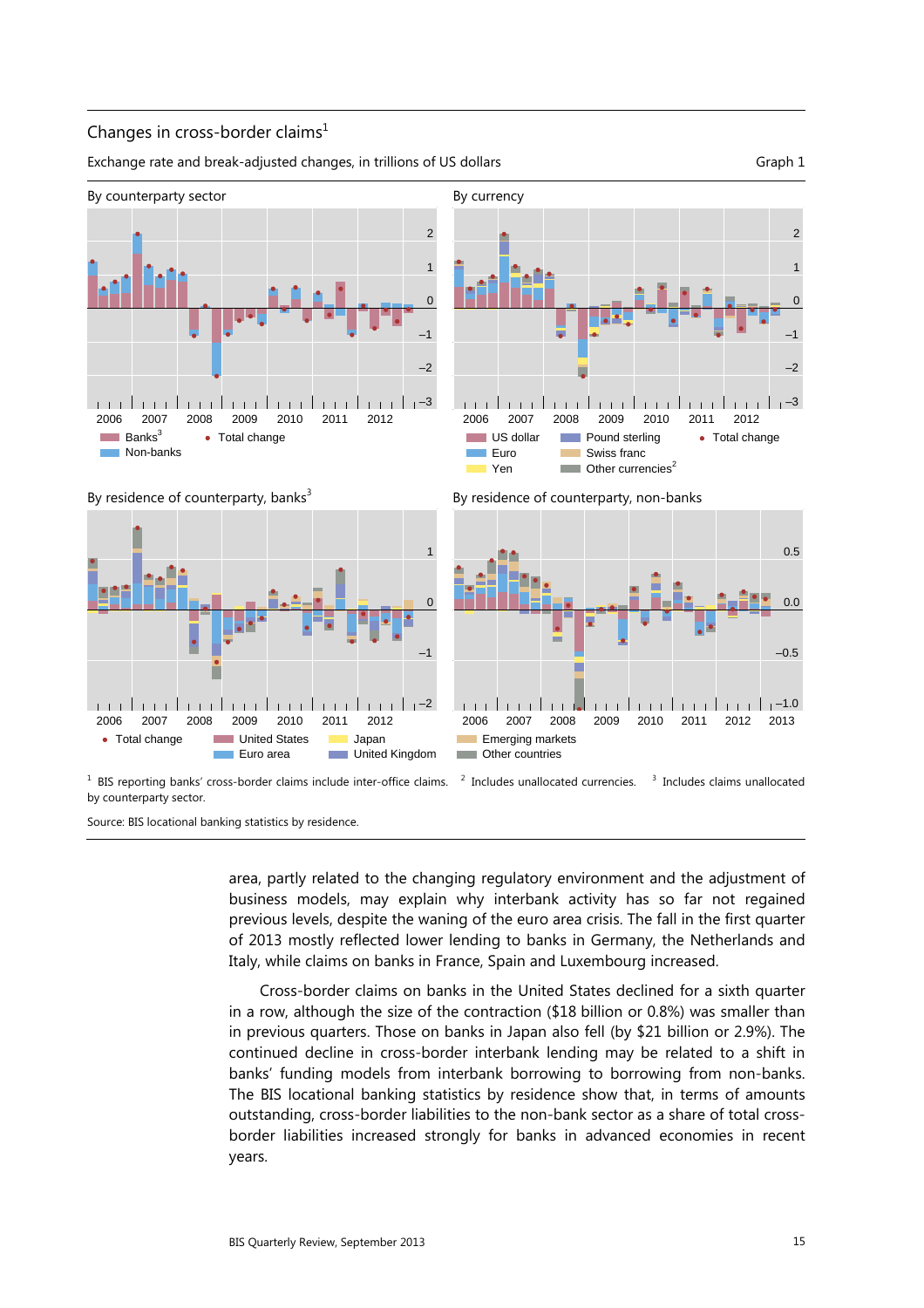#### The return of Japanese banks

*Adrian van Rixtel and Jeff Slee* 

Japanese banks have recently become once again the biggest suppliers of cross-border bank credit. The BIS consolidated banking statistics show that in 2011 Japanese banks replaced German banks as the world's largest international lenders. Japanese banks' share in the consolidated international claims of all BIS reporting banks rose from 8% in early 2007, prior to the start of the global financial crisis, to 13% at end-March 2013. On a consolidated basis, US banks were the next largest cross-border lenders, with a market share of about 12% at end-March 2013, followed by German banks at 11%.

This marks a return of Japanese banks to the position that they held in the international banking market in the second half of the 1980s. According to the locational banking statistics, which include inter-office activity, Japanese banks' share of the cross-border claims of all BIS reporting banks peaked at no less than 36% in 1989 (Graph A, lefthand panel). At that time, Japanese banks funded loans to borrowers in Japan through their overseas offices in order to avoid regulatory restrictions at home.<sup>3</sup> They also provided a major share of commercial and industrial loans to US and emerging market borrowers, especially in Asia. **But the severe banking crisis of the 1990s**, in combination with banking deregulation at home, reversed Japanese banks' cross-border expansion sharply. Their market share reached a low in 2007 before rebounding.

The recent international expansion of Japanese banks reflects higher lending to offshore financial centres, emerging market economies and the United States (Graph A, right-hand panel). The increase in cross-border claims on offshore centres was driven mainly by claims on centres in the Caribbean, while Asia and Latin America were the main recipients of the increased credit to emerging market economies. As a result, Japanese banks' claims on borrowers in Latin America and the Caribbean increased to almost 20% of their consolidated international claims at end-March 2013, from 15% in late 2009 (Graph A, right-hand panel). In contrast, the share of claims on advanced

#### Japanese banks' cross-border activities Graph A



<sup>1</sup> Cross-border claims of banking offices located in BIS reporting countries, including claims of banks' foreign offices on residents of the home country. <sup>2</sup> Cross-border claims in all currencies plus local claims in foreign currencies, excluding inter-office positions and excluding claims on residents of the home country (Japan). <sup>3</sup> Including positions unallocated by sector. <sup>4</sup> Claims on counterparties located in Asia-Pacific and Latin America and the Caribbean, including offshore centres in those regions, as a percentage of consolidated international claims. <sup>5</sup> Excluding Japan. <sup>6</sup> Including offshore financial centres.

Sources: BIS locational banking statistics by nationality; BIS consolidated banking statistics (immediate borrower basis).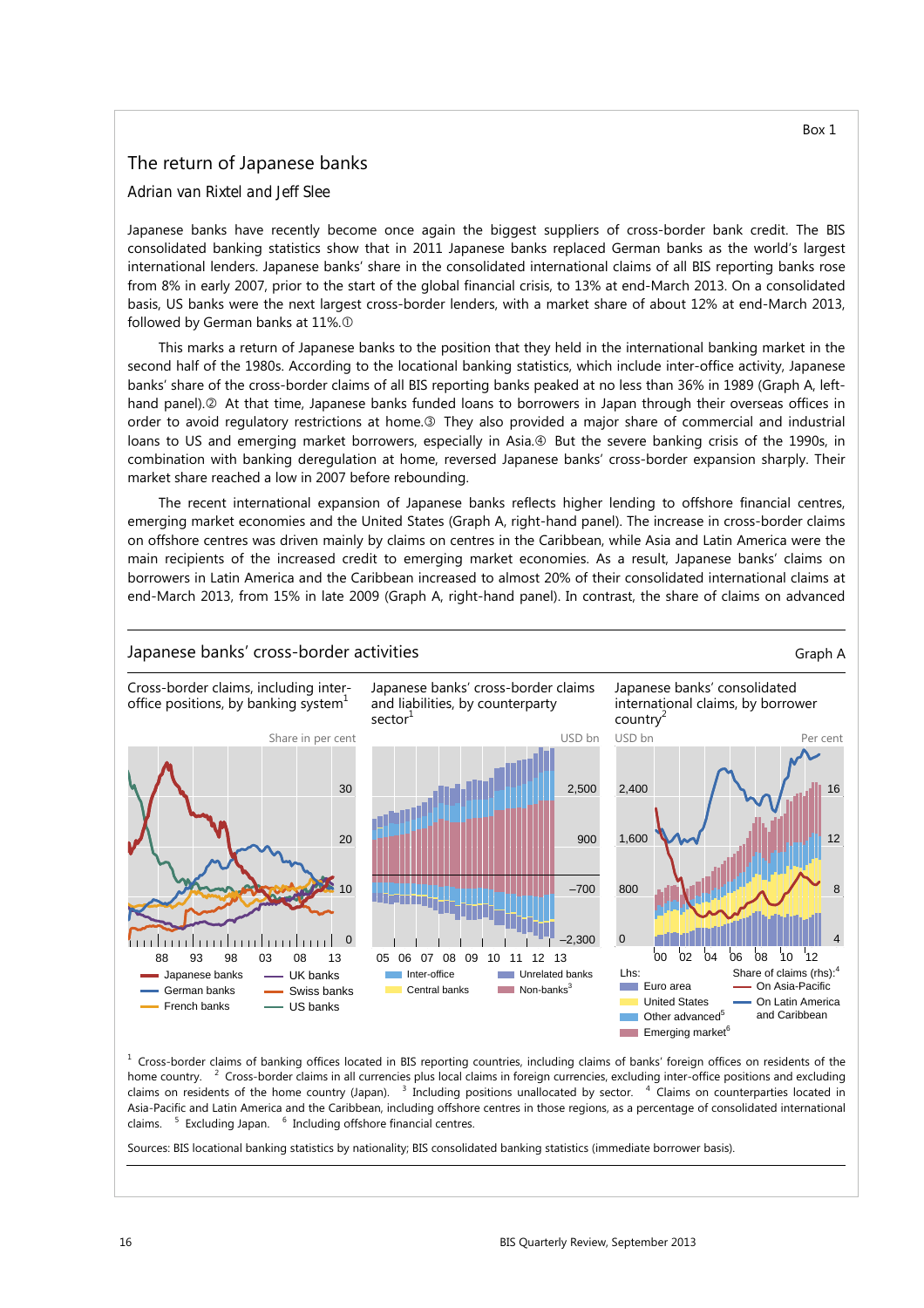economies fell from a high of 74% in late 2009 to 68% most recently. This was mainly driven by a retreat from the euro area, although Japanese banks' consolidated international claims on this region have been picking up gradually since the second quarter of 2012.

The locational statistics show that Japanese banks funded their cross-border expansion mainly through financing raised in Japan. While their cross-border claims increased to \$4 trillion in the first quarter of 2013, their cross-border funding was only \$2 trillion (Graph A, centre panel). The result is a cross-border funding gap of \$2 trillion, which needs to be covered by domestic sources, notably through their large deposit base.<sup>®</sup> Of the funding that Japanese banks raise from cross-border sources, the largest part is borrowed from non-banks.

The increase in cross-border lending by Japanese banks was accomplished partly through greater use of their global office network. These banks had closed or downsized many of their foreign offices in the wake of the banking crisis of the 1990s and conducted cross-border business increasingly from Japan. In fact, the share of cross-border claims booked in Japan in the total cross-border claims of Japanese banks reached its highest level in 2008, but since then has gradually declined. This development has been mirrored in a marked increase in cross-border claims booked by Japanese banks in their offices in the United States and other advanced economies.

 These figures exclude local claims in local currencies, ie credit extended by banks' affiliates located in the same country as the borrower. If local claims are included, then on the basis of consolidated *foreign* claims the market share of Japanese banks equalled 10% at end-March 2013, compared to 13% for UK banks, 11% for US banks and 9% for German banks. © The consolidated statistics are not available on a comparable basis for the 1980s because prior to 1999 they excluded claims on BIS reporting countries. <sup>3</sup> H Terrell, R Dohner and B Lowrey, "The United States and United Kingdom activities of Japanese banks, 1980–1988", *North American Review of Economics & Finance*, no 1(1), 1990, pp 53–73; A van Rixtel, *Informality and monetary policy in Japan: the political economy of bank performance*, Cambridge University Press, 2002. **As Keta Exercise** and R Seth, "Foreign bank credit to US corporations: the implications of offshore loans", Federal *Reserve Bank of New York Quarterly Review*, Spring 1992, pp 52–65; R McCauley and S Yeaple, "How lower Japanese asset prices affect Pacific financial markets", Federal Reserve Bank of New York Quarterly Review, Spring 1994, pp 19-33. © Purely domestic positions will be captured in future as part of the enhancements to the BIS international banking statistics.

> The decline in cross-border interbank liabilities of banks in the euro area showed a diverging pattern of adjustment across countries, in terms of the reduction in specific interbank sources of funding. The BIS locational banking statistics by nationality, which include a more detailed sectoral breakdown of interbank positions for reporting banks, cast further light on this.<sup>3</sup> Spanish, French and German banks reduced cross-border liabilities mainly through inter-office positions, which accounted for 82%, 65% and 60%, respectively, of the total contraction in their liabilities (Graph 2, left-hand panel). In contrast, Italian banks have lowered their cross-border funding since the second quarter of 2010 mainly through lower borrowing from unrelated banks, which accounted for 90% of the total decline in their cross-border liabilities (Graph 2, right-hand panel).

#### Credit to emerging market economies

The BIS locational banking statistics show that reporting banks' cross-border claims on borrowers in emerging market economies expanded strongly by \$267 billion (8.4%) in the first quarter of 2013.<sup>4</sup> Higher lending to borrowers in Brazil, China and Russia accounted for 85% of the growth. The expansion in cross-border credit to

<sup>3</sup> The BIS locational by nationality statistics provide information on the banking activity of all internationally active banks residing in the reporting country grouped by the nationality of the controlling parent institution. These statistics break down positions versus banks into positions versus related foreign offices (inter-office positions), other (or unrelated) banks and official monetary institutions. For more details, see *Guidelines to the international locational banking statistics*.

<sup>4</sup> The BIS locational banking statistics by residence are described in footnote 2.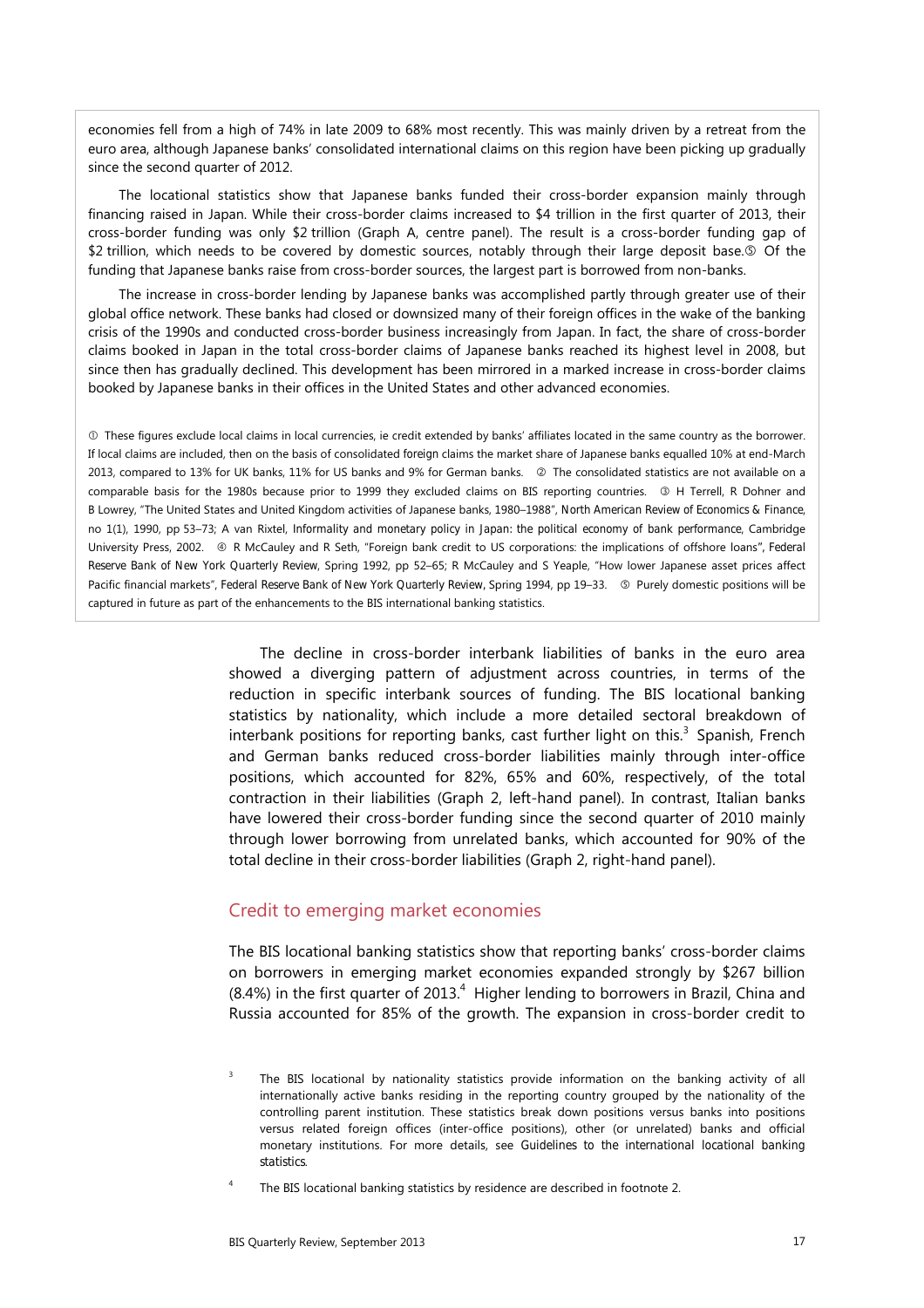

#### Changes in gross liabilities, by banking system and counterparty sector $1$ In billions of US dollars Graph 2

emerging market economies was by far the largest quarterly increase on record, mainly reflecting buoyant interbank lending (up \$199 billion or 12%). Cross-border claims on non-banks expanded by \$68 billion (4.5%). Around half of the rise in cross-border lending to emerging market economies came from reporting banks in offshore centres. This was mainly driven by banks in Asian offshore centres (\$93 billion or 13%), but also by banks in offshore centres in the Caribbean (\$35 billion or 21%). The increased lending by banks in these offshore centres was almost fully absorbed by borrowers in China and Brazil. Banks located in the euro area increased their lending to emerging market economies for the first time since the second quarter of 2011. Banks in France, the Netherlands, Germany and Luxembourg accounted for most of this growth.

The sharp increase in cross-border credit to emerging market economies was driven mostly by borrowers in Asia-Pacific. Cross-border claims on borrowers in that region went up by \$198 billion or 15% (Graph 3, top left-hand panel), to account for 45% of all cross-border claims on emerging markets at the end of March 2013, from 34% just five years ago. Most of the increase reflected higher claims on banks (\$148 billion or 18%), while those on non-bank borrowers expanded by \$50 billion (9.5%). With cross-border liabilities of BIS reporting banks to counterparties in Asia-Pacific increasing by only \$19 billion, the region recorded a large net inflow of funds (\$179 billion), especially to banks (\$118 billion). This came at a time of increasing signs that the period of rapid credit growth in key economies in emerging Asia, such as China and India, was ending.

Cross-border credit to borrowers in China increased by \$160 billion (31%) and accounted for 81% of the increase in cross-border claims on Asia-Pacific. Lending to banks in China (up \$123 billion or 36%) accounted for the larger part of the increase in claims on Chinese residents. The consolidated banking statistics on an immediate borrower basis indicate that international claims on China tend to have shorter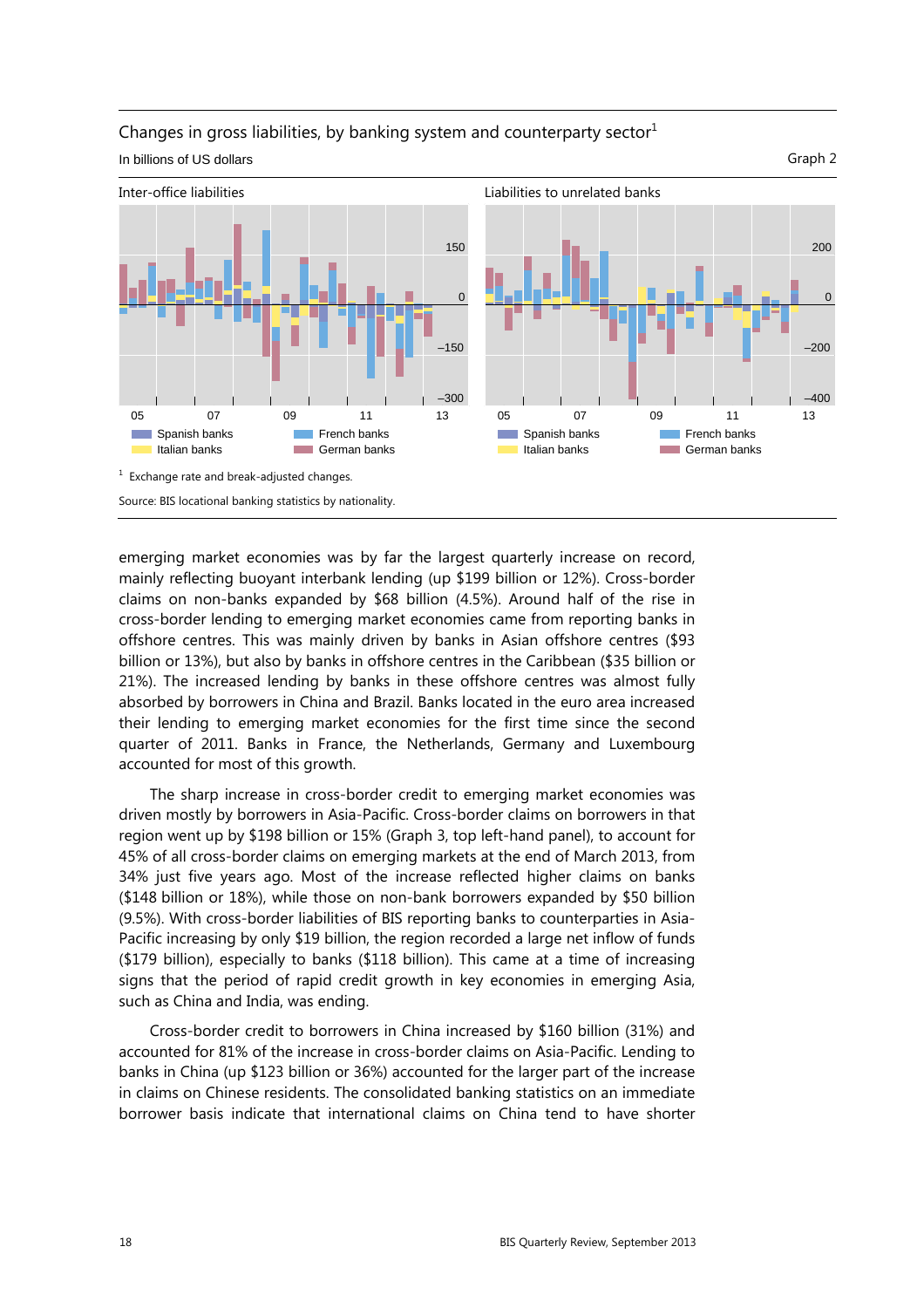maturities than those on other Asia-Pacific countries.<sup>5</sup> Claims on other large economies in Asia also rose (Chinese Taipei: \$13 billion or 15%; Thailand: \$7.1 billion or 13%; India: \$5.9 billion or 2.7%; South Korea: \$4.8 billion or 2.5%).

Cross-border credit to borrowers in Latin America and the Caribbean also increased strongly in the first quarter of 2013, by \$44 billion or 7.1% (Graph 3, top right-hand panel). Again, this was driven by higher cross-border claims on banks (up \$35 billion or 14%). Lending to Brazil expanded most strongly (\$39 billion or 14%), especially to banks (\$34 billion or 27%). It was the largest quarterly increase to this country on record, 36% larger than the previous record set in the third quarter of 2010. In contrast, cross-border claims on Argentina declined for the sixth consecutive quarter.



Growth rates of cross-border claims on residents of emerging markets, by region $<sup>1</sup>$ </sup>

 $^1$  Quarterly growth rates of BIS reporting banks' cross-border claims (including inter-office claims) in all currencies.

Source: BIS locational banking statistics by residence.

5 The consolidated banking statistics exclude positions between affiliates of the same banking group. Banks consolidate their inter-office positions and report only their claims on unrelated borrowers. International claims comprise cross-border claims in all currencies and local claims in foreign currencies, where local claims refer to credit extended by banks' affiliates located in the same country as the borrower.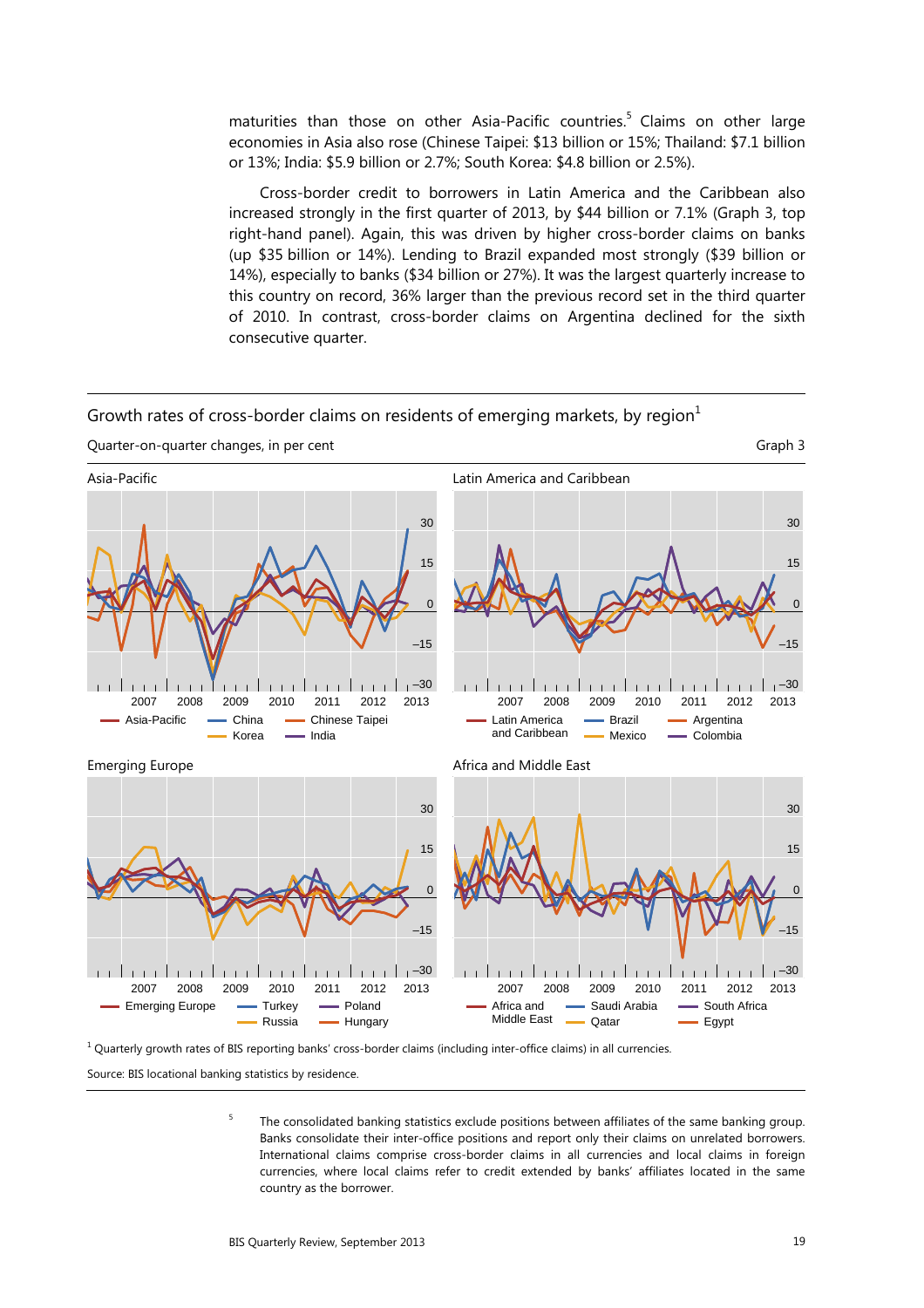Cross-border claims on the emerging economies of Europe increased in the first quarter of 2013 by \$25 billion or 3.4% (Graph 3, bottom left-hand panel). This reflected an increase of \$14 billion (3.8%) in lending to banks in the region and of \$10 billion (3.0%) to non-banks. The expansion was driven by strong cross-border credit to borrowers in Russia (up \$29 billion or 18%), which posted the largest quarterly increase on record. Cross-border claims on Turkey increased by \$7.1 billion (3.9%), entirely owing to higher claims on banks. Cross-border claims on the other main economies in the region declined. Those on Hungary fell for the eight quarter in a row, by a cumulative total of \$30 billion.

In contrast, cross-border claims on Africa and the Middle East remained broadly unchanged (Graph 3, bottom right-hand panel), as modest increases in lending to banks were largely cancelled out by lower claims on non-banks. Claims on South Africa and Saudi Arabia increased (\$2.8 billion or 7.7% and \$2.0 billion or 2.5%, respectively), while those on the United Arab Emirates and Qatar declined (\$4.3 billion or 4.0% and \$4.0 billion or 7.1%, respectively.

Interbank claims on emerging market economies, by region $<sup>1</sup>$ </sup>



<sup>1</sup> Ranked by the five reporting banking systems with the largest interbank claims on the regions for which data are publicly available. <sup>2</sup>  $<sup>2</sup>$  Chinese Taipei, Hong Kong SAR, India, Korea and Singapore.</sup>

Source: BIS consolidated banking statistics (immediate borrower basis).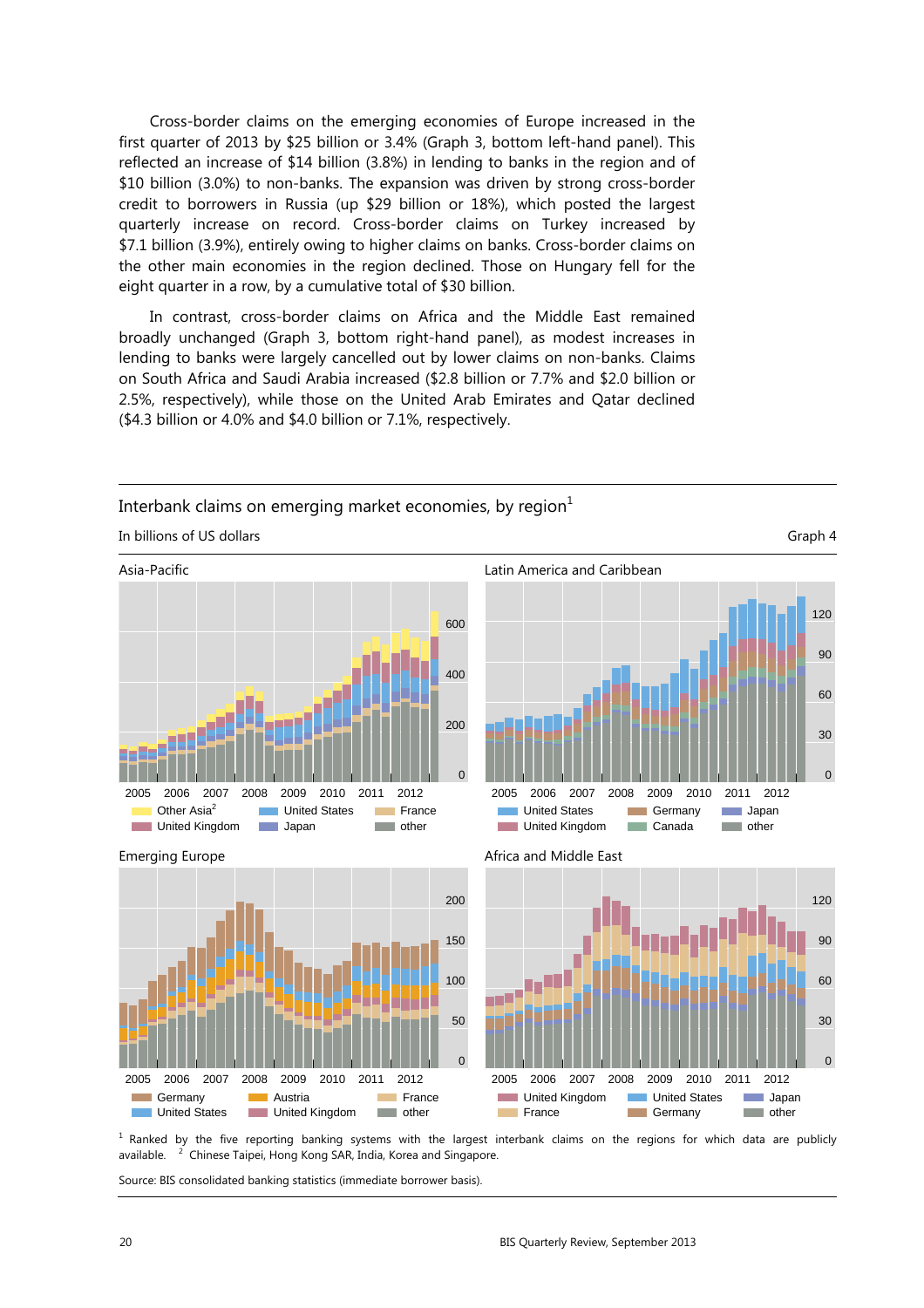The strong expansion of interbank market activity towards emerging market economies has doubled the share of these countries in total international interbank lending. On a consolidated basis, claims on borrowers resident in these economies reached 14% of total international interbank lending in the first quarter of 2013, twice the level recorded five years ago. This development was mirrored by a decrease in the share of advanced economies to 81%, while that of offshore centres increased to 4%.

Higher lending to banks in Asia-Pacific was the main driver of the increase in international bank lending to emerging market economies. Almost two thirds of all interbank credit to emerging market economies went to banks in that region, compared with 47% five years earlier. This was mirrored by a significant decline in the share of interbank claims on emerging Europe and a more modest decline in that on developing Africa and the Middle East. UK banks and non-Japanese Asian banks in particular increased interbank lending to Asia-Pacific, to \$91 billion and \$98 billion, respectively, in the first quarter of 2013 (Graph 4, top left-hand panel).

In Latin America, US banks consolidated their position as largest interbank credit providers (Graph 4, top right-hand panel). German banks remained the largest interbank lenders to emerging Europe, although their market share has fallen since 2008, while US and UK banks increased their lending to banks in that region (Graph 4, bottom left-hand panel). French banks reduced their exposures to banks in Africa and the Middle East from the historical high recorded in 2011, followed by UK and US banks (Graph 4, bottom right-hand panel).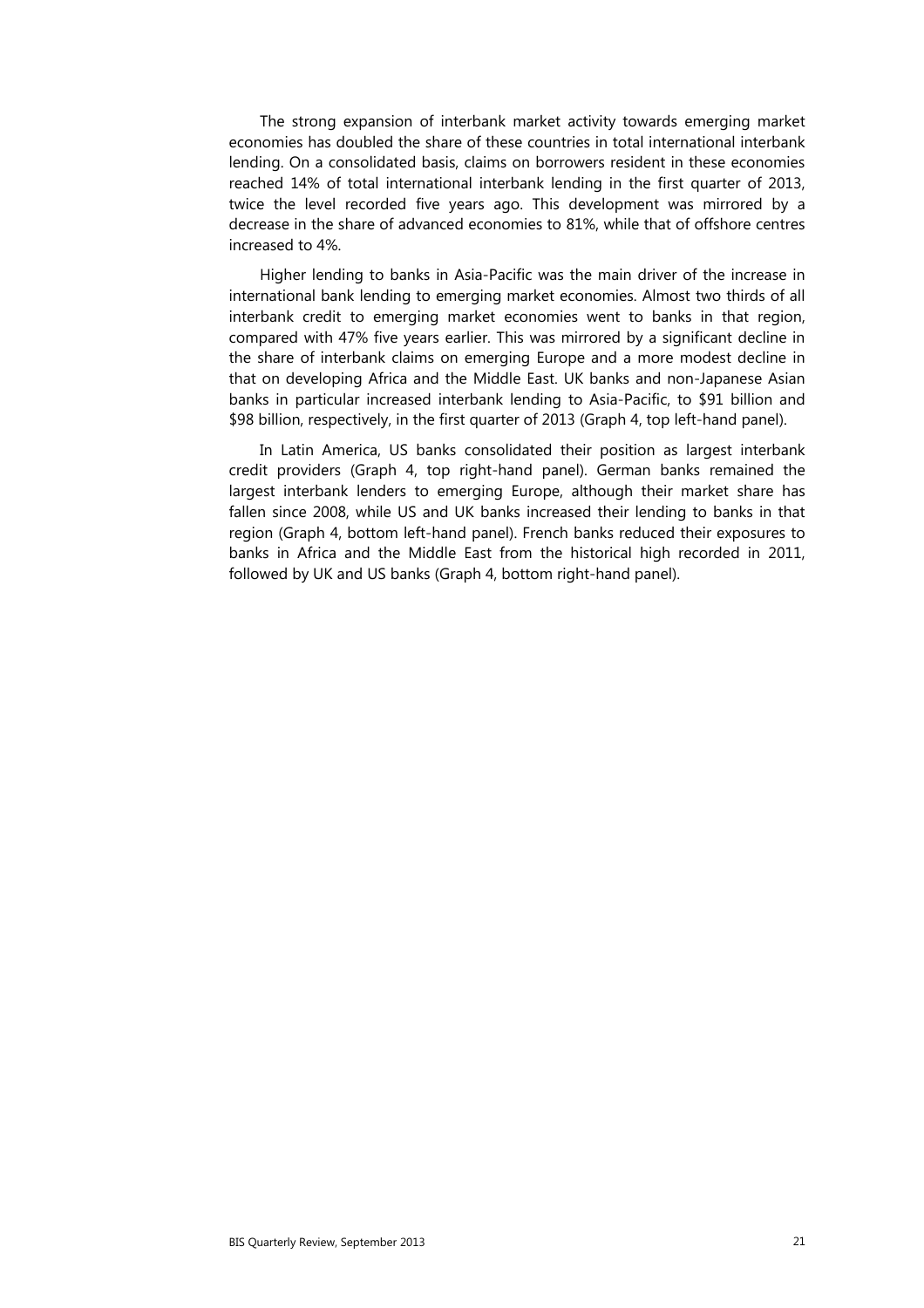#### Emerging market debt securities issuance in offshore centres

#### *Robert N McCauley, Christian Upper and Agustín Villar*

Financial and non-financial corporations from emerging market economies (EMEs) have increasingly turned to offshore financial centres (OFCs) to issue debt securities. At the end of June 2013, 25% of all international debt securities outstanding of EME corporates had been issued in OFCs, compared with 22% in the advanced economies (Graph B, left-hand panel). In the 12 months up to mid-2013, EME corporates raised \$95 billion in OFCs, around one quarter of their overall issuance during that period. As a consequence, they have overtaken corporations headquartered in advanced economies (\$32 billion) as the largest group of issuers in OFCs (Graph B, right-hand panel).

The surge in OFC issuance by EME corporations is primarily due to borrowers headquartered in just two countries, China and Brazil. Chinese firms' borrowing in OFCs shot up from less than \$1 billion per annum in 2001 and 2002 to \$51 billion in the 12 months up to mid-2013 (Graph C, left-hand panel). This amounts to approximately 70% of all international debt securities issued by Chinese financial and non-financial corporations. Brazilian firms have a much longer history of borrowing abroad, including in OFCs. After raising between \$2 billion and \$6 billion per year in OFCs between 2001 and 2005, they borrowed almost \$20 billion between July 2012 and June 2013 (Graph C, centre panel). This represents 41% of total international issuance by Brazilian firms.

Issuing international bonds through controlled entities in OFCs allows Chinese and Brazilian firms to reach an investor base that would find it hard to invest locally.<sup>1</sup> Many institutional investors do not have the mandates or the technical capacity to invest in EME domestic bond markets. And even if they do, purchasing bonds issued in OFCs lessens their administrative burden as a more homogeneous regime across investments helps to reduce the hazards of dealing with dozens of tax and legal frameworks. Bonds and other debt securities issued in OFCs are also attractive to some investors for tax-reasons. Many countries apply withholding tax to investors resident in foreign jurisdictions that have an income tax rate lower than 20%. This group includes OFCs, where many funds that invest in emerging markets are registered. Finally, bonds issued by affiliated entities in OFCs may be less likely to be affected by capital controls than domestic securities. That said, this possibility should not be exaggerated: the government can also rule that foreign assets should be repatriated.

On the surface, the picture looks different for China. In contrast to Brazil, Chinese corporations have traditionally financed themselves domestically. At the same time, sustained growth and integration of the Chinese economy increases the demand of international investors for Chinese financial assets. It is therefore often cheaper



International debt securities by EME financial and non-financial corporations Graph B

Box 2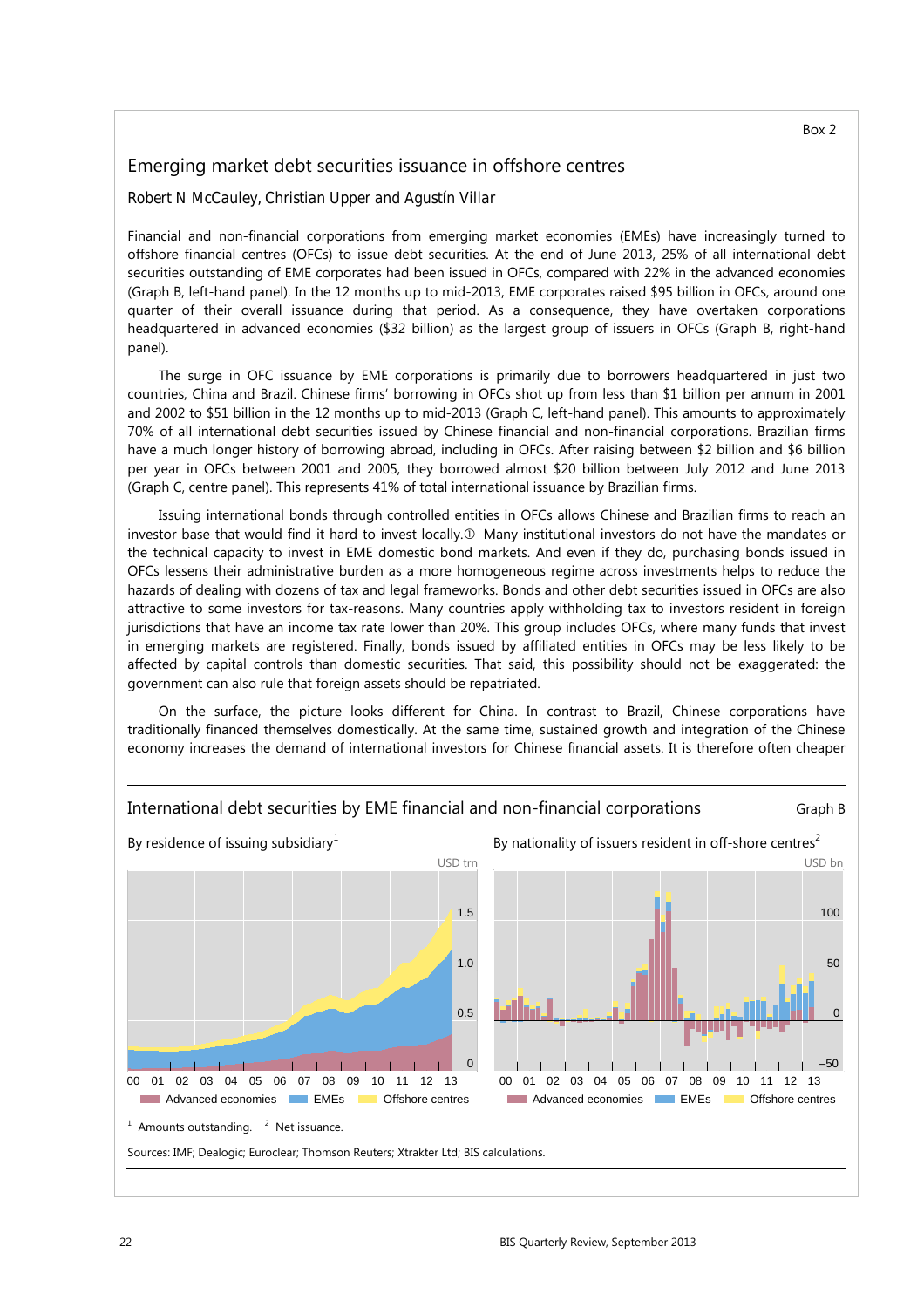#### International debt securities $<sup>1</sup>$ </sup>



 $<sup>1</sup>$  Gross issuance by financial and non-financial corporations headquartered in Brazil or China.  $<sup>2</sup>$ </sup></sup>  $2$  Twelve-month moving cumulative issuance, by residence of issuer. Cumulative issuance July 2012–June 2013, by activity of ultimate non-financial owner and currency of denomination.

Sources: IMF; Dealogic; Euroclear; Thomson Reuters; Xtrakter Ltd; BIS calculations.

for Chinese nationals to raise funds abroad than domestically. This is particularly obvious for securities denominated in renminbi, where offshore yields tend to be well below those in China. As a consequence, a significant share of Chinese corporate debt securities issued in OFCs, 16%, is denominated in renminbi.<sup>3</sup> That said, the US dollar remains by far the most important currency of issuance for Chinese firms, accounting for 77% of corporate issuance in OFCs. Again, this could reflect differences in the cost of funding. Dollar-denominated rates are below comparable renminbi rates and many players expect an appreciation of the Chinese currency.

What do Chinese corporations do with the dollars raised by issuing debt securities in OFCs? First, around one third of offshore issuance is by Chinese financial institutions that fund dollar lending in China. ® Second, nonfinancial issuance could reflect the internationalisation of Chinese firms. Chinese corporations have been purchasing assets around the globe recently, and at least part of these purchases appears to have been financed by borrowing abroad. This could explain the relatively high share of firms in the oil and gas sector in Chinese non-financial corporations' offshore issuance (Graph C, right-hand panel). In addition, a good part of the firms in the "Other" sector appear to be manufacturers with overseas operations. That said, the share of firms in the property and real estate sector is even higher than that of those in oil and gas, suggesting that a sizeable part of the dollars raised abroad have found their way into China.

 $\circledcirc$  For further details see S Black and A Munro, "Why issue bonds offshore?", *BIS Papers*, no 52, 2010, pp 97-144.  $\circledcirc$  See G Ma and R N McCauley, "Is China or India more financially open?", *Journal of International Money and Finance*, 2013 (forthcoming). <sup>3</sup> The share of domestic currency issuance by Brazilian corporates in OFCs is well below 1%.  $\circled$  See D He and R N McCauley, "Transmitting global liquidity to East Asia: policy rates, bond yields, currencies and dollar credit", mimeo, 2013.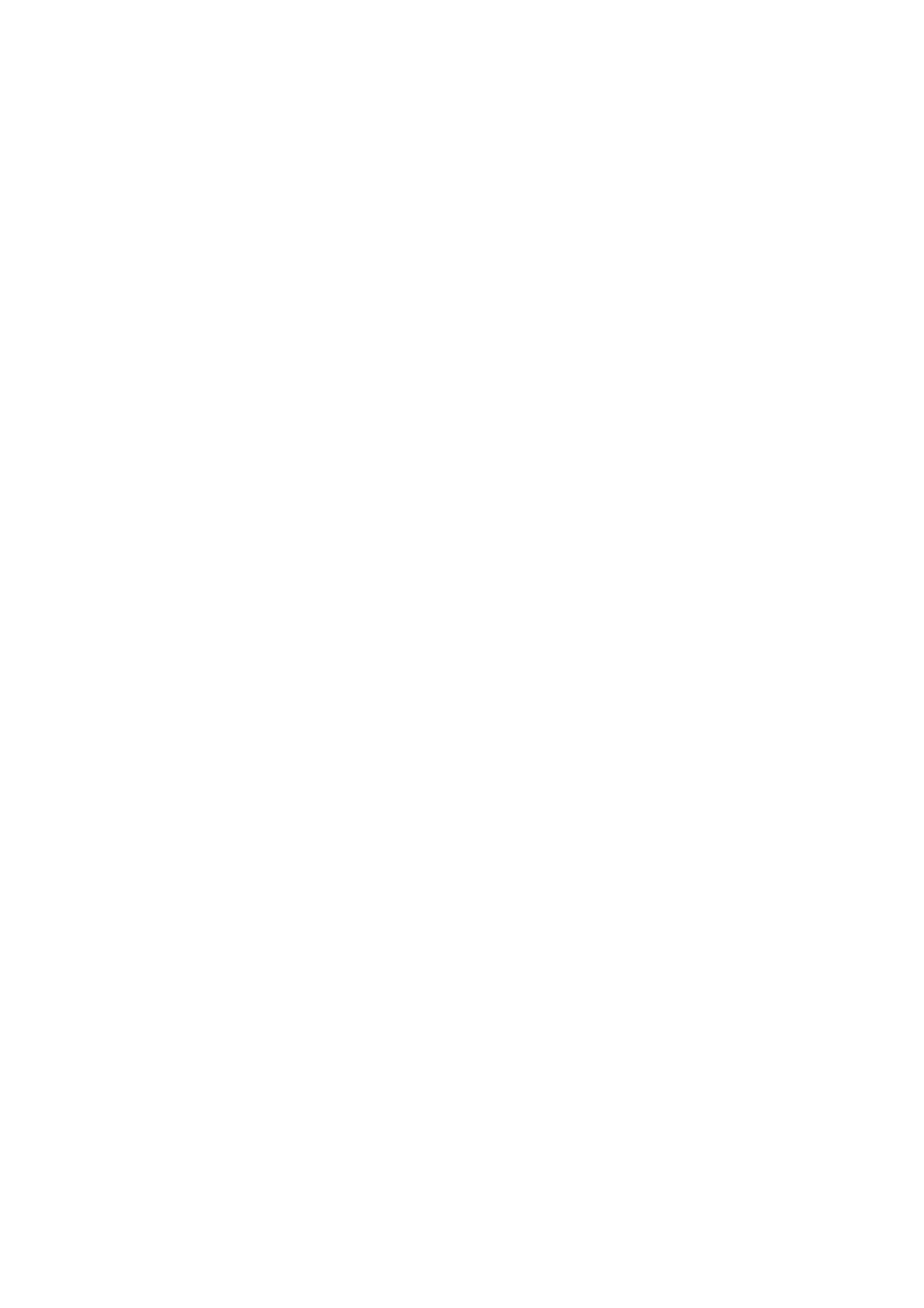*ben.cohen@bis.org*

### How have banks adjusted to higher capital requirements?<sup>1</sup>

*Spurred by stronger regulatory requirements, banks have steadily increased their capital ratios since the financial crisis. For a sample of 82 large global banks from advanced and emerging economies, retained earnings accounted for the bulk of the increase in risk-weighted capital ratios over the period 2009–12, with reductions in risk weights playing a lesser role. On average, banks continued to expand their lending, though lending growth was slower among advanced economy banks from Europe. Lower dividend payouts and wider lending spreads contributed to banks' ability to use retained earnings to build capital. Banks that came out of the crisis with higher capital ratios and stronger profitability were able to expand lending more.* 

*JEL classification: E44, G21, G28*.

The global financial crisis of 2007–09 highlighted the need for banking systems to be less leveraged, more liquid, more transparent and less prone to take on excessive risk. In the years since the crisis, both the private and public sectors have exerted pressure on banks to build larger buffers of high-quality capital and reduce the riskiness of their portfolios.

This feature documents the broad patterns in banks' approaches to achieving higher risk-weighted capital ratios since the crisis. It is essentially descriptive, and does not examine the reasons behind their different strategy choices. However, it presents the results against the background of concerns raised during the early debates over regulatory reform, such as the fear that, if regulators and markets forced banks to build up capital too rapidly, this would impose considerable shortterm macroeconomic costs by inducing banks to pull back from lending to finance investment.<sup>2</sup>

A key finding is that the bulk of the adjustment has taken place through the accumulation of retained earnings, rather than through sharp adjustments in lending or asset growth. In a sample of 82 large global banks, banks from advanced economies increased their assets by 8% from 2009 to 2012, while emerging

<sup>1</sup> The views expressed in this article are those of the author and do not necessarily reflect those of the BIS. I am grateful to Michela Scatigna for outstanding research assistance and to Claudio Borio, Kostas Tsatsaronis and Christian Upper for helpful comments and discussions.

 $\overline{2}$  Some of the analyses of the likely macroeconomic impact of regulatory reform include: Macroeconomic Assessment Group (2010a, 2010b, 2011); BCBS (2010a); IIF (2011); Slovik and Cournède (2011); Elliott et al (2012); Miles et al (2013); and Oxford Economics (2013).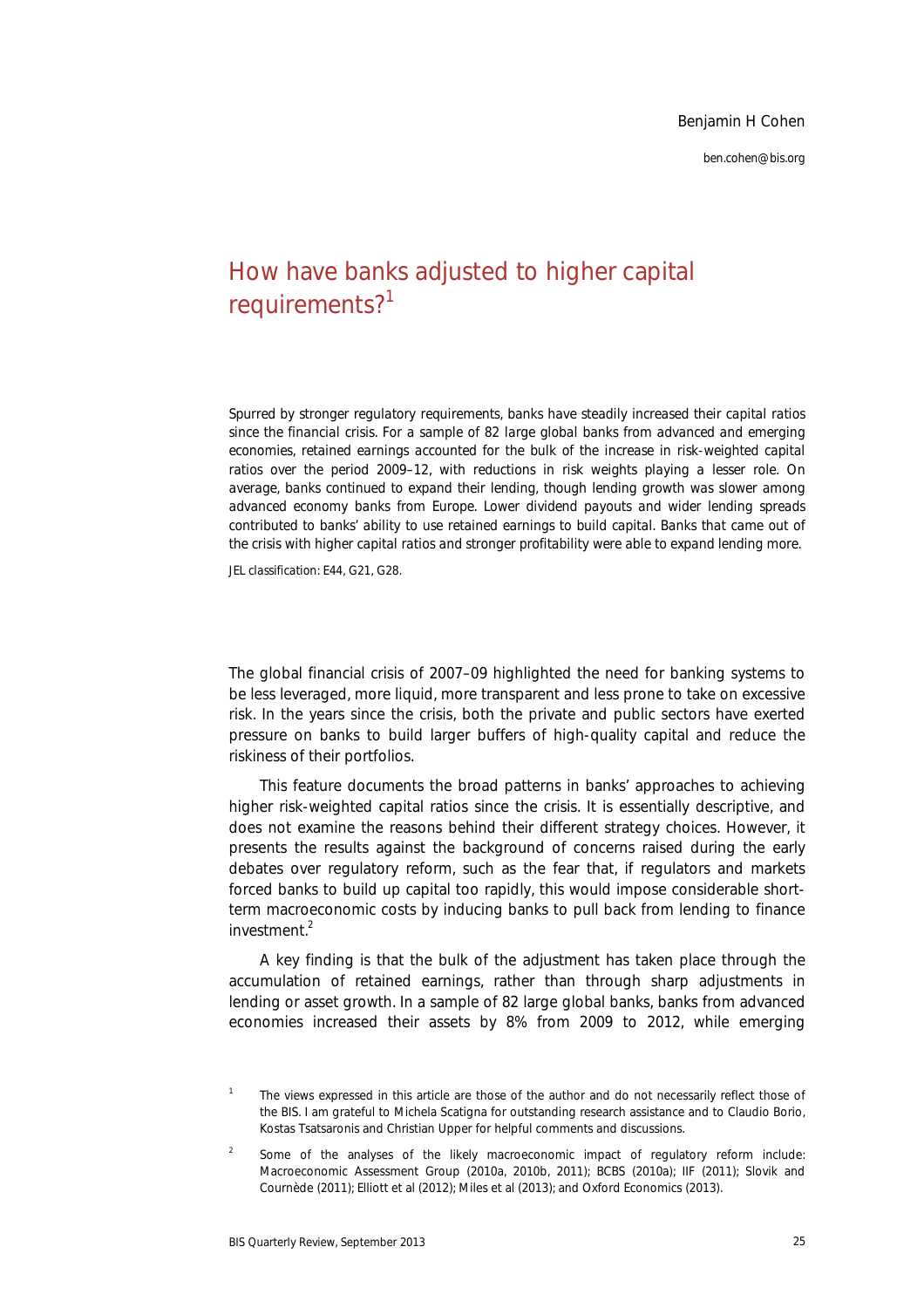economy banks increased assets by 47%. However, European banks increased their lending more slowly than banks based in other regions. Among the advanced economy banks, a reduction in risk-weighted assets relative to total assets also played a role, albeit a secondary one. More profitable banks expanded assets and lending faster than others. There is some evidence for the importance of starting points – banks that came out of the crisis with relatively low levels of capital were more likely to pursue adjustment strategies involving slow asset growth.

The next section reviews the different strategies that banks can use to increase their capital ratios and the differing macroeconomic implications of these strategies if pursued on a large scale. $3$  We then look at broad evidence on whether, and in what ways, some of these potential macroeconomic impacts materialised. The following sections look more closely at the adjustment paths taken by the banks in the sample. Changes in capital ratios are decomposed into factors reflecting changes in capital and changes in assets, and then each of these is studied in more detail. A concluding section recaps the main findings.

### Channels of adjustment

A bank that seeks to increase its risk-adjusted capital ratio has a number of options at its disposal.

One set of strategies targets the bank's *retained earnings*. The bank could seek to reduce the share of its profit it pays out in dividends. Alternatively, it may try to boost profits themselves. The most direct way to do so would be by increasing the spread between the interest rates it charges for loans and those it pays on its funding. While competitive pressures may limit how much an individual bank can widen these spreads, lending spreads could rise across the system if all banks followed a similar strategy and alternative funding channels (such as capital markets) did not offer more attractive rates. Other ways to increase net income include increasing profit margins on other business lines, such as custody or advisory services, and reducing overall operating expenses.

A second strategy is to *issue new equity,* such as through a rights issue to existing shareholders, an equity offering on the open market or placing a bloc of shares with an outside investor. This is likely to be the least attractive option, however, given that a new share issue tends to reduce the market value of the existing shares.<sup>4</sup>

A third set of adjustment strategies involves changes to the *assets* side of the bank's balance sheet. The bank can run down its loan portfolio, or sell assets outright, and use the proceeds of loan repayments or asset sales to pay down debt. Less drastically, it can slow down lending growth, thereby allowing retained earnings and hence capital to catch up. In some cases, an asset sale can boost

<sup>3</sup> Higher capital requirements are only one element of a range of financial regulatory reforms that have been put in place since the crisis. Other key elements include liquidity requirements for banks, central clearing of standardised OTC derivatives and strengthened resolution regimes for financial entities. While some of these reforms may have potentially significant macroeconomic effects, they are not considered here.

<sup>4</sup> See Myers and Majluf (1984).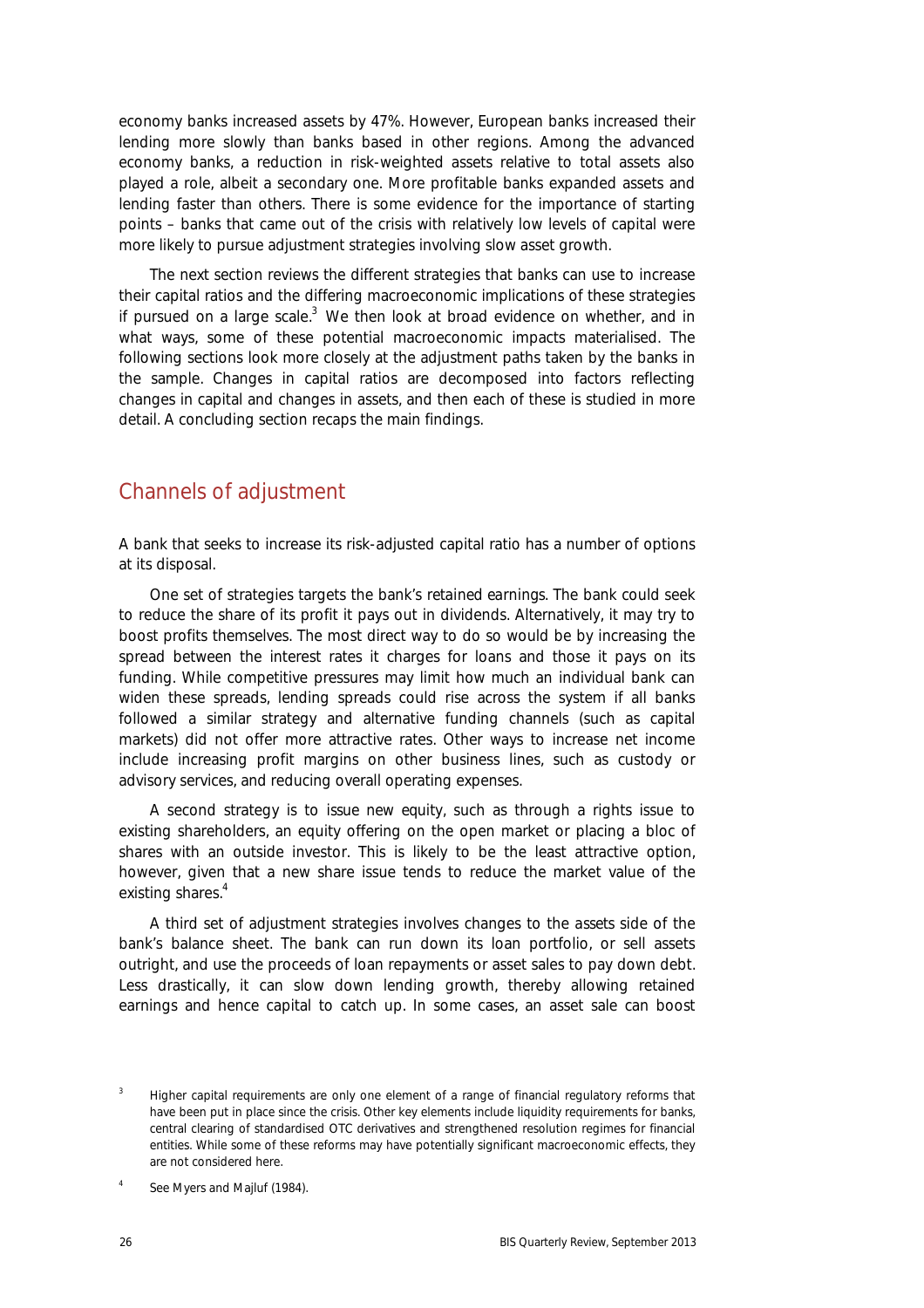capital through an accounting gain, as the assets are revalued relative to their purchase cost.

Finally, a bank can seek to reduce its *risk-weighted assets* by replacing riskier (higher-weighted) loans with safer ones, or with government securities.<sup>5</sup>

Banks' choices from among these various strategies will determine the macroeconomic impact of an increase in regulatory capital ratios. For example, if banks seek to slow lending, or reduce lending to riskier projects, this could constrain investment (and possibly consumption). Evidence that a slowdown in bank lending growth results from reduced bank loan supply, as opposed to reduced demand for loans from borrowers, would emerge in the form of tighter bank lending standards. A widening of bank lending spreads could also reduce investment on the margin, especially if it feeds into lending rates available in capital markets or through non-bank lenders. By contrast, if banks reduce dividend payouts or issue new shares, this may reduce the returns received by existing bank shareholders, but would have little or no impact on the broader macroeconomy.

It should be emphasised that neither a reduction in outstanding bank loans nor a slowdown in the growth of bank lending would necessarily be bad for the macroeconomy in the longer term. This is especially the case in the aftermath of a crisis that followed an unsustainable debt boom and left debt overhangs in its wake, as is the case at present. In the near term, as a precondition for a sustained recovery, non-performing and underperforming legacy assets are being written off and overleveraged borrowers are paying down their debts. The process of adjustment to a less leveraged economy has necessarily involved an extensive period of balance sheet clean-up and a shortfall of aggregate demand, a process that is by no means complete.<sup>6</sup> To support growth over the longer term, financial and non-financial actors will need to adapt to conditions of lower economy-wide leverage, in which only durably profitable projects are funded and unsustainable booms are avoided.

#### Bank capital, lending and growth in the aggregate

A series of Quantitative Impact Studies (QIS) conducted by the Basel Committee on Banking Supervision offer evidence of a significant aggregate rise in banks' capital ratios in recent years. The studies estimate average capital adequacy ratios for a global sample of banks according to the definitions that are scheduled to come into force in the Basel III framework.<sup>7</sup> Weighted average capital ratios for large, internationally active banks rose from 5.7% at the end of 2009 to 8.5% at end-June

<sup>5</sup> Given the wide range of outcomes that can emerge from commonly used risk models, a bank that uses internal models to derive its risk weights may have scope to "optimise" supervisory riskweighted assets through modelling choices without making significant changes in its portfolio. See BCBS (2013c, 2013d).

<sup>6</sup> Takáts and Upper (2013) find that declining bank credit to the private sector does not necessarily constrain growth in the aftermath of a financial crisis, in cases where such a crisis followed a rapid increase in debt. Bech et al (2012) find that private sector deleveraging during and after a crisis can even lead to a stronger recovery.

<sup>7</sup> See BCBS (2010b, 2012a, 2012b, 2013a).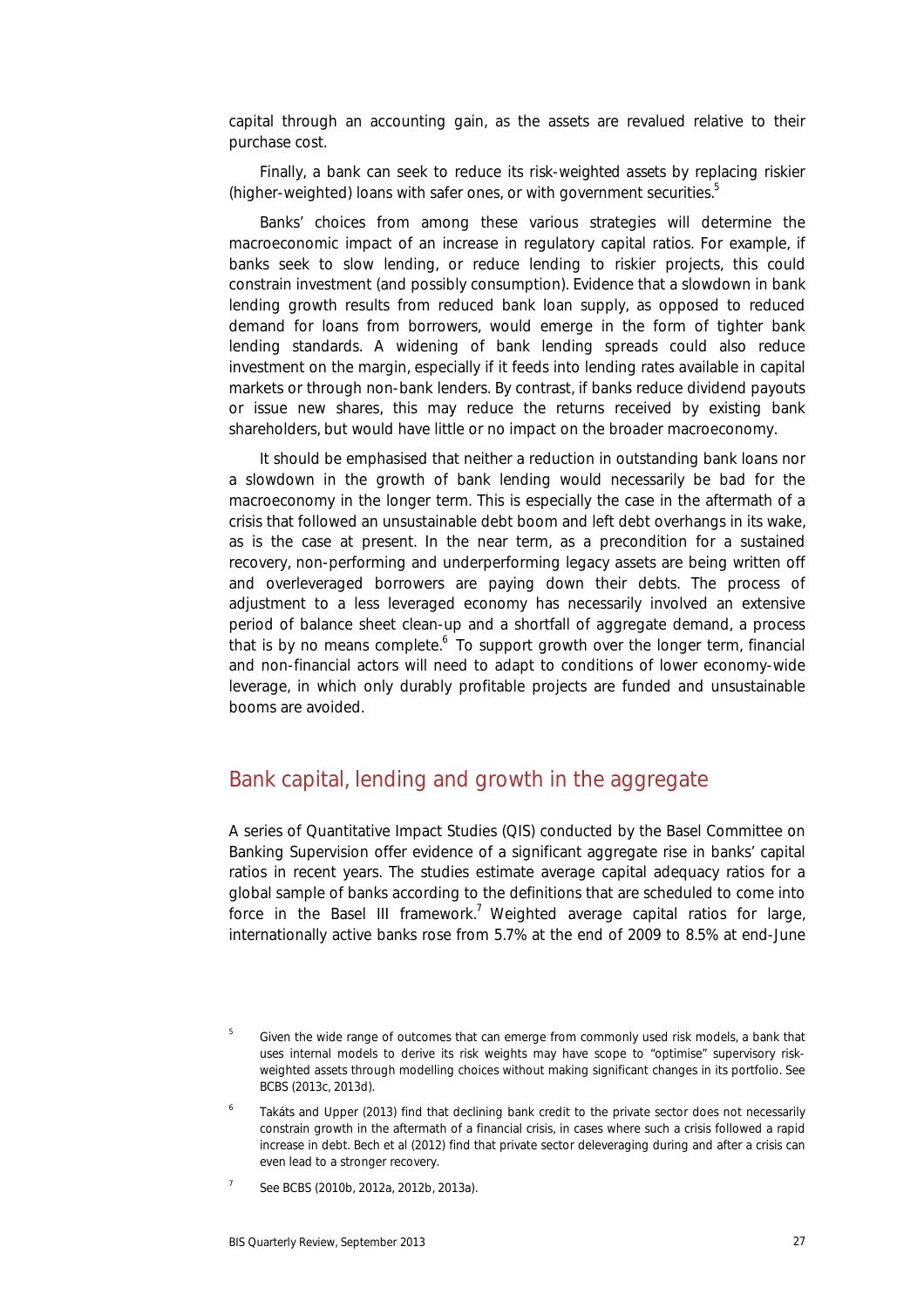2012. $8$  Those for a sample of smaller banks rose from 7.8% to 9.0% over the same period (Graph 1).

Leverage ratios (capital under the fully phased-in Basel III definition divided by total unweighted exposures) increased in parallel, from 2.8% to 3.7% for the first group and from 3.8% to 4.4% for the second. While the 2009 and 2012 figures for risk-weighted capital ratios and leverage ratios are not fully comparable, given differences in the sample, data quality and some of the relevant definitions, the size and direction of the true increase is likely to have been broadly in line with these results.

Many national authorities have also published figures on bank capital adequacy, though these do not always use common definitions for either the numerator (capital) or denominator (assets). They tend to confirm a picture of broadly rising capital ratios in the global banking system. For example, the ratio of capital to total assets for US commercial banks rose from 11.2% in December 2009 to 11.6% in December 2012. $9$  The ratio for euro area monetary financial institutions, measured on a consolidated basis, increased from 7.6% to 9.1% over the same period.10

While bank capital has risen more or less steadily worldwide, the performance of credit aggregates and GDP has been mixed (Graph 2). In most advanced economies (top panels), a slow and uneven pace of recovery since the crisis has been accompanied by weak or contracting credit aggregates. This is so regardless of whether one looks at overall credit to the economy (top centre panel) or at bankintermediated credit alone (top right-hand panel).<sup>11</sup> Many emerging economies,



#### Common equity risk-weighted capital ratios under Basel III definitions

- 8 According to BCBS (2013e), the ratios for the group of larger banks rose to approximately 9% at end-2012.
- 9 www.federalreserve.gov/releases/h8/current/default.htm.
- 10 www.ecb.europa.eu/stats/money/aggregates/bsheets/html/index.en.html. The US and European ratios are not strictly comparable, given differences in accounting conventions and reporting populations (for example, the European data include money market funds).
- <sup>11</sup> The sharp increase in the bank credit figure for the United Kingdom in early 2010 reflects the return of certain formerly securitised assets to bank balance sheets.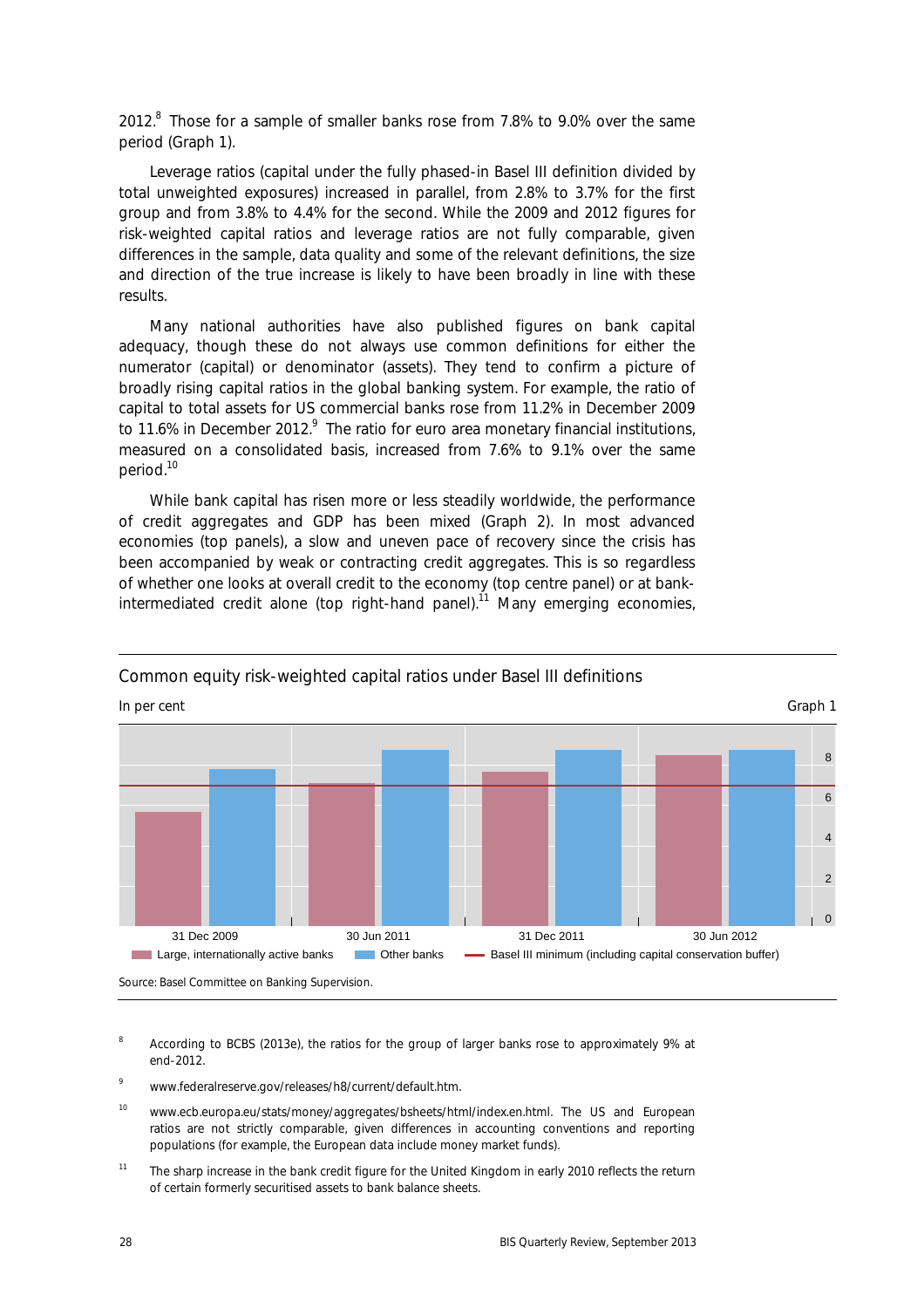#### GDP growth and lending to the private non-financial sector in selected economies

 $2009 \, \Omega$ 4 = 100 Graph 2



meanwhile, have enjoyed rapid GDP growth, often accompanied by even more rapid expansion of credit (bottom panels).

Graph 2 illustrates how GDP growth and aggregate credit growth have not always tracked one another since the crisis, especially in the advanced economies. This reflects the fact that many firms and households have been reducing their debt, even as new lending supports investment and consumption elsewhere in the economy. A key question is thus to what extent slow lending growth reflects postcrisis macroeconomic challenges that have constrained loan demand, especially sectoral debt overhangs and the euro area sovereign crisis, and to what extent it reflects tighter loan supply by banks.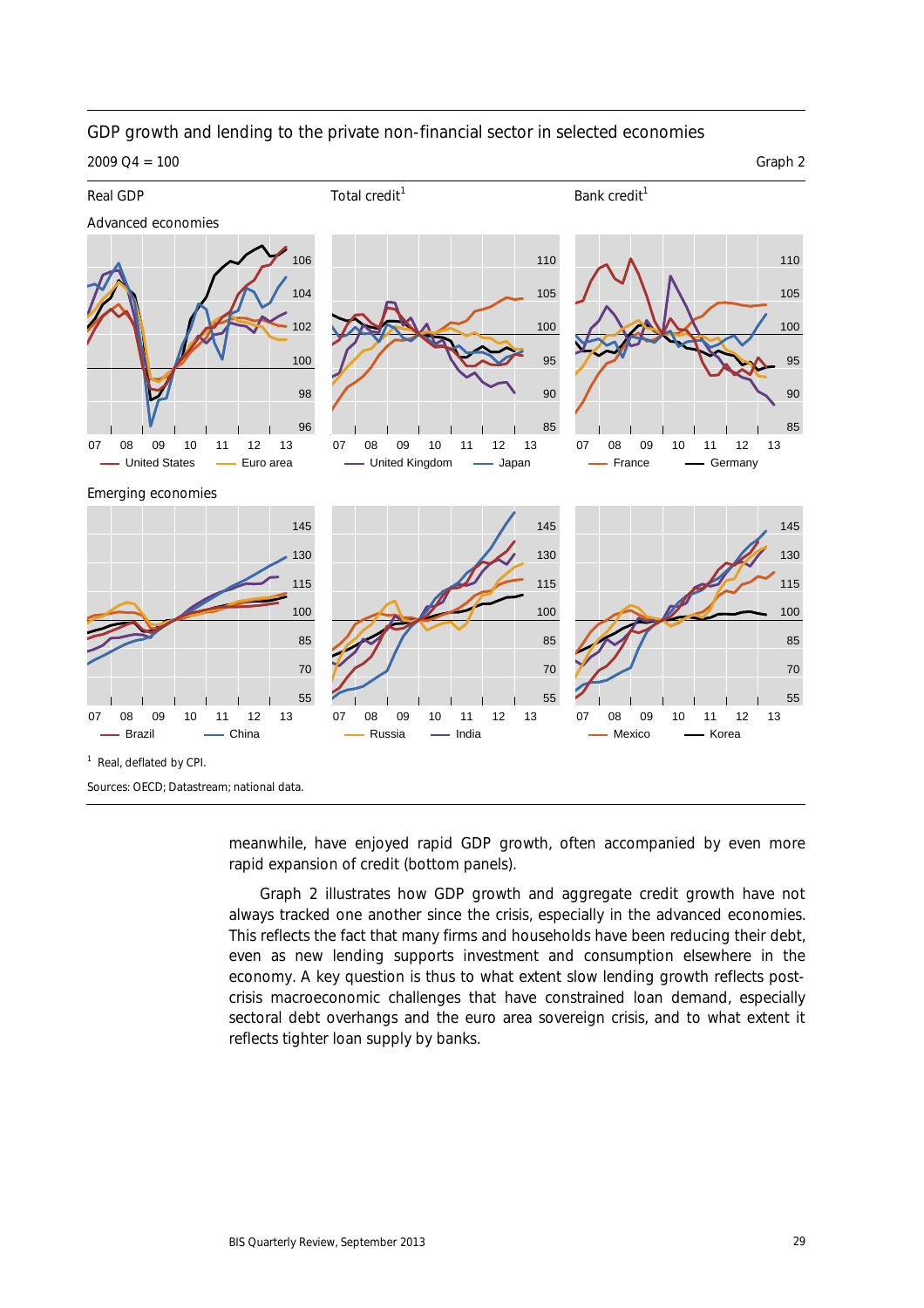#### Decomposing changes in the risk-weighted capital ratio

A closer look at bank balance sheet adjustments can shed further light on how banks have responded to tighter capital requirements. To understand these adjustments, we can decompose the change in risk-weighted capital requirements as follows:

$$
\frac{K_1/RWA_1}{K_0/RWA_0} = \frac{\left(1 + \frac{Inc_1}{K_0} - \frac{Div_1}{K_0} + \frac{Oth_1}{K_0}\right)}{\left(\frac{RWA_1/TA_1}{RWA_0/TA_0}\right)\left(\frac{TA_1}{TA_0}\right)}\tag{1}
$$

where  $K_i$  is capital, RWA<sub>i</sub> is risk-weighted assets and *TA<sub>i</sub>* is total assets, at time *i*; while  $Inc_1$  is net income,  $Div_1$  is dividends and  $Oth_1$  is other changes to capital (calculated as a residual) between time 0 and time 1*.* This decomposition allows us to isolate the three factors that influence a risk-weighted capital ratio: changes to capital, changes to the ratio of risk-weighted assets to total assets, and changes to total assets.

To analyse these factors, we drew data from the Bankscope database for a set of 82 banks. The sample was chosen so as to include as many significant institutions from the main global financial centres as possible, as well as banks from smaller centres and emerging economies. In some cases, these data were supplemented with financial statement figures reported by Bloomberg. Banks were included if they reported several years of reliable data in the relevant categories.

The sample thus covers banks from a wide range of advanced and emerging economies, though emerging regions outside Asia are under-represented.<sup>12</sup> It includes all but two of the 28 institutions identified by the Financial Stability Board as globally systemically important banks (G-SIBs) based on the methodology developed by the Basel Committee on Banking Supervision.13 It covers 55% of the assets of all institutions in the Bankscope database, and 60% of the assets of the top 1,000 global banks as listed by *The Banker*.

In terms of weighted averages, using end-2012 total assets as weights, $14$  the banks in our sample increased their risk-weighted common equity capital ratio from 11.6% at end-2009 to 14.2% at end-2012. Risk-weighted assets in the Bankscope database are measured using Basel II definitions. Since risk weights for many asset classes are higher under Basel III than Basel II, it is not surprising that these ratios are appreciably (5–6 percentage points) higher than those calculated by the Basel Committee in the QIS, which use Basel III weights. Despite this higher overall level, the increase in capital ratios from end-2009 to end-2012, which equals 2.7 percentage points after rounding, is in line with the QIS finding of an increase of 2.8 percentage points from end-2009 to June 2012.

 $12$  The dataset includes banks from 23 jurisdictions. The home economies classified as advanced are Australia, Austria, Belgium, Canada, France, Germany, Ireland, Italy, Japan, Portugal, Spain, Sweden, Switzerland, the United Kingdom and the United States, The home economies classified as emerging are Brazil, China, Chinese Taipei, India, Korea, Malaysia, Russia and Thailand.

See FSB (2012) and BCBS (2013b). The two excluded G-SIBs are Banque Populaire of France and ING Groep of the Netherlands, for which we could not obtain a sufficient time series of riskweighted asset data.

<sup>&</sup>lt;sup>14</sup> Unless otherwise stated, the figures in the text, graphs and tables in the remainder of the feature are weighted averages with end-2012 assets as weights.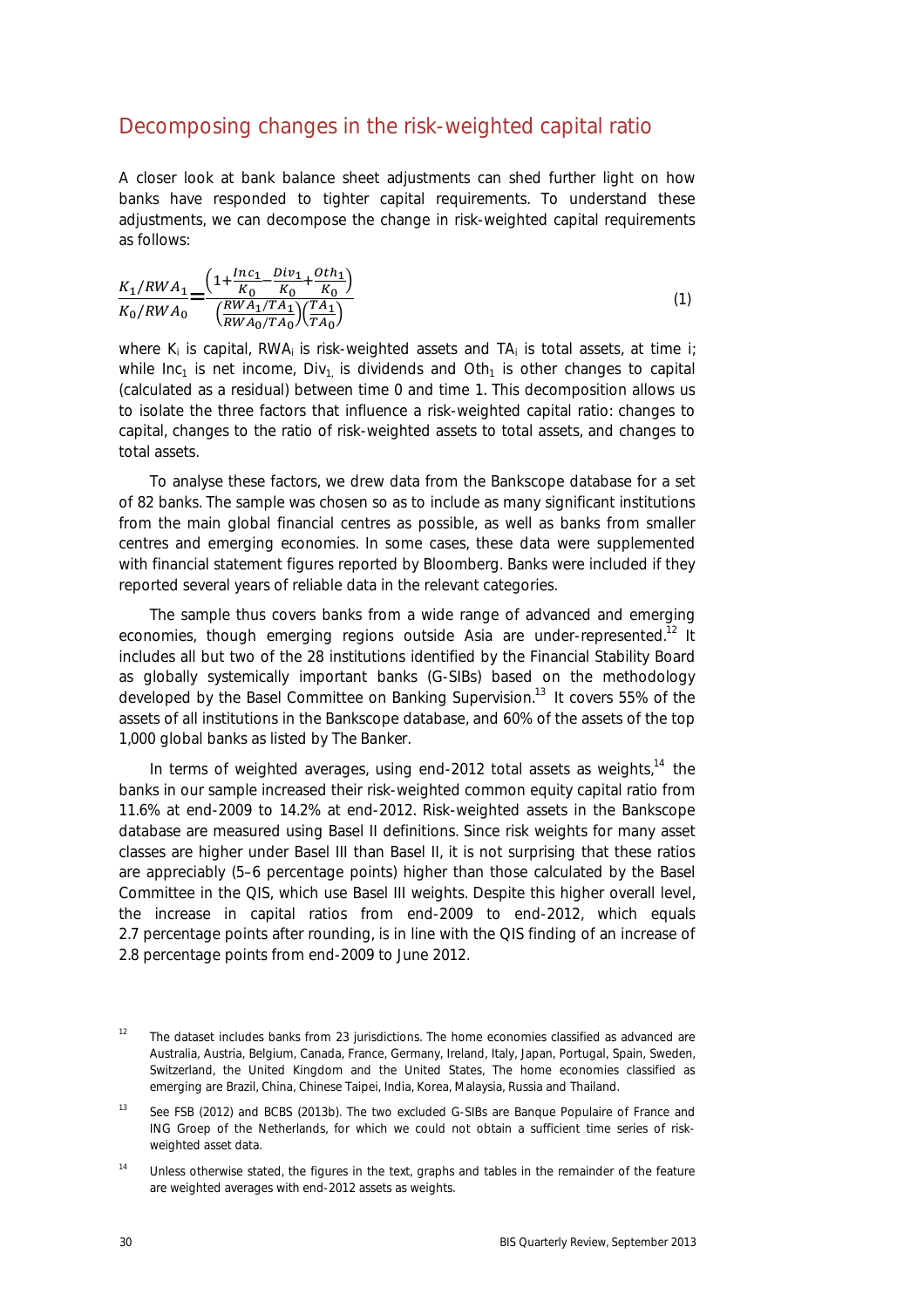The increase in reported risk-weighted capital ratios in the Bankscope data largely resulted from higher capital rather than lower risk weights or smaller assets. Common equity capital (the numerator of the right-hand side of equation (1)) increased by 34%, while risk-weighted assets (the denominator) rose by 5%. The overall increase in risk-weighted assets in turn resulted from an 8% decrease in the ratio of risk-weighted to total assets and a 14% increase in the level of total assets.

In order to better understand the impact of different factors, it is helpful to transform equation (1) so that the different quantities can be expressed as additive components of the percentage point change in the risk-weighted capital ratio. To do this we can take logarithms of both sides of equation (1) and then multiply both sides by a common factor. The resulting decomposition is as follows:

$$
\frac{K_1}{RWA_1} - \frac{K_0}{RWA_0} = F \ln \left( 1 + \frac{Inc_1}{K_0} - \frac{Div_1}{K_0} + \frac{oth_1}{K_0} \right) - F \left( \ln \left( \frac{RWA_1}{TA_1} \right) - \ln \left( \frac{RWA_0}{TA_0} \right) \right) - F \ln \left( \frac{TA_1}{TA_0} \right) \tag{2}
$$

where *F*, the normalisation factor, equals  $(K_1/RWA_1 - K_0/RWA_0)/(ln(K_1/RWA_1)$  $ln(K_0/RWA_0)$ ).

Calculating the elements of equation (2) confirms that increases in capital drove increases in the overall ratio, both for the full sample and for most subsamples (Graph 3).<sup>15</sup> For the advanced economy banks, roughly three quarters of the overall increase of 3.0 percentage points reflected higher capital, while the rest resulted from a decline in risk-weighted assets. Total assets rose, subtracting the equivalent of 0.7 percentage points from the ratio, but this was counteracted by a significant fall in the ratio of risk-weighted to total assets, which added 1.4 percentage points.

Emerging economy banks, by contrast, increased both capital and total assets substantially. Their overall risk-weighted capital ratio increase of 1.1 percentage points reflects the fact that higher capital, which added 5.8 percentage points to the



The graph shows the change in the ratios of common equity to risk-weighted assets at the (fiscal) year-end of 2009 and 2012, in percentage points. The overall change is shown by the red diamonds. The components of this change are the terms on the right-hand side of equation (2) in the text. All figures are weighted averages, using end-2012 assets as weights.

Sources: Bankscope; Bloomberg; BIS calculations.

<sup>15</sup> Detailed figures are available in a data appendix on the BIS website: www.bis.org/publ/ qtrpdf/r\_qt1309e\_appendix.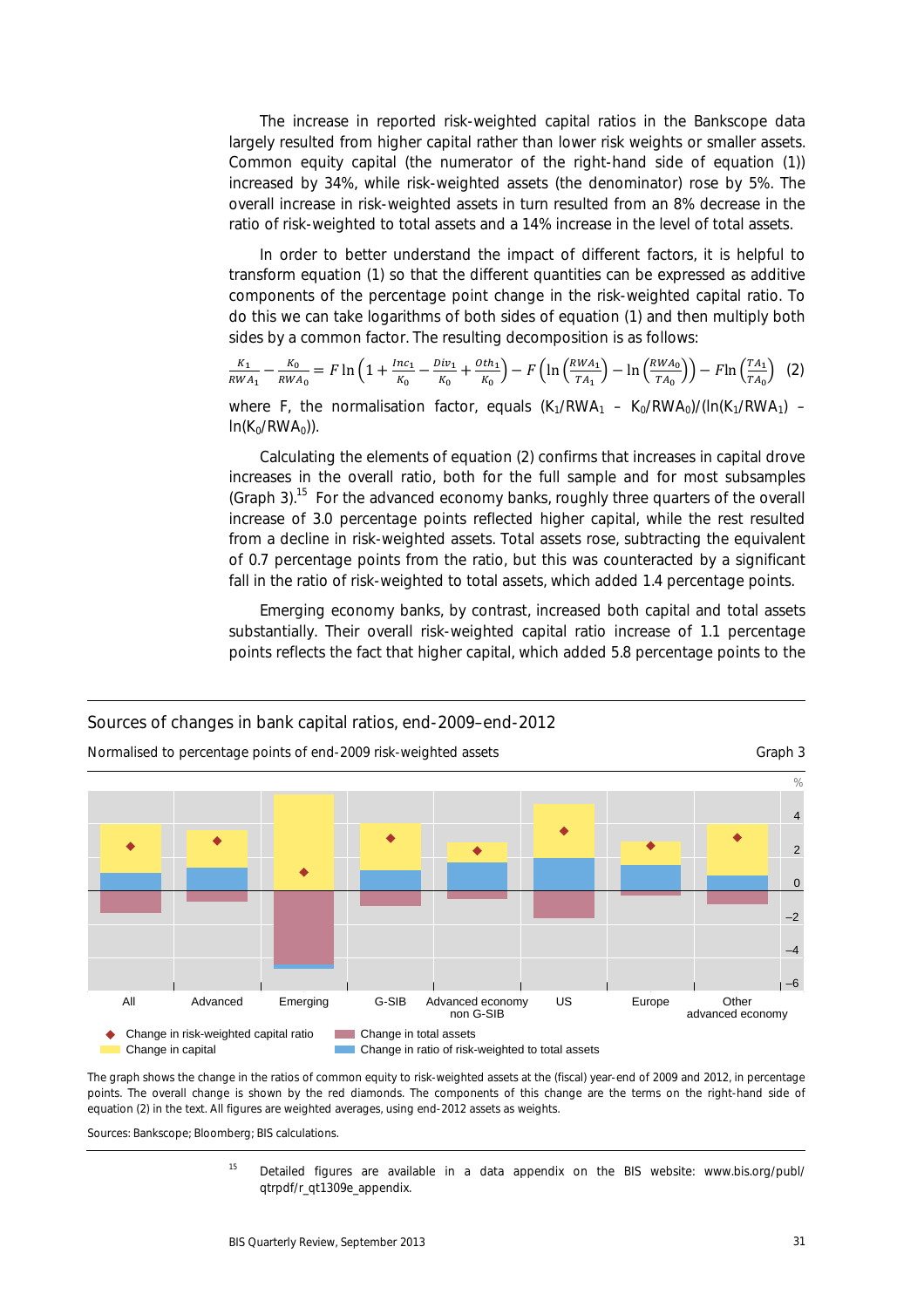risk-weighted capital ratio, outpaced the increase in risk-weighted assets, which subtracted 4.7 percentage points. Unlike the advanced economy banks, the increase in the risk-weighted assets of emerging economy banks actually outpaced their increase in total (unweighted) assets – in other words, their average level of risk weights increased.

The G-SIBs<sup>16</sup> increased their capital, assets and overall risk-weighted capital ratios by more than did the non-G-SIB advanced economy banks in the sample. The G-SIBs' common equity capital ratios increased by 3.1 percentage points. Most of this resulted from higher capital, which contributed 2.8 percentage points to the overall increase in the ratio. The reduction in the ratio of risk-weighted assets to total assets added a further 1.2 percentage points to the G-SIBs' capital ratio – but this was mostly counteracted by an increase in total assets, which reduced the capital ratio by 0.9 percentage points. Non-G-SIB advanced economy banks, by contrast, increased their capital ratios by 2.4 percentage points, of which about half reflected higher capital and half a reduction in risk-weighted assets. An increase in the ratio of risk-weighted to total assets was also an important contributing factor to the higher risk-weighted capital ratios of European banks.

#### Decomposing changes to capital

For the full sample, and for most subsamples, retained earnings (net income minus dividends) accounted for the bulk of the increase in capital from 2009 to 2012 (Graph 4). Graph 4 breaks down the increase in capital for the firms in the sample according to the three components in the numerator of the expression on the right-hand side of equation (1): net income.<sup>17</sup> dividends and other changes to



<sup>16</sup> All of the G-SIBs but one (Bank of China) are based in advanced economies.

<sup>17</sup> Net income is defined as earnings after taxes and before other changes, such as revaluation of available-for-sale securities, that do not flow through the income statement.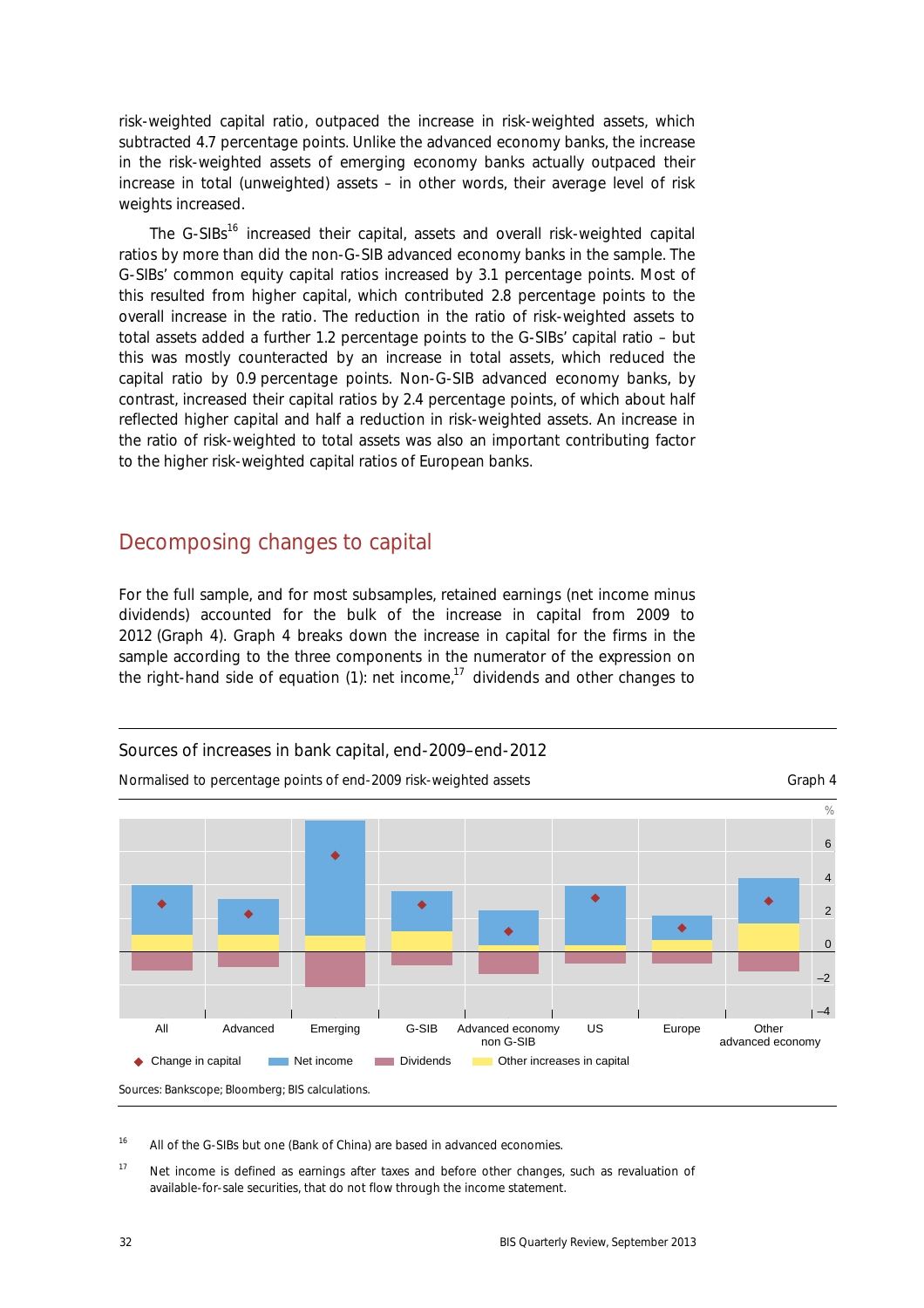capital, using the transformation described in the previous section. This last term is calculated as a residual, based on reported data on common equity, net income and dividends. It comprises share issues and items that are not included in net income, such as gains and losses on fixed assets and available-for-sale securities. For the full sample of banks, retained earnings accounted for 1.9 out of the 2.9 percentage point increase in capital, while capital from other sources accounted for 1 percentage point.

For the G-SIBs, as well as for the advanced economy banks as a group, retained earnings were more than half of the overall increase in capital, accounting for 1.6 percentage points of the overall capital increase of 2.8 percentage points. Capital generated from other sources provided the rest, and was roughly equal to dividends paid. Retained earnings were more important for non-G-SIBs in the advanced economies than for G-SIBs, contributing 0.8 percentage points to an overall capital increase of 1.2 percentage points.

For banks in emerging economies, retained earnings were still more significant, contributing more than 80% to the overall increase in capital – 4.8 out of the total 5.7 percentage points. Dividend payouts were roughly twice other increases in capital for these banks (2.1 percentage points versus 0.9 percentage points). A very rapid accumulation of net income (corresponding to almost 7 percentage points in capital ratio terms) allowed these banks to increase their common equity quite substantially despite their relatively high dividend payouts.

The ability of banks to increase their capital by accumulating retained earnings did not result from especially strong improvements in profitability. Net income as a share of assets fell from 0.71% in the three years before the crisis to 0.52% in the 2010–12 period across the banks in the sample (Table 1). This ratio fell even more sharply for advanced economy banks – from 0.67% to 0.37% – but it rose for emerging economy banks, from around 1% to 1.23%. The fall in the return on assets

|                      | 2005-07              |                        |                       |                 | 2010-12              |                        |                       |                 |
|----------------------|----------------------|------------------------|-----------------------|-----------------|----------------------|------------------------|-----------------------|-----------------|
|                      | <b>Net</b><br>income | Net interest<br>income | Operating<br>expenses | Other<br>income | <b>Net</b><br>income | Net interest<br>income | Operating<br>expenses | Other<br>income |
|                      | a                    | b                      | С                     | d               | a                    | b                      | С                     | d               |
| All                  | 0.71                 | 1.34                   | 1.61                  | 0.98            | 0.52                 | 1.62                   | 1.64                  | 0.54            |
| Advanced             | 0.67                 | 1.19                   | 1.60                  | 1.09            | 0.37                 | 1.41                   | 1.68                  | 0.65            |
| Emerging             | 1.02                 | 2.91                   | 1.71                  | $-0.18$         | 1.23                 | 2.64                   | 1.46                  | 0.05            |
| G-SIB                | 0.65                 | 1.13                   | 1.59                  | 1.11            | 0.38                 | 1.35                   | 1.69                  | 0.72            |
| Non-G-SIB            | 0.76                 | 1.41                   | 1.61                  | 0.96            | 0.42                 | 1.62                   | 1.60                  | 0.40            |
| <b>United States</b> | 1.07                 | 1.88                   | 2.81                  | 2.00            | 0.69                 | 2.22                   | 3.15                  | 1.62            |
| Europe               | 0.58                 | 1.01                   | 1.35                  | 0.92            | 0.22                 | 1.23                   | 1.38                  | 0.35            |
| Other<br>advanced    | 0.67                 | 1.28                   | 1.41                  | 0.80            | 0.56                 | 1.29                   | 1.24                  | 0.51            |

#### Changes in components of bank income

As a percentage of total assets Table 1

The figures in the table are weighted averages (using end-period assets as weights) for the ratios of different components of income to total assets, for the banks in the sample. They are related to one another as follows:  $a = b - c + d$ .

Sources: Bankscope, Bloomberg; BIS calculations.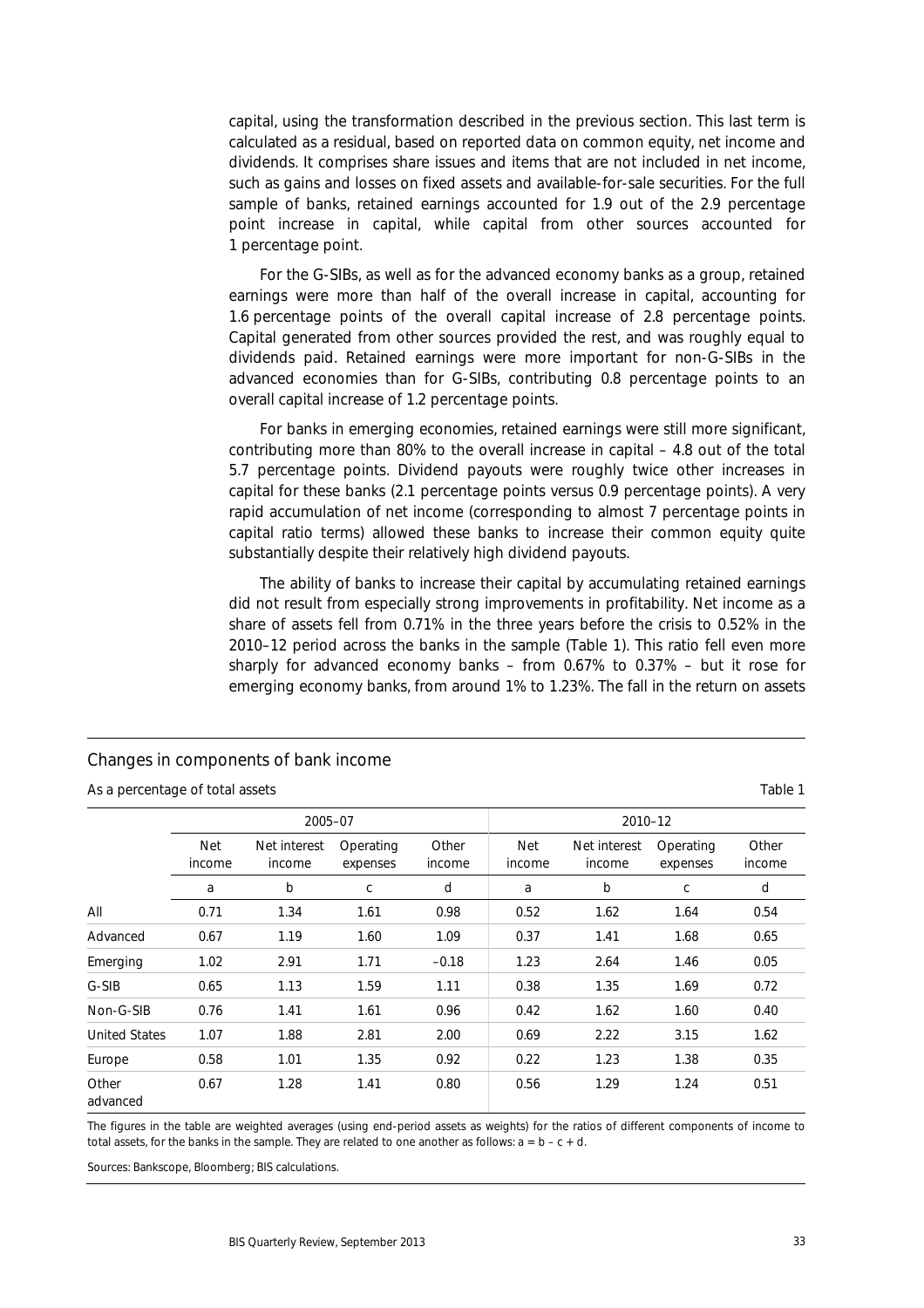primarily reflected a decline in "other income", which is calculated as a residual based on net income, net interest income and operating expenses.

One of the predictions about the impact of the transition to higher bank capital ratios – that it would lead to wider lending spreads – appears to be confirmed, though the widening was rather mild. Net interest income rose from 1.34% of assets to 1.62% for the full sample. This 28-basis point increase in the spread between banks' gross interest earnings and their funding costs works out to 11 basis points per percentage point of increase in the capital ratio – which is towards the bottom of the range of estimates for the likely increase in lending spreads produced by a number of studies before the crisis.<sup>18</sup>

Two other predictions – that banks would increase their income from noninterest sources and that they would reduce their operating expenses – do not seem to be supported. Operating expenses as a share of total assets were roughly unchanged. Income from sources besides net interest income fell for advanced economy banks, though it rose (from a net loss to a small profit) for banks in the emerging economies.

While overall profitability fell, increased earnings retention enabled banks to devote a greater share of income to accumulating capital (Table 2, first and third columns). Dividends fell from almost 40% of income before the crisis for banks in the sample to 27%. This decline entirely reflected a reduction in dividend payouts

#### Dividend payouts and returns on equity

In per cent Table 2

|                      |                  | 2005-07          | 2010-12          |                  |  |
|----------------------|------------------|------------------|------------------|------------------|--|
|                      | Div payout ratio | Return on equity | Div payout ratio | Return on equity |  |
| All                  | 39.6             | 20.7             | 27.0             | 8.1              |  |
| Advanced             | 41.3             | 21.2             | 26.3             | 5.7              |  |
| Emerging             | 27.0             | 15.9             | 30.1             | 18.8             |  |
| G-SIB                | 40.1             | 22.8             | 21.1             | 7.0              |  |
| Advanced non-G-SIB   | 45.8             | 16.6             | 41.0             | 3.7              |  |
| <b>United States</b> | 58.2             | 15.9             | 20.1             | 7.6              |  |
| Europe               | 36.7             | 22.6             | 21.7             | 3.9              |  |
| Other advanced       | 31.0             | 21.5             | 43.8             | 9.5              |  |

Dividend payout ratio is dividends divided by net income. Return on equity is net income divided by common equity. Both are weighted averages across the corresponding group of banks, using end-period assets as weights.

Sources: Bankscope; Bloomberg; BIS calculations.

<sup>18</sup> For example, the Macroeconomic Assessment Group (2010a) estimated that every percentage point of increased bank capital ratios would lead to a 15–17 basis point (bp) widening of lending spreads. IIF (2011) forecast a 30–80 basis point widening of spreads per additional percentage point of capital – while also estimating that banks would need to raise capital ratios by up to 5 percentage points. Elliott et al (2012), looking at the combined impact of higher capital and other regulatory reforms along with likely bank adjustment strategies, estimated that spreads would widen by 18 basis points in Europe, 8 basis points in Japan and 28 basis points in the United States. Miles et al (2013) find that every percentage point increase in the capital ratio from its 2009 level leads to around a 10 basis point increase in the lending rate. Oxford Economics (2013) estimates that a 1 percentage point rise in the common equity Tier 1 capital ratio for US banks would raise lending rates by 15 basis points.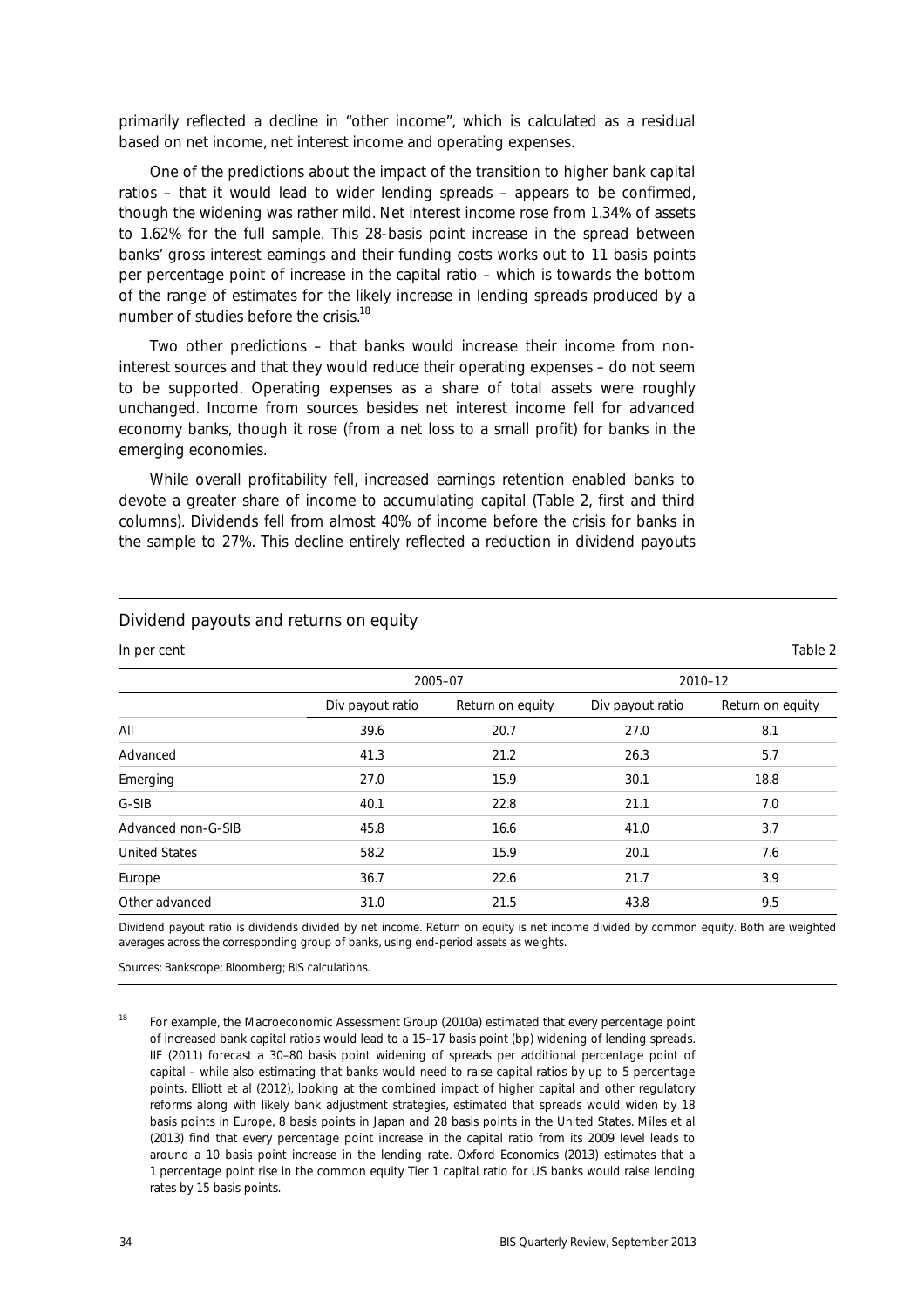by advanced economy banks, while the payout ratio rose slightly for emerging economy banks.

Falling profitability and rising capital have led to a decline in returns on equity. The ratio of net income to book equity fell sharply for the full sample, from almost 21% to around 8%, again reflecting a decline among the advanced economy banks (Table 3, second and fourth columns). Investors, not surprisingly, have not accepted lower returns on bank equity with equanimity; price-to-book ratios for many banks have been at or below 1 since the crisis, reflecting scepticism about earnings prospects as well as asset quality. However, a broad decline in returns on bank equity is to be expected as part of a shift to a less leveraged, better capitalised banking system.

## Assets and lending

As already noted, the banks in our sample tended to see their assets grow during the period under consideration. They achieved increases in capital ratios by effecting greater increases in equity capital and, at least in the advanced economies, reducing their ratio of risk-weighted to total assets.

From 2009 to 2012, bank assets grew by 14.6%, based on a weighted average, across the sample (Table 3). Assets of emerging economy banks grew by 47.1%, much faster than advanced economy bank assets (7.6%). G-SIBs increased their assets slightly faster (9.5%) than did non-G-SIB advanced economy banks (7.3%), though the increase in gross lending by both of these groups was about the same.

Lending growth, whether calculated before (gross loans) or after (net loans) reserves for impaired and non-performing loans, largely tracked asset growth for most subsamples. For the US banks in the sample, assets grew by 12% while lending grew by 33%. However, for European banks, lending growth lagged far behind asset growth. Instead, these banks appear to have accumulated large amounts of "other assets", including cash and government securities.

| In per cent          |        |             |           |                       | Table 3         |
|----------------------|--------|-------------|-----------|-----------------------|-----------------|
|                      | Assets | Gross Ioans | Net loans | Trading<br>securities | Other<br>assets |
| All                  | 14.6   | 16.1        | 16.7      | 42.9                  | 24.8            |
| Advanced             | 7.6    | 9.1         | 9.4       | $-6.5$                | 20.5            |
| Emerging             | 47.1   | 48.7        | 49.2      | 283.2                 | 44.8            |
| G-SIB                | 9.5    | 10.0        | 11.6      | $-5.4$                | 23.5            |
| Advanced non-G-SIB   | 7.3    | 10.2        | 7.5       | $-6.8$                | 16.4            |
| <b>United States</b> | 12.4   | 33.0        | 34.7      | 45.8                  | 10.3            |
| Europe               | 5.6    | 0.6         | 2.4       | $-27.5$               | 25.9            |
| Other advanced       | 12.4   | 14.9        | 11.1      | 4.0                   | 18.1            |

Growth in categories of bank assets, 2009–12

The figures in the table are weighted averages of the percentage growth from end-2009 to end-2012 in the categories shown, using end-2012 assets as weights. Net loans are gross loans minus reserves against possible losses on impaired or non-performing loans.

Sources: Bankscope; Bloomberg; BIS calculations.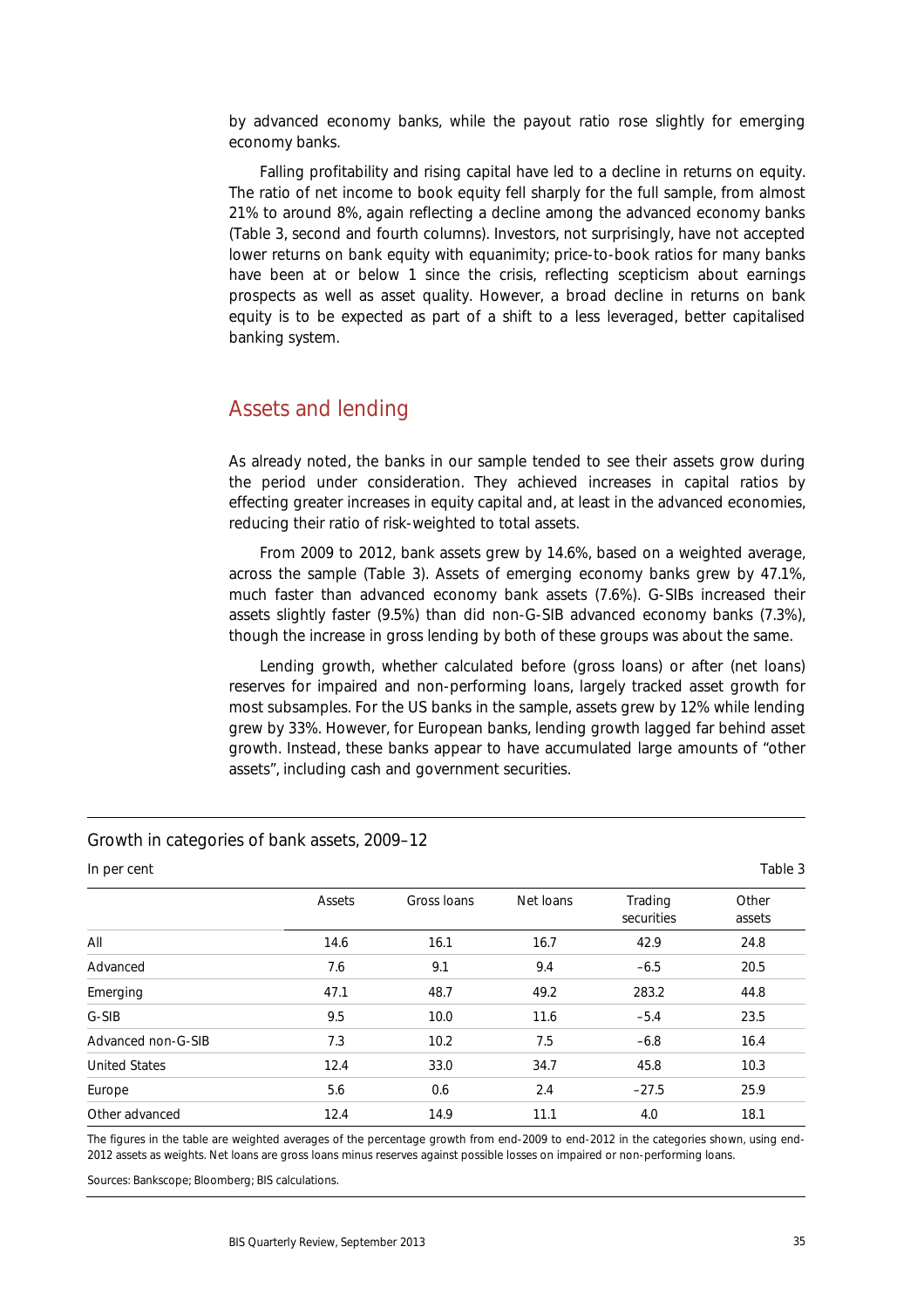It should be emphasised that the figures in Table 3 break down asset growth by the nationality of the bank, not that of the borrower. While the Bankscope data do not separate foreign from domestic assets, the pullback in lending by European banks does not necessarily correspond to a reduction in credit provided to the banks' domestic economies. As documented by BIS (2012), European banks have moved to reduce their cross-border assets more readily than domestic assets in recent years.<sup>19</sup>

Some analysts have predicted that regulatory reforms and the experience of the crisis would induce banks to pull back from trading activities. Banks will need to hold more capital against securities inventories and derivatives positions, and some will be subject to structural regulatory initiatives such as the "Volcker rule" in the United States that place restrictions on trading. Advanced economy banks did reduce their stock of trading securities, by 6.5% from 2009 to 2012 (Table 3, fourth column). Emerging economy banks, by contrast, increased trading securities dramatically, almost tripling their holdings over this time, albeit from a relatively low base. Despite this rapid growth, at end-2012 trading securities accounted for only 3% of emerging economy bank assets, compared with 8% for advanced economy banks.

#### A closer look at adjustment strategies

A crucial question is the degree to which differences in growth rates of bank assets, and other adjustment measures undertaken by banks, reflect transitions to higher capital ratios as opposed to other factors such as macroeconomic conditions in the home economy. Table 4 presents the outcomes of regressions of different bank asset aggregates on increases in capital and other factors. The models are of the form:

$$
Adj_i = (\beta_1 + \beta_2 Europe_i + \beta_3Emerging_i) * \left(\frac{K_{i,0}}{RWA_{i,0}}\right)
$$
  
+ 
$$
(\beta_4 + \beta_5 Europe_i + \beta_6Emerging_i) * \Delta \left(\frac{K_i}{RWA_i}\right)
$$
  
+ 
$$
(\beta_7 + \beta_8 Europe_i + \beta_9Emerging_i) * \left(\frac{Net Inc_i}{Assets_i}\right) + \overline{Geog_i} \cdot \beta_{10...13} + \varepsilon_i
$$
 (3)

where *i* indexes banks, *Adji* is a variable measuring some aspect of banks' adjustment strategies, *Europe<sub>i</sub>* is a dummy variable set equal to one if a bank is based in an advanced European economy, *Emergingi* equals one if a bank is based in an emerging economy, and *Geogi* is the full vector of dummy variables where the bank's home country or region is equal to one.<sup>20</sup> Changes are measured from end-2009 to end-2012, while the net income-to-assets ratio is an average for the years 2010, 2011 and 2012. The interaction terms allow us to test the factors affecting the adjustment strategies of two sets of banks that stood out in the previous discussion, namely banks based in Europe and banks based in emerging economies. For the dependent variable, the four columns of Table 4 look at growth

Avdjiev et al (2012) document how euro area banks reduced cross-border lending to emerging economies more than did banks based in other regions after the crisis.

<sup>20</sup> Along with *Europe* and *Emerging,* dummies are included for the United States and for the other advanced economies.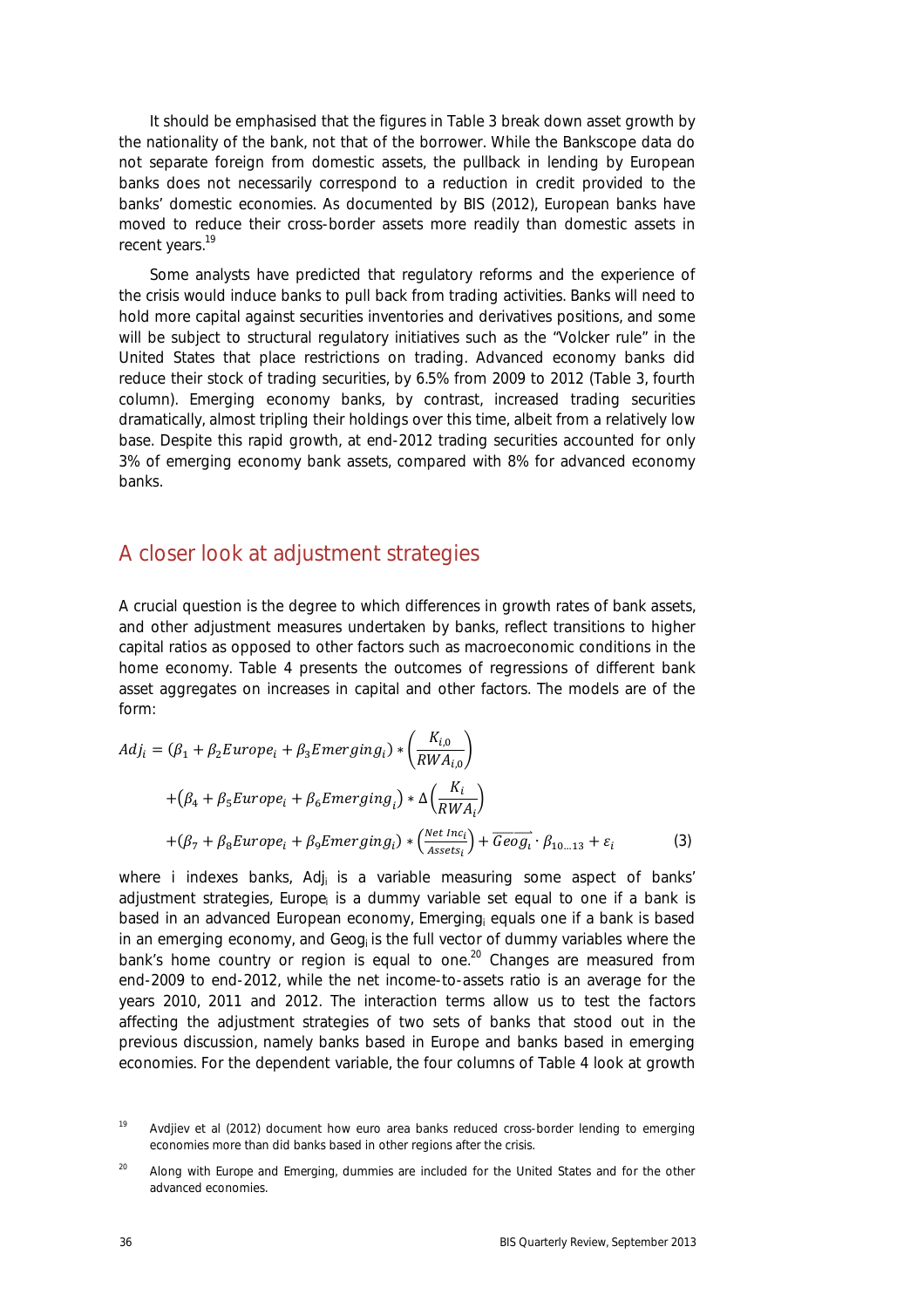in assets, gross loans, risk-weighted assets and the bank's stock of trading securities.

Banks which had strong risk-weighted capital ratios at end-2009 and high profitability in 2010–12 tended to increase their assets more than their peers (Table 4, first column). Specifically, a bank which had a 1 percentage point higher capital ratio at end-2009 was likely to have a 3 percentage-point higher rate of asset growth over the subsequent three years. A bank which had a half percentage point higher return on its assets in 2010–12, which is about one standard deviation for this sample of banks, tended to have a 12 percentage point higher rate of asset growth during this time. Once these effects are accounted for, the increase in the capital ratio does not have a statistically significant impact on asset growth. A similar relationship holds between the starting capital ratio, profitability and gross lending, though in this case the significance levels are weak (Table 4, second

| Capital ratios, profitability and adjustment strategies<br>Table 4 |                  |                          |                                    |                                 |  |
|--------------------------------------------------------------------|------------------|--------------------------|------------------------------------|---------------------------------|--|
| Dependent variable                                                 | Growth in assets | Growth in<br>gross loans | Growth in risk-<br>weighted assets | Growth in trading<br>securities |  |
|                                                                    | 1                | $\overline{2}$           | 3                                  | $\overline{4}$                  |  |
| Capital ratio                                                      | $2.93**$         | 2.17                     | 0.41                               | 45.96**                         |  |
| End-2009                                                           | (5.31)           | (1.00)                   | (0.52)                             | (3.52)                          |  |
| Capital ratio*                                                     | $-3.14**$        | $-2.45$                  | $-0.42$                            | $-43.00**$                      |  |
| Europe                                                             | $(-3.12)$        | $(-1.01)$                | $(-0.39)$                          | $(-3.26)$                       |  |
| Capital ratio*                                                     | $-6.60**$        | $-5.80*$                 | $-3.17$                            | 26.48                           |  |
| Emerging                                                           | $(-3.43)$        | $(-1.84)$                | $(-1.41)$                          | (0.35)                          |  |
| Change in capital ratio                                            | 0.12             | 0.35                     | $-0.30$                            | $4.58**$                        |  |
| 2009-12                                                            | (0.95)           | (0.54)                   | $(-1.35)$                          | (3.09)                          |  |
| Change in capital ratio*                                           | $-0.28*$         | $-0.51$                  | 0.05                               | $-4.47**$                       |  |
| Europe                                                             | $(-1.81)$        | $(-0.77)$                | (0.22)                             | $(-2.96)$                       |  |
| Change in capital ratio*                                           | $0.56***$        | 0.57                     | $0.84***$                          | 5.74                            |  |
| Emerging                                                           | (2.94)           | (0.86)                   | (2.58)                             | (0.53)                          |  |
| Net income/assets                                                  | 24.54**          | 11.76                    | 14.88                              | 89.81                           |  |
| 2010-12                                                            | (3.30)           | (0.39)                   | (0.96)                             | (1.61)                          |  |
| Net income/assets*                                                 | $-5.29$          | 11.56                    | 13.02                              | $-64.12$                        |  |
| Europe                                                             | $(-0.58)$        | (0.37)                   | (0.80)                             | $(-1.12)$                       |  |
| Net income/assets*                                                 | $33.73**$        | 45.28                    | 56.67**                            | 24.22                           |  |
| Emerging                                                           | (3.17)           | (1.47)                   | (3.40)                             | (0.11)                          |  |
| $R^2$                                                              | 0.67             | 0.17                     | 0.73                               | 0.25                            |  |
| Number of observations                                             | 81               | 80                       | 81                                 | 74                              |  |

The table shows the coefficients from OLS regressions of the stated dependent variable on the independent variables and dummies for the United States, Europe, other advanced economies and emerging economies. Coefficients on the geographical dummies are not shown. T-statistics are in parentheses, based on White (heteroskedasticity-robust) standard errors. Assets, risk-weighted assets, gross loans and trading securities are measured from end-2009 to end-2012. "Europe" refers to European advanced economies. Risk-weighted assets use Basel-II risk weights. Gross loans are loans before provisions for impairments and non-performing loans. \* and \*\* = significantly different from 0 at a 90% and 95% confidence level, respectively.

Sources: Bankscope; Bloomberg; BIS calculations.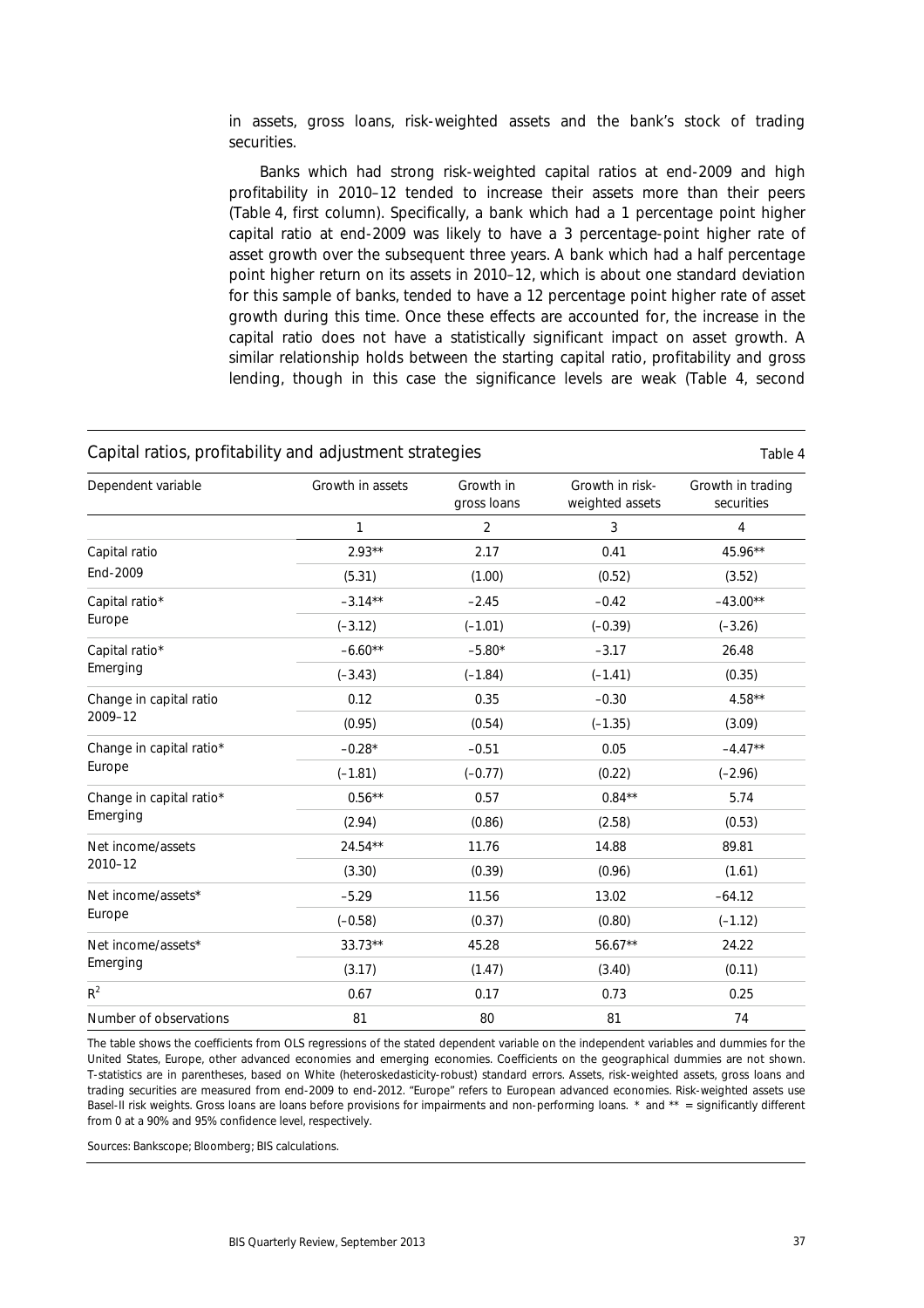column).21 Put another way, the effects of starting conditions on bank asset growth hold *regardless* of how quickly the bank moved to increase its capital ratio.<sup>22</sup>

These effects varied in important ways for European and emerging economy banks. The coefficients on the interaction terms suggest that neither the starting capital ratio nor the increase in the capital ratio had an impact on how quickly European banks expanded assets and lending. The tendency for profitable banks to increase lending was the same for European as for other banks.

Emerging economy banks with high capital ratios in 2009 seem to have grown more slowly than those with lower ratios. However, emerging economy banks that increased their capital ratios during 2009–12 grew more quickly. And more profitable banks in the emerging world grew even more quickly than did profitable banks in advanced economies.

While banks that raised their risk-weighted capital ratio more sharply between 2009 and 2012 did not reduce their total assets or overall lending, they did tend to cut back on risk-weighted assets, though the effect is not significant (Table 4, third column). For every percentage point by which a bank increased its capital ratio during this period, its risk-weighted assets fell by about three tenths of a percentage point – though this effect went in the opposite direction for the emerging economy banks.

Banks that had high risk-weighted capital ratios in 2009, and those that increased their capital ratios subsequently, were more likely to increase their trading portfolios (Table 4, fourth column). A bank that had a one percentage point higher capital ratio at the end of 2009 was likely to increase its trading portfolio by almost half over the following three years, relative to other banks. Every percentage point increase in the risk-weighted capital added a further 5% of growth to trading assets. These effects were even stronger for banks from emerging economies, but they did not hold for European banks.

#### **Conclusions**

The process of adjustment to Basel III is not yet complete. The evidence presented here, however, suggests that most banks have achieved most of the adjustment to date through the accumulation of retained earnings. Banks in advanced economies have reduced dividend payouts as part of this process. Banks in emerging economies have enjoyed high earnings and asset growth, and have had little trouble using some of their strong earnings to increase their capital ratios. An additional, though secondary, role has been played by the shift to assets with lower risk weights by advanced economy banks. Banks in advanced economies have benefited from modestly wider net interest margins. Reductions in operating expenses do not appear to have played much of a role.

Banks in aggregate do not appear to have cut back sharply on asset or lending growth as a consequence of stronger capital standards. However, banks that had high capital ratios at the start of the process or strong profitability in the post-crisis

<sup>&</sup>lt;sup>21</sup> The fall in significance appears to be due mostly to one outlying observation.

<sup>&</sup>lt;sup>22</sup> Kapan and Minoiu (2013) find that banks with higher, better-quality capital did not reduce lending during the financial crisis as much as did other banks.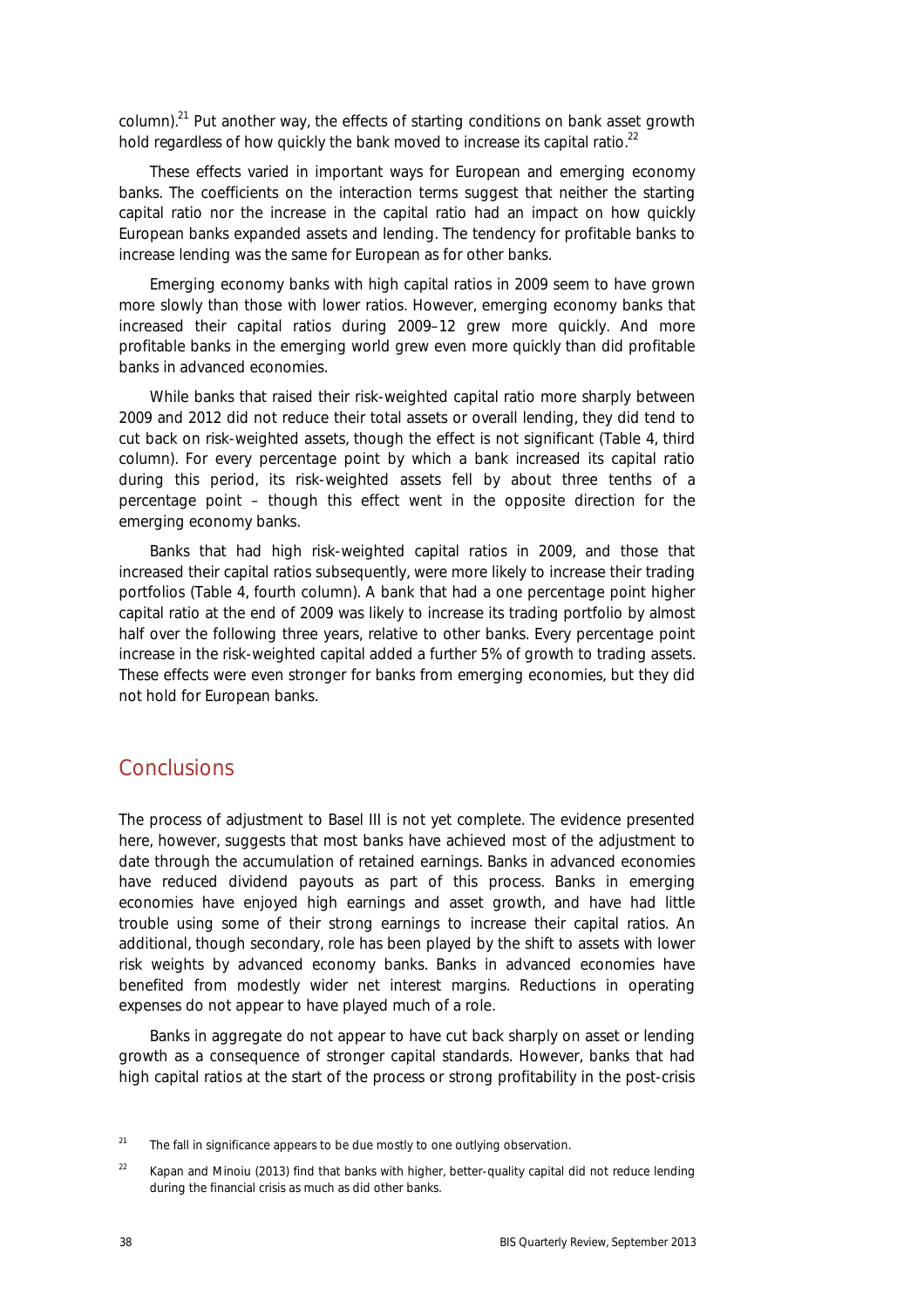years did tend to grow more than other banks. This points to the importance of solid bank balance sheets in supporting lending.

There has been a pronounced shortfall in lending growth among European banks, though they have accumulated other assets in the form of cash and securities. Some banks, especially in Europe, have cut back their trading portfolios.

Further research is needed to understand the interplay among these different adjustment strategies, and to trace their macroeconomic effects. It will be especially important to look more closely at the relative roles of regulation, macroeconomic factors, sovereign risk concerns and the disposal of legacy assets in the balance sheet adjustments that have been made by European banks.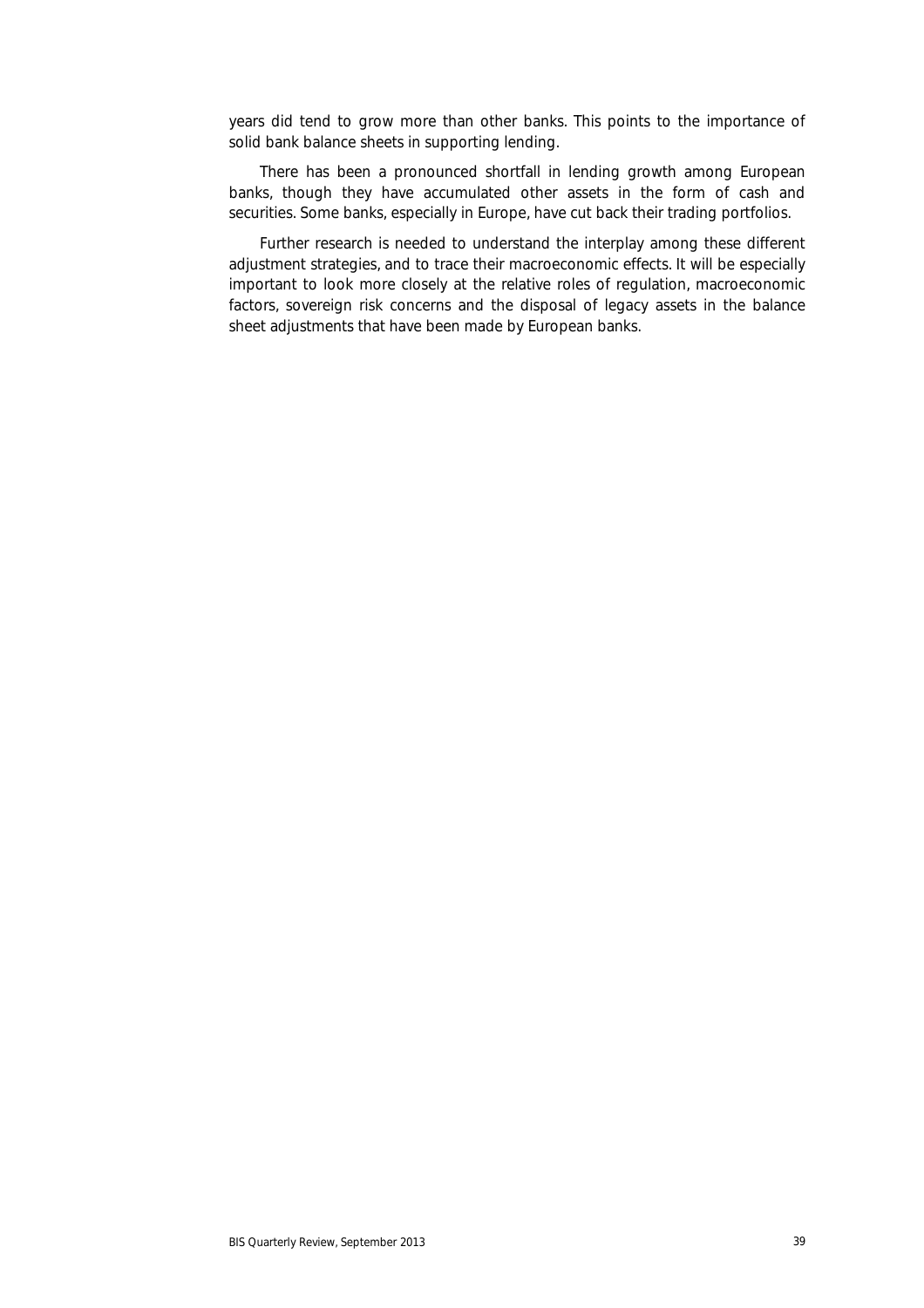## References

Avdjiev, S, Z Kuti and E Takáts (2012): "The euro area crisis and cross-border bank lending to emerging markets", *BIS Quarterly Review*, December, pp 37–47.

Bank for International Settlements (2012): "Post-crisis evolution of the banking sector", *82nd Annual Report,* Chapter VI.

Basel Committee on Banking Supervision (2010a): "An assessment of the long-term economic impact of stronger capital and liquidity requirements", August.

- (2010b): "Results of the comprehensive quantitative impact study", December.

- (2012a): "Results of the Basel III monitoring exercise as of 30 June 2011", April.

——— (2012b): "Results of the Basel III monitoring exercise as of 31 December 2011", September.

——— (2013a): "Results of the Basel III monitoring exercise as of 30 June 2012", March.

 $-$  (2013b): "Global systemically important banks: updated assessment methodology and the higher loss absorbency requirement", July.

 $-$  (2013c): "Regulatory consistency assessment programme (RCAP) - Analysis of risk-weighted assets for market risk", January.

——— (2013d): "Regulatory consistency assessment programme (RCAP) – Analysis of risk-weighted assets for credit risk in the banking book", July.

- (2013e): "Report to G20 leaders on monitoring implementation of Basel III regulatory reforms", August.

Bech M, L Gambacorta and E Kharroubi (2012): "Monetary policy in a downturn: are financial crises special?" *BIS Working Papers*, no 388, September.

De Bondt, G, A Maddaloni, J L Peydro and S Scopel (2010): "The euro area bank lending survey matters: empirical evidence for credit and output growth", *ECB Working Paper*, no 1160, February.

Elliott, D, S Salloy and A Oliveira Santos (2012): "Assessing the cost of financial regulation"*, IMF Working Paper*, WP/12/233, September.

Financial Stability Board (2012): "Update of group of global systemically important banks (G-SIBs)", November.

Illes, A and M Lombardi (2013): "Interest-rate pass-through since the financial crisis", *BIS Quarterly Review,* this issue.

Institute of International Finance (2011): "The cumulative impact on the global economy of changes in the financial regulatory framework", September.

Kapan, T and C Minoiu (2013): "Balance sheet strength and bank lending during the global financial crisis", *IMF Working Paper*, WP/13/102, May.

Macroeconomic Assessment Group (2010a): "Assessing the macroeconomic impact of the transition to stronger capital and liquidity requirements: Interim Report", August.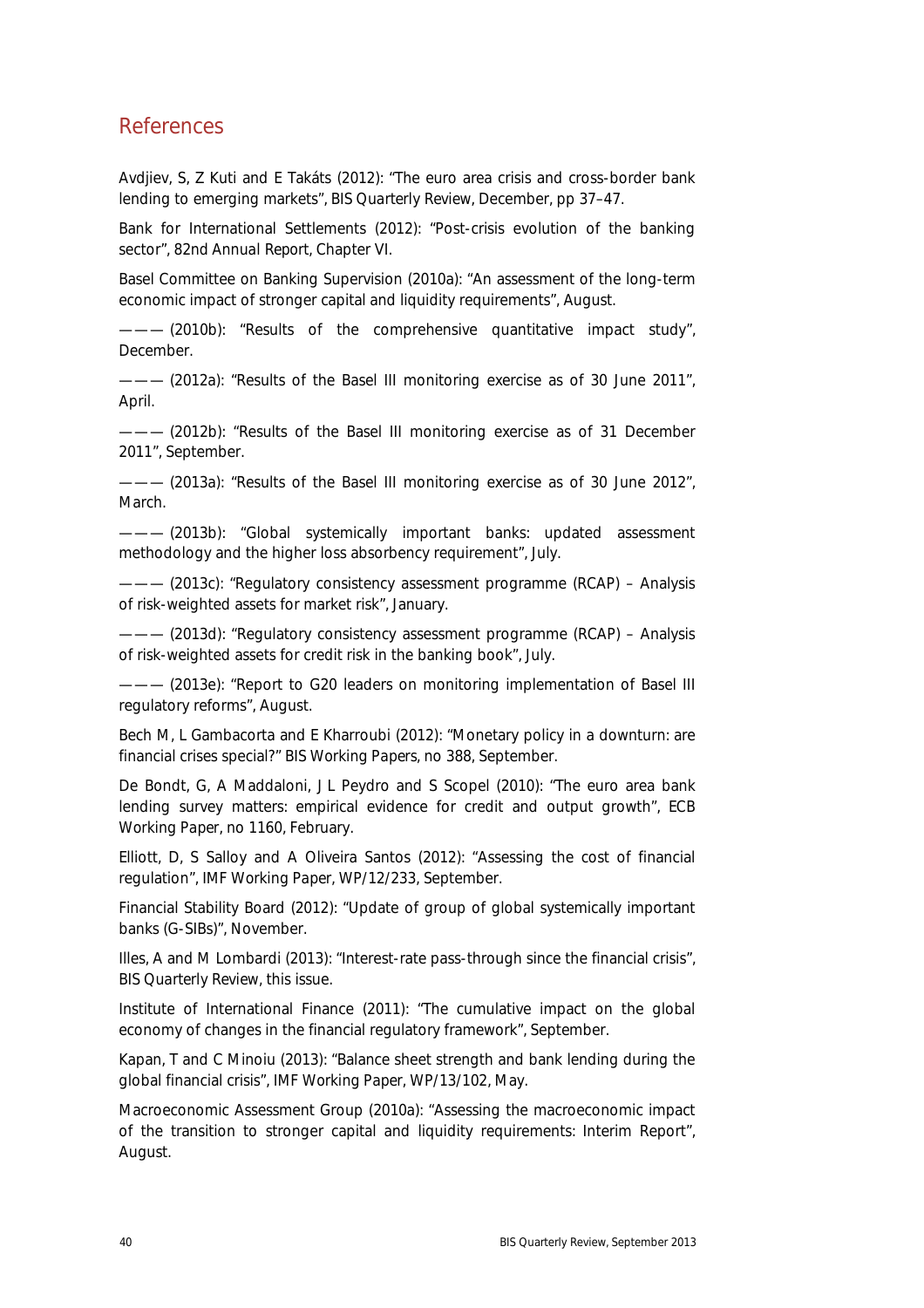$-$  (2010b): "Assessing the macroeconomic impact of the transition to stronger capital and liquidity requirements: Final Report", December.

- (2011): "Assessment of the macroeconomic impact of higher loss absorbency for global systemically important banks", October.

Miles, D, J Yang and G Marcheggiano (2013): "Optimal bank capital", *The Economic Journal*, vol 123, pp 1–37, March.

Myers, S and N Majluf (1984): "Corporate financing and investment decisions when firms have information that investors do not have", *Journal of Financial Economics*, no 13, pp 187–221, June.

Oxford Economics (2013): "Analyzing the impact of bank capital and liquidity regulations on US economic growth", The Clearing House Association, April.

Slovik, P and B Cournède (2011): "Macroeconomic impact of Basel III", *OECD Economics Department Working Pape*r, no 844, February.

Takáts, E and C Upper (2013): "Credit and growth after financial crises", *BIS Working Papers*, no 416, July.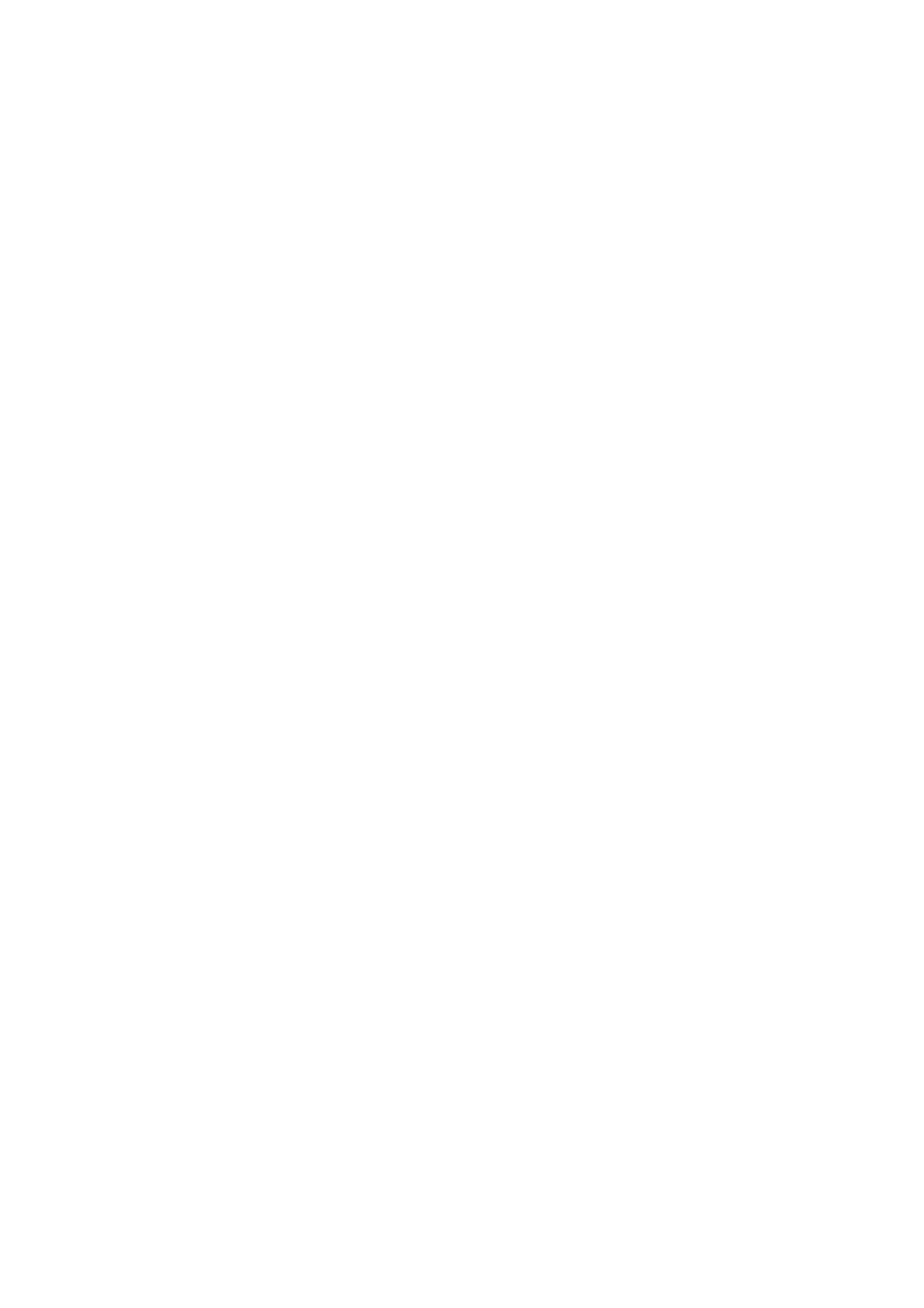Stefan Avdjiev

Anastasia Kartasheva

Bilyana Bogdanova

*stefan.avdjiev@bis.org*

*anastasia.kartasheva@bis.org*

*bilyana.bogdanova@bis.org*

# $CoCos: a primer<sup>1</sup>$

*Contingent convertible capital instruments (CoCos) are hybrid capital securities that absorb losses when the capital of the issuing bank falls below a certain level. In this article, we go over the structure of CoCos, trace the evolution of their issuance, and examine their pricing in primary and secondary markets. CoCo issuance is primarily driven by their potential to satisfy regulatory capital requirements. The bulk of the demand for CoCos has come from small investors, while institutional investors have been relatively restrained so far. The spreads of CoCos over other subordinated debt greatly depend on their two main design characteristics – the trigger level and the loss absorption mechanism. CoCo spreads are more correlated with the spreads of other subordinated debt than with CDS spreads and equity prices.* 

*JEL classification: G12, G21, G28*.

Private investors are usually reluctant to provide additional external capital to banks in times of financial distress. In extremis, the government can end up injecting capital to prevent the disruptive insolvency of a large financial institution because nobody else is willing to do so. Such public sector support costs taxpayers and distorts the incentives of bankers.

Contingent convertible capital instruments (CoCos) offer a way to address this problem. CoCos are hybrid capital securities that absorb losses in accordance with their contractual terms when the capital of the issuing bank falls below a certain level. $^2$  Then debt is reduced and bank capitalisation gets a boost. Owing to their capacity to absorb losses, CoCos have the potential to satisfy regulatory capital requirements.

In this article, we examine recent developments and trends in the market for CoCos. Our analysis is based on a data set that covers \$70 billion worth of CoCos issued between June 2009 and June 2013. $3$  Several trends stand out.

<sup>1</sup> The authors thank Claudio Borio, Stephen Cecchetti, Robert McCauley, Kostas Tsatsaronis and Christian Upper for useful comments and discussions. Emese Kuruc provided excellent research assistance. The views expressed are those of the authors and do not necessarily reflect those of the BIS.

<sup>2</sup> Non-CoCo debt instruments may also absorb losses. However, this could occur only upon the application of a statutory resolution regime at the point of non-viability.

<sup>3</sup> Our sample consists exclusively of CoCos issued by banks (ie it does not include those issued by insurance companies and other non-bank financial institutions). Data are obtained from Bloomberg and Dealogic.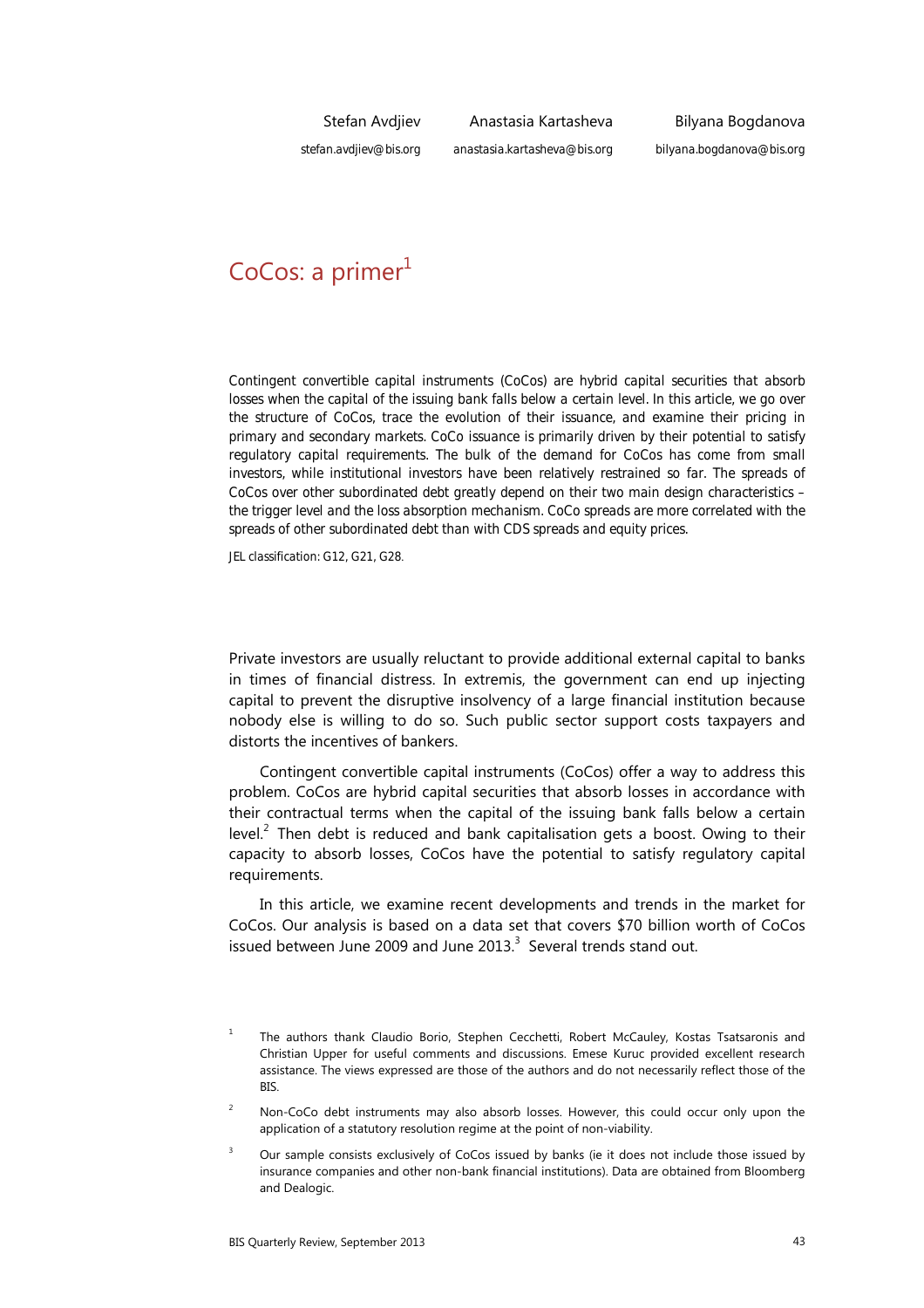First, the main reasons for issuing CoCos are related to their potential to satisfy regulatory capital requirements. Second, the bulk of the demand has come from private banks and retail investors, while institutional investors have been relatively restrained so far. Third, CoCo yields tend to be higher than those of higher-ranked debt instruments of the same issuer and are highly dependent on their two main design characteristics – the trigger level and the loss absorption mechanism. Finally, CoCo yields tend to be more correlated with those of other subordinated debt than with CDS spreads (on senior unsecured debt) and equity prices.

The rest of this article is organised as follows. In the first section, we describe the structure and design of CoCos. We discuss the reasons for CoCo issuance in the second section. In the third section, we examine the main groups of investors in CoCos. In the fourth and fifth sections, we study the pricing of CoCos in primary and secondary markets, respectively. The final section concludes.

## Structure and design of CoCos

The structure of CoCos is shaped by their primary purpose as a readily available source of bank capital in times of crisis. In order to achieve that objective, they need to possess several characteristics. First, CoCos need to automatically absorb losses prior to or at the point of insolvency. Second, the activation of the loss absorption mechanism must be a function of the capitalisation levels of the issuing bank. Finally, their design has to be robust to price manipulation and speculative attacks. $4$ 

CoCos have two main defining characteristics – the loss absorption mechanism and the trigger that activates that mechanism (Graph 1). CoCos can absorb losses either by converting into common equity or by suffering a principal writedown. The trigger can be either mechanical (ie defined numerically in terms of a specific capital ratio) or discretionary (ie subject to supervisory judgment).

#### **Triggers**

One of the most important features in the design of a CoCo is the definition of the trigger (ie the point at which the loss absorption mechanism is activated). A CoCo can have one or more triggers. In case of multiple triggers, the loss absorption mechanism is activated when any trigger is breached.

Triggers can be based on a mechanical rule or supervisors' discretion. In the former case, the loss absorption mechanism is activated when the capital of the CoCo-issuing bank falls below a pre-specified fraction of its risk-weighted assets. The capital measure, in turn, can be based on book values or market values.

Book-value triggers, also known as accounting-value triggers, are typically set contractually in terms of the book value of Common Equity Tier 1 (CET1) capital as a ratio of risk-weighted assets (RWA). The effectiveness of book-value triggers depends crucially on the frequency at which the above ratios are calculated and publicly disclosed, as well as the rigour and consistency of internal risk models,

<sup>4</sup> These and other aspects of CoCo design are analysed in Albul et al (2012), Bolton and Samama (2011), Calomiris and Herring (2012), Culp (2009), Flannery (2009), Pennacchi et al (2011) and Sundarsen and Wang (2011), among others.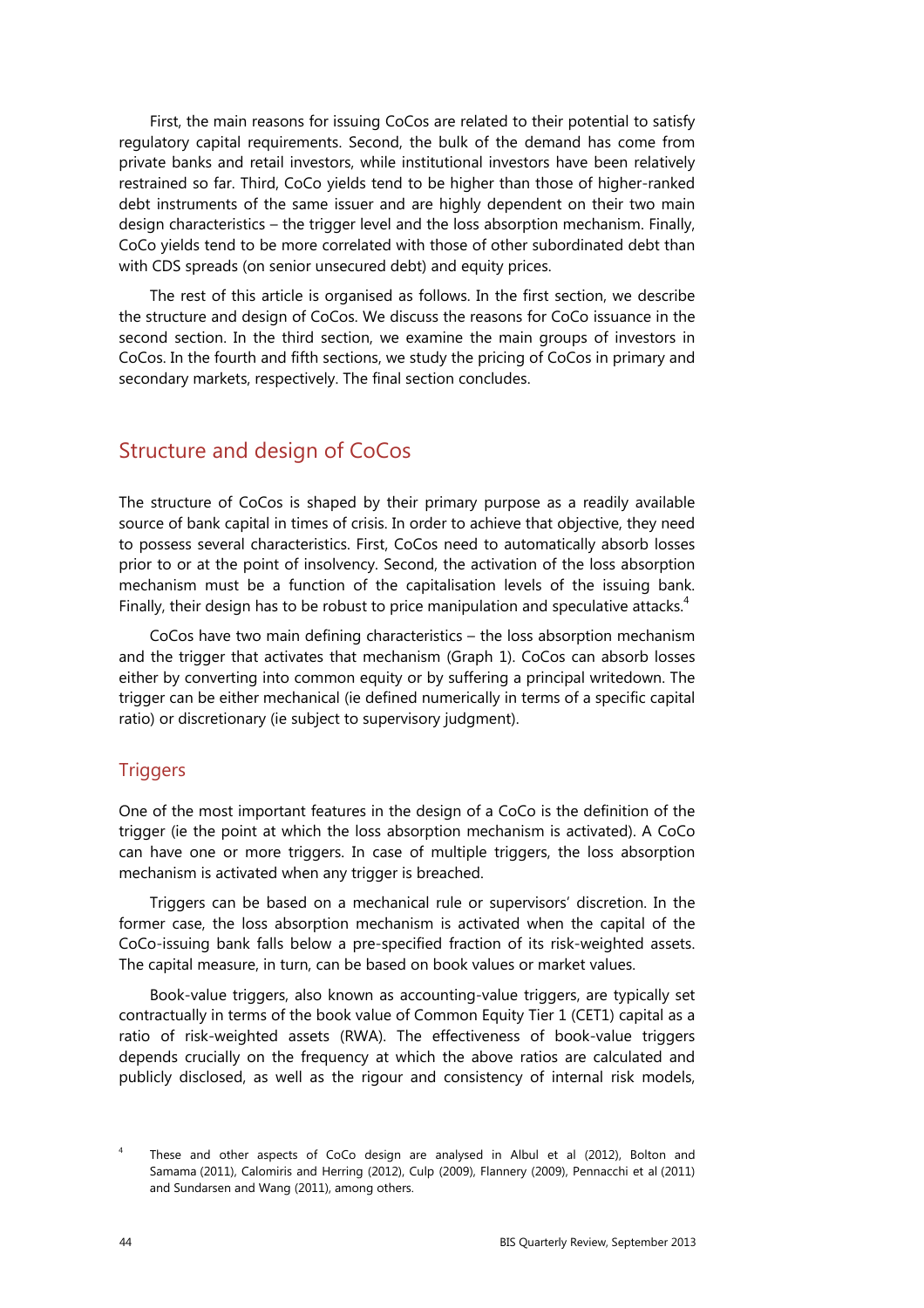

which can vary significantly across banks $^5$  and time. As a result, book-value triggers may not be activated in a timely fashion. $<sup>6</sup>$ </sup>

Market-value triggers could address the shortcoming of inconsistent accounting valuations. These triggers are set at a minimum ratio of the bank's stock market capitalisation to its assets. As a result, they can reduce the scope for balance sheet manipulation and regulatory forbearance.

However, market-value triggers may be difficult to price and could create incentives for stock price manipulation. The pricing of conversion-to-equity CoCos with a market-value trigger could suffer from a multiple equilibria problem.<sup>7</sup> More specifically, since CoCos must be priced jointly with common equity, a dilutive CoCo conversion rate could make it possible for more than one pair of CoCo prices and equity prices to exist for any given combination of bank asset values and non-CoCo debt levels. Furthermore, under certain circumstances, holders of CE CoCos may have an incentive to short-sell the underlying common stock in order to generate a self-fulfilling death spiral and depress the share price to the point at which the market-value trigger is breached.

Finally, discretionary triggers, or point of non-viability (PONV) triggers, are activated based on supervisors' judgment about the issuing bank's solvency prospects. In particular, supervisors can activate the loss absorption mechanism if they believe that such action is necessary to prevent the issuing bank's insolvency. PONV triggers allow regulators to trump any lack of timeliness or unreliability of book-value triggers. However, unless the conditions under which regulators will

<sup>5</sup> BCBS (2013).

<sup>6</sup> For example, had Citibank issued CoCos with even a high book-value trigger before November 2008, the loss absorption mechanism of those instruments would not have been activated prior to the government's injection of capital. Indeed, the bank's accounting regulatory capital ratios remained comfortably above the regulatory requirements even when its stock market capitalisation amounted to merely 1% of its reported risk-weighted assets. See Duffie (2009) for further discussion.

<sup>7</sup> See Sundaresan and Wang (2011), Pennacchi et al (2011) and Calomiris and Herring (2013).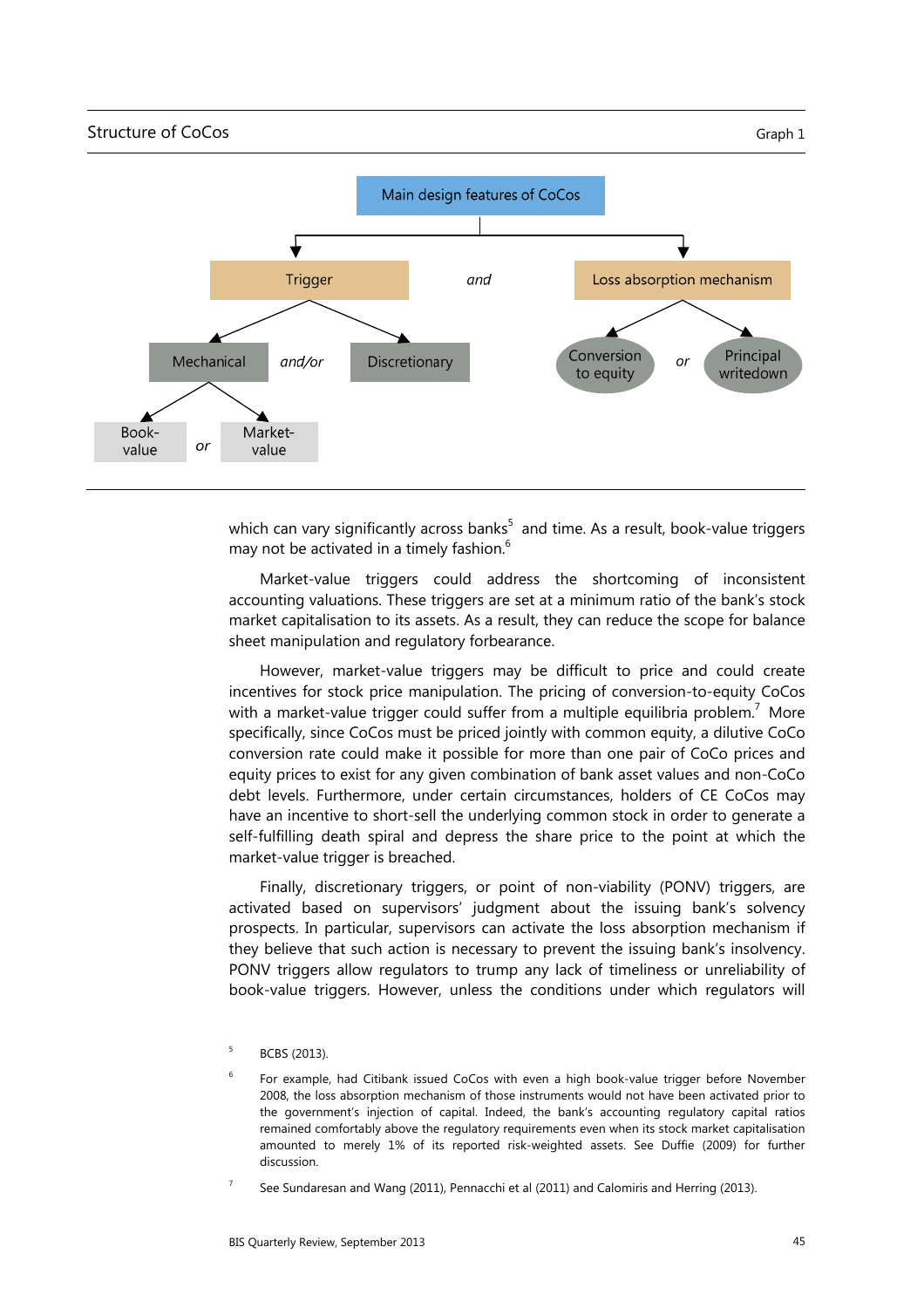exercise their power to activate the loss absorption mechanism are made clear, such power could create uncertainty about the timing of the activation.

#### Loss absorption mechanism

The loss absorption mechanism is the second key characteristic of each CoCo. A CoCo can boost the issuing bank's equity in one of two ways. A conversion-toequity (CE) CoCo increases CET1 by converting into equity at a pre-defined conversion rate. By contrast, a principal writedown (PWD) CoCo raises equity by incurring a writedown.

For CoCos with a CE loss absorption mechanism, the conversion rate can be based on (i) the market price of the stock at the time the trigger is breached; (ii) a pre-specified price (often the stock price at the time of issuance); or (iii) a combination of (i) and (ii). The first option could lead to substantial dilution of existing equity holders as the stock price is likely to be very low at the time the loss absorption mechanism is activated. But this potential for dilution would also increase the incentives for existing equity holders to avoid a breach of the trigger. By contrast, basing the conversion rate on a pre-specified price would limit the dilution of existing shareholders, but also probably decrease their incentives to avoid the trigger being breached. Finally, setting the conversion rate equal to the stock price at the time of conversion, subject to a pre-specified price floor, preserves the incentives for existing equity holders to avoid a breach of the trigger, while preventing unlimited dilution.

The principal writedown of a PWD CoCo could be either full or partial. Most PWD CoCos have a full writedown feature. However, there are exceptions. For example, in the case of the CoCo bond issued by Rabobank in March 2010, holders of CoCos would lose 75% of the face value and receive the remaining 25% in cash. One criticism of this type of loss absorption mechanism is that the issuer would have to fund a cash payout while in distress.

#### CoCo issuance

At the moment, the CoCo market is still relatively small, but it is growing. Banks have issued approximately \$70 billion worth of CoCos since 2009. By comparison, during the same period they have issued around \$550 billion worth of non-CoCo subordinated debt and roughly \$4.1 trillion worth of senior unsecured debt. Nevertheless, CoCo issuance volumes have increased in each of the last two years and are on pace to grow once again in 2013.

The regulatory treatment of CoCos against the background of the need to boost capital has been the main driver of the supply of those instruments. Under Basel III, CoCos could qualify as either Additional Tier 1 (AT1) or Tier 2 (T2) capital (Graph  $2$ ).<sup>8</sup> The current Basel III framework contains two key contingent capital elements: (i) a PONV trigger requirement, which applies to all AT1 and T2

<sup>8</sup> AT1 and T2 are two of the three types of capital that banks can use in order to satisfy regulatory capital requirements under Basel III. See BCBS (2011) for more information.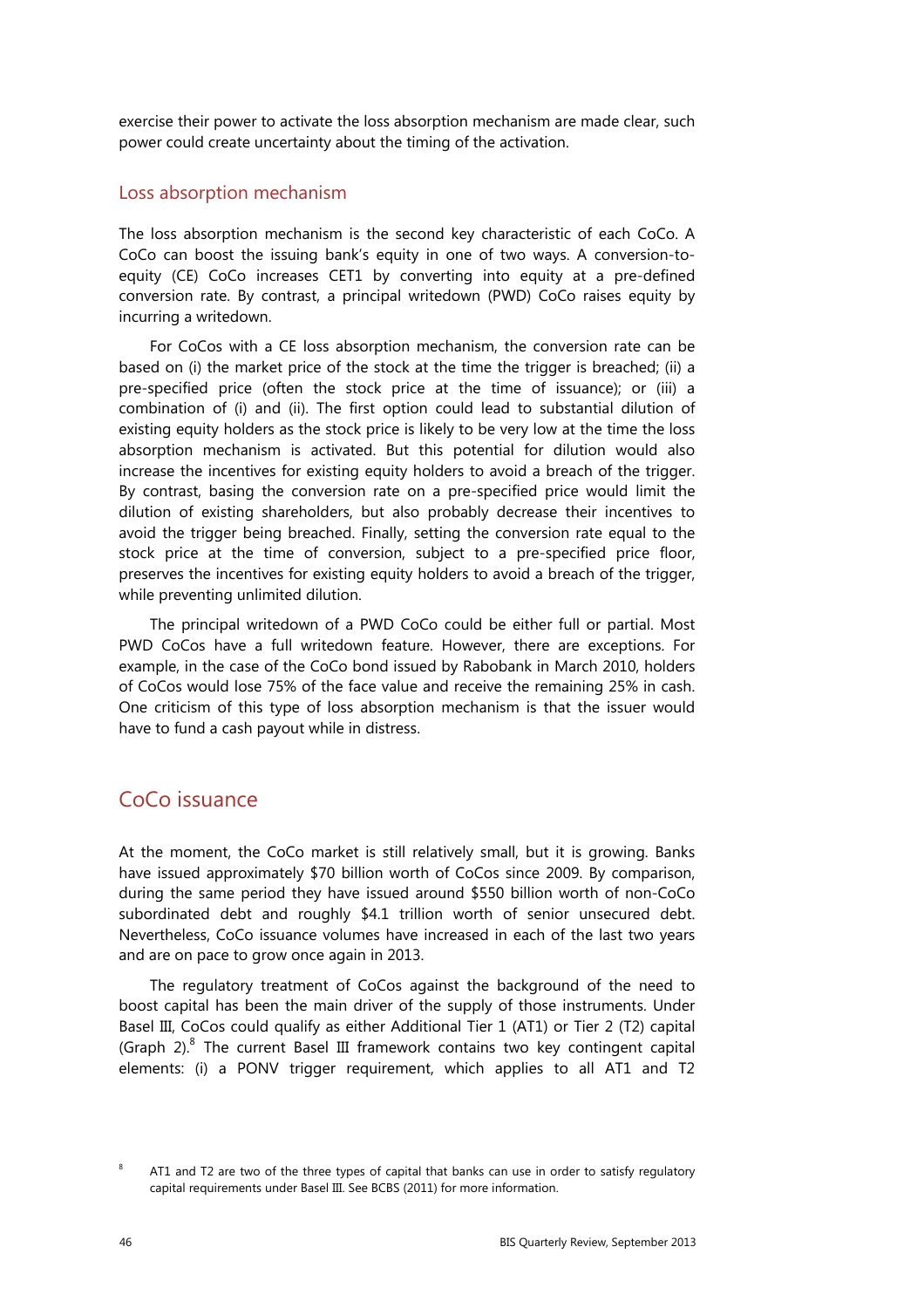$CoCos'$  position in Basel III capital requirements<sup>1</sup> Graph 2



1 The list of instruments in this graph is not exhaustive and is included solely for illustrative purposes. For a complete list of instruments and associated criteria for inclusion in each of the three capital buckets, see BCBS (2011). The above shares of RWA represent the bare minimum capital requirements and do not account for any add-ons, such as the capital conservation buffer, the countercyclical buffer and the SIFI surcharge.

> instruments; and (ii) a going-concern contingent capital requirement, which applies only to AT1 instruments classified as liabilities. $^{9}$

> The inclusion of PONV clauses in CoCos is primarily motivated by regulatory capital eligibility considerations. As the adoption of Basel III has progressed across jurisdictions, the share of CoCos that have a PONV trigger has increased substantially over the past couple of years.

> The selection of the trigger level is largely determined by the trade-off between regulatory capital eligibility considerations and cost of issuance. CoCos with low triggers have lower loss-absorbing capacity. As a result, they tend to be less expensive to issue, but are usually not eligible to qualify as AT1 capital. Nevertheless, low-trigger CoCos allow banks to boost their T2 capital in a costefficient manner.

> Over time, as banks felt more pressure from markets and regulators to boost their Tier 1 capital, they started to issue CoCos with trigger levels at or above the preset minimum for satisfying the going-concern contingent capital requirement. As a consequence, the volume of CoCos classified as AT1 capital has increased considerably since the start of 2012 (Graph 3, top left-hand panel).

<sup>9</sup> Equity AT1 instruments (eg preferred shares) do not need to meet the going-concern contingent capital requirement.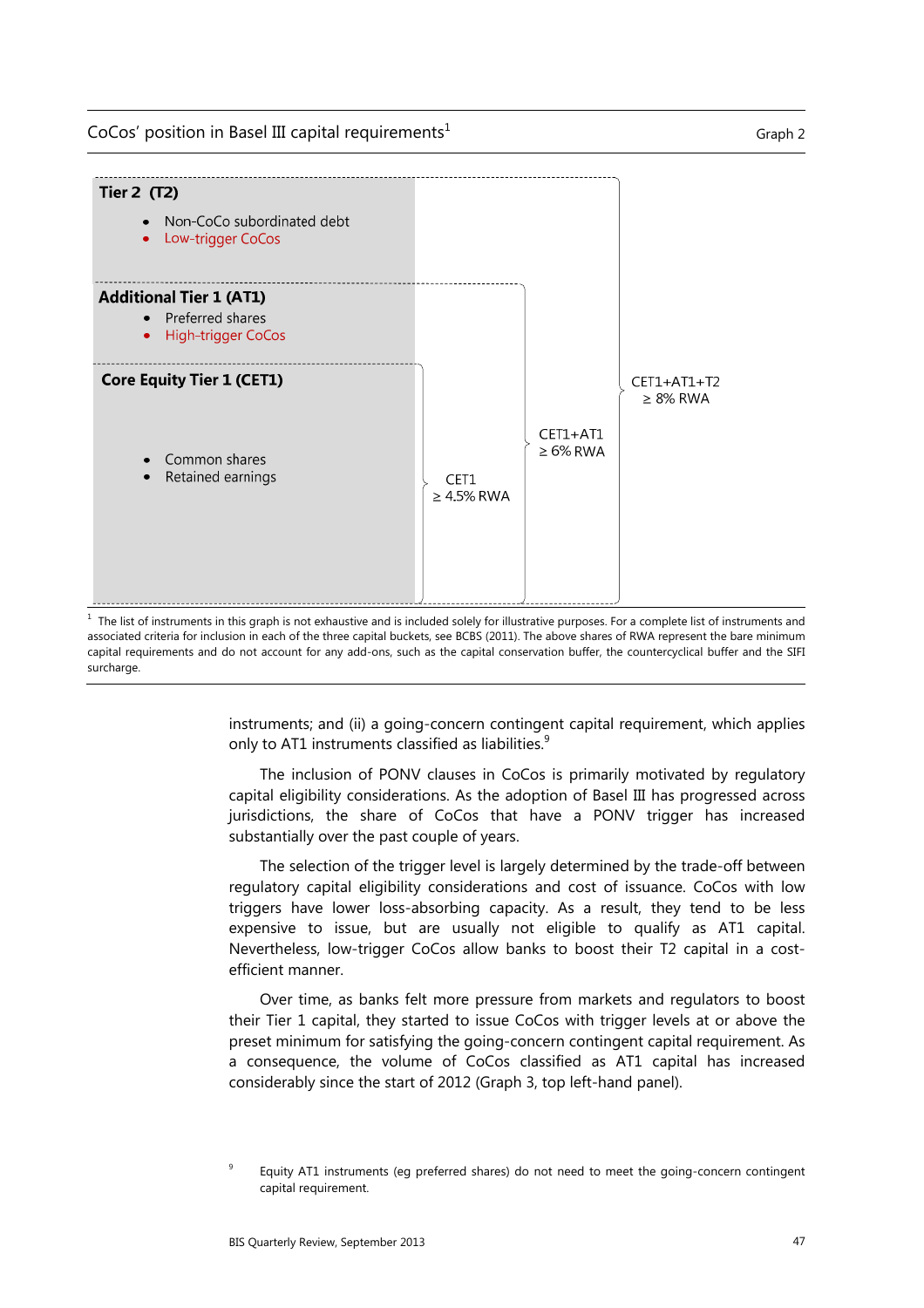#### CoCo bond issuance Graph 3

USD bn

United Kingdom

Switzerland

20.7

15.2

7.1

17.1





By type of loss absorption mechanism





Sources: Bloomberg; Dealogic; authors' calculations.

Under Basel III, the minimum trigger level (in terms of CET1/RWA) required for a CoCo to qualify as AT1 capital is 5.125%. As a result, over the past couple of years, there has been a trend towards issuing CoCos with a trigger set exactly at that level (Graph 3, top right-hand panel). CoCos with such triggers are attractive for issuing banks due to the fact that they qualify as AT1 capital, while simultaneously being cheaper to issue than CoCos with higher trigger levels.

Regulatory capital eligibility considerations are a major factor not only in the selection of CoCo triggers, but also in the choice of their original maturity. In the Basel III framework, all AT1 instruments must be perpetual. That explains why over a third of all CoCos issued so far have no maturity date. The rest of the existing CoCos are dated and are therefore only eligible to obtain T2 capital status under Basel III. Most of them have an original maturity of approximately 10 years.

Capital eligibility considerations are not as important in the selection of the loss absorption mechanism. Regulatory requirements can be met with either CE CoCos or PWD CoCos. Nevertheless, the former dominated the initial stages of CoCo issuance (Graph 3, bottom left-hand panel). The most likely explanation for this is that CE CoCos tend to be cheaper for issuers than PWD CoCos (see below).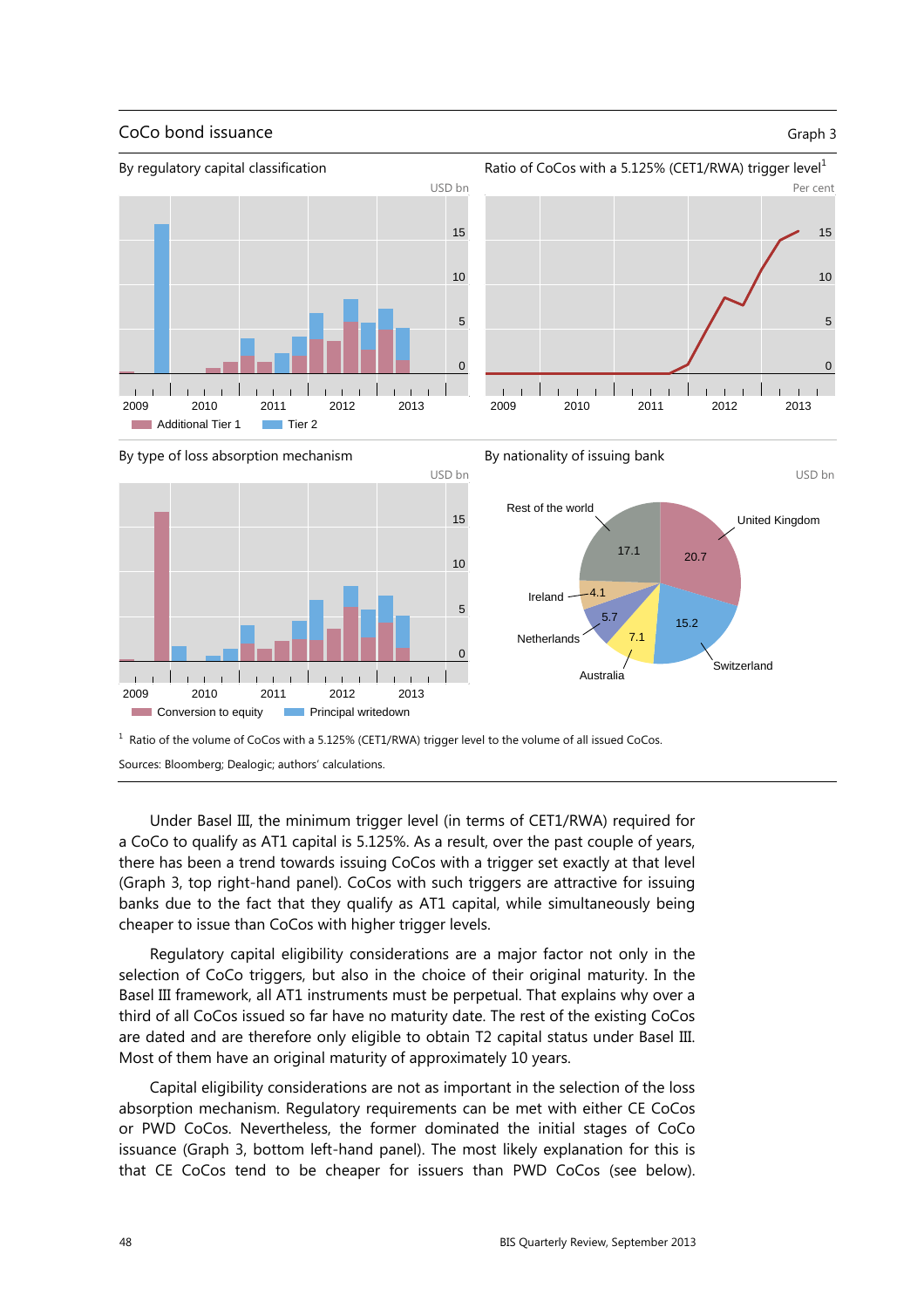Nevertheless, issuance of PWD CoCos has picked up over time, in line with growing interest from fixed-income investors whose mandates often prevent them from holding CE CoCos. As a result, PWD CoCos have accounted for more than half of total CoCo issuance since the start of 2013.

CoCo issuance patterns are largely driven by the way Basel III is applied, or supplemented, by national regulators. As a result, the geographical distribution of issuers mainly reflects the regulatory treatment of CoCos across jurisdictions. Approximately 80% of the issuance has been done by European banks (Graph 3, bottom right-hand panel). UK banks have been the most active, having issued \$21 billion worth of CoCos so far. They have been primarily motivated by their need to satisfy the loss-absorbing capital requirements of UK regulators. Swiss banks have also issued a substantial amount (\$15 billion) of CoCos during our sample period. This could largely be attributed to the fact that the new regulatory regime in Switzerland requires Swiss banks to have 9% of risk-weighted assets in lossabsorbing instruments. Finally, the July 2013 entry into force of the Capital Requirements Directive IV, which transposes Basel III into EU law, is expected to stimulate a new wave of CoCo issuance by EU banks.

The issuance of CoCos is also affected by their tax treatment in different jurisdictions. If fiscal authorities treat CoCos as debt, then the interest expense associated with them is typically tax-deductible for the issuing bank. As a result, the tax classification of CoCos can have a significant impact on the after-tax interest expenses of issuing banks. While there is still considerable uncertainty in many jurisdictions, it appears that CoCos would not be tax-deductible in some countries. Preliminary estimates suggest that roughly 64% of CoCos have tax-deductible coupons, while approximately 20% do not. The tax treatment of the remaining 16% of CoCos is currently under review.<sup>10</sup>

#### Investors in CoCos

The bulk of the demand for CoCos has come from retail investors and small private banks. Large institutional investors have been relatively timid so far. The main factors suppressing the growth of the investor base at the moment are the absence of complete and consistent credit ratings for most CoCos and the inherent tension between the objectives of issuers' regulators and prospective buyers' regulators.

#### Main investor groups

According to market participants, three investor groups have been most active on the demand side of the primary market for CoCos. The bulk of the demand has come from retail investors and private banks in Asia and Europe. They have been enticed primarily by the relatively high nominal yield that CoCos offer in the current low interest rate environment. The second group consists of US institutional investors that look for alternative investment classes. Even though the CoCo volumes these investors have purchased are considerable relative to the size of the market, they are fairly modest compared to the overall size of their portfolios.

 $10$  The above numbers are based on a subsample of CoCos with a total volume of \$36 billion. Currently, there is no information on the tax status of the rest of the CoCos in our sample.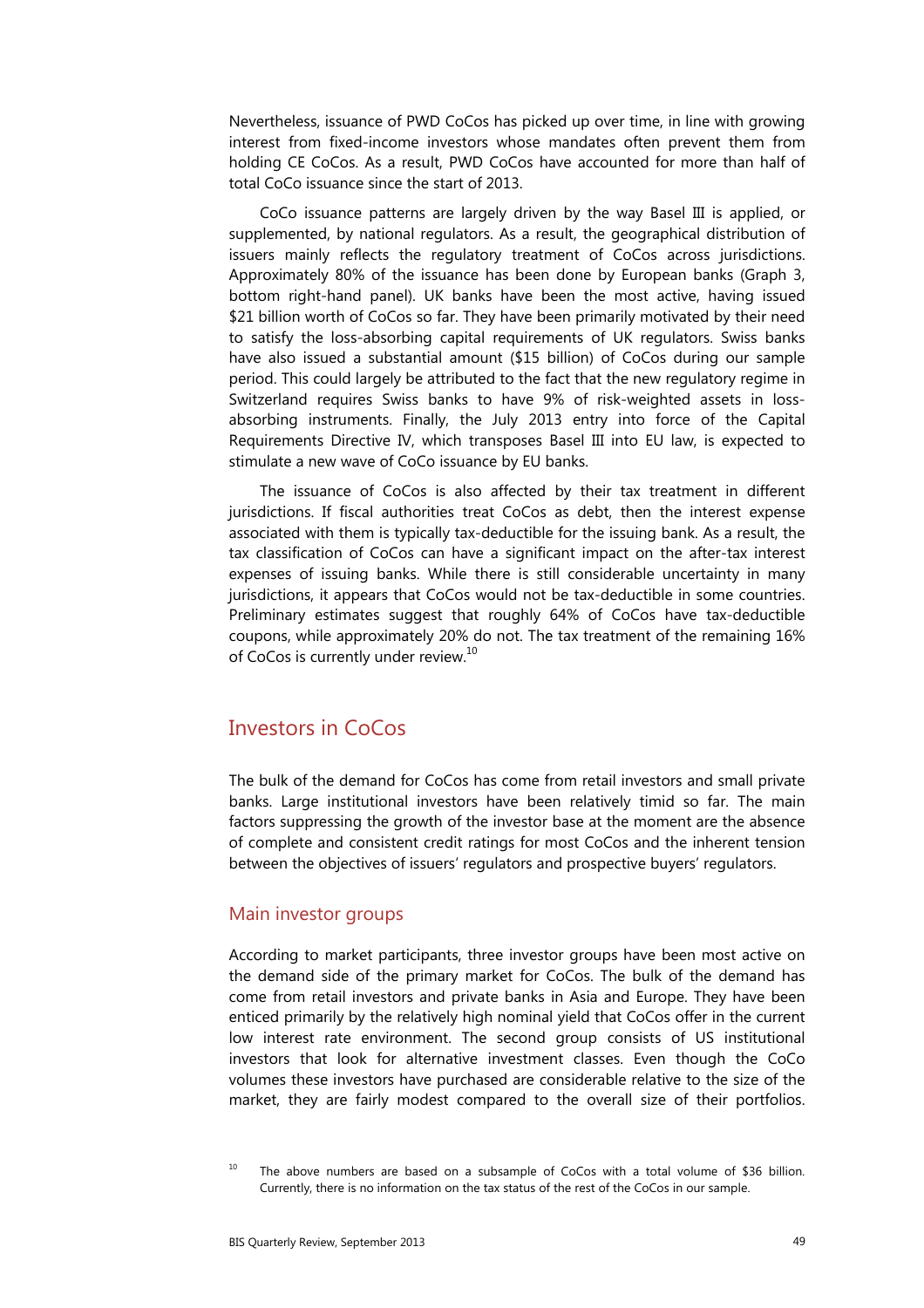Finally, European non-bank financial institutions represent a third investor group that has shown substantial interest in CoCos. Nevertheless, their demand is currently held back by the lack of clarity about how CoCo assets on their balance sheets will be treated by their national regulators.

Data from Dealogic on the institutional breakdown of investors for a sample of CoCo issues with a combined volume of roughly \$13 billion provide further details on the major investors in CoCos. Private banks and retail investors were responsible for 52% of the total demand in the sample. Asset management companies accounted for another 27%. Hedge funds (9%) and banks (3%) were much less active. Finally, demand from insurance companies was also limited (3%), most likely reflecting the fact that Solvency II and National Association of Insurance Commissioners (NAIC) regulations are expected to apply a significant capital charge to CoCo investments.

#### Factors influencing the size of the CoCo investor base

Increasing participation of traditional institutional investors like asset management companies, insurance companies and pension funds is necessary for the CoCo market to become a deep and liquid source of capital for banks. However, several factors are holding back demand from these investors.

The absence of a complete set of credit ratings for CoCos has been a significant hurdle on the growth path of this young market. The mandates of many institutional investors prevent them from holding financial instruments that do not have a credit rating or are rated below a certain level. In addition, an investment grade credit rating is a necessary condition for the inclusion of any security in many of the major bond indices.

Three main factors can explain credit rating agencies' initial reluctance to rate CoCos. First, the heterogeneity in the regulatory treatment of CoCos across jurisdictions hinders the creation of consistent rating methodologies. In addition, credit rating agencies are concerned that certain high-trigger CoCos have the potential to invert the traditional hierarchy of investors.<sup>11</sup> Finally, the existence of discretionary triggers creates valuation uncertainty, which further complicates the ratings process.

More than half of all CoCos are currently unrated. Until recently, only Standard & Poor's and Fitch rated (some, but not all) CoCos. Moody's did not rate them until May 2013, when it started rating some low-trigger CoCos. According to the S&P rating methodology, a CoCo rating should be at least two to three notches below the issuer's credit rating and cannot exceed  $BBB +$ .<sup>12</sup> Further downward notching is applied to instruments with triggers near or at the point of non-viability and to those that have a discretionary trigger. On average, CoCo ratings are approximately one notch lower than those of other subordinated debt and more than five notches below those of senior unsecured debt of the same issuer.

An additional factor limiting demand for CoCos is the inherent tension between the objectives of issuing banks' regulators and the regulators of potential CoCo bondholders. On the one hand, issuing banks' regulators aim to provide an

 $11$  In some cases, holders of CoCos can incur losses ahead of equity holders (eq when the loss absorption mechanism of a high-trigger/PWD CoCo is activated).

 $12$  Standard & Poor's (2011).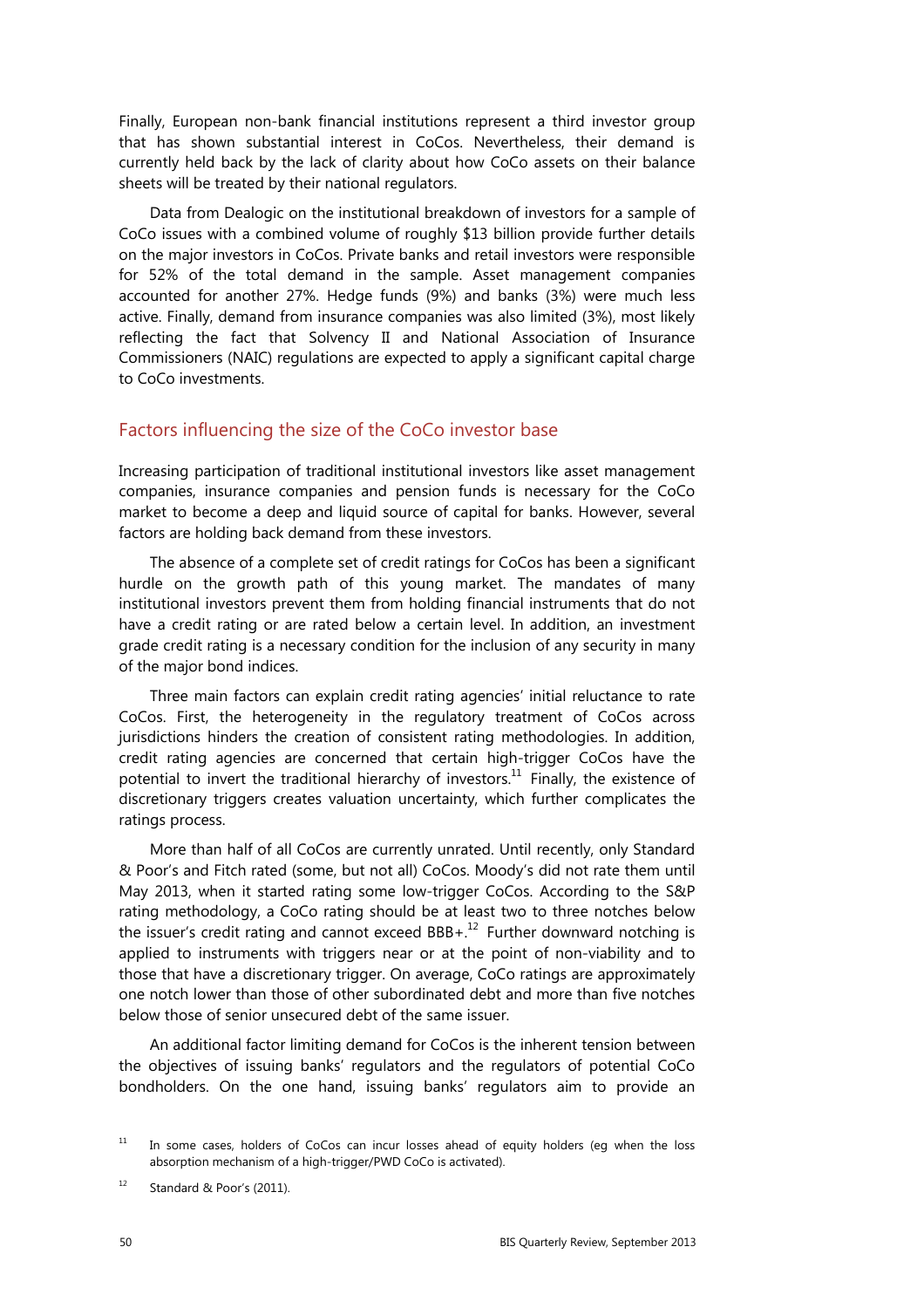automatic source of high-quality capital for banks in times of stress. This translates into a preference for instruments with greater loss absorption capacity. On the other hand, the regulators of prospective CoCo buyers are primarily concerned about the potential losses that those institutions might suffer on their CoCo holdings. As a result, they are likely to steer them towards instruments with a smaller loss absorption capacity.

Increasing the congruency and clarity of the regulatory treatment of CoCos across jurisdictions and fine-tuning their design could help to enhance the investor base by attracting more traditional fixed income investors. However, the risksharing capacity of these instruments also depends on the scope for diversification they offer and on the systemic importance of their buyers.

CoCos can provide strong diversification benefits only if the issuing banks' tail risk has low correlation with the portfolios of CoCo bondholders. Insurance of natural catastrophes is a useful analogy to assess the capacity limits of CoCos. Though the monetary costs of such events are high, their occurrence is independent from the business cycle. This implies that exposure to natural disaster risk through securities like catastrophe bonds provides diversification benefits for traditional investors. Unlike natural catastrophes, however, bank failures are correlated with the business cycle, limiting CoCos' diversification capacity in that regard.<sup>13</sup>

The ability of CoCos to reduce systemic risks depends heavily on whether their buyers are themselves systemically important. As a consequence, regulators may want to discourage CoCo holdings by banks. At the same time, the systemic risk associated with other large institutional investors should also be taken into consideration. More specifically, CoCo holdings should be distributed not in a way that simply shifts the concentration of risk across different sectors of the financial system, but rather in a manner that reduces the amount of systemic risk.

## Primary market pricing of CoCos

The main determinants of the pricing of CoCos are their position in the bank's capital structure, the loss absorption mechanism and the trigger.

The yields on CoCos are consistent with their place in the bank's capital structure. CoCos are subordinated to other debt instruments as they incur losses first. Accordingly, the average CoCo yield to maturity (YTM) at issuance tends to be greater than that of other debt instruments (eg other subordinated debt and senior unsecured debt). The YTM of newly issued CoCos is on average 2.8% higher than that of non-CoCo subordinated debt and 4.7% higher than that of senior unsecured debt of the same issuer.

The preferences of CoCo bondholders and equity holders diverge when it comes to the trigger level. All else the same, CoCos with relatively low triggers offer more favourable terms to holders of CoCos than to equity holders since the trigger is less likely to be breached and the former group is less likely to absorb losses. By contrast, for a given YTM level, equity holders prefer high-trigger CoCos since they are more likely to lead to early loss absorption by holders of CoCos. As a

<sup>&</sup>lt;sup>13</sup> See Jaffee and Russell (1997) and Ibragimov et al (2008) for a discussion on the limits of insurability, and Froot (2001) for an analysis of the catastrophe bond market.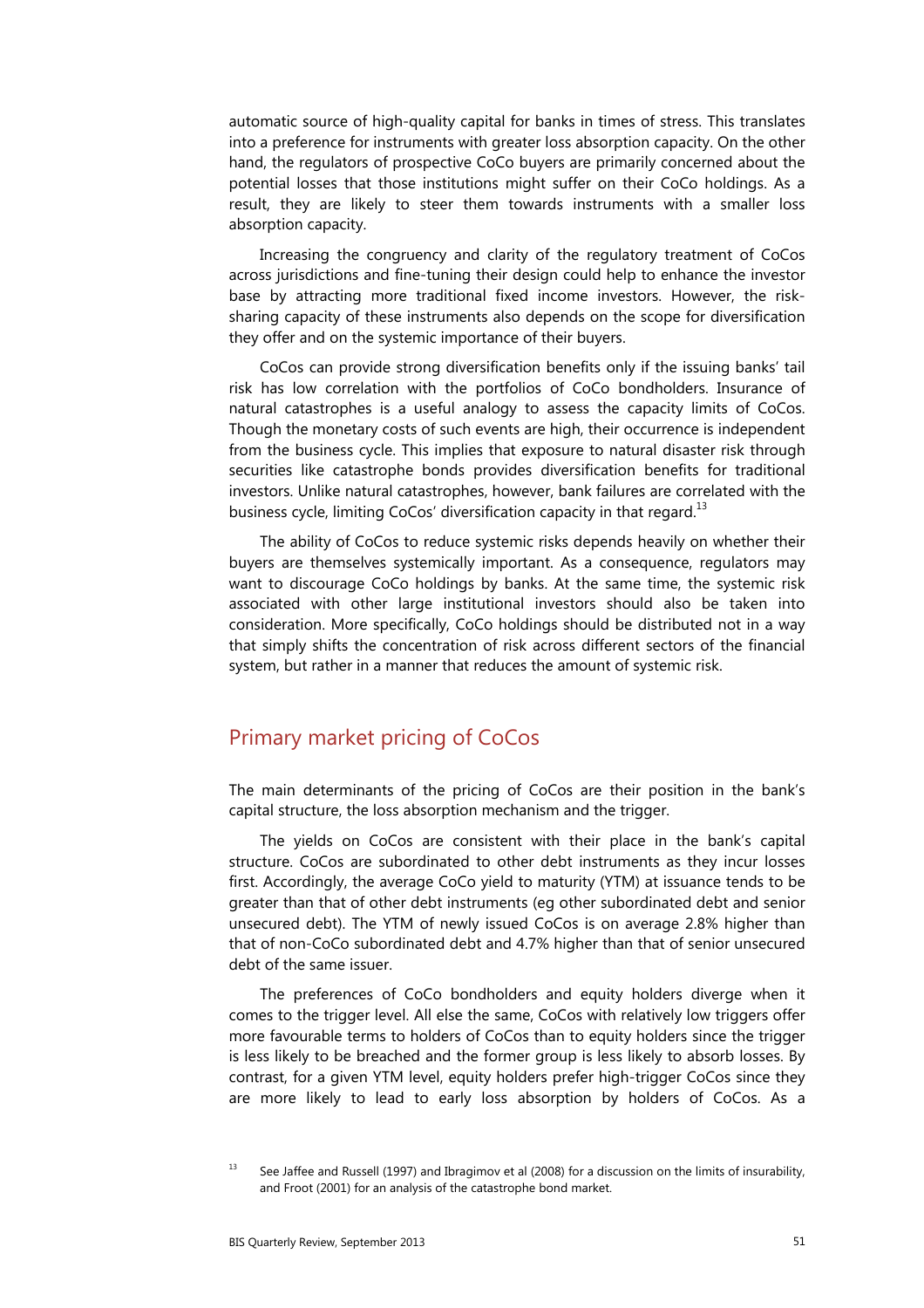consequence, one can expect that the yields of high-trigger CoCos would on average be higher than those of low-trigger CoCos.

The interests of CoCo bondholders and equity holders also differ when it comes to PONV triggers. Issuing banks prefer these triggers since they are a necessary condition for regulatory capital eligibility under Basel III. Conversely, holders of CoCo favour instruments without PONV triggers because, all else the same, they increase the probability of the loss absorption mechanism being activated.

CoCo and equity holders also have conflicting interests when it comes to the loss absorption mechanism. All else the same, equity holders find PWD CoCos more attractive, since they avoid dilution and shift the cost of financial distress to CoCo bondholders. Conversely, for a given YTM level, holders of CoCos tend to prefer the CE clause over the PWD clause since the former gives them partial compensation, in the form of shares, when the trigger is breached, whereas the latter does not.<sup>14</sup> That said, some CoCo holders seem to find the PWD feature attractive because it provides more clarity about the loss absorption amount than the CE feature. In addition, the PWD clause is favoured by those institutional fixed income investors that have manable 1dates which prevent them from holding equity instruments.

Table 1 presents data on the pricing of several groups of CoCo bonds, divided according to their two principal characteristics, ie the trigger level and the loss absorption mechanism.15

CoCos with a PWD clause tend to have higher YTMs at issuance than those with a CE clause. On average, the YTM of PWD CoCos is approximately 3.9% higher than that of non-CoCo subordinated debt of the same bank. By contrast, the comparable spread for CE CoCos is only 2.5%.

Low-trigger CoCos tend to command a lower yield premium than high-trigger ones. The average YTM spread at issuance for high-trigger CoCos over other

| Primary market pricing of CoCo bonds                                                            |     |                              |                              |  |  |
|-------------------------------------------------------------------------------------------------|-----|------------------------------|------------------------------|--|--|
| $YTM1$ spread at issuance over non-CoCo subordinated bonds, in per cent <sup>2</sup><br>Table 1 |     |                              |                              |  |  |
|                                                                                                 | All | Conversion to equity<br>(CE) | Principal writedown<br>(PWD) |  |  |
| All                                                                                             | 2.8 | 2.5                          | 3.9                          |  |  |
| Low-trigger $3$                                                                                 | 2.5 | 2.3                          | 4.8                          |  |  |

<sup>1</sup> YTM = yield to maturity.<sup>2</sup>  $3$  Weighted averages based on issued amounts.  $3$  Mechanical trigger level ≤6%  $(CET1/RWA)$ .  $4$  Mechanical trigger level >6% (CET1/RWA).

 $3.6$   $3.5$   $3.6$ 

Sources: Bloomberg; Dealogic; authors' calculations.

 $14$  In theory, the principal writedown mechanism embedded in a CoCo could be temporary or permanent. The former offers the possibility of a "write-up" if the bank restores its financial health; the latter does not. In practice, most CoCos that have been issued so far have a permanent principal writedown mechanism, reflecting regulatory requirements that seek a permanent increase in equity on the trigger event.

<sup>15</sup> While informative, the sample statistics reported in Tables 1 and 2 should be interpreted with caution due to the fact that, as discussed above, the size of the CoCo market is still relatively small and, as a result, the sampling uncertainty is non-negligible.

High-trigger $4$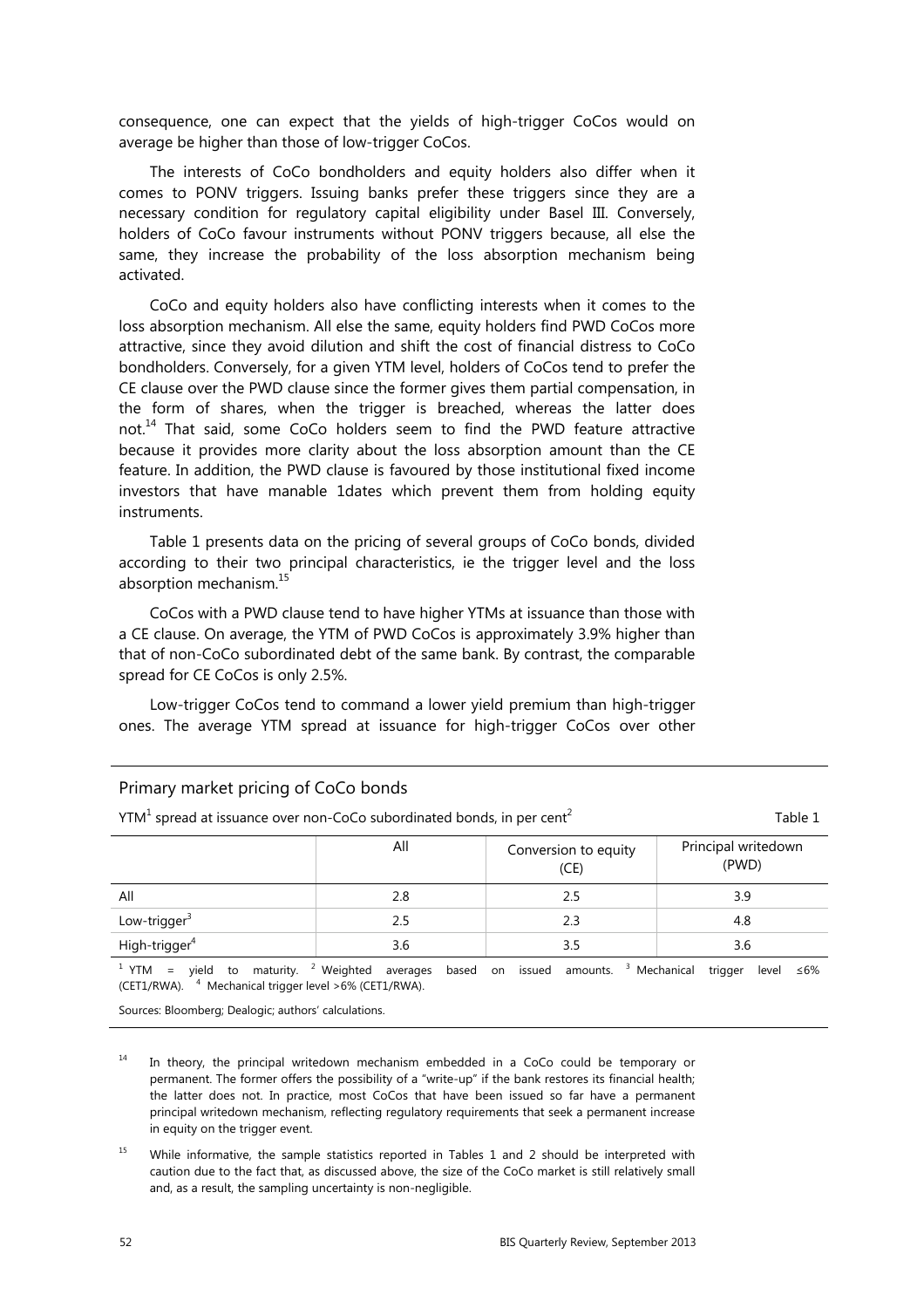subordinated debt is 3.6%. By contrast, that spread is only 2.5% for low-trigger CoCos.

Consistent with the preferences of issuers and investors, the CoCos that are least costly to issue are those that feature a combination of a low trigger and a CE loss absorption mechanism. The average spread on that CoCo type over other subordinated debt of the same bank is 2.3%. By contrast, the corresponding average spread for CE CoCos with a high trigger is 3.5%. High-trigger CoCos with a PWD feature are even costlier – their average YTM spread at issuance over non-CoCo subordinated debt is 3.6%. Finally, the most expensive group of CoCos in our sample are those that have a PWD feature and a low trigger. Their average YTM spread at issuance is 4.8%.

Table 1 contains a pair of relative pricing metrics that is puzzling at first glance. Namely, PWD CoCos with a low trigger command a higher yield than their hightrigger counterparts (column 1), even though economic intuition suggests that the opposite should be true. One possible explanation for that apparent pricing anomaly is that most of the low-trigger PWD CoCos in our sample have a PONV clause, whereas the majority of the high-trigger PWD CoCos do not. As discussed above, the PONV clause raises the probability that the loss absorption mechanism will be activated, which causes investors to demand a higher premium for holding CoCos with a PONV clause.

## Secondary market trading of CoCos

The trading of CoCos on secondary markets can provide further insights into the properties of these instruments. In order to gauge the degree of co-movement between CoCos and other debt and equity instruments of the same bank, we have calculated the correlation between the daily changes in the CoCo bond spread, on the one hand, and the daily changes in the non-CoCo subordinated debt spread, the CDS spread (on senior unsecured debt) and the equity price of the same issuer, on the other hand (Table 2). Several patterns stand out.

First, CoCo spreads are most strongly correlated with the spreads of other subordinated debt (Table 2, column1). The average correlation coefficient for that pair of instruments in our sample is 0.44. The correlations of CoCos with CDS spreads and equity prices, although significant, are not as strong (0.38 and –0.25,

the same issuer $^2$  Subordinated bond  $S$  cDS spread<sup>4</sup> cDS spread<sup>4</sup> Equity prices<sup>5</sup> All  $0.44$   $0.38$   $-0.25$ 

Correlations between CoCo bond spreads<sup>1</sup> and prices/spreads of other instruments of

 $<sup>1</sup>$  Daily changes in the spread between the yield to maturity (YTM) of a CoCo bond and a corresponding government bond (matched by</sup> currency and maturity). <sup>2</sup> Weighted averages based on issued amounts. <sup>3</sup> Daily changes in the spread between the YTM of a non-CoCo subordinated bond and a corresponding government bond (matched by currency and maturity). <sup>4</sup> Daily changes. <sup>5</sup> Daily percentage changes. <sup>6</sup> Mechanical trigger level ≤6% (CET1/RWA). <sup>7</sup> Mechanical trigger level >6% (CET1/RWA).

 $0.50$  0.42  $-0.25$ 

 $0.32$  0.30  $-0.26$ 

Sources: Bloomberg; Dealogic; Markit; authors' calculations.

Low-trigger<sup>6</sup>

High-trigger<sup>/</sup>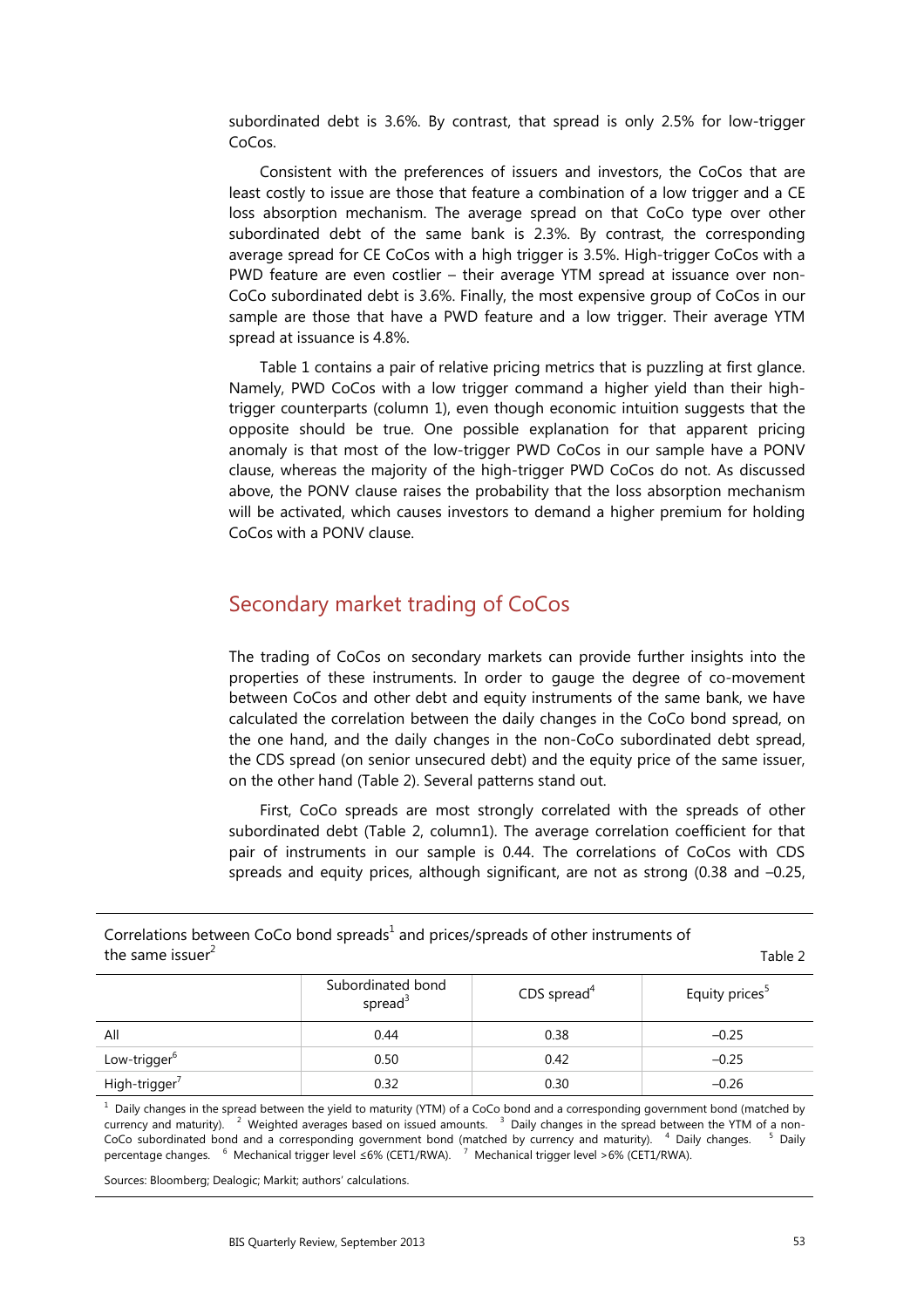#### Debt, CoCo and equity price reactions to news about capital

On 14 June 2012, the Swiss National Bank (SNB) criticised in its *Financial Stability Report* the low level of capitalisation of Credit Suisse, urging the bank to increase its capital by suspending dividends and/or by raising fresh capital through a rights issue. We examine how the SNB announcement, which came as a surprise to financial markets, affected the prices of various debt and equity instruments issued by Credit Suisse.

The reaction of CoCo bond spreads was consistent with the place of that type of instrument in the capital structure. Their market value was more sensitive to the news than the market values of other, more senior, debt instruments, but less sensitive than the market value of equity, which is a more junior claim. On the day the SNB report was published, the equity price of Credit Suisse dropped by more than 10% while the yield on the bank's CoCos maturing in February 2041 rose by 39 basis points or 5.8%. By comparison, the yield to maturity on non-CoCo subordinated debt with a similar remaining maturity as the CoCo increased by 23 basis points while the yields on more senior debt issues and CSD spreads hardly moved.



respectively). These general observations are in line with the conclusions of a case study on the reactions of the share price of Credit Suisse and the spreads on its bonds to adverse news about the bank's level of capitalisation (see box).

Second, non-CoCo subordinated debt spreads and CDS spreads tend to be more correlated with the spreads of low-trigger CoCos than with those of hightrigger CoCos (Table 2, columns 1 and 2). The average correlation coefficient between low-trigger CoCos and non-CoCo subordinated debt in our sample (0.50) is considerably higher than the one between high-trigger CoCos and non-CoCo subordinated debt (0.32). Similarly, the average correlation coefficient between lowtrigger CoCos and CDS spreads (0.42) is substantially higher than the one between high-trigger CoCos and CDS spreads (0.30). Intuitively, low-trigger CoCos are likely to suffer losses at the same point as other subordinated debt – the point of

SNB (2012).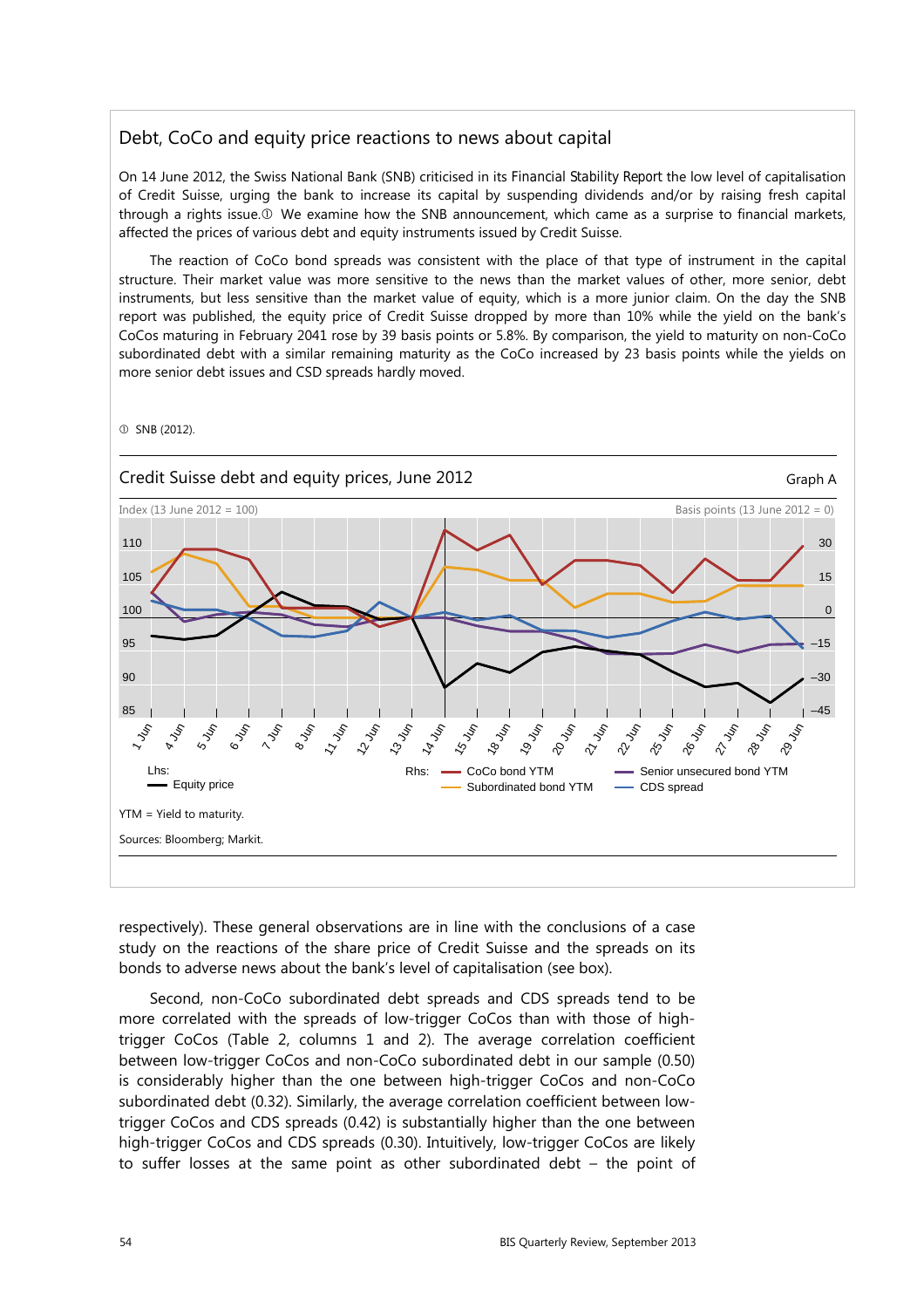insolvency. By contrast, high-trigger CoCos are likely to suffer losses much earlier than non-CoCo subordinated debt.

Finally, the trigger level does not appear to affect the correlations between CoCo spreads and equity prices (Table 2, column 3). This result is somewhat surprising since, all else the same, high-trigger CoCos should be more informationally sensitive than low-trigger ones due to the fact that the former are more likely to absorb losses. Therefore, one could expect that high-trigger CoCos would behave more like equity than low-trigger CoCos. Yet the average correlation coefficient between low-trigger CoCos and equity prices (–0.25) is almost the same as the one between high-trigger CoCos and equity prices (–0.26).

## Conclusion

In this feature, we reviewed the structure, issuance patterns and pricing of CoCos. The design of CoCos is shaped by their primary goal of being a readily available source of bank equity in times of crisis. CoCo issuance is primarily driven by the need to satisfy regulatory capital requirements. The demand for CoCos has so far been held back by the scarcity of credit ratings and the lack of consistent regulatory treatment.

The pricing of CoCos in primary markets is consistent with their position in banks' capital structures. The main determinants of CoCo yields are the mechanical trigger level, the loss absorption mechanism, and the existence of a discretionary trigger. In secondary markets, CoCo bond yields are most highly correlated with those of other subordinated debt, albeit with a considerable degree of variation between high- and low-trigger CoCos.

Looking ahead, CoCos have the potential to strengthen the resilience of the banking system. Their ability to do so will depend on the scope for diversification, the capacity for reducing systemic risk and the coordination of their treatment between the regulators of issuers and prospective buyers.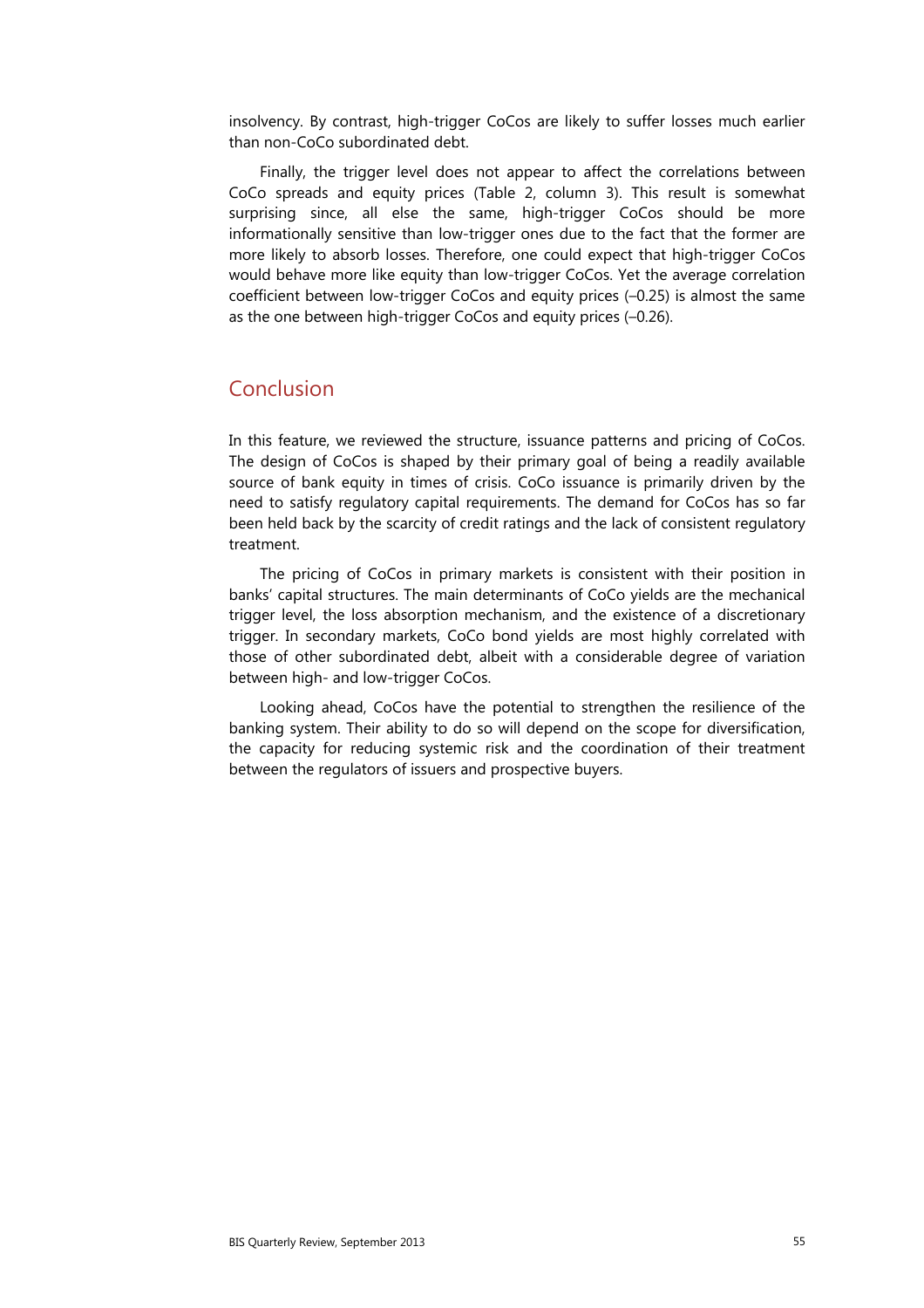## References

Albul, B, D Jaffee and A Tchistyi (2012): "Contingent convertible bonds and capital structure decisions", University of California, Berkeley, working paper.

Basel Committee on Banking Supervision (2011): *Basel III: A global regulatory framework for more resilient banks and banking systems*, June.

- (2013): "Regulatory Consistency Assessment Programme (RCAP) - Analysis of risk-weighted assets for credit risk in the banking book", July.

Bolton, P and F Samama (2011): "Capital access bonds: contingent capital with an option to convert", *Economic Policy*, pp 275–317, April.

Calomiris, C and R Herring (2012): "Why and how to design a contingent convertible debt requirement", in Y Fuchita, R Herring and R Litan (eds), *Rocky times: new perspectives on financial stability*, Chapter 5, Brookings/NICMR Press.

 $-$  (2013): "How to design a contingent convertible debt requirement that helps solve our too-big-to-fail problem", *Journal of Applied Corporate Finance*, vol 25, no 2, pp 21–44.

Culp, C (2009): "Contingent capital vs contingent reverse convertibles for banks and insurance companies", *Journal of Applied Corporate Finance,* vol 21, no 4, pp 17–27.

Duffie, D (2009): "Contractual methods for out-of-court restructuring of systemically important financial institutions", submission requested by US Treasury Working Group on bank capital, 9 November.

Flannery, M (2009): "Stabilizing large financial institutions with contingent capital certificates", *University of Florida Working Papers*.

Froot, K (2001): "The market for catastrophic risk: a clinical examination", *Journal of Financial Economics*, no 6, pp 529–71.

Ibragimov, R, D Jaffee and J Walden (2008): "Non-diversification traps in catastrophe insurance markets", *Review of Financial Studies*, vol 22, no 3, pp 959–93.

Jaffee, D and T Russell (1997): "Catastrophe insurance, capital markets and uninsurable risks", *Journal of Risk and Insurance*, no 64, pp 205–30.

Pennacchi, G, T Vermaelen and C Wolff (2011): "Contingent capital: the case for COERCs", working paper.

Standard & Poor's (2011): "Bank hybrid capital methodology and assumptions", 1 November.

Sundaresan, S and Z Wang (2011): "On the design of contingent capital with market trigger", *Federal Reserve Bank of New York Staff Report*, no 448.

Swiss National Bank (2012): *Financial Stability Report*, June.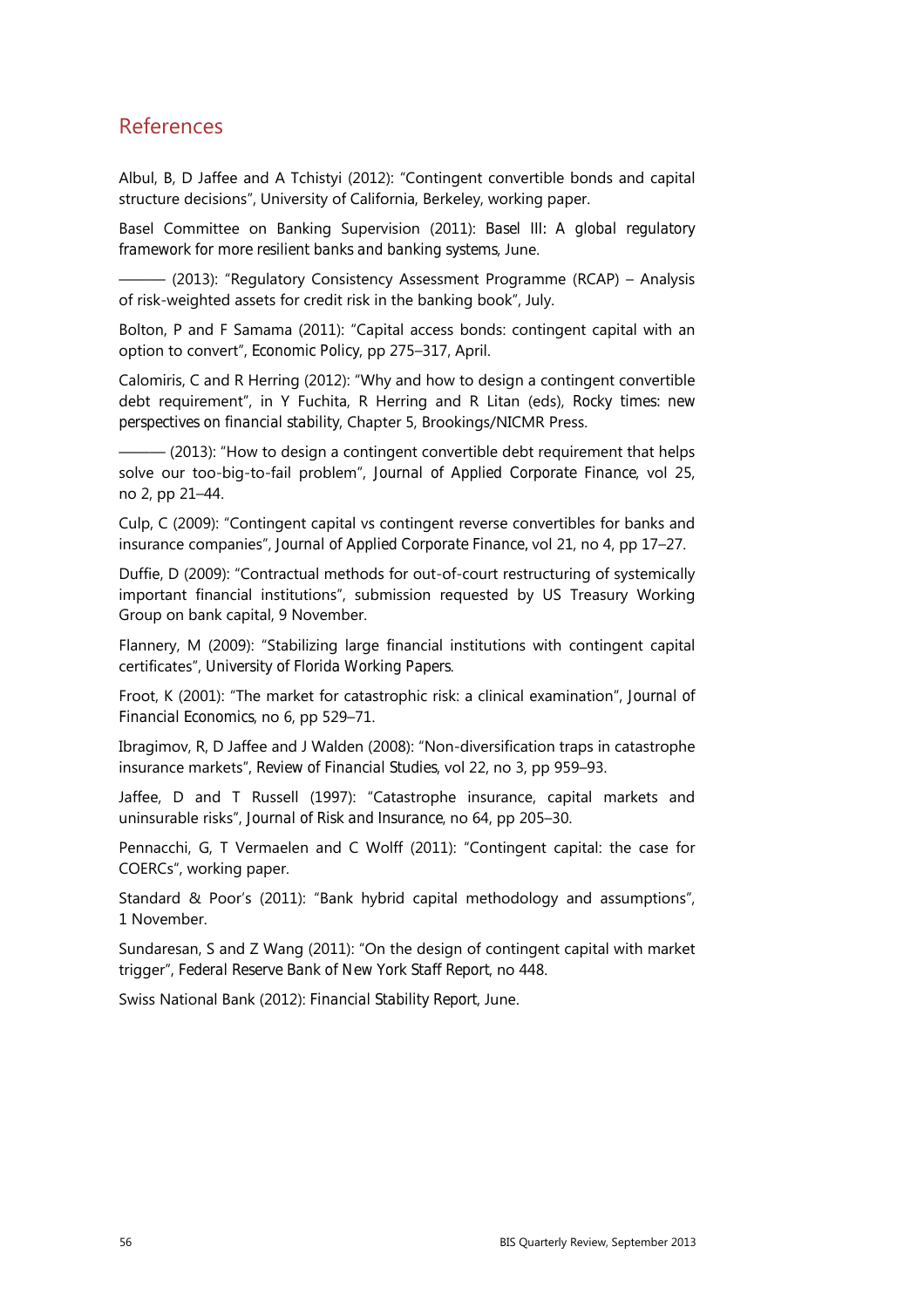Anamaria Illes *anamaria.illes@bis.org*

Marco Lombardi *marco.lombardi@bis.org*

# Interest rate pass-through since the financial crisis<sup>1</sup>

*Policy rates in advanced economies are at record lows and central banks have resorted to unconventional policy tools, but there are concerns that the low policy rates have not been transmitted to lending rates for households and non-financial firms. In this special feature, we investigate whether the pass-through of monetary policy to rates on bank loans to nonfinancial firms has been impaired in the aftermath of the Great Recession. Our results suggest that the difference between lending rates to the non-financial corporate sector and policy rates is currently close to the pre-crisis level in the United States and Germany, but remains higher in peripheral euro area countries.* 

*JEL classification: E43, E52, C32*.

Over the past few years, monetary policy in advanced economies has been exceptionally accommodative. Policy rates have been near zero for an unprecedented length of time. In addition, major central banks have taken nonstandard monetary policy actions to encourage banks to lend, with the ultimate goal of providing economic stimulus. By doing so, policymakers have tried to directly influence interest rates in specific segments of the debt market.

While central bank interventions have largely succeeded in keeping interest rates on government bonds low (Meaning and Zhu (2011)), there have been doubts about their ability to effectively stimulate borrowing by households and nonfinancial firms. Lending rates have indeed declined since the onset of the Great Recession, but has the pass-through of monetary policy to bank lending rates been as strong as in the past?

This special feature empirically investigates the response of lending rates to monetary policy rates in major advanced economies, and assesses whether and to what extent such response has changed since the onset of the Great Recession. In a nutshell, our results suggest that the pass-through of monetary policy has not worked as in the pre-crisis period, and that borrowers have benefited from low policy rates only to a limited extent, especially in euro area peripheral countries.

The article is structured as follows: first, we describe the channels through which monetary policy transmits to lending rates and present evidence on the

<sup>1</sup> We are indebted to Leonardo Gambacorta for extensive feedback and suggestions. We also thank Claudio Borio, Steve Cecchetti, Dietrich Domanski, Dubravko Mihaljek, Philip Turner and Christian Upper for useful comments. The views expressed are those of the authors and do not necessarily reflect those of the BIS.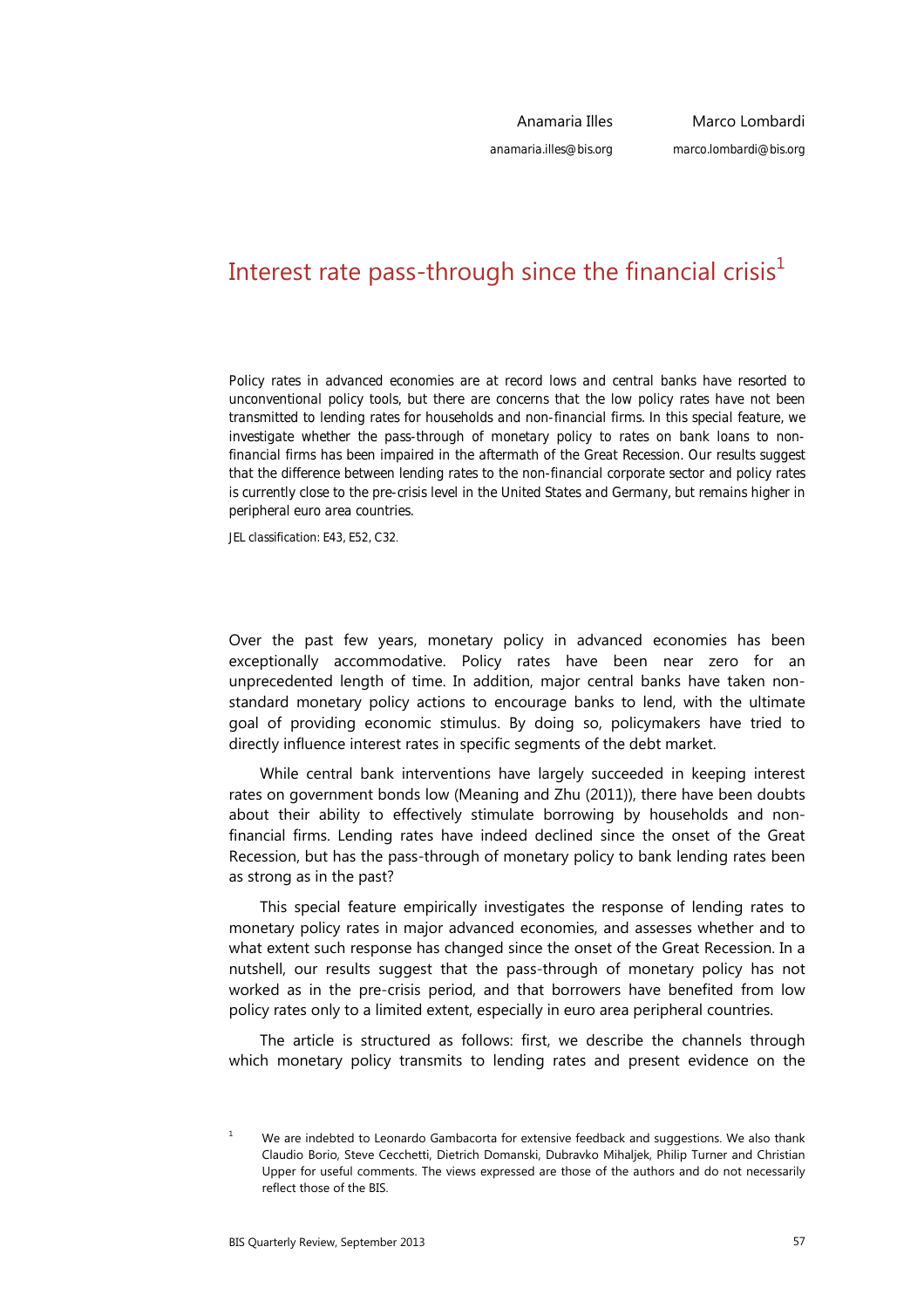evolution of the lending spread since the onset of the Great Recession. We then investigate the factors driving lending rates by decomposing the "lending spread" into different components. Finally, we relate the most important of such components to credit risk.

#### The transmission of monetary policy via interest rates

Over the last few decades, setting policy rates has been viewed as the standard tool of monetary policy. The implementation of the monetary policy stance via open market operations ensures that policy rates transmit to the interest rates at which financial institutions refinance themselves. In turn, competition in lending and funding markets should ensure that changes in the policy stance are also passed on to other interest rates. A reduction in the policy rate is thus expected to translate into a decline in lending rates for firms and households, which should stimulate consumption and investment. This is the interest rate channel of monetary policy transmission, which is the main focus of this special feature.

The transmission of policy rates to lending (and deposit) rates – the interest rate pass-through – is, however, far from mechanical and is affected by various factors. For instance, financial intermediaries may require a higher compensation for risk due to slowing economic activity. In this case, a reduction in the policy rate would only partially be passed on to firms or households. Conversely, low perceived risk can magnify the pass-through and lead to an overheating of the economy.

The empirical literature on the transmission of monetary policy is vast. Bernanke and Blinder (1992) investigate the response of credit aggregates to monetary policy shocks. Borio and Fritz (1995) and Cottarelli and Kourelis (1994) focus more specifically on the pass-through of policy rates to lending rates, which we also focus on in this special feature. Studies on the heterogeneity in the passthrough at the individual bank level are limited to a few country studies (Weth (2002), Gambacorta (2008)). The bulk of the empirical literature has resorted to cointegrated time series models (Engle and Granger (1987)) to account for comovements of policy and lending rates (see de Bondt (2005) and references therein). A recent contribution (European Central Bank (2013)) focuses on major euro area countries, reporting evidence of heterogeneity between core and peripheral countries.

## Lending spreads since the crisis

A first rough indicator of the effectiveness of the interest rate channel is the lending spread, ie the difference between lending and policy rates. In Graph 1 we plot the spread between lending rates and the overnight interbank rate, $^2$  together with a dashed line marking the pre-crisis (ie up to August 2008) average. Data are at monthly frequency and start in January 2002 for all countries except France (January

<sup>2</sup> Here, as is common in the empirical literature, we proxy monetary policy with the overnight interbank rate. This also serves the purpose of abstracting from strains in the interbank money market that may have played a role in the early moments of the crisis in particular. The role of the spread between the interbank and the policy rate is examined in the next section.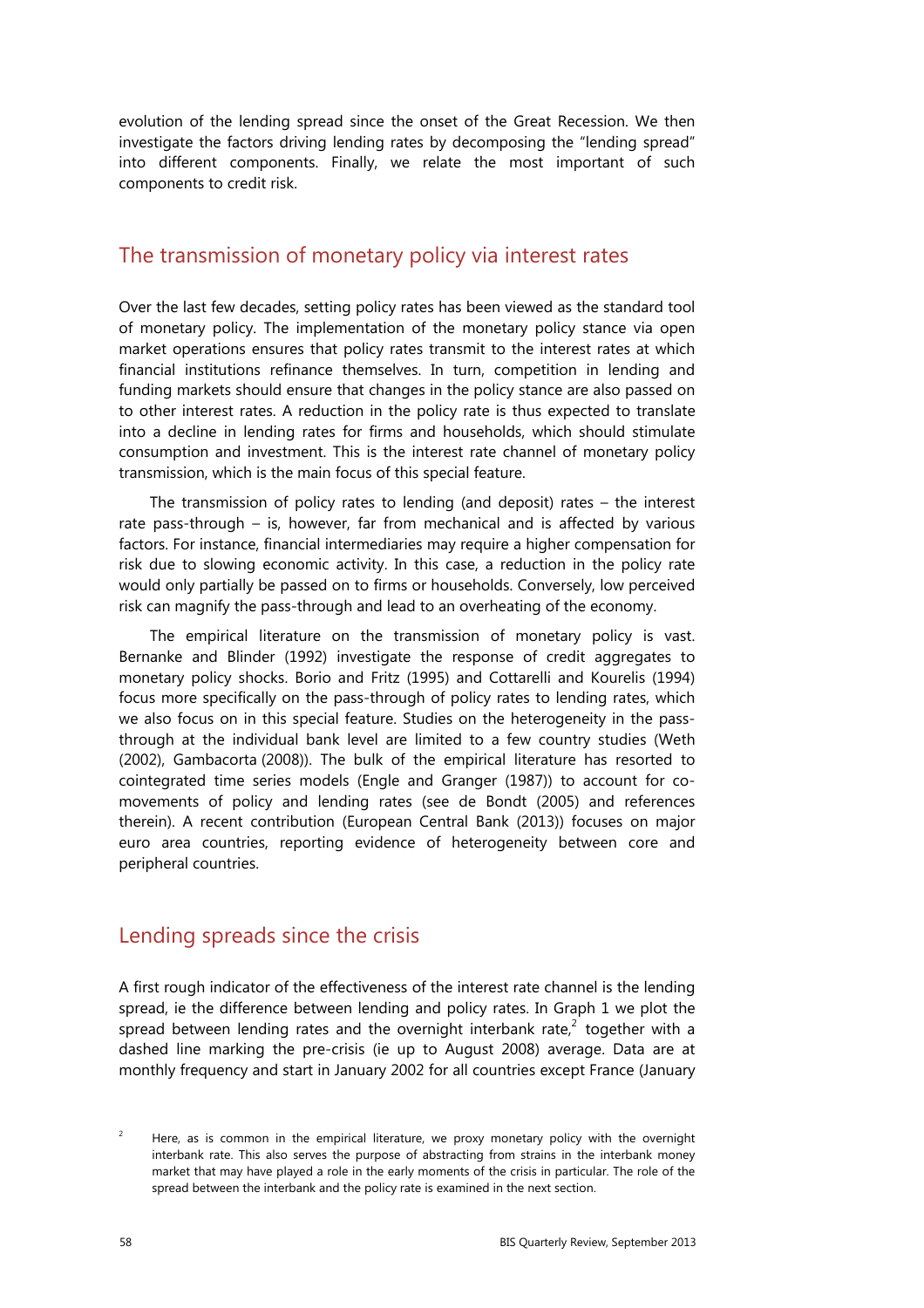#### Spread between rates on loans to non-financial firms and the overnight interbank rate $1$



 $<sup>1</sup>$  For definitions of the lending rates, see Box 1. The overnight interbank rate corresponds to the effective federal funds rate for the United</sup> States, overnight GBP LIBOR for the United Kingdom and EONIA for the euro area countries. Dashed lines represent the pre-crisis average (January 2002–August 2008; for France, January 2003–August 2008).

Sources: Bank of England; ECB; Federal Reserve; Bloomberg; DataStream; BIS calculations.

 $2003$ )<sup>3</sup> further details are reported in Box 1. After the onset of the Great Recession, spreads drifted away from their pre-crisis average in all countries, suggesting a change in the medium-run relationship between policy and lending rates. The issue is further discussed using a more formal statistical framework in Box 2.

In the United States, spreads surged in the aftermath of the Lehman Brothers bankruptcy, but narrowed thereafter. Over the past two years they trended down and are now approaching the pre-crisis average. In the United Kingdom, by contrast, spreads rose first after the Lehman bankruptcy, and then again with the emergence of the euro area sovereign debt crisis. The spread is currently about 100 basis points than in the pre-crisis period.

Results for the euro area differ substantially across countries. Spreads for France and Germany steadily trended down over the past year, bringing the lending rate close to its pre-crisis average. By contrast, Italian and Spanish firms saw their borrowing costs rise progressively in spite of the ECB's accommodative monetary policy stance. In Italy, spreads remained relatively subdued until 2010, possibly thanks to the limited exposure of Italian banks to the financial turbulence. However, they quickly surged thereafter, reflecting the sharp deterioration of the economic outlook. In Spain, the increase in spreads also intensified with the deepening of the recession in 2011. In May 2013, Spanish and Italian firms were thus facing borrowing rates around 200 basis points above the pre-crisis average.

<sup>3</sup> Our sample choice is motivated by data availability: pre-2002 series for lending rates in euro area countries and in the United Kingdom are based on different definitions. Our sample therefore covers only one important recession. This is a serious shortcoming since lending rates appear to be stickier when policy rates go down than when they go up (Mojon (2000)). However, during the latest recession, spreads in the United States – where lending rates are available from the early 1990s – widened significantly more and for longer than during the 1990 and the 2001 recessions.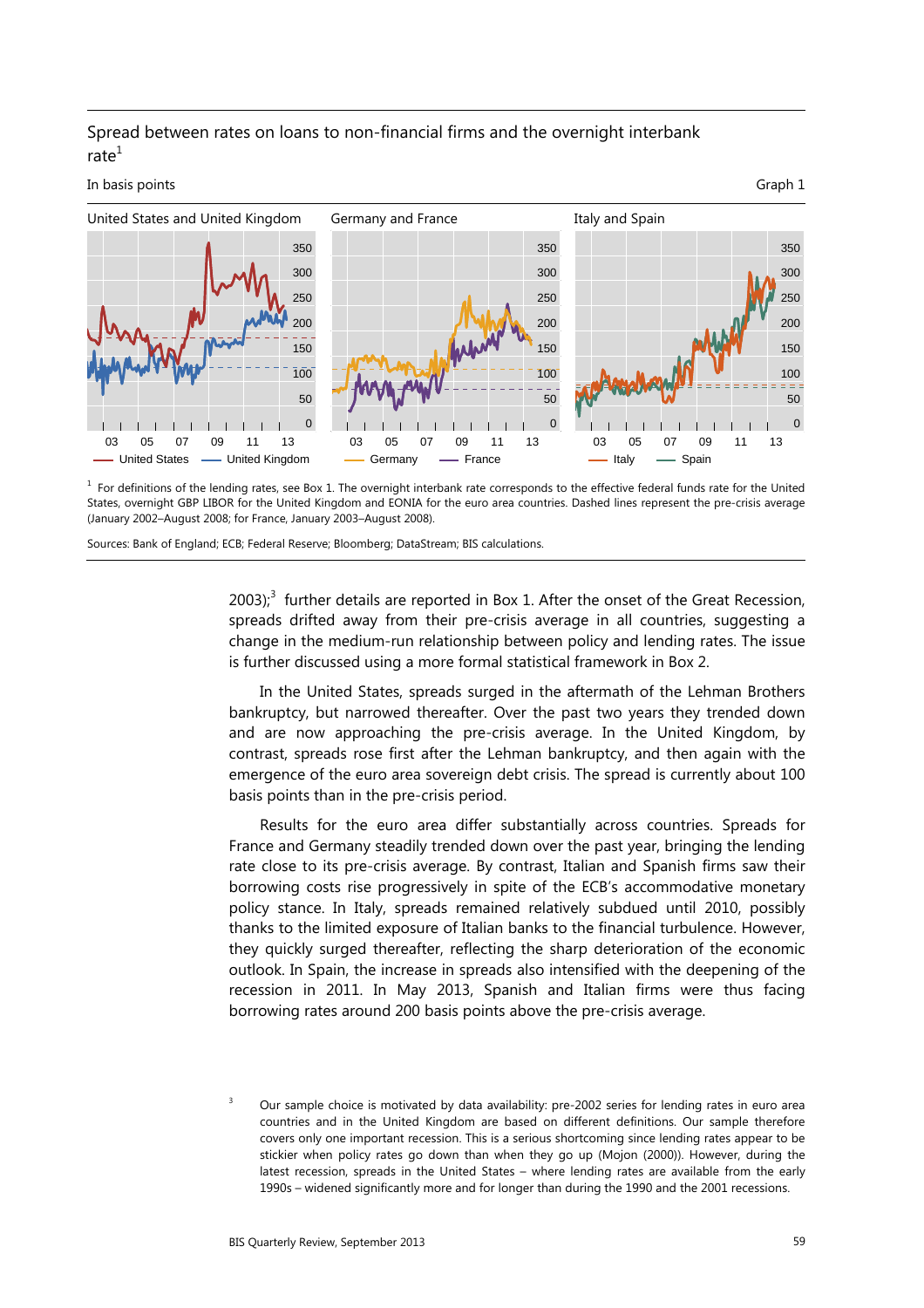#### Data on interest rates

We collected data on interest rates for France, Germany, Italy, Spain, the United Kingdom and the United States. Coverage starts in January 2002 (except for Spain and France, for which it starts in April 2002 and January 2003, respectively) and ends in May 2013 for the United Kingdom and the euro area countries and in March 2013 for the United States. All rates are annualised.

The US policy rate is the federal funds target rate up to December 2008 and the midpoint of the target range thereafter. For the United Kingdom, we use the bank rate as published by the Bank of England. For the euro area, we use the main refinancing rate up to the introduction of fixed rate full allotment in October 2008 and the deposit facility rate thereafter (Beirne (2012)). The overnight interbank rate is the euro overnight index average (EONIA) for the euro area countries, the effective federal funds rate for the United States and overnight GBP Libor for the United Kingdom. The source for the secondary market one-year sovereign bond yield for the United Kingdom and the euro area countries is Bloomberg. The yield for the United States is obtained from the Federal Reserve, and is defined as the nominal constant maturity yield. Both sources provide daily data which are converted to monthly frequency by averaging daily observations.

Collecting lending rates was more challenging, since reporting practices differ across countries, and definitions are not homogeneous. We tried to use rates that match as closely as possible. For the euro area countries, we collected monthly data from the ECB that refer to the interest rate on loans over €1 million, other than revolving loans and overdrafts, convenience and extended credit card debt to non-financial firms for new businesses (see ECB (2003) for further details). The series starts in January 2003, and we used national central banks' data to backdate it further.

For the United States, data come from the Federal Reserve *Survey of Terms of Business Lending* for commercial and industrial loan rate spreads over the target federal funds rate, extended during the reporting period by loan size (see Brady et al (1998) for further details). The data are available only at quarterly frequency and were thus linearly interpolated so that we could perform the analysis using monthly data. We use the reported spread for commercial and industrial loans over \$1 million. Summing the reported spread over the target federal funds rate with the target rate itself gives us the effective loan rates in the United States.

For the United Kingdom, data are obtained from the Bank of England, which reports the monthly average across monetary and financial institutions of the weighted average interest rate on other loans and new advances between £1 million and £20 million to private non-financial firms (see Reynolds et al (2005) for further details). The series starts in January 2004, and we backdated it using the fixed lending rate on outstanding loans for non-financial firms.

Information on the maturity of the loans included in the basket is more scant. The United States reports the average maturity of the loans included in the basket, which was less than 1.5 years in May 2013. It also indicates that the average number of months after the last rate fixation was around 10. For the United Kingdom, Al-Dejaily et al (2012) state that over 90% of new loans had an original rate fixation period of less than one year. For the euro area, no explicit information on the maturity is available, but the original rate fixation is reported to be less than one year.

We did not backdate the data for France since the national source data shows a break when joined with the ECB data.

## Decomposing the lending spread

The fact that lending spreads have increased does not constitute evidence that the pass-through has been impaired. Indeed, the lending spread is expected to vary over time as a function of the business cycle and other factors affecting the transmission mechanism. To gauge the nature of such factors, one can decompose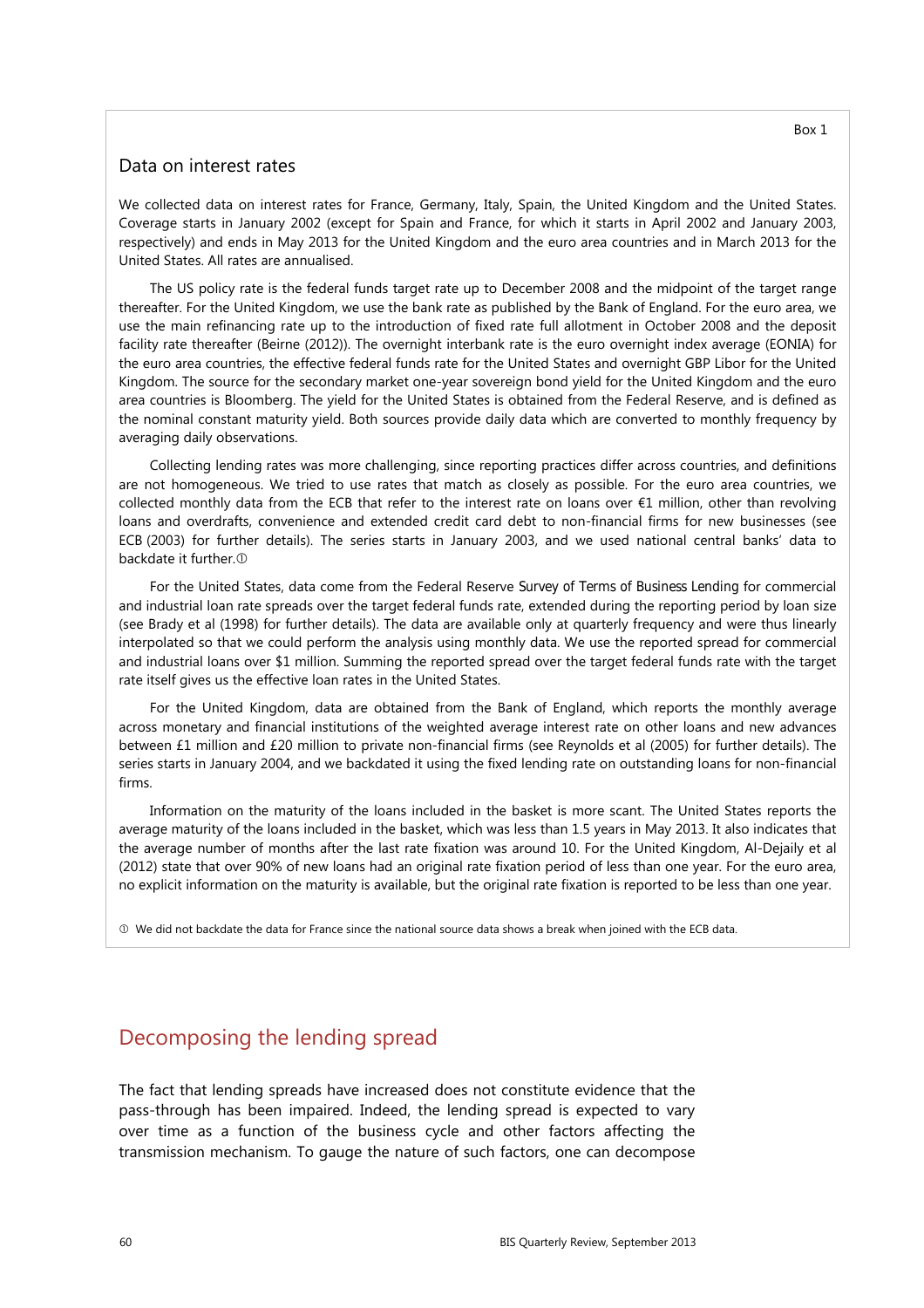the lending spread into three components, each representing a different aspect of risk:

$$
r_1 - r_p = (r_1 - r_g) + (r_g - r_b) + (r_b - r_p).
$$

Starting from the right, the first component is the spread between the overnight interbank rate  $r_b$  and the policy rate  $r_b$ . Overnight interbank rates are often interpreted as target rates for monetary policy. $<sup>4</sup>$  Therefore, the two rates should</sup> normally be very close to each other, and misalignments signal strains in the interbank money market, including any credit or liquidity risk involved in lending to banks.

The second component is the spread between the yield of a one-year government bond  $r_a$  and the overnight interbank rate. Due to the mismatch in maturities, this element includes the term premium as well as a measure of the credit risk of the government relative to that of the banks. This spread should be negative if government bonds are considered to be free of credit risk and if the term premium is low.

Finally, the spread between the lending rate  $r_i$  and the government bond yield captures the credit risk on entrepreneurial activities and the willingness of the bank to take on this risk. Such a premium can indeed be expected to be higher in a downturn, and can be pushed up further by financial intermediaries' need to deleverage, ie improve their capitalisation ratio.<sup>5</sup>

In Graph 2, we report the evolution of these components for the United States, the United Kingdom, Germany, France, Italy and Spain. Since the onset of the Great Recession, the spread between lending rates and policy rates (the red line) has widened in all countries. Spreads have recently narrowed in the United States, Germany and, to a lesser extent, France, but have further increased in the United Kingdom, Italy and Spain. Strains in the interbank markets (green area) played a role in the aftermath of the Lehman bankruptcy and, for euro area countries, after the eruption of the sovereign debt crisis, but since then they have remained subdued in all countries.

Risk on government bonds (yellow area), as one may expect, played a significant role in the widening of lending spreads in Italy and Spain after 2010. Following the ECB's announcement of the Outright Monetary Transactions (OMT) programme in August 2012, these spreads moderated, although lending rates failed to decline. On the other hand, during episodes of financial market turbulence, safe haven flows exerted downward pressure on government bond yields in the United States and United Kingdom, as well as Germany and France. This is reflected in a negative contribution to the lending spread.

<sup>4</sup> This hinges on the fact that the interbank money market is believed to be the primary channel for the implementation of monetary policy. When the crisis erupted, the interbank market broke down, and liquidity-easing measures implemented by central banks generated a larger than usual mismatch between official policy rates and interbank rates. See Beirne (2012) for a detailed analysis on the euro area.

<sup>5</sup> Given that the maturity of loans included in the computation of the lending rate varies, the term premium could also partially affect this component. However, since we estimate the average maturity of the loans included in the computation of the lending rates to be around one year, this effect should be small. The spread between the lending rate and the government bond yield can also be influenced by oligopolistic power in specific sectors of the lending markets. However, the sample we consider is sufficiently short to assume this factor to be constant.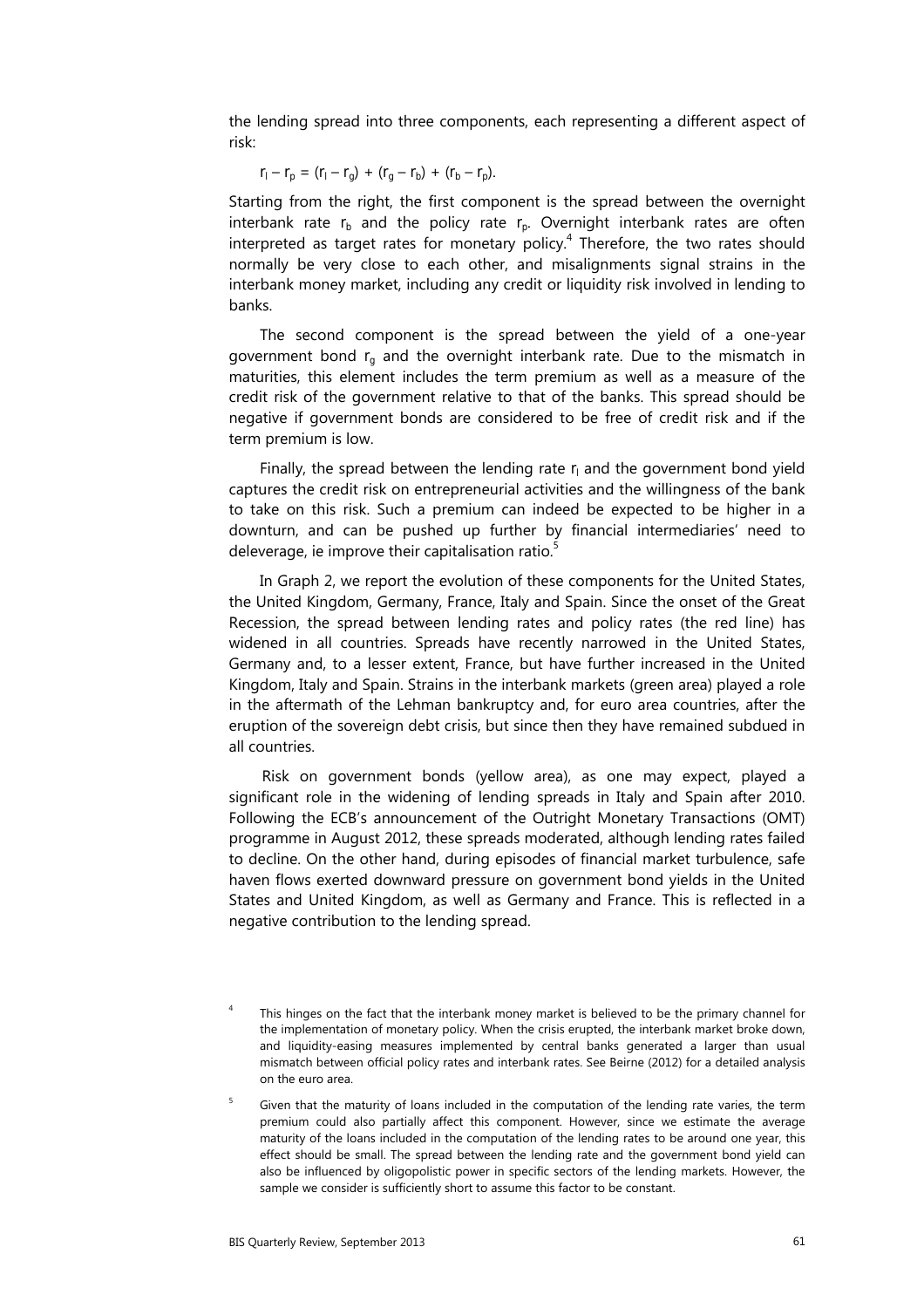#### Decomposition of the lending spread

In basis points Graph 2

0

0

 $\overline{0}$ 



 $<sup>1</sup>$  Spread between the rate on loans to non-financial firms and the central bank policy rate.  $<sup>2</sup>$  Spread between the rate on loans to non-</sup></sup> financial firms and the 12-month sovereign bond yield. <sup>3</sup> Spread between the 12-month sovereign bond yield and the overnight interbank rate (effective federal funds rate for the United States, overnight GBP Libor for the United Kingdom and EONIA for the euro area countries). <sup>4</sup>  $4$  Spread between the overnight interbank rate and the policy rate.

Sources: Bank of England; ECB; Federal Reserve; Bloomberg; Datastream; BIS calculations.

For all countries, the surge in the spread between lending rates and government bond yields (blue area) explains the bulk of the lending spread in the wake of the Great Recession. As mentioned above, this component incorporates the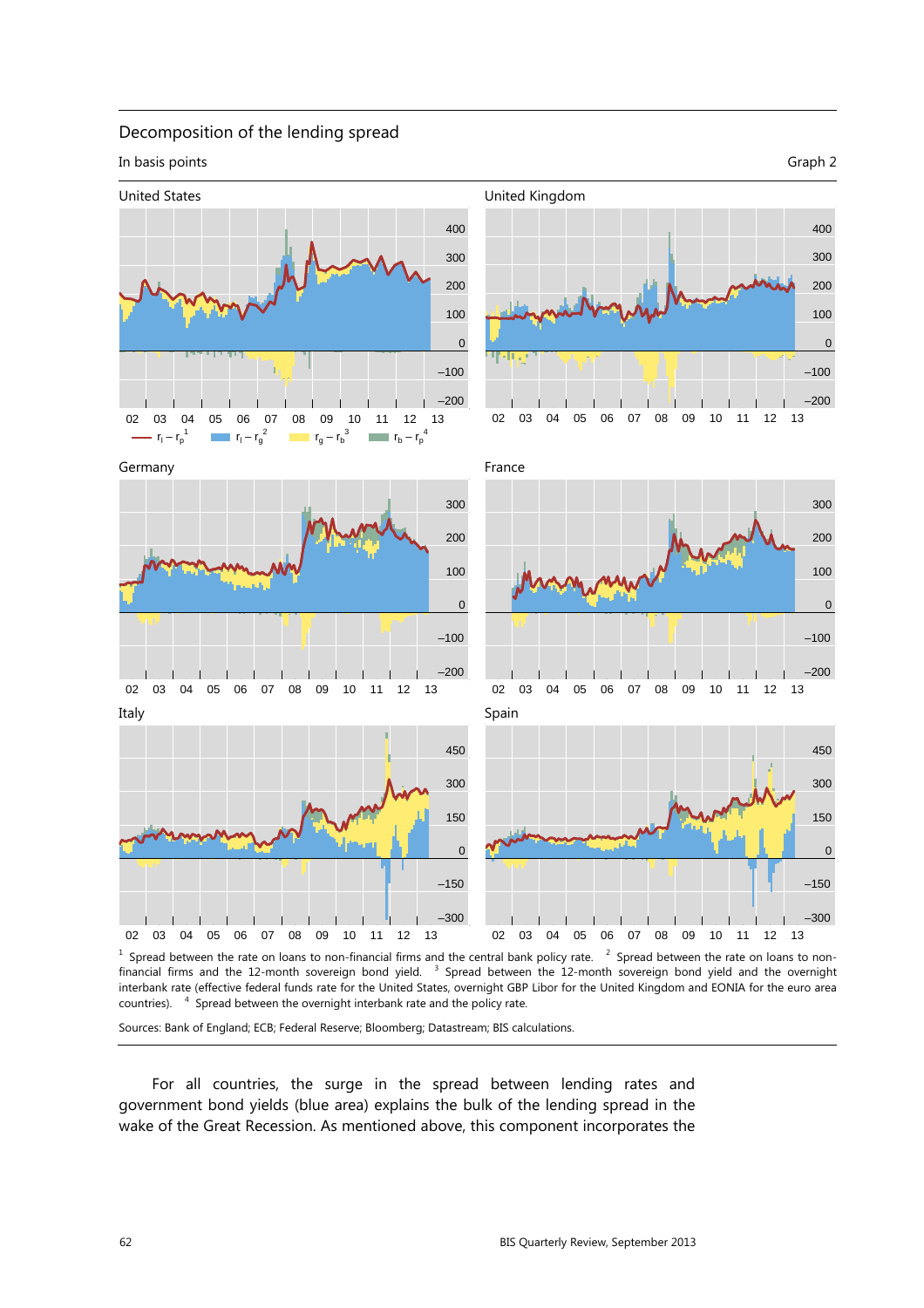#### Cointegration of policy and lending rates

The results reported in Graph 1 can be formalised by resorting to an econometric model which links lending rates to other interest rates in a cointegration framework. We estimate separate models for each country under scrutiny. The specification we adopt for euro area countries is:

 $r_1 = \alpha + \beta r_h + e$ 

while for the United States and the United Kingdom it is

$$
r_1 = \alpha + \beta r_b + \gamma r_g + e.
$$

The rationale for including government bond yields in the specification is that failing to do so would neglect the potential impact of large-scale asset purchases implemented by the Federal Reserve and the Bank of England. Estimation is performed using the fully modified OLS estimator proposed by Phillips and Hansen (1990).

To pin down the level of bank lending rate that would have prevailed, given the current monetary policy stance, if the pass-through had worked as in the pre-crisis period, we first estimate cointegrating equations up to August 2008. We acknowledge that the sample is short and only covers a period of strong economic and financial expansion; results should therefore be taken as illustrative.

We then compute the fitted values for the rate on loans to non-financial firms, and interpret these as benchmark rates, ie the rates that would have prevailed given the current monetary policy stance had the passthrough worked as in the pre-crisis period. To gauge the deviation of actual rates from the medium-run benchmark level, we subtract the fitted values from the actual (observed) values for lending rates. Results are reported in Graph A, and basically convey the same message as the informal analysis in Graph 1.

The fact that the difference between actual and fitted values drifts away from zero constitutes indirect evidence that the relationship tying together lending and policy rates has been subject to a structural change since the onset of the Great Recession. Of course, given the coverage of our sample, such change could be due to the economic downturn itself rather than some other form of impairment in the transmission of monetary policy.

 Further details on the coefficient estimates and cointegration tests, as well as on the stability of the cointegrating relationship, are contained in a companion working paper (Illes and Lombardi (2013)).



#### Spread between actual and benchmark rates on loans to non-financial firms<sup>1</sup>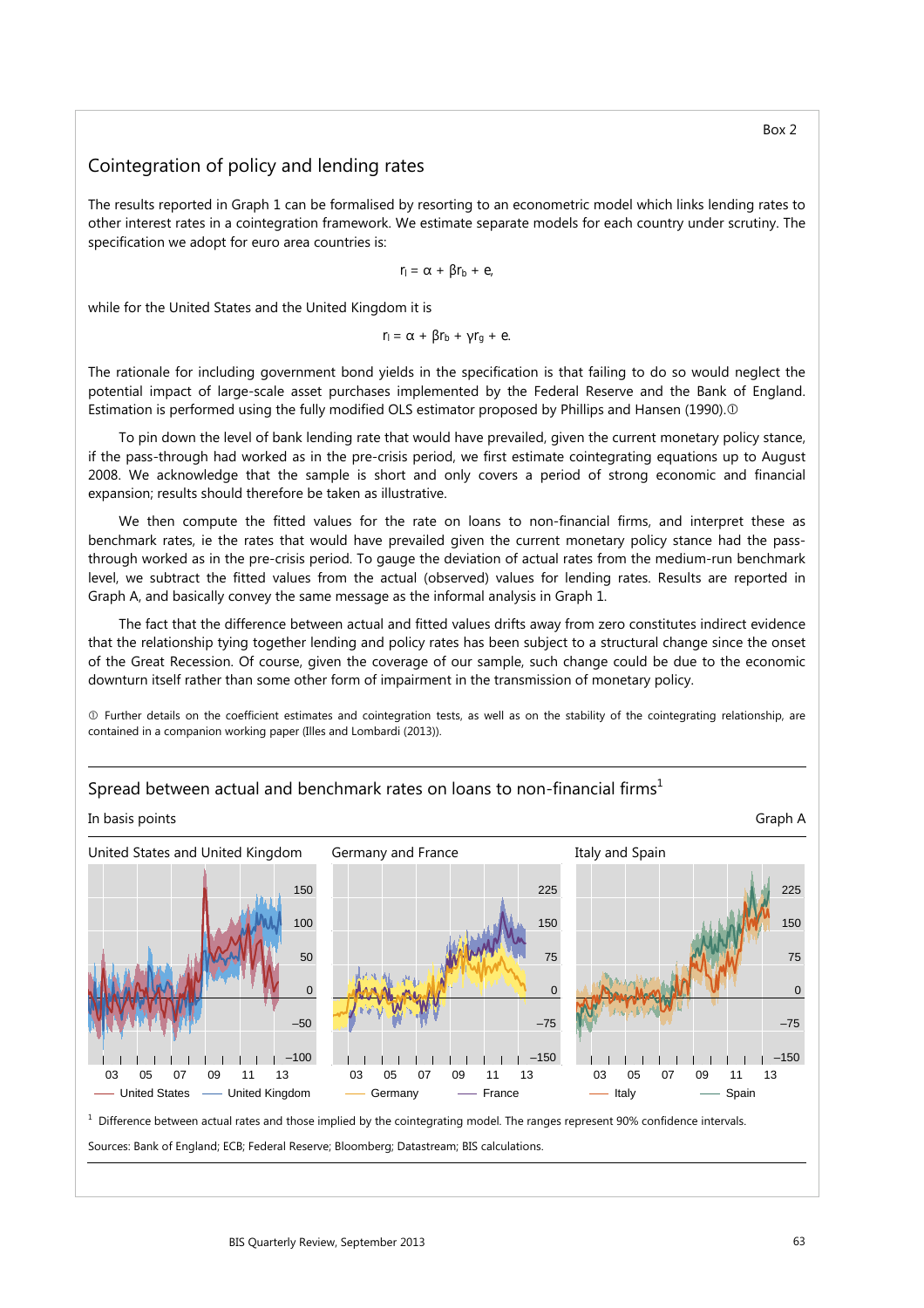Changes in the credit quality and in the spreads between rates on loans to non-financial firms and the overnight interbank rate $1$ 



 $^1$  No data available for Germany for non-performing loans. For definitions of the lending rates, see Box 1.  $^2$  A positive change represents a deterioration in credit quality  $3$  Spread between rates on loans to non-financial firms and the overnight interbank rate (effective federal funds rate for the United States, overnight GBP LIBOR for the United Kingdom and EONIA for euro area countries). <sup>4</sup> All banks' delinquency rates on commercial and industrial loans. <sup>5</sup> Write-offs as a percentage of total lending to private non-financial firms. <sup>6</sup> Gross doubtful debts as a percentage of total lending to private non-financial firms. <sup>7</sup> Ratio of bad loans to total lending.

Sources: Bank of England; ECB; Federal Reserve; Bloomberg; Datastream; BIS calculations.

premium for heightened risk due to stagnant economic activity, $^6$  as well as that related to the need of the banking system to deleverage. This component has recently become smaller in the United States, France and Germany, but has remained large in the United Kingdom.

So, deviations of the lending spread from the pre-crisis average may reflect a deterioration of the economic outlook leading lenders to require higher premia rather than a tightening in the supply of credit. To provide further evidence in this direction, Graph 3 plots the spread between lending rates and interbank rates against a measure of credit risk, ie the change in the percentage of non-performing loans since the onset of the Great Recession.<sup>7</sup> The expected sign of the relationship is positive, but this is not the case in all countries: the slope is nearly flat in the United Kingdom and France.

## Conclusion

Overall, the message one can take from our results is that the policies of near-zero interest rates maintained by central banks of major advanced economies have

<sup>6</sup> Of course, the increase in the perception of risk could also be interpreted as a correction from the systematic underpricing of risk that took place in the years preceding the Great Recession.

<sup>7</sup> This is only a rough measure of credit risk and has a number of caveats. First, accounting conventions and definitions of a non-performing loan differ across countries. Second, the recognition of losses can be delayed when banks are short of capital. Due to a lack of data on nonperforming loans we could not include Germany in the analysis.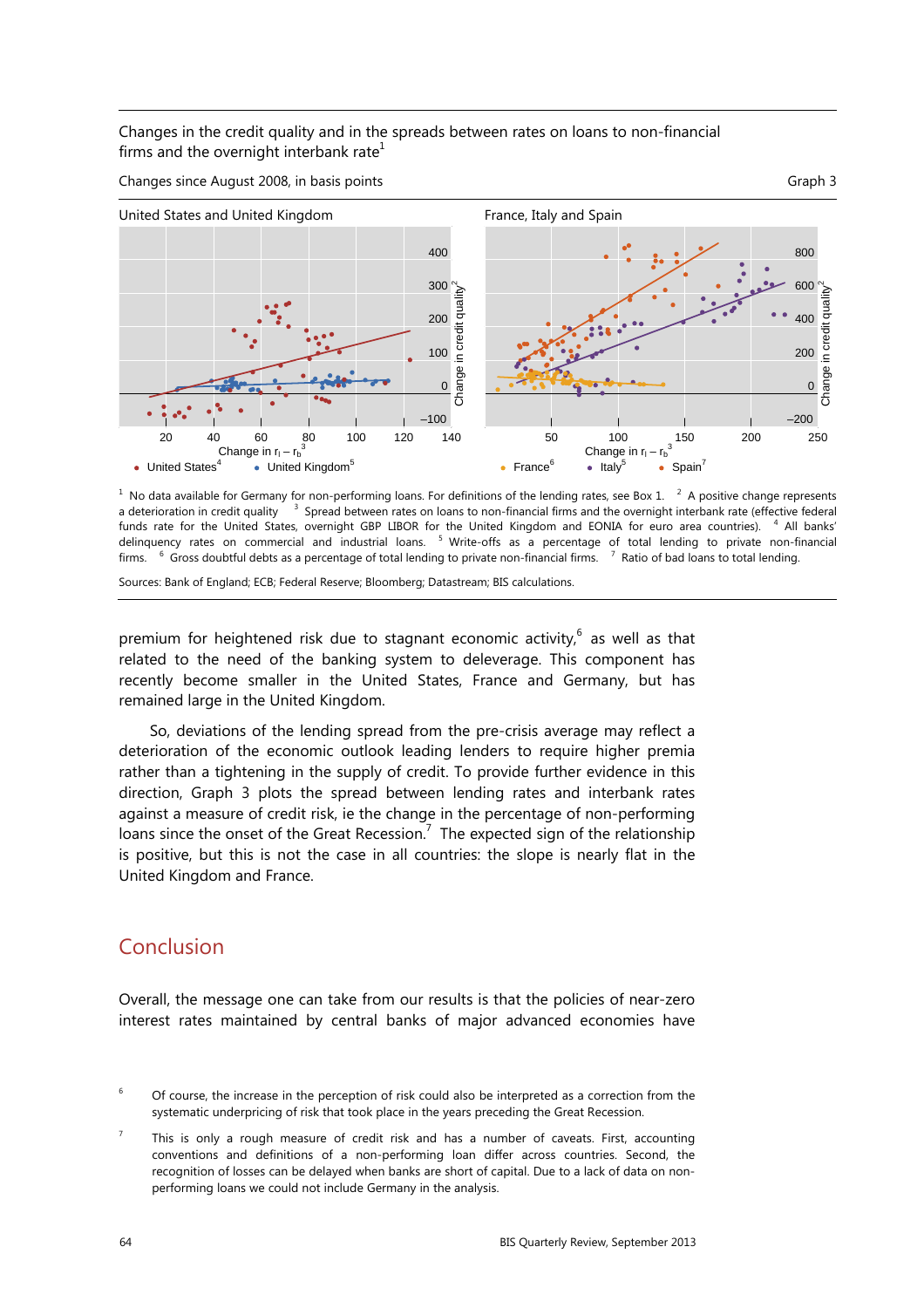lowered lending rates to non-financial firms only to a limited extent. This lesser pass-through seems to be related in part to the higher premium for risk required by financial intermediaries.

Results for euro area countries are very diverse. Firms in Italy and Spain continue to face high bank financing costs. At the same time, lending rates in Germany and France trended downwards over the last few years. Divergent trends in lending rates are a clear challenge for the formulation of monetary policy.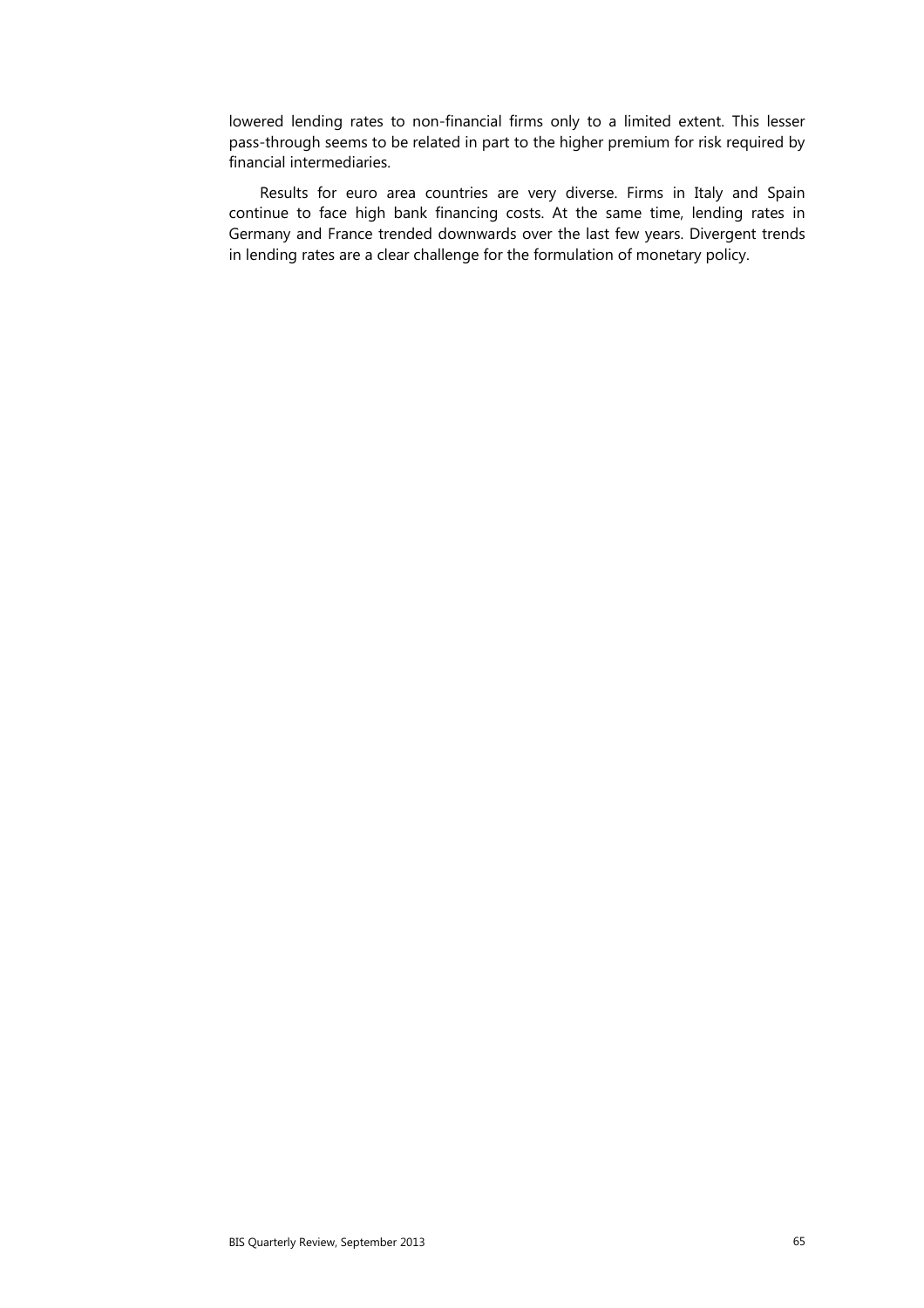## References

Al-Dejaily, M, J Murphy and A Tibrewal (2012): "Distribution of balances from effective interest rates data", *Bank of England Monetary and Financial Statistics*, January.

Beirne, J (2012): "The EONIA spread before and during the crisis of 2007–2009: the role of liquidity and credit risk", *Journal of International Money and Finance*, no 31, pp 534–51.

Bernanke, B and A Blinder (1992): "The federal funds rate and the channels of monetary transmission", *American Economic Review*, no 82, pp 901–21.

Borio, C and W Fritz (1995): "The response of short-term bank lending rates to policy rates: a cross-country perspective", *BIS Working Papers*, no 27.

Brady, T, W English and W Nelson (1998): "Recent changes to the Federal Reserve's survey of terms of business lending", *Federal Reserve Bulletin*, no 84, pp 604–15.

Cottarelli, C and A Kourelis (1994): "Financial structure, bank lending rates, and the transmission mechanism of monetary policy", *IMF Staff Papers*, no 41, pp 587–623.

de Bondt, G (2005): "Interest rate pass-through: empirical results for the euro area", *German Economic Review*, no 6, pp 37–78.

Engle, R and C Granger (1987): "Cointegration and error correction: representation, estimation, and testing", *Econometrica*, no 55, pp 251–76.

European Central Bank (2003): "New ECB statistics on MFI interest rates", *Monthly Bulletin*, December.

 $-$  (2013): "Assessing the retail bank interest rate pass-through in the euro area at times of financial fragmentation", *Monthly Bulletin*, August.

Gambacorta, L (2008): "How do banks set interest rates?", *European Economic Review*, no 52, pp 792–819.

Illes, A and M Lombardi (2013): "Monetary policy and lending rates before and after the great financial crisis", *BIS Working Papers*, forthcoming.

Meaning, J and F Zhu (2011): "The impact of recent central bank asset purchase programmes", *BIS Quarterly Review*, December, pp 73–83.

Mojon, B (2000): "Financial structure and the interest rate channel of ECB monetary policy", *ECB Working Papers*, no 40.

Phillips, P and B Hansen (1990): "Statistical inference in instrumental variables regression with I(1) processes", *Review of Economic Studies*, no 57, pp 99–125.

Reynolds, H, M Ryan and J Bailey (2005): "New range of effective interest rates", *Bank of England Monetary and Financial Statistics*, May.

Weth, M (2002): "The pass-through from market interest rates to bank lending rates in Germany", Volkswirtschaftliches Forschungszentrum der Deutschen Bundesbank, *Discussion paper Series 1*, 11.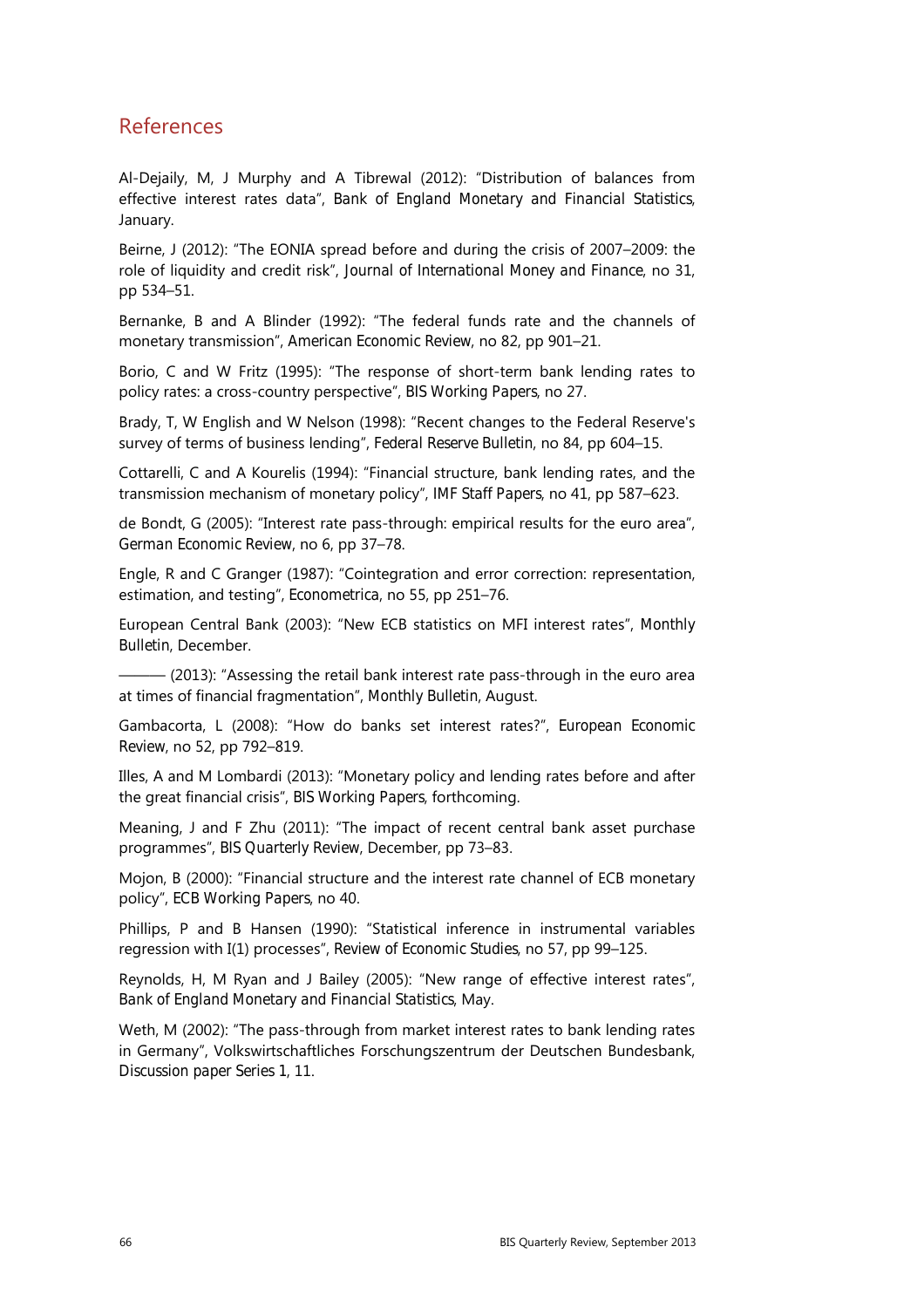# Mind the gap? Sources and implications of supplydemand imbalances in collateral asset markets<sup>1</sup>

*Increasing demand for collateral assets in the aftermath of the financial crisis has raised concerns about a shortage of high-quality assets (HQA). Drawing on a recent report by the Committee on the Global Financial System, we argue that such concerns seem unjustified. In aggregate, the increase in the supply of HQA appears sufficient to meet the additional demand arising from both market forces and regulatory changes. But given the uneven distribution of HQA among market participants, higher demand is likely to trigger market responses that could themselves generate risks for the financial system and thus warrant further monitoring.* 

*JEL classification: G21, G28*.

The use of collateral in financial transactions is on the rise, driven by both market forces and regulatory changes. This has triggered concerns about possible shortages of collateral assets and the associated implications for financial markets. $2$ 

A variety of factors has lifted demand for collateral. In response to counterparty risk concerns triggered by the financial crisis, issuers and investors have shown increased appetite for secured long-term bank debt, such as covered bonds. Likewise, funding activity has shifted from short-term unsecured lending to repo markets. Many banks, especially in Europe, have become increasingly dependent on collateralised borrowing, leading to rising bank asset encumbrance levels – a sign of rising demand for certain types of collateral for funding purposes.

Regulatory changes add to this increased demand. One factor is derivatives regulation, as more stringent collateralisation requirements in over-the-counter (OTC) derivatives markets (BCBS and IOSCO (2013)) or the requirement for central clearing of all standardised OTC derivatives come into force. Another factor is capital and liquidity regulation. New rules under Basel III will require banks to maintain larger buffers of high-quality liquid assets (HQLA; see Box). European insurance firms, in turn, are likely to add to the demand for high-quality assets (HQA), given new requirements under Solvency II (CGFS (2011a)).

<sup>1</sup> The views expressed in this article are those of the authors and do not necessarily reflect those of the BIS or the CGFS. We are grateful to Srichander Ramaswamy for his collaboration and insights and to Claudio Borio, Dietrich Domanski, Aerdt Houben, Bob McCauley and Christian Upper for useful comments on earlier drafts of this article, as well as to Jhuvesh Sobrun for able research assistance.

 $\overline{2}$ This is not a new phenomenon; see CGFS (2001) for earlier coverage of related concerns.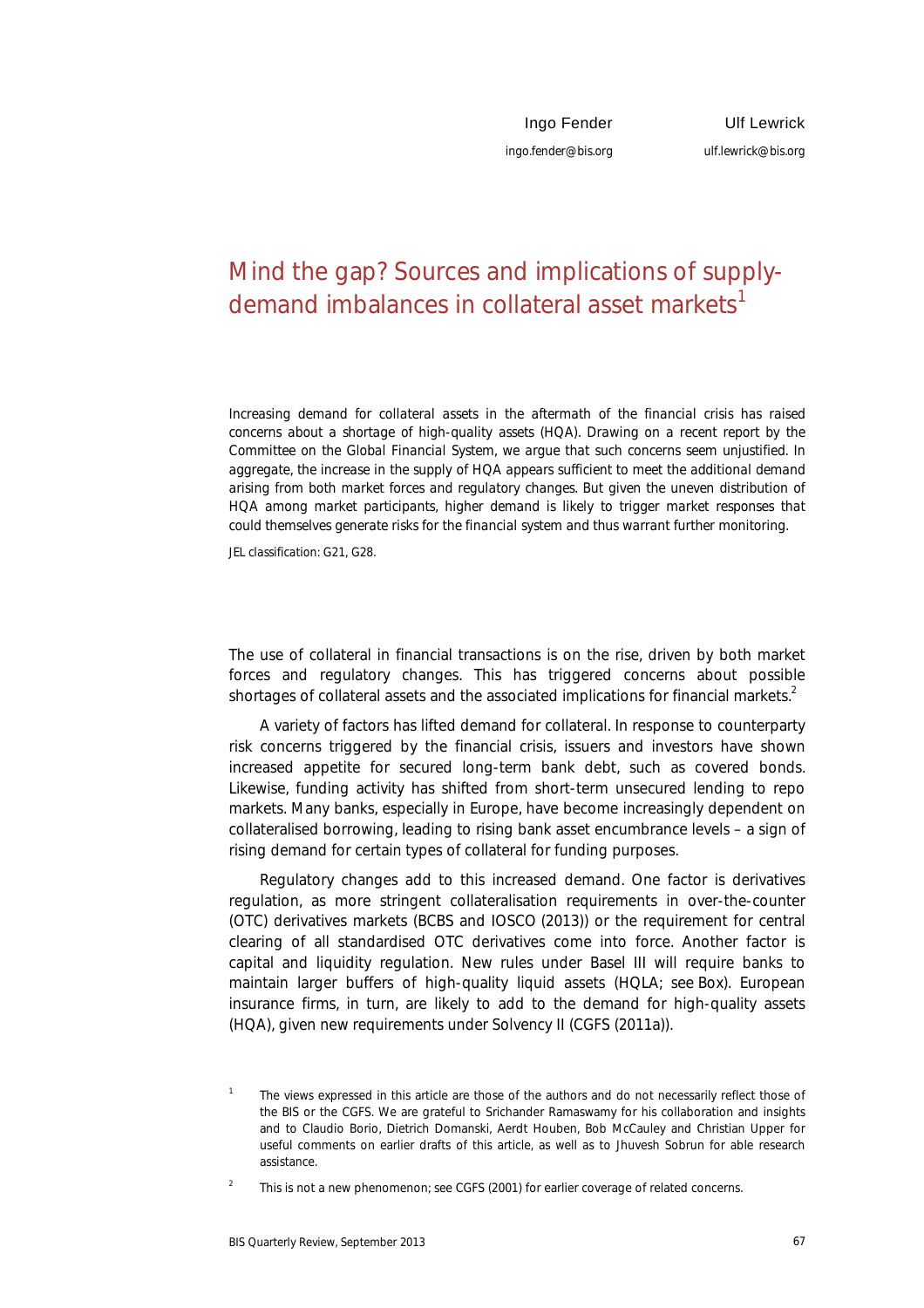A key question is how the supply of collateral assets will react to this additional demand and whether any supply-demand imbalances are likely to have adverse effects that may warrant a response from policymakers. Drawing on recent work by the Committee on the Global Financial System (CGFS),<sup>3</sup> this article investigates these issues from a financial system perspective.<sup>4</sup> Using a simple supply-demand framework, it contrasts shifts in the demand for collateral assets with actual and expected supply side changes that affect both the outstanding stock of eligible assets as well as how these assets are utilised, a concept sometimes described as collateral velocity. We argue that a lasting, widespread scarcity of collateral assets in global financial markets is unlikely, but that possible endogenous adjustments in market practices might warrant the attention of policymakers.

The first section looks at the key drivers of collateral demand to provide an overview of the size and direction of any shift in aggregate demand for collateral assets. The second section turns to the supply side, investigating how quantities, prices and market practices are likely to respond to any structural increase in collateral demand. The third section discusses implications for markets and policy, followed by a short conclusion.

## Changes in the demand for high-quality assets

#### Structural versus cyclical factors

Demand for collateral assets is changing, owing to both structural and cyclical factors. A key factor on the structural side is regulatory reform, which will be covered in more detail below. Cyclical factors are more difficult to assess, in part because empirical analyses are lacking that would help quantify their impact on overall collateral demand. Moreover, even cyclical developments can have a structural component (or turn structural over time), implying that additional assumptions would have to be made in order to arrive at a fuller assessment.

Shifts in bank funding patterns, for example, respond to changes in the risk preferences of investors in bank debt and can significantly influence the demand for collateral assets. In periods of heightened counterparty credit risk, banks' reliance on repo market funding will thus tend to increase, replacing unsecured funding. The recent experience in some euro area economies is one obvious example. However, whether and to what degree such developments are lasting, rather than purely cyclical, depends on a variety of factors, including the success of sovereigns and banks in improving their creditworthiness.

Another example is demand from the official sector stemming from both its foreign exchange (FX) reserve management and monetary policy operations. Investment of FX reserve holdings, predominantly in assets denominated in the major reserve currencies, rose by about \$4 trillion between 2007 and 2012 (Graph 1,

<sup>3</sup> The CGFS is a BIS-based committee of senior central bank officials that monitors developments in global financial markets for central bank Governors (see www.bis.org/about/factcgfs.htm).

<sup>4</sup> Specifically, this article draws heavily on the recent CGFS (2013) report entitled *Asset encumbrance, financial reform and the demand for collateral assets* (www.bis.org/publ/cgfs49.htm), which was prepared by a Working Group chaired by Aerdt Houben (Netherlands Bank).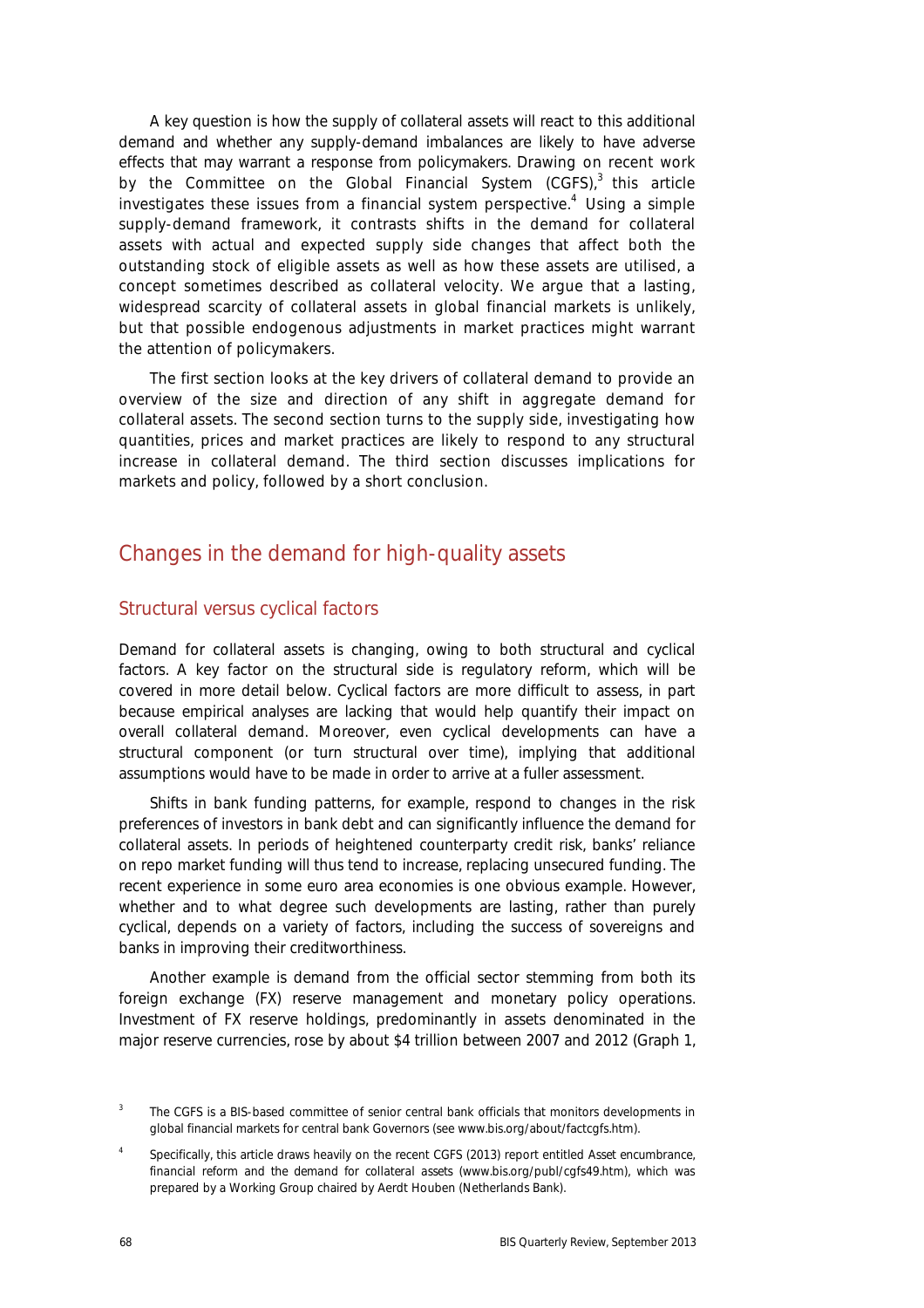

#### High-quality assets: demand and supply factors example that the control of Graph 1



Sources: World Bank; Dealogic; national data; CGFS report no 49; authors' calculations.

left-hand panel). If not utilised via activities such as securities lending, these assets will not be available to the private sector, changing the overall distribution of collateral assets across the economy. Detailed information on such practices, however, is scarce.

Central bank operations have also affected collateral demand in ways that make it difficult to assess the net impact. On the one hand, large-scale purchases of domestic HQA (see box), such as those conducted by major central banks over recent years, have absorbed significant quantities of collateral assets. On the other hand, these purchases have resulted in the creation of high-quality liquid claims on these same central banks, mitigating the impact of their asset purchases on net HQA demand. At the same time, central bank funding based on a broader set of eligible assets has allowed banks to transform non-HQA into claims on the central bank, raising net HQA supply. This was a significant factor in a number of euro area jurisdictions as the sovereign debt crisis deepened.

#### Structural factors: regulatory reform

Key regulatory initiatives that increase the demand for collateral assets include reforms in derivatives markets, the new liquidity coverage ratio (LCR) and changes to capital requirements under Basel III and Solvency II.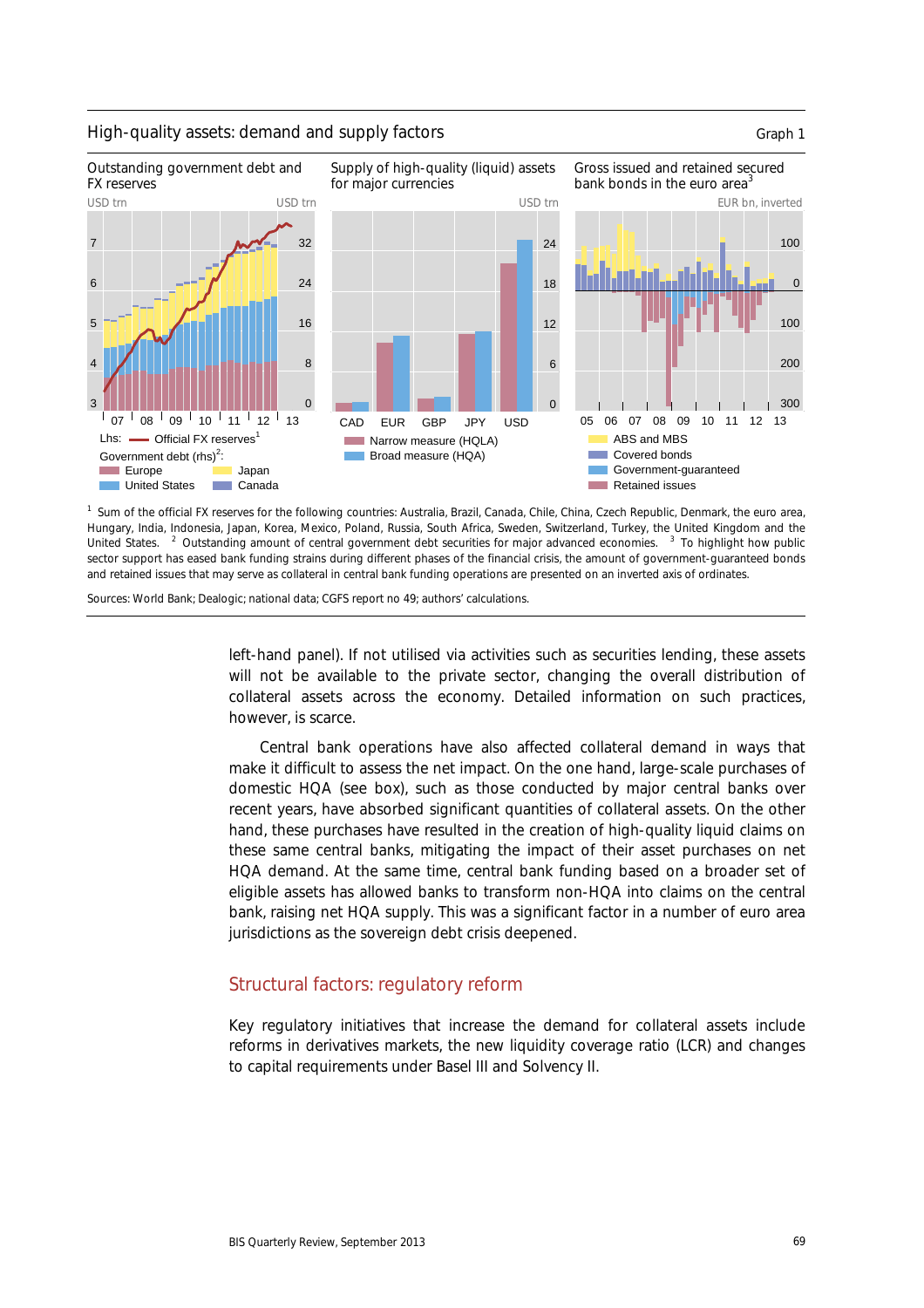#### Collateral asset terms

What determines whether an asset is considered to be a collateral asset and how is its quality established? Although, in principle, any asset can be employed to collateralise a claim, market participants, regulators and academics typically take different views of collateral assets. This article considers three – clearly overlapping – definitions:

*High-quality liquid assets (HQLA):* This relatively narrow definition is based on regulatory considerations. HQLA include only those assets that qualify in meeting the LCR requirement. Key characteristics of these assets are their low credit and market risk. They are also expected to be easy to value, exchange-listed, traded in active markets, unencumbered, liquid during times of stress and, ideally, central bank-eligible.

*High-quality assets (HQA):* This term includes all assets that market participants can use to meet collateral requirements in derivative transactions. Notwithstanding regulatory guidance on eligibility criteria (eg BCBS– IOSCO (2013) for non-centrally cleared derivatives), the boundaries of the HQA set are largely determined by market practice and may, for example, be subject to cyclical developments or competitive pressures to broaden eligibility criteria among CCPs. This is the relevant definition for assessing the impact of OTC derivatives reforms.

*Collateral assets:* The broadest definition refers to all assets on which market participants rely in collateralised funding transactions. This definition extends well beyond HQLA and HQA, including assets such as mortgages or other credit claims that are pooled to collateralise covered bonds, agency and private-label mortgage-backed and asset-backed securities.

**12** See CGFS (2013).

#### Derivatives reforms

Reforms in OTC derivatives markets are increasing demand for HQA. This occurs primarily through new requirements for initial margin on both centrally and noncentrally cleared OTC derivatives trades. $5$ 

Several studies have estimated the impact of derivatives reforms on HQA demand. The BCBS and IOSCO, for example, put the total initial margin required to collateralise exposures from non-centrally cleared trades at around €0.7 trillion (\$0.9 trillion), given existing transaction volumes. $6$  Initial margin requirements for centrally cleared derivatives could add another  $\epsilon$ 0.1-0.6 trillion (\$0.1-0.7 trillion) under normal market conditions (eg Heller and Vause (2012) and Sidanius and Zikes (2012)).

Yet the range of existing estimates is significant. This reflects differing methodologies as well as varying assumptions about future market developments. Rising fragmentation of central clearing and an associated reduction in multilateral netting, for example, would tend to increase collateral demand (CGFS (2011b)), even though the scale of this effect is not yet clear. This has to be set against the phasing-in of the new requirements over several years, which will give market

<sup>5</sup> Both parties to a centrally cleared derivatives transaction are subject to the requirement. For uncleared transactions, a full two-way margin is proposed as well. Variation margin, on the contrary, should not have a first-order effect on the aggregate demand for collateral, even though precautionary holdings of HQA may increase to meet future margin calls.

<sup>6</sup> The study reports a range of €0.7–1.7 trillion for an initial margin exemption threshold between €50 million and zero, assuming that netting, hedging and diversification benefits across asset classes are not recognised. The second consultative document BCBS-IOSCO (2013) recommends the exemption threshold to be €50 million, so that the lower end of the range would be the relevant estimate of the initial margin requirements for non-centrally cleared trades.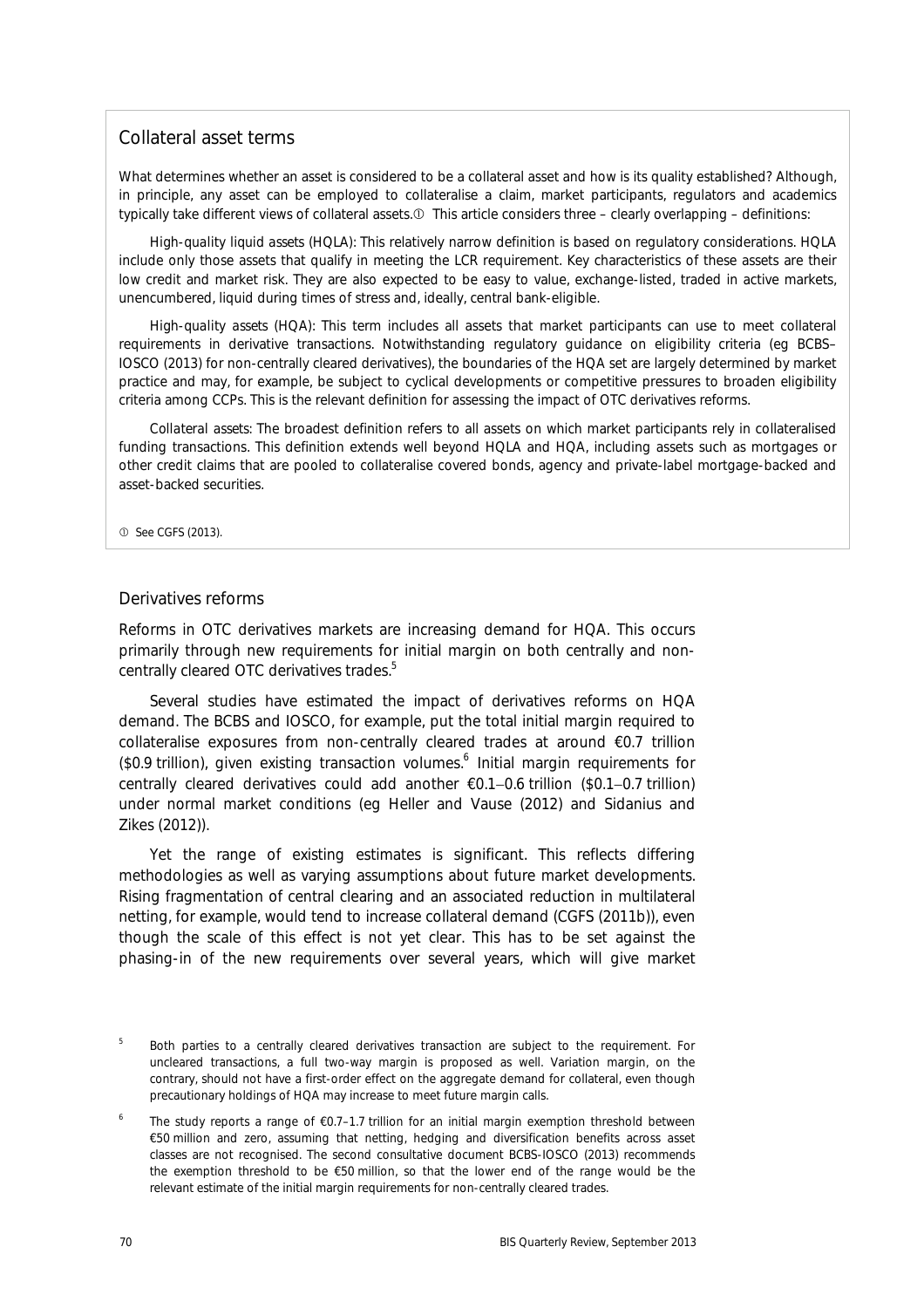participants time to adjust their business models so as to reduce their collateral needs.

#### Liquidity regulation

The LCR seeks to strengthen banks' resilience to severe liquidity shocks. Specifically, it will require banks to hold an amount of HQLA equal to or greater than their net cash outflow over a 30-day period (BCBS (2013)). Assessing the impact of the LCR based on end-2011 data (BCBS (2012)), the BCBS estimates that banks would face an aggregate shortfall of  $E1.8$  trillion (about 3% of the banks' total assets). Notably, the study neither includes all banks affected by the LCR nor does it account for banks holding excess HQLA as an additional liquidity buffer.

Nevertheless, actual HQLA shortfalls are likely to be significantly lower than the 2011 estimate for a variety of reasons. Most importantly, the study provides a static assessment of banks' HQLA demand and cannot account for the likely adjustment in banks' balance sheets, funding patterns and lending behaviour to mitigate any shortfalls. In addition, current estimates are based on the 2010 formulation of the LCR and do not reflect the revisions to the LCR definition, as announced in January 2013, that will further reduce additional HQLA demand.

#### Capital requirements

Changes to capital requirements to be introduced under Basel III and Solvency II will raise demand for both HQA and some debt instruments that are secured by collateral assets (such as covered bonds). Yet, as issuer incentives will also change, only qualitative observations on the overall impact on net HQA demand are possible at this stage (see separate section on HQA supply below).

One example is the lower capital requirement that will apply to exposures from repo transactions under Basel III – especially those secured by HQA – as compared to those from unsecured money market transactions. While this is likely to raise demand for repo funding and, hence, for HQA as collateral, this increase may be counterbalanced by incentives to raise the supply of specific types of secured debt. Specifically, both Basel III and Solvency II apply lower capital charges for covered bonds than for other bank debt. This could induce insurance companies, typically large investors in such instruments, to shift demand from unsecured bank debt to covered bonds, leading banks to adjust their issuance patterns accordingly.

## Changes in the supply of high-quality assets

The discussion so far suggests that, even though estimates are subject to considerable uncertainty, various reform initiatives – including liquidity regulation and derivatives reforms – may increase the structural demand for HQA and other collateral assets by about €3.1 trillion (\$4 trillion), spread out over the next several years.<sup>7</sup> Other, more cyclical factors are also important.

<sup>7</sup> Of these, as detailed above, some  $\epsilon$ 1.8 trillion are due to the implementation of the LCR, while reforms in derivatives markets that seek to raise the amount of centrally cleared transactions and broaden margining practices for bilaterally cleared ones are expected to add another €0.6 trillion and €0.7 trillion, respectively, to the demand for HQA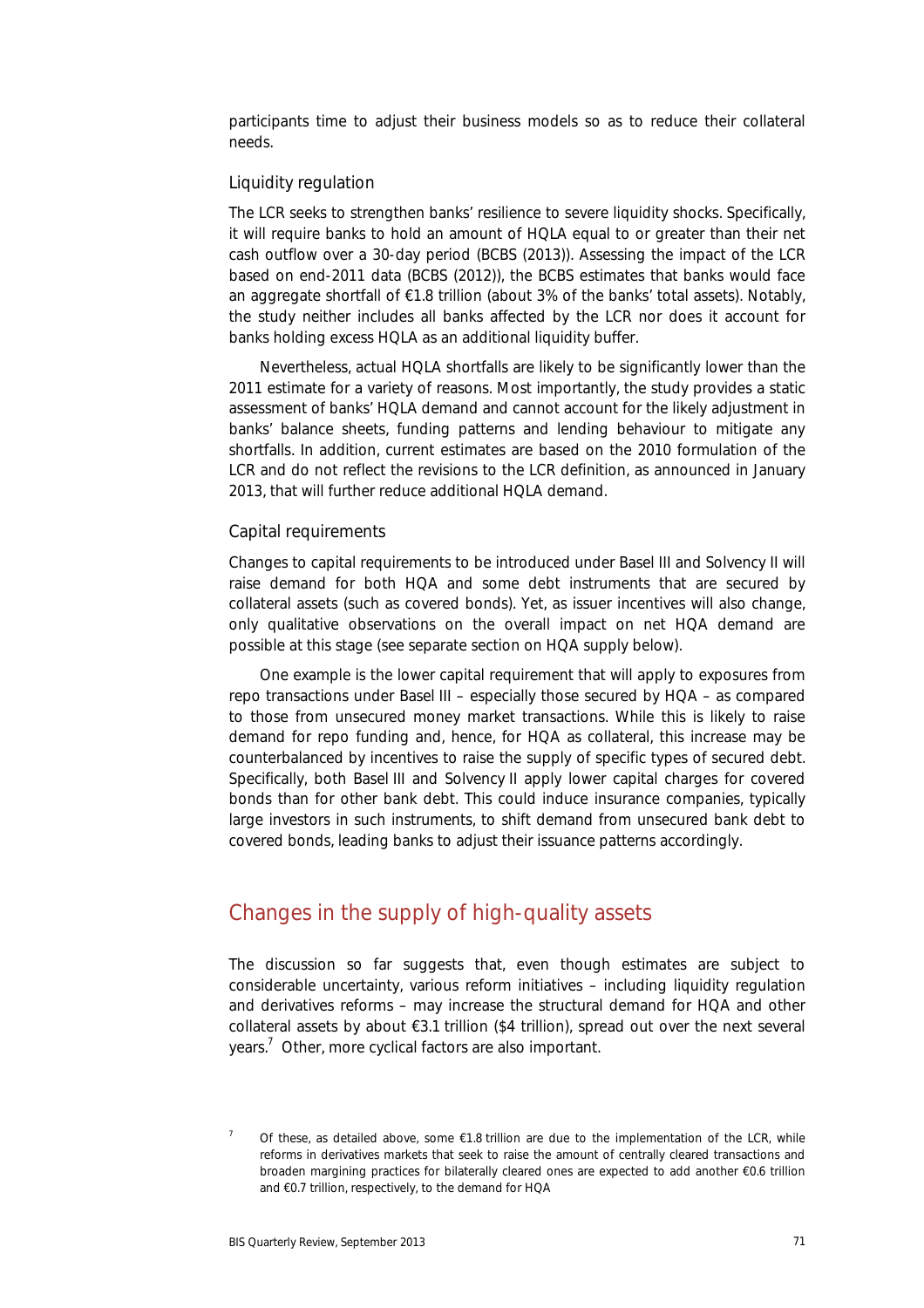Will these changes be met by increasing supply? The supply of HQA to the financial system is to some extent exogenous, ie largely independent of any developments on the demand side. For example, when driven by the financing needs of governments or non-financial corporates and changes in their creditworthiness. But, as mentioned above, it is important to recognise the ability of the financial sector to adjust to signs of collateral scarcity: by increasing either the stock of eligible (or potentially eligible) collateral assets, or by raising what is sometimes termed the velocity of collateral (IMF (2012)), ie intensifying the utilisation of the existing stock of collateral assets via collateral reuse and securities lending. Both sets of factors will be assessed in more detail below.

#### Independent supply factors

Sovereign issuers, including central banks and entities issuing instruments supported by government guarantees, are the dominant suppliers of HQA in most jurisdictions. Private debt issued by highly rated non-financial corporates can add to the supply of HQA in the financial system. The contribution to HQA supply from each of these sources has a strong cyclical component, with the usual expansion of public debt issuance countervailing the typical decline in private – and sometimes also public – sector creditworthiness during economic downturns.

Accordingly, several measures suggest that, despite the observed slippage in issuer quality, the supply of publicly issued HQA has risen significantly in recent years. The market capitalisation of benchmark indices, for example, implies an increase in the outstanding amounts of AAA- and AA-rated government bonds by \$10.8 trillion between 2007 and 2012 (CGFS (2013)). Yet benchmark indices only include the more liquid and actively traded securities and are thus a better approximation of changes in HQLA than of the overall HQA volume outstanding.

For comparison, central government debt securities data for major advanced economies suggest an increase of \$15 trillion (Graph 1, left-hand panel). Data gathered in CGFS (2013) for the major currencies, including high-quality private debt, indicate an aggregate supply of HQLA of \$48 trillion, and \$53 trillion under the broader HQA definition (Graph 1, centre panel). These estimates come on top of aggregate cash balances and any liquid claims on central banks.

Whether or not an asset qualifies as HQA depends on the use market participants can make of it (see Box). Domestic public debt, for example, is likely to be considered as HQA for domestic regulatory uses, even if the credit quality of the sovereign issuer deteriorates. Foreign investors, however, would likely consider these issues as HQA only up to a certain issuer credit risk level and to the extent that they can be used to collateralise financial transactions (eg are eligible collateral with CCPs or accepted by counterparties in non-centrally cleared derivative transactions). These considerations constrain the ability of the public sector to provide HQA from an international perspective.

#### Market-driven supply factors

#### Adjustment mechanisms

Imbalances in supply and demand for collateral assets, at both the aggregate and market levels, will trigger adjustments in the effective supply of these assets that will tend to alleviate potential shortages. One such mechanism is adjustments to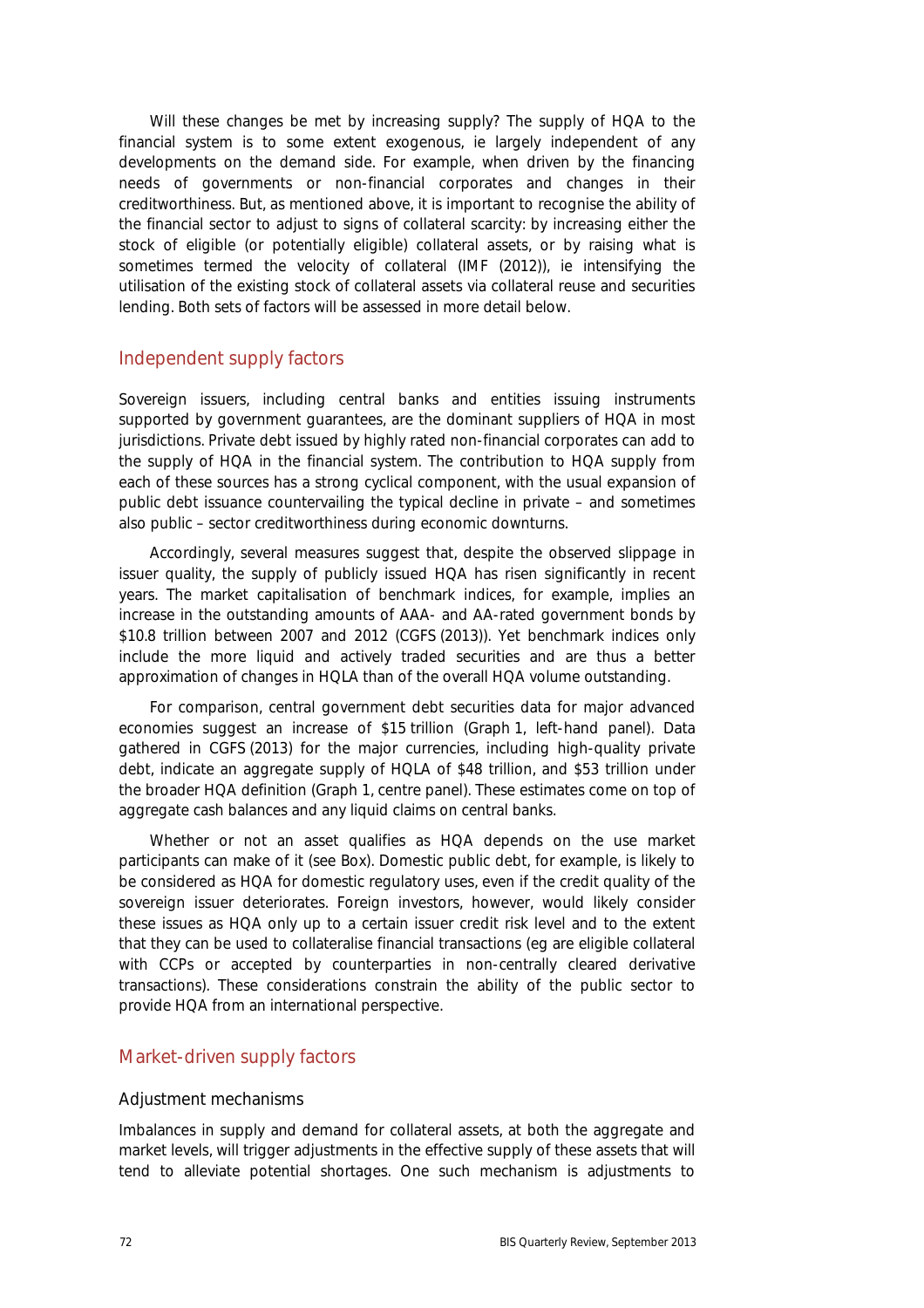eligibility requirements in private transactions, which broaden effective collateral supply for a given volume of transactions. In addition, banks and other financial institutions are able to create HQA through the pooling of balance sheet assets and overcollateralising them. The issuance of covered bonds, as mentioned above, uses this mechanism. Banks may also securitise assets to create HQA that are then shifted off the balance sheet. Here, the pooled assets are usually tranched into highand low-quality assets and may benefit from external credit enhancement.

Changes in investor risk perceptions can, however, hamper the efforts of financial market participants to increase the effective HQA supply in these ways. One example is the collapse of global securitisation markets from 2007, when the valuation of complex collateral pools was increasingly called into question. This continues to hinder banks from creating HQA by issuing asset- and mortgagebacked securities (excluding those with public sector support). Covered bond issuance, by contrast, has remained an important funding source for European banks, adding to the supply of HQA at the system level. Public sector enhancement of bank bonds via government guarantees, in turn, has been a complementary source of HQA in times of stressed financial conditions (Graph 1, right-hand panel).

Another mechanism that enhances supply is the more effective utilisation of available HQA by raising collateral velocity. For example, effective collateral supply can be increased by rehypothecation of collateral assets posted, or of assets held in the custody accounts of prime brokers. Securities lending and similar transactions can be used in a similar fashion. Even a modest increase in securities lending by holders of large investment portfolios – FX reserve managers and institutional investors – would contribute to a significant increase in HQA availability for market transactions. This, however, would require these investors to overcome any existing operational constraints on such activities.

#### Assessing the scarcity of collateral assets

The above discussion highlights the mechanisms through which shortages of collateral assets can be addressed: increasing the stock of eligible assets (eg broadening the pool and issuance of eligible collateral) and raising collateral velocity (eg more efficient collateral management; creating incentives for securities lending and similar activities). As these mechanisms allow an effective increase in the net supply of collateral assets, a generalised and persistent scarcity of these assets is unlikely to occur. Given the uneven distribution of collateral assets, however, localised and temporary supply-demand imbalances are possible.

One way to assess the strength of these imbalances (and of related incentives for market-based responses) is to move beyond volume considerations and look for price indicators of collateral scarcity. A key such indicator is the spread between the sovereign general collateral (GC) term repo rate and the corresponding overnight index swap (OIS) rate, a close proxy for the risk-free rate. It reflects market conditions in collateralised funding markets, where one participant makes funds available and accepts collateral in return. The other participant borrows the funds and can use them to finance the securities provided as collateral. A net increase in the demand for HQA then results in the collateral asset becoming more valuable, with a corresponding fall in the interest rate on the secured transaction. As a result, declining or negative GC-OIS spreads usually indicate that cash investors prefer to obtain high-quality collateral (high demand for HQA) to secure their loans even if this translates into lower returns.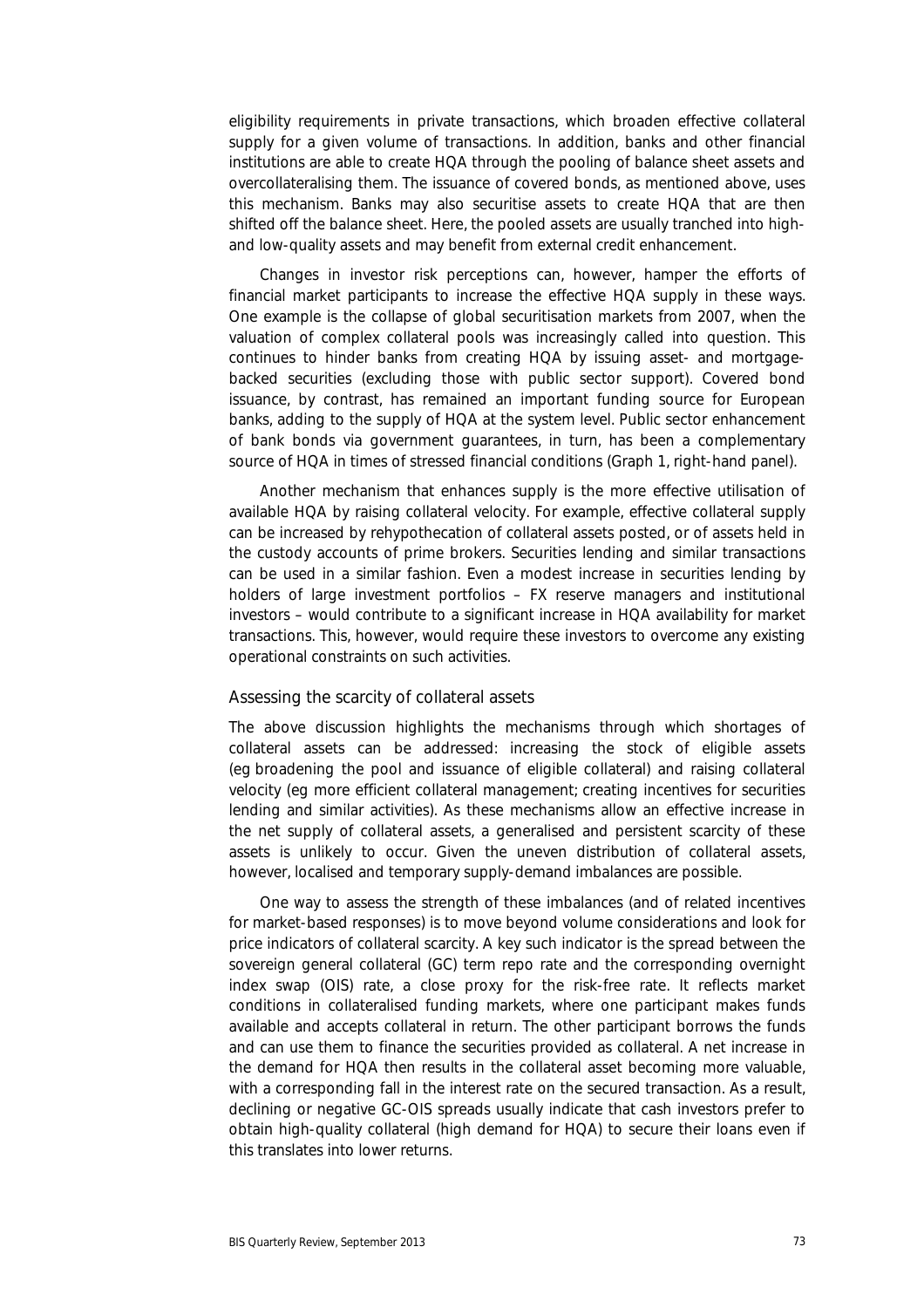

Recent data illustrate this point. GC–OIS spreads have been relatively tight in the past few years for major economies outside the euro area (Graph 2, left-hand panel). This is consistent with the absence of an increase in the net aggregate demand for HQA in these jurisdictions. In contrast, spreads for GC repos backed by German and French government bonds became significantly more negative from the second half of 2011, consistent with a relative shortage of securities issued by highly rated sovereigns in the euro area during the acute periods of the European sovereign debt crisis.

Qualitative indicators, based on a survey of US senior credit officers (Board of Governors of the Federal Reserve System (2012)), tell a similar story. According to dealers surveyed in late 2012, the volume of collateral transformation transactions, which are used by certain market participants to obtain higher-quality collateral in exchange for assets of lesser quality or liquidity (see Graph 3 for an illustration), had remained broadly unchanged in net terms from the beginning of 2012 – both for transactions that source and provide HQA. At the same time, despite the relative lack of current activity, up to two thirds of respondents reported frequent or at least some discussions with clients about prospective transactions (Graph 2, right-hand panel). Of the different client types, hedge funds and insurance companies were seen as more likely to be engaged in discussions about sourcing collateral, whereas interest across other client types was more balanced.

Overall, neither price nor quantity indicators currently indicate any signs of a broad-based collateral shortage at the aggregate level. Moreover, known supplydemand dynamics in collateral asset markets argue against expectations of any future lasting, aggregate shortages of collateral assets to meet increased demand from regulatory initiatives or other factors. Nevertheless, there are good reasons to believe that the increased collateralisation of financial transactions and endogenous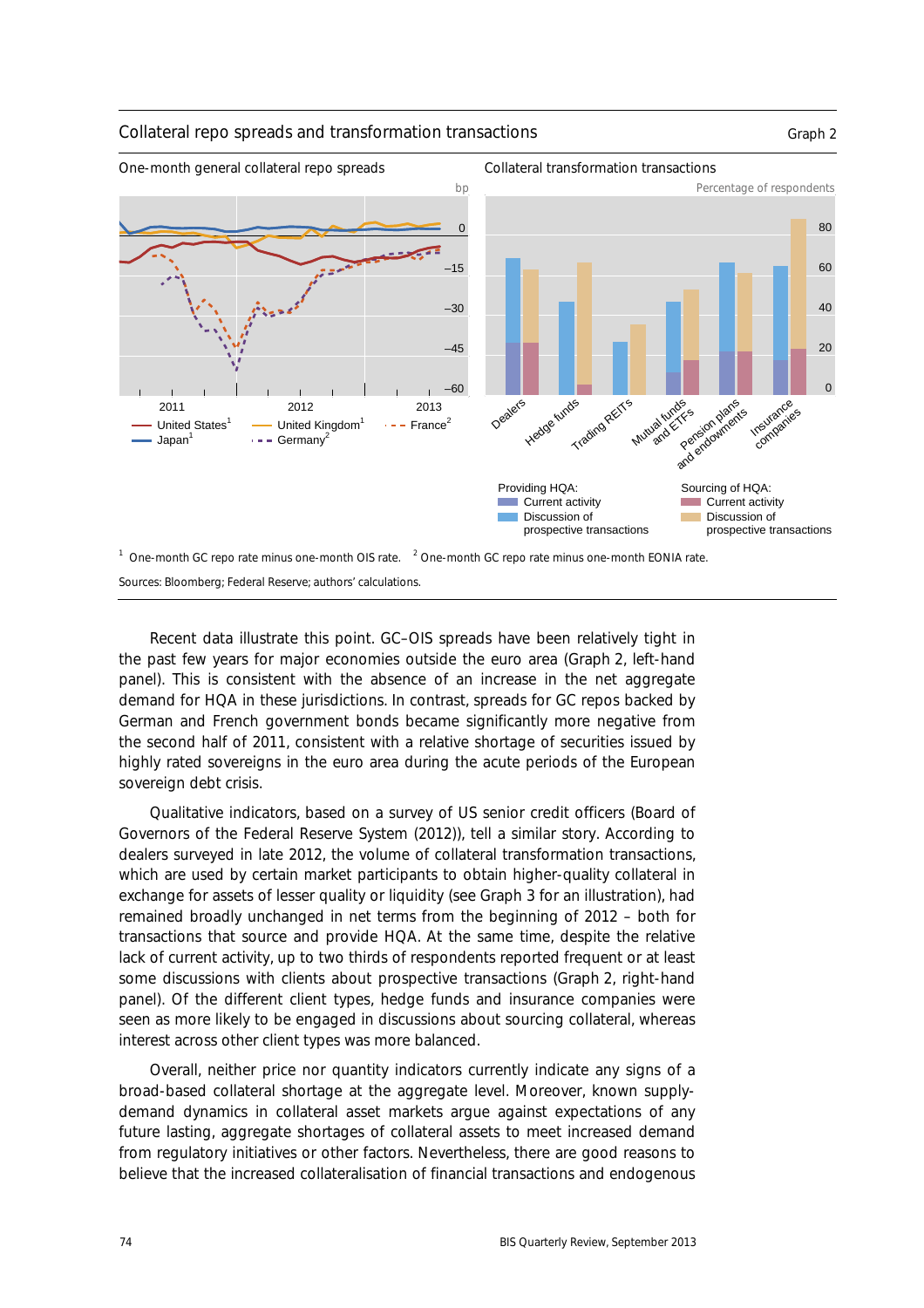responses to temporary supply-demand imbalances in collateral asset markets will have effects that can be quite transformational for financial markets. These issues will be examined in the next section.

## Implications for markets and policy

#### Market perspective

Regulatory reforms address a number of important financial stability concerns. Reforms in OTC derivatives markets, for example, are designed to mitigate risks from counterparty credit exposures, while liquidity regulation and capital requirements aim to improve the resilience of banks and bank funding. These measures, as suggested above, will structurally increase the demand for HQA. Yet higher demand will, in turn, provide for market responses that could increase financial system interconnectedness, opacity and procyclicality.

#### Interconnectedness and opacity in markets

Higher HQA demand will tend to make these assets more expensive, incentivising market participants to increase their supply via repo transactions, securities lending and collateral transformation services. While these activities will ease any supplydemand imbalances and support market liquidity, they will also make the financial system more interconnected, establishing or reinforcing interdependencies between financial infrastructures, institutional investors and banks.

For example, subject to operational and regulatory constraints, pension funds and insurers may lend out their HQA holdings to financial institutions that need to post collateral at a CCP. Custodians, in turn, have incentives to lift their revenues by helping insurance companies and other financial institutions to more actively manage those parts of their HQA holdings that are currently idle.<sup>8</sup> This would add new links and counterparty exposures across different parts of the financial system and may raise concentration levels (eg as a result of increased reliance on a small number of service providers). Without appropriate disclosure, it would also increase financial system opacity, particularly if collateral were increasingly sourced from or moved to entities outside the regulated financial sector (eg shadow banks; see IMF (2012)).

#### Procyclicality and "fair weather" effects

Another implication is increased procyclicality, combined with higher funding and rollover risks. During economic downturns, the effects of the economic cycle on bank leverage and credit supply can be amplified when the market value of collateral assets in financial transactions moves procyclically. This is because falling asset values, combined with higher haircuts, require more assets to be pledged to raise, say, a given level of repo funding or to meet initial margin requirements on derivatives exposures (CGFS (2010)). Once started, such a process can feed on itself, with falls in market prices and/or rising haircuts triggering calls for additional

<sup>8</sup> A recent study (Accenture-Clearstream (2011)) estimates that idle collateral assets on financial institutions' balance sheets generate carrying costs and inefficiencies worth €4 billion annually.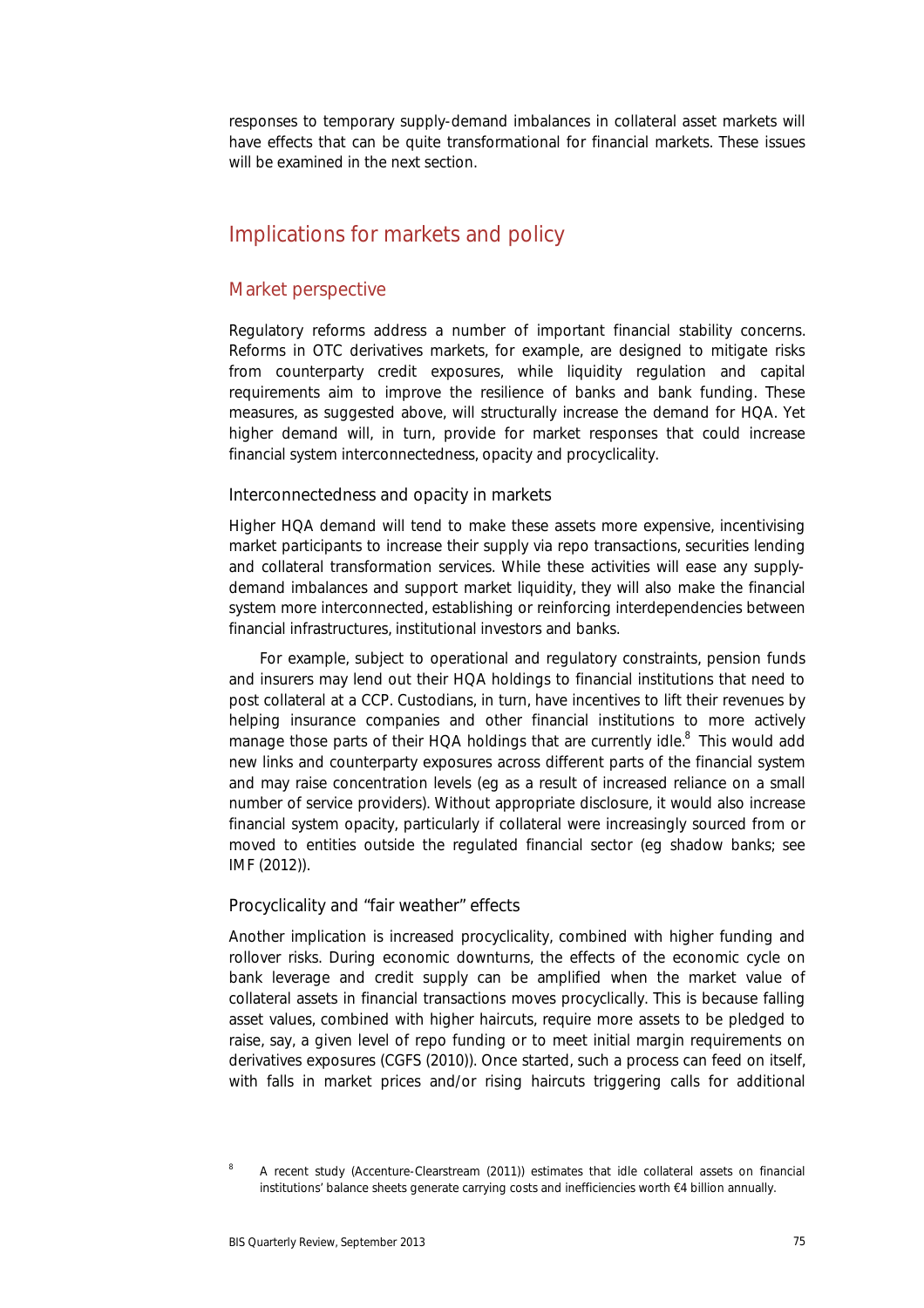

collateral assets that may then turn into asset liquidations to obtain the necessary collateral.<sup>9</sup>

Current developments would add to these effects primarily through broader eligibility requirements as well as through collateral transformation and similar activities. Even though the margin requirements introduced by OTC derivatives reforms will need to be met by HQA for which market valuations should, in principle, prove relatively resilient, broader eligibility for other uses and rising reliance on collateral transformation transactions would contribute to greater financial system procyclicality by adding poorer quality assets to the collateral chain. An illustrative example is shown in Graph 3, in which the borrower exchanges poorer quality assets for HQA to meet the margin requirements of a centrally cleared derivatives transaction. The collateral transformation provider, in turn, sources the HQA (eg cash) from the repo market, lending out the borrower's assets. To simplify the example, the provider also acts as the borrower's clearing member, posting the HQA as margin with the CCP.

This setup brings about a number of potential stability implications. For one, HQA lending institutions could find their claims collateralised by assets that may prove to be illiquid, and more difficult to value during stressed market conditions than implied by lenders' risk management frameworks. Repo fails could then prompt fire sales of these assets, adding to the pressure on asset valuations and prompting HQA lenders to exit such activities. The result could be pronounced "fair weather" effects in collateral markets, with sudden withdrawals of HQA supply during times of stress that would prevent borrowers from meeting their CCP margin requirements. In this case, risks would quickly propagate through the financial system.

<sup>9</sup> Studies of developments in US repo markets during the financial crisis provide some detail on the mechanisms at play. Haircuts were little changed for public and public-guaranteed securities – perceived as safe assets in times of crisis – containing the contraction of those parts of the repo market for which these securities represented the majority of collateral assets (Krishnamurthy et al (2012)). Haircuts, by contrast, rose significantly for collateral assets that had suffered sizeable valuation losses (eg private-label securitisations) adding to funding pressures for banks reliant on the US interdealer repo market (see, for example, Gorton and Metrick (2010)).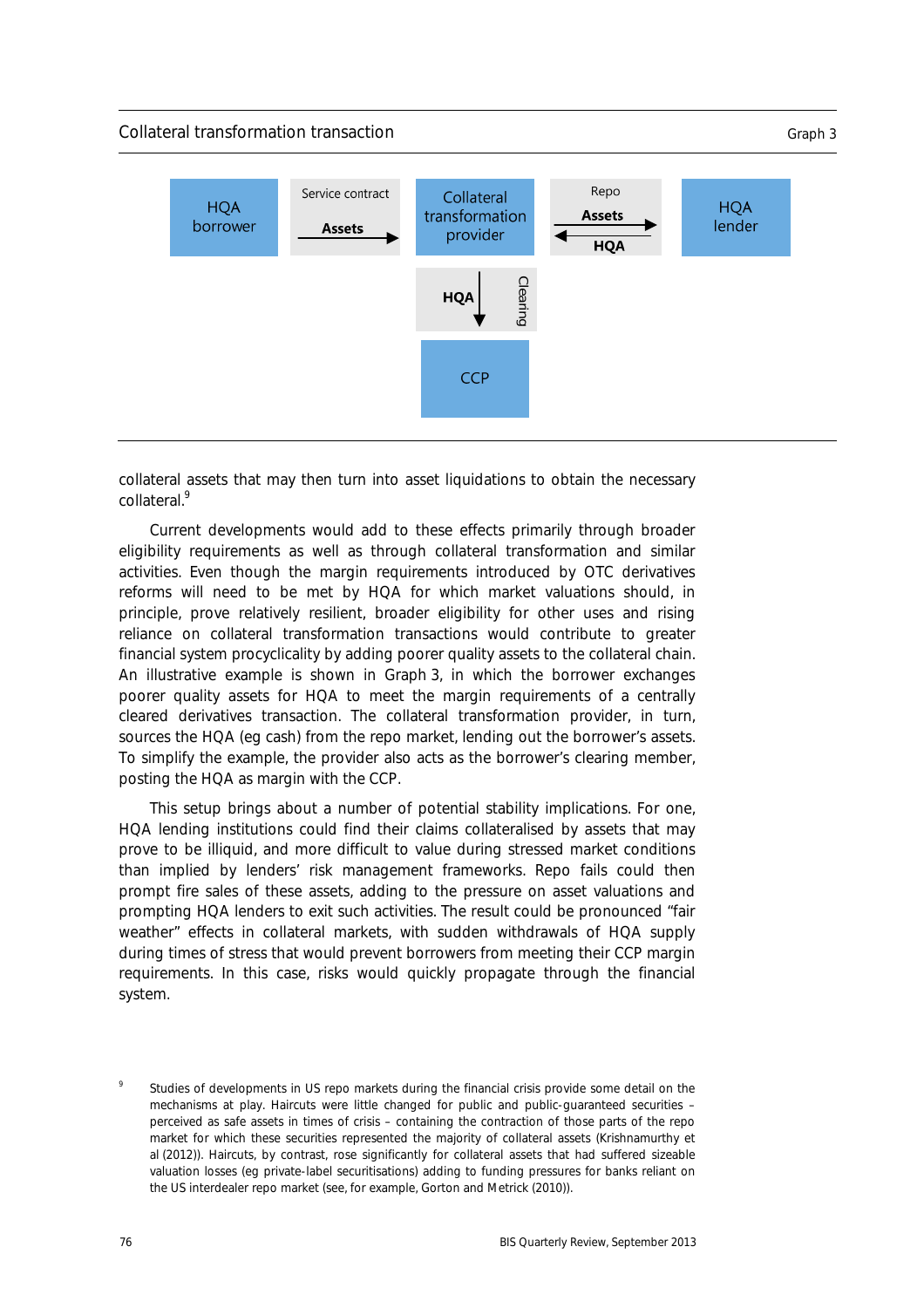Increased maturity transformation represents another source of risk that will tend to become particularly acute in stressed environments. Borrowers seeking HQA to collateralise derivative transactions with long-term maturities will be exposed to rollover risk, given that collateral transformation transactions will tend to be shortterm, reflecting limited liquidity (higher costs) at longer maturities in the underlying repo market.<sup>10</sup> Collateral transformation providers acting as clearing members, in turn, may need to advance HQA on CCP margin calls, leaving them exposed to the HQA borrowers' counterparty risks.

#### Policy perspective

The above discussion suggests that policy responses to current developments in collateral asset markets should focus primarily on measures that can help address system interconnectedness, opacity and procyclicality. In addition to broader efforts supporting the creditworthiness of both the public and private sectors to increase the supply (eg through a broader and more stable issuer universe) and reduce the demand for collateral assets (eg through reduced reliance on collateralised funding), three policy areas will be particularly important: transparency and system monitoring, prudential safeguards, and liquidity backstops.

#### Enhancing transparency and system monitoring

Market discipline is the first priority. Changing regulatory environments and business practices always invite financial innovation, and market responses to signs of supply-demand imbalances in HQA markets will be no different. Many of the markets that will be key to such responses remain in their infancy, but their growth potential is large (Graph 2, right-hand panel). This suggests a need for policy to ensure that developments and risk management practices in these markets are closely monitored and that market discipline is enhanced as much as possible.

A key requirement for effective market discipline is appropriate disclosure. One basic issue in this context is the benchmarking of how markets are evolving to give market participants a sense of the scale of the associated risks. For example, while broad information on the wider repo and securities lending markets is available from industry surveys and existing statistical data sets, these are often not detailed enough to capture different market segments. This lends support for more granular and flexible data collections aimed at gauging market developments over time. More detailed disclosures at the individual institution level, as currently being promoted by the Financial Stability Board (FSB) in other areas, could also be helpful (see, for example, Enhanced Disclosure Task Force (2012)).

At the same time, a distinction must be made between the information that financial institutions have to report to their supervisors and information that they disclose to the public. Currently, supervisory reporting schemes do not necessarily contain sufficient detail regarding financial institutions' collateral management and collateral transformation activities. Existing risk management frameworks may struggle to cope adequately with these new activities. Supervisors may thus need to require the regular reporting of detailed information on the nature and scope of any collateral transformation activities and how these affect the risk profile of

<sup>10</sup> While broadening the collateral eligibility criteria at CCPs to accept poorer-quality assets could reduce the risks associated with collateral transformation, this would shift credit and liquidity risks directly to the CCP and not address procyclicality effects.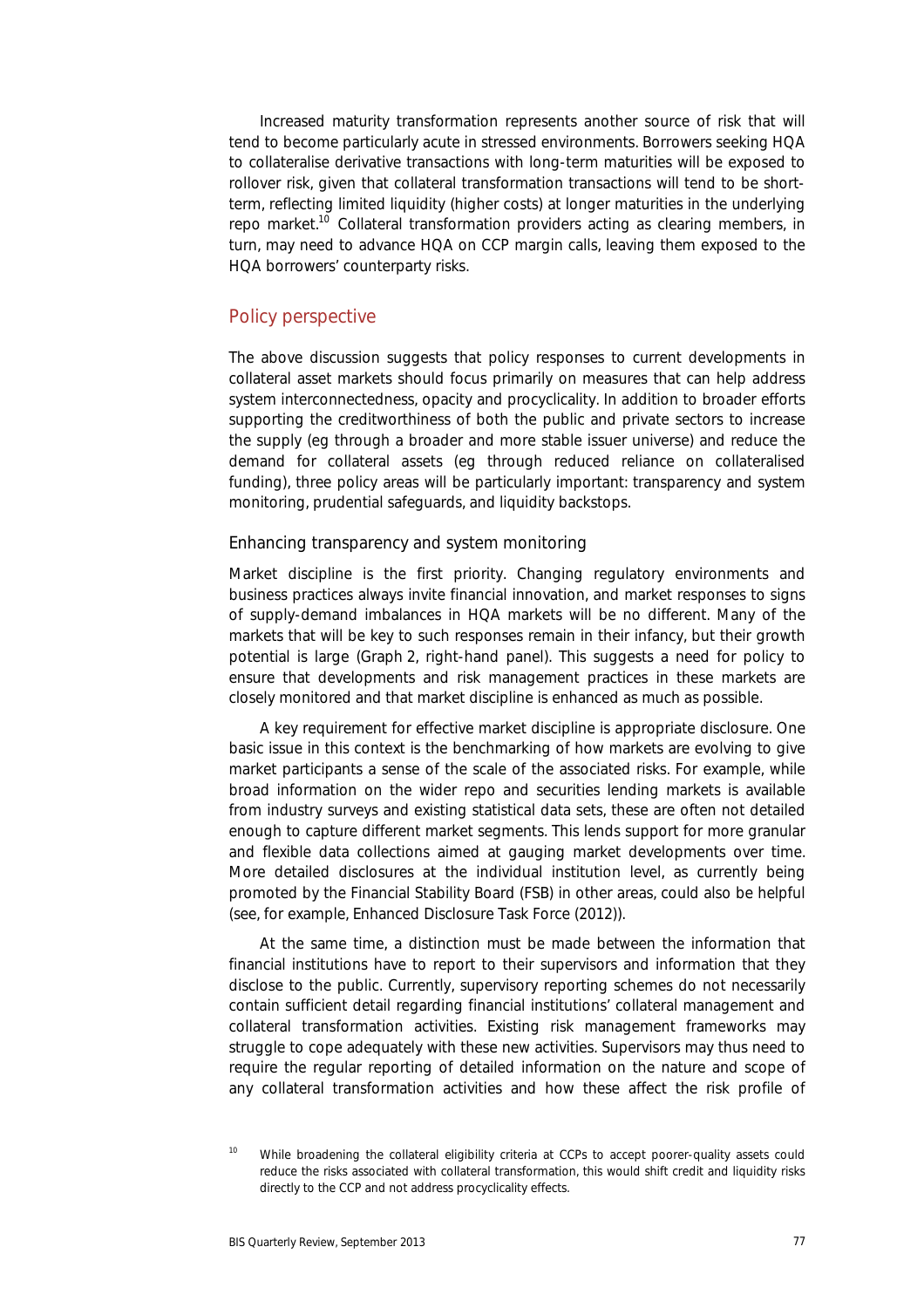supervised entities (eq via any effects on asset encumbrance levels).<sup>11</sup> In addition, given concerns over additional funding and operational risks and their amplification in times of stress, supervisors need to ensure that risk management and operational procedures are designed to withstand periods of stress without negative knock-on effects. This is best done through stress tests aimed at overcollateralisation levels, haircuts and other parameter settings which lessen the risk that additional assets will be liquidated in times of stress.

#### Building prudential safeguards

Key to any policy response to developments in collateral asset markets is that market responses to supply-demand imbalances can play out safely and efficiently. One such response is enhanced disclosure and stress testing, as discussed above. Another response is a more direct effort to create robust market practices, such as harmonisation measures and the establishment of market standards.

Standardisation or harmonisation of the collateral used in secured funding transactions can promote liquidity within the relevant asset markets. One example is the standardisation of Danish mortgage bonds, which is often credited with having supported the development of liquid and transparent markets for such bonds, aiding market functioning and the reliability of secured mortgages as a funding tool in times of stress (Dick-Nielsen et al (2012)). With this in mind, authorities may wish to consider working with market participants to harmonise collateral standards in market transactions. This would help stabilise bank funding as well as alleviate possible future shortages of collateral assets.<sup>12</sup>

A related approach is the promotion of best practice in securities financing markets and for shadow banking activities more generally (FSB (2013)). This includes ongoing work to strengthen collateral valuation practices and implement throughthe-cycle or minimum haircuts to reduce system procyclicality (CGFS (2010) and BCBS–IOSCO (2013)).13

#### Provision of liquidity backstops

Liquidity backstops are a means of providing liquidity transformation in situations of severe collateral shortage. In contrast to other market participants, the central bank can provide liquidity in its own currency at all times. It is thus uniquely positioned to absorb liquidity shocks, such as those caused by a severe shortage of HQLA, but is also ultimately reliant on other central banks if the shortage concerns foreign currency collateral.

Central banks have provided liquidity backstops throughout the financial crisis. In some cases, this has been within their regular operational frameworks, as banks have tapped central bank funding using assets they could no longer place in stressed markets, as witnessed by the increase in so-called retained issues in the euro area during the financial crisis (Graph 1, right-hand panel). In other cases,

<sup>&</sup>lt;sup>11</sup> For more detail on policy issues raised by rising asset encumbrance levels, see CGFS (2013).

<sup>&</sup>lt;sup>12</sup> Some harmonisation efforts are already under way. In Europe, for example, these include the covered bond label initiative and the prime collateralised securities initiative.

 $13$  Central banks, working with other standard setters as well as the private sector, have a particular role to play in this context. Given their own involvement in collateral asset markets, they can be instrumental in developing best practice standards for collateralised funding, including disclosure requirements, and helping to implement them through their operational procedures.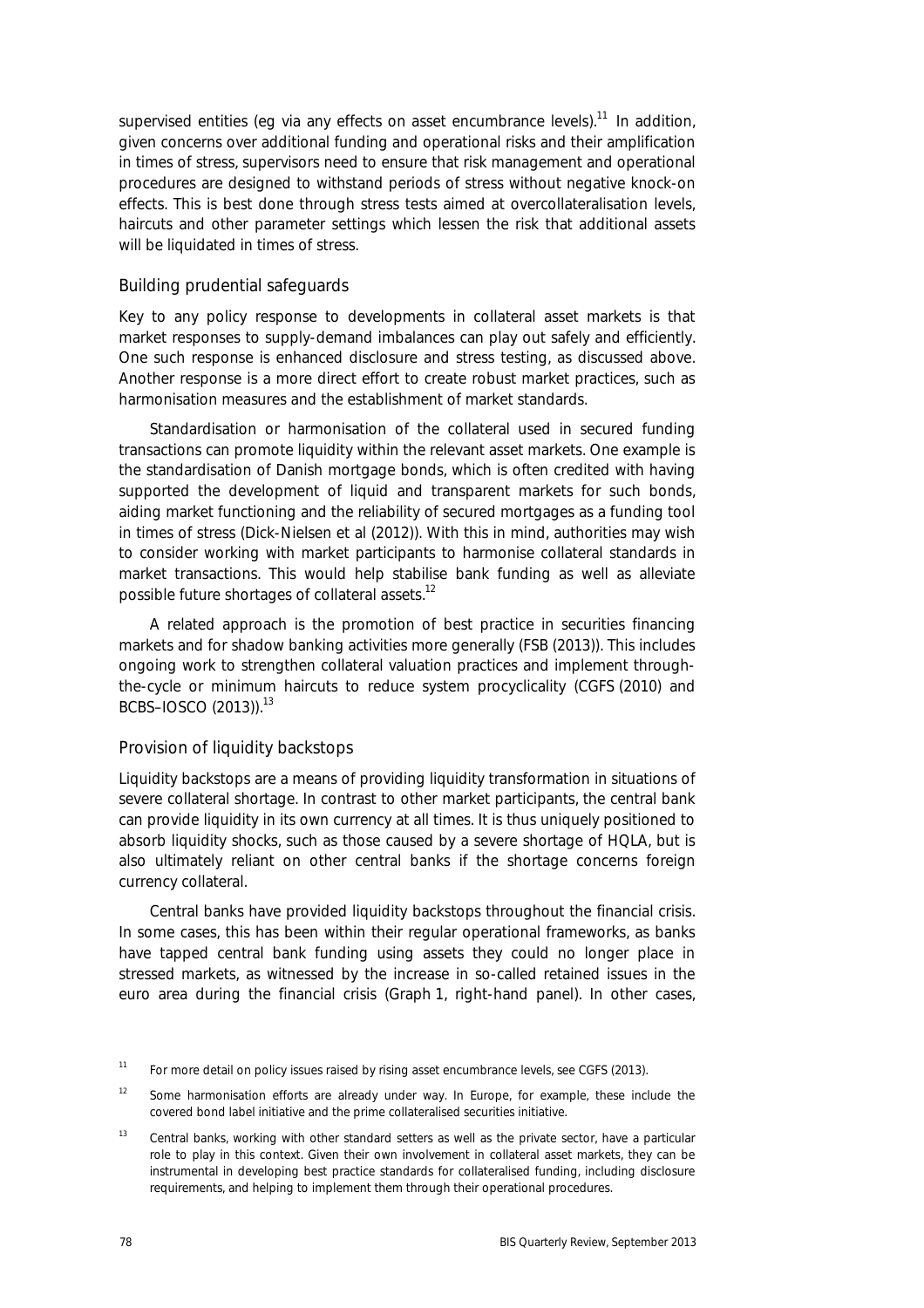central banks responded to signs of collateral shortage by broadening the eligibility criteria of their lending facilities to ease banks' access to central bank liquidity. Among these measures, expanding the range of eligible foreign currencydenominated (cross-border) assets, as some central banks have done, could be particularly helpful in facilitating the flow of collateral in private markets.

One question is whether the crisis experience suggests a more active and permanent role for central banks in addressing real or perceived HQLA shortages. Yet, the balance of the associated costs and benefits is less than clear. One issue is that the acceptance of less liquid assets may expose the central bank to increased credit risk. Another issue is adverse selection and moral hazard. Despite the conservative rates that tend to apply to their operations, central banks adopting a more active role in providing liquidity transformation could be left with less liquid and harder-to-value assets that banks would avoid pledging in private markets. Thus, banks might be encouraged to become complacent in managing their liquidity needs.

These issues imply that structural adjustments to central banks' operations will not be the first choice when addressing the risks associated with any collateral shortages, underscoring the importance of transparency and prudential safeguards as the main lines of defence. An exception may be the approach based on committed liquidity facilities (CLFs) taken by Australia in the context of Basel III liquidity requirements. Given its reliance on up-front fees, it is consistent with the goals of liquidity regulation, while having the potential to serve as a safety valve for situations in which scarcity of HQLA turns out to be more of a problem than currently expected (Stein (2013)).

## Conclusion

Ongoing regulatory reforms, such as increased liquidity buffers and strengthened margining requirements in OTC derivatives markets, are designed to enhance the safety and robustness of the financial system. Attaining the full benefits of these policy initiatives, however, will require their cumulative effects on the financial system to be monitored, including the impact on the markets for collateral assets, where current reforms will contribute to a structural shift in demand.

While this additional structural demand will be sizeable, as argued above, there is no evidence of any lasting current or prospective scarcity of collateral assets at the financial system level. Both price and volume indicators suggest that, over time, supplies will adjust to meet expected increases in collateral asset demand. The distribution of collateral assets, however, matters in that supply-demand imbalances and associated price changes will generate powerful incentives for endogenous private sector responses. While these will help mitigate any shortage of collateral assets, they could also turn out to be quite transformational from a financial system perspective.

Private sector responses to rising collateral demand will occur through a variety of channels. These include the pooling and securitisation of assets, changes to collateral eligibility in private transactions, collateral optimisation, and collateral reuse and transformation. While the mechanics of these responses differ considerably, they are all likely to come at the cost of increased interconnectedness, procyclicality and financial system opacity as well as higher operational, funding and rollover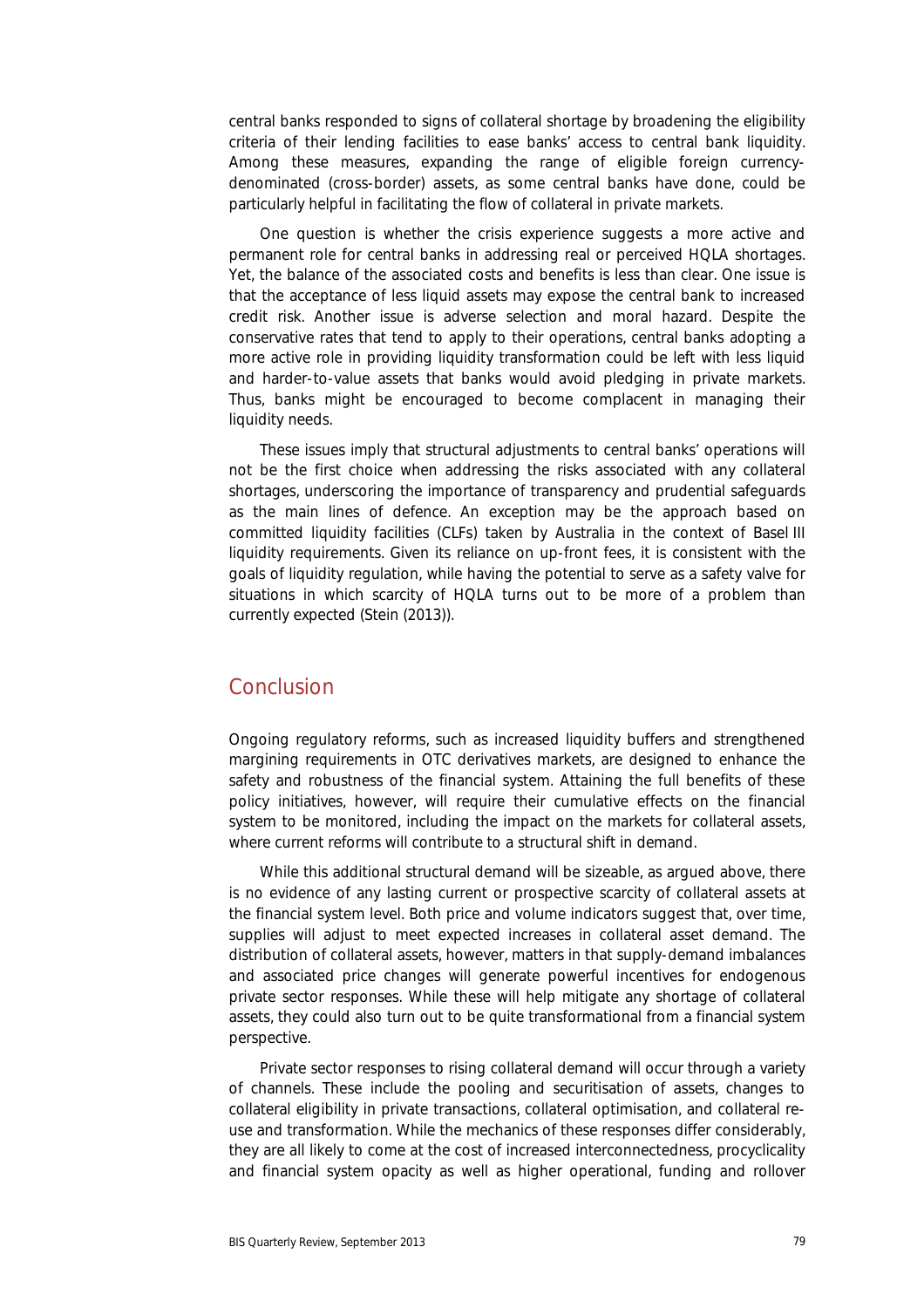risks. In addition to efforts supporting the creditworthiness of both the public and private sectors (which would increase the supply of collateral assets and reduce demand for them), policy responses should focus primarily on monitoring and stress testing these endogenous market adjustments and on designing measures that lessen any adverse implications for market functioning and financial stability.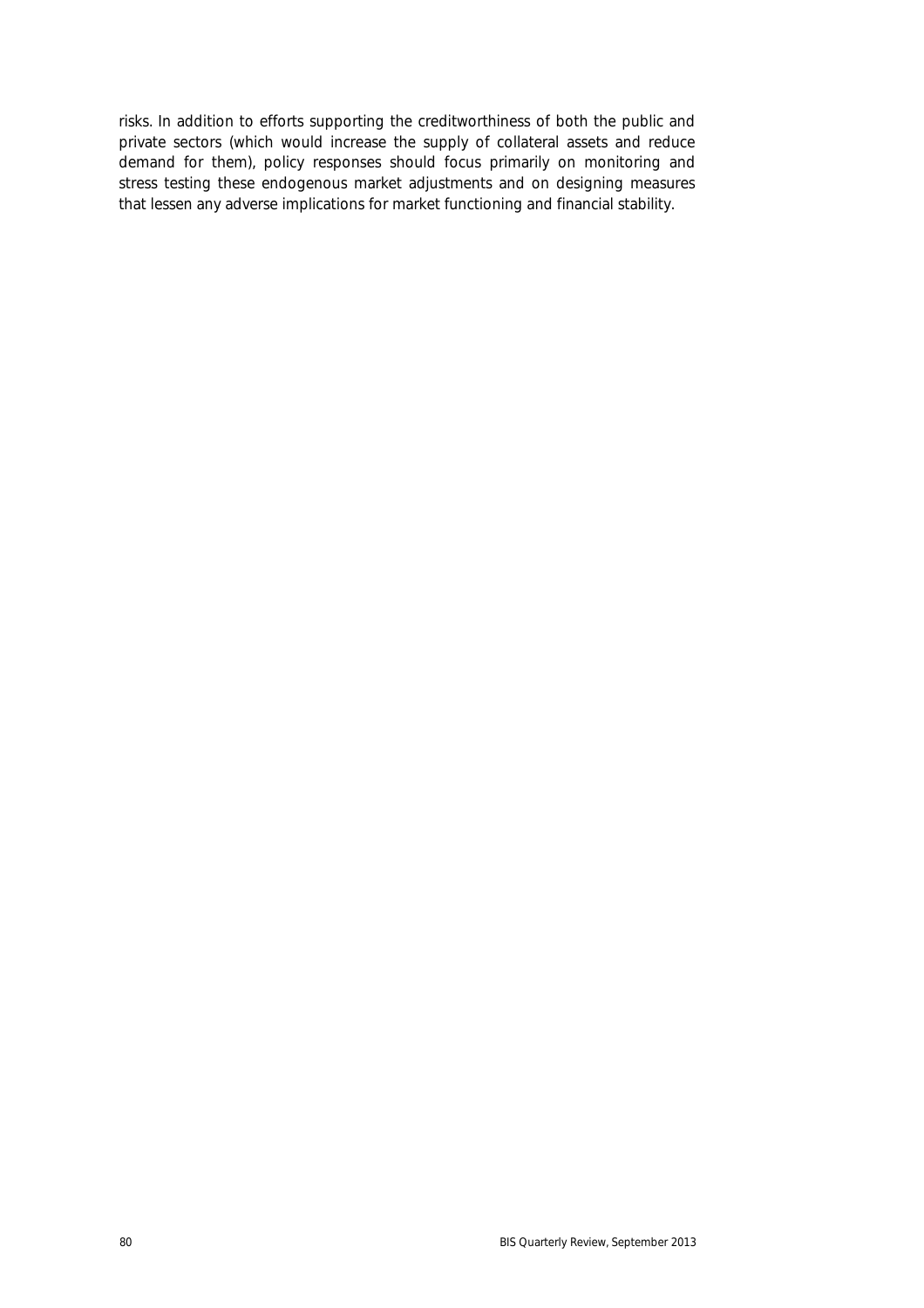## References

Accenture and Clearstream (2011): "Collateral management – unlocking the potential in collateral", September.

Basel Committee on Banking Supervision (2012): "Results of the Basel III monitoring exercise as of 31 December 2011", September.

- (2013): Basel III: "International framework for liquidity risk measurement, standards and monitoring", January.

Basel Committee on Banking Supervision and International Organization of Securities Commissions (2013): "Margin requirements for non-centrally cleared derivatives – Second consultative document", February.

Board of Governors of the Federal Reserve System (2012): "Senior credit officer opinion survey on dealer financing terms", December.

Committee on the Global Financial System (2001): "Collateral in wholesale financial markets: recent trends, risk management and market dynamics", *CGFS Papers*, no 17, March.

——— (2010): "The role of margin requirements and haircuts in procyclicality", *CGFS Papers*, no 36, March.

——— (2011a): "Fixed income strategies of insurance companies and pension funds", *CGFS Papers*, no 44, July.

——— (2011b): "The macrofinancial implications of alternative configurations for access to central counterparties in OTC derivatives markets", *CGFS Papers*, no 46, November.

——— (2013): "Asset encumbrance, financial reform and the demand for collateral assets", *CGFS Papers*, no 49, May.

Dick-Nielsen, J, J Gyntelberg and T Sangill (2012): "Liquidity in government versus covered bond markets", *BIS Working Papers*, no 392, November.

Enhanced Disclosure Task Force (2012): "Enhancing the risk disclosures of banks", October.

Financial Stability Board (FSB) (2013): "Strengthening oversight and regulation of shadow banking", August.

Gorton, G and A Metrick (2010): "Securitized banking and the run on repo", *Journal of Financial Economics*, vol 104 (3), pp 425–51.

Heller, D and N Vause (2012): "Collateral requirements for mandatory central clearing of over-the-counter derivatives", *BIS Working Papers*, no 373, March.

International Monetary Fund (IMF) (2012): "Shadow banking: economics and policy", *IMF Staff Discussion Note*, December.

Krishnamurthy, A, S Nagel and D Orlov (2012): "Sizing up repo", *NBER Working Paper*, no 17768, January.

Sidanius, C and F Zikes (2012): "OTC derivatives reform and collateral demand impact", *Bank of England Financial Stability Paper*, no 18, October.

Stein, J (2013): "Liquidity regulation and central banking", remarks at the 2013 Credit Markets Symposium, Federal Reserve Bank of Richmond, April.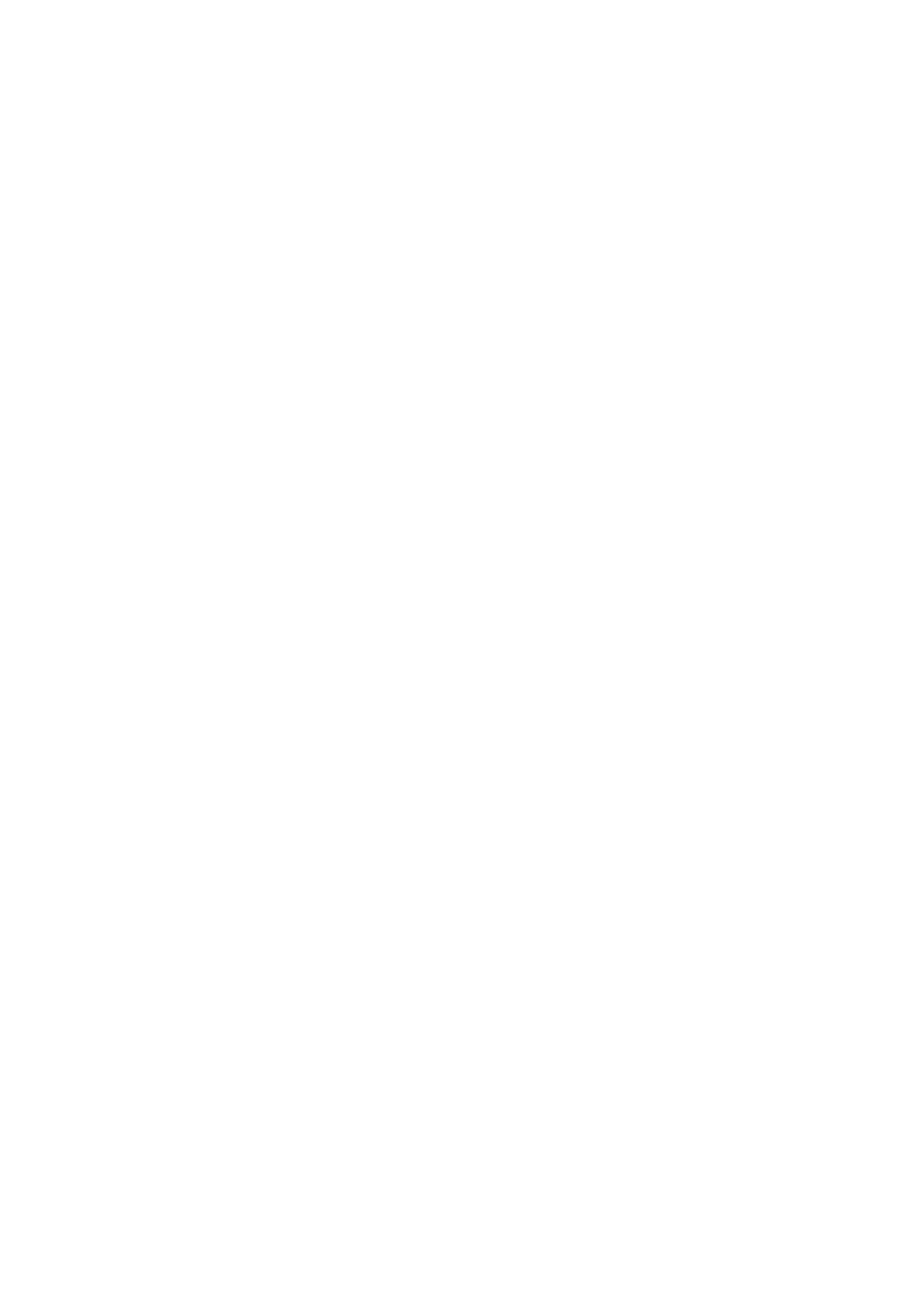# Database for policy actions on housing markets<sup>1</sup>

*A new database for policy actions on housing markets covers 60 economies worldwide from January 1990 (or earliest date available) to June 2012. Policy actions are summarised by type, region, timing and direction. We suggest how the database might help policymakers and researchers to review what types of policy action were taken in other economies and to assess their effectiveness.* 

*JEL classification: E50, G28*.

Housing markets have fomented a lengthy catalogue of financial crises in advanced and emerging economies alike. Seeking to moderate the frequency and severity of booms and busts in housing credit and house prices, monetary and prudential authorities around the world have applied various types of policy measures that influence primarily housing markets or the provision of housing credit.

In this special feature, we present a database for such policy actions that covers 60 economies worldwide from January 1990 (or the earliest available date) to June 2012. We first describe how we drew on the official publications of central banks and financial authorities to select and consistently document policy actions. The database covers a wider range of countries and measures, as well as a longer time span, than any previously available reference source. We also provide some stylised facts on what type of measures were used, in which countries and regions, and on how these policies have evolved over time.

The database will be useful to both policymakers and researchers. It may help policymakers review what types of policy action were used by authorities worldwide when seeking to influence housing credit and house prices. It will also support researchers who wish to assess the effectiveness of policy actions that influence primarily housing markets. For example, Kuttner and Shim (2013) use these data, together with changes in policy rates and fiscal policy measures, to analyse the effects of monetary, prudential and fiscal policy measures on housing credit and house prices in 57 economies.

<sup>1</sup> The views expressed in this article are those of the authors and do not necessarily reflect those of the BIS. We are grateful to Claudio Borio, Stephen Cecchetti, Frank Packer and Christian Upper for comments on earlier drafts of the article.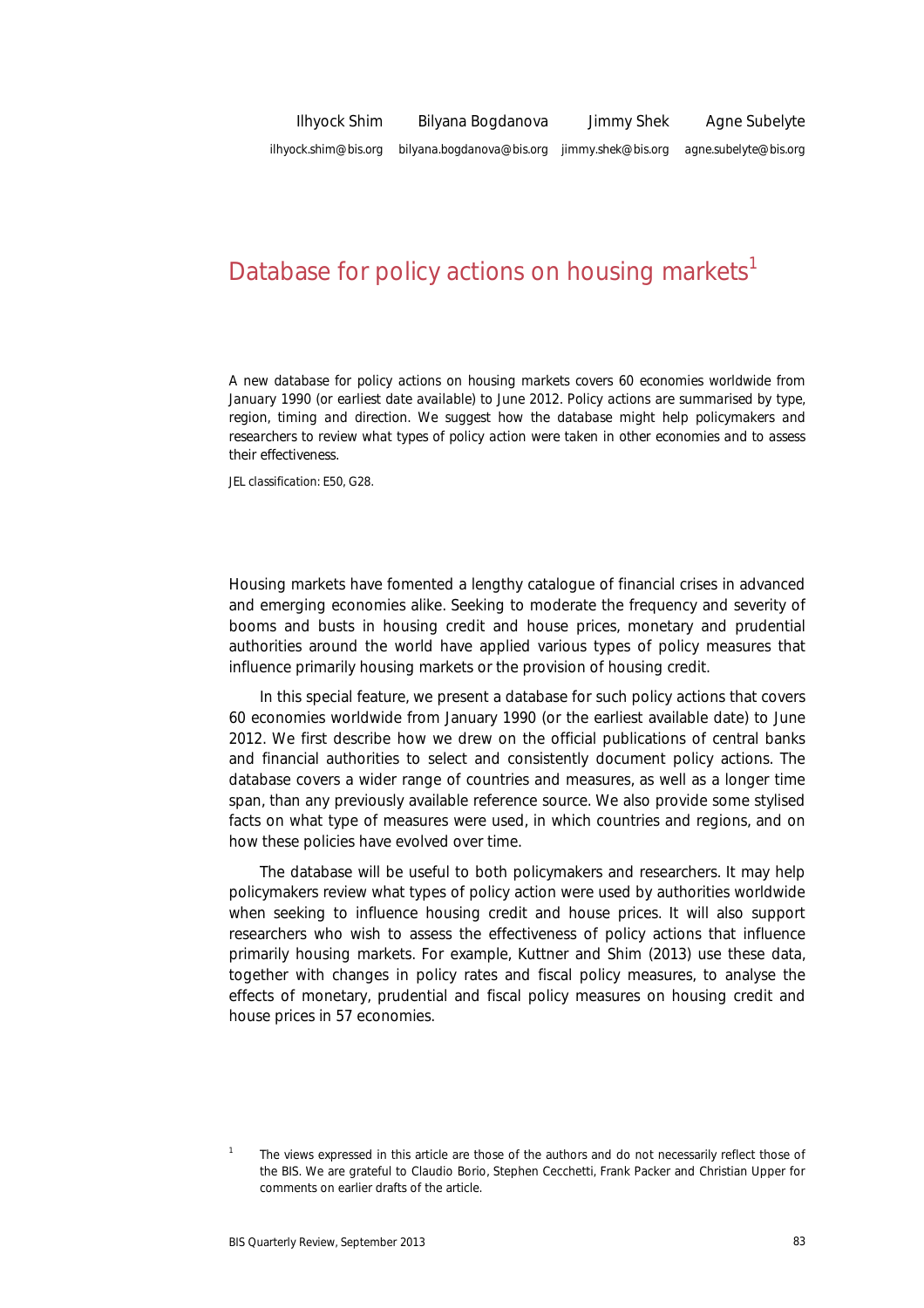## About the database

We collected information on various types of policy action affecting housing markets. The resulting database covers the central banks and financial authorities of 60 economies. Our sample includes 13 economies in Asia-Pacific, 15 in central and eastern Europe, seven in Latin America, four in the Middle East and Africa, two in North America and 19 in western Europe. The monthly data span the period from January 1990 to June 2012.<sup>2</sup> Table 1 provides further details of the database's coverage. We focus on monetary policy measures (excluding policy rate changes) and prudential measures affecting housing credit or house prices.

Instead of relying on an ad hoc questionnaire in compiling our data set, we referred to the official publications and press releases of central banks and financial authorities of 60 economies.<sup>3</sup> We also made reference to the lists of policy actions in the following secondary sources, but such measures are included from these sources only when they could be verified from official data:

- Borio and Shim (2007), who record that 18 economies applied non-interest rate monetary policy and macroprudential measures affecting housing credit and prices;
- Crowe et al (2011), who record that 24 economies experiencing real estate booms took some action;
- Hilbers et al (2005), who show that 10 central and eastern European countries that experienced rapid growth of private sector credit took some policy measures in or before 2005;
- Lim et al (2011), who, reporting the results of an IMF survey, list macroprudential measures taken by 40 economies; and
- Tovar et al (2012), who describe measures taken by Bolivia, Brazil, Colombia, Peru and Uruguay to slow down credit growth.

## Key selection criteria

Among policy actions that directly or indirectly affect housing market-related activities, we focus on those that have been frequently used to significantly influence housing credit and house prices. In particular, we collect information on prudential measures that directly influence housing credit, and on monetary policy measures that influence house prices indirectly via the availability of housing loans.

<sup>2</sup> The actual starting year varies between 1990 and 2003, depending on the economy.

<sup>3</sup> There are clear benefits and drawbacks to this approach. In terms of benefits, our approach should in principle provide a complete list of all relevant policy actions officially published by central banks and financial authorities, while an ex post survey could suffer from incomplete identification of relevant policy actions. Moreover, by reading through official publications, we can obtain full and accurate information on potentially relevant policy actions. These details allow us to use consistent criteria when determining which measures to include and how to record them consistently. Another benefit of relying on official publications is accurate identification of the implementation date of each policy action. One disadvantage of using official sources is the language barrier for some countries, given that English translations for such documents may be unavailable for earlier periods. Also, for a limited number of countries, archives available on the websites of relevant authorities or offline publication archives available from the BIS library may have one or two missing years. Therefore, we may have omitted relevant policy actions taken in these missing years.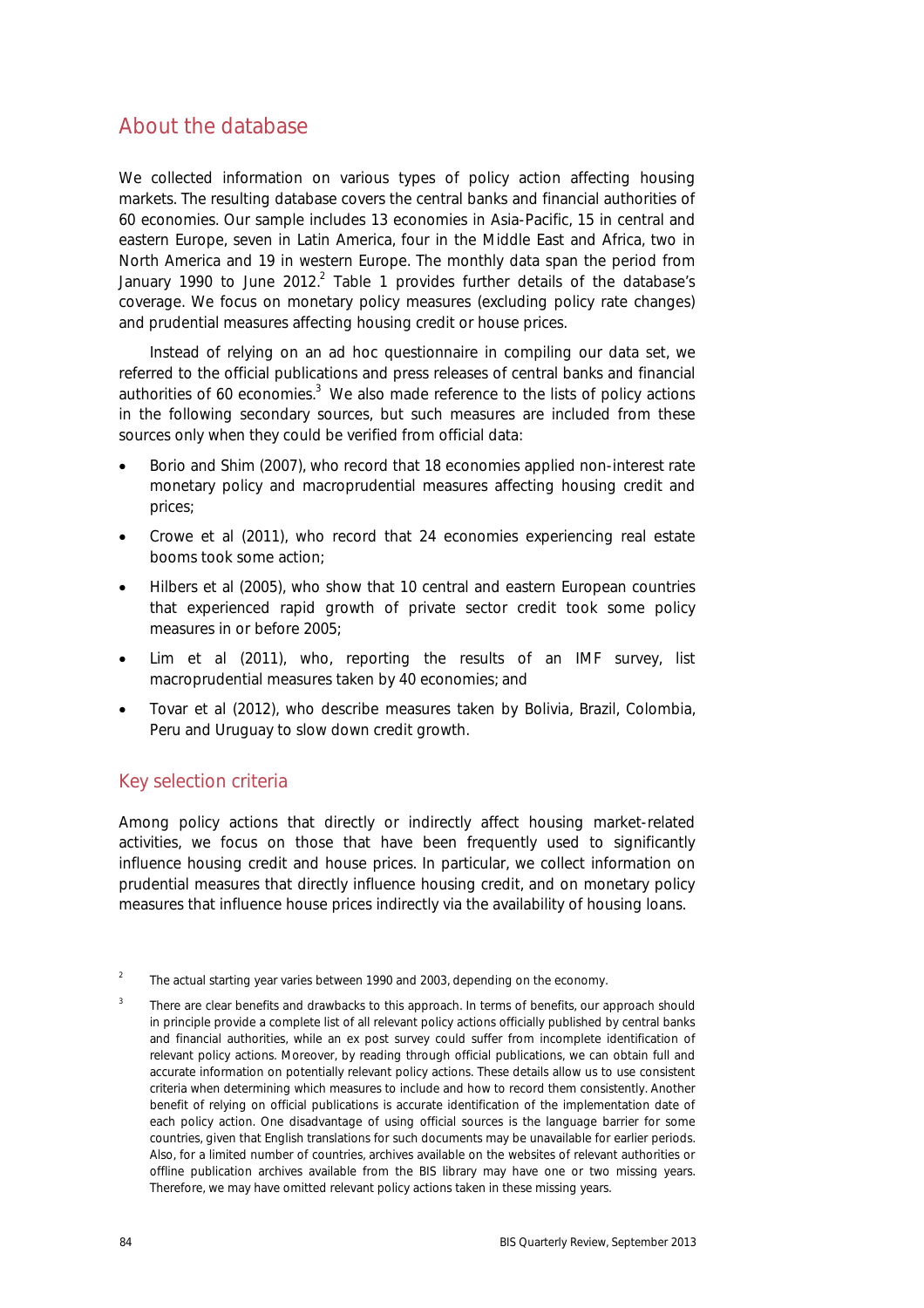| Database coverage          |                               |                                      |                               |                                               | Table 1      |
|----------------------------|-------------------------------|--------------------------------------|-------------------------------|-----------------------------------------------|--------------|
| Asia-Pacific [13]          | Australia                     | China                                | Hong Kong SAR                 | India                                         | Indonesia    |
|                            | (1996; 1998)                  | (1998; 1998)                         | (1990:1991)                   | (1998; 1999)                                  | (2003;2008)  |
|                            | Japan                         | Korea                                | Malaysia                      | New Zealand                                   | Philippines  |
|                            | (1999; 1990)                  | (2002;1990)                          | (1990; 1990)                  | (1990;2010)                                   | (1990;1990)  |
|                            | Singapore<br>(1996; 1996)     | Thailand<br>(1999; 1999)             | Chinese Taipei<br>(2006;2000) |                                               |              |
| Central and eastern Europe | Bulgaria                      | Croatia                              | Czech Republic                | Estonia                                       | Hungary      |
| $[15]$                     | (1990; 1990)                  | (1997; 1998)                         | (1995; 1990)                  | (1993; 1997)                                  | (2000;2000)  |
|                            | Latvia                        | Lithuania                            | Poland                        | Romania                                       | Russia       |
|                            | (1992;2000)                   | (1994;2000)                          | (1997;2002)                   | (1998; 1998)                                  | (1998;1992)  |
|                            | Serbia                        | Slovakia                             | Slovenia                      | Turkey                                        | Ukraine      |
|                            | (1999;2002)                   | (1993; 1995)                         | (1996;2000)                   | (1996;2002)                                   | (2001;2001)  |
| Latin America [7]          | Argentina                     | <b>Brazil</b>                        | Chile                         | Colombia                                      | Mexico       |
|                            | (2000;2002)                   | (1997; 1994)                         | (1991; 1991)                  | (1992; 1999)                                  | (1999;2011)  |
|                            | Peru<br>(2000;2000)           | Uruguay<br>(2001;2001)               |                               |                                               |              |
| Middle East and Africa [4] | <b>Israel</b><br>(1999; 1998) | Saudi Arabia<br>(1998;2007)          | South Africa<br>(2001;1998)   | <b>United Arab</b><br>Emirates<br>(2001;2011) |              |
| North America [2]          | Canada<br>(1990; 1992)        | <b>United States</b><br>(1990; 1990) |                               |                                               |              |
| Western Europe [19]        | Austria                       | Belgium                              | Denmark                       | Finland                                       | France       |
|                            | (1998; 1999)                  | (1997;2000)                          | (2003;2002)                   | (1997; 1990)                                  | (1997; 1990) |
|                            | Germany                       | Greece                               | Iceland                       | Ireland                                       | Italy        |
|                            | (1990; 1993)                  | (1998:1999)                          | (1997; 1999)                  | (1999; 1991)                                  | (1990; 1993) |
|                            | Luxembourg                    | Malta                                | Netherlands                   | Norway                                        | Portugal     |
|                            | (1999; 1997)                  | (1998; 1990)                         | (1998; 1995)                  | (1998; 1991)                                  | (1996; 1991) |
|                            | Spain<br>(1998; 1999)         | Sweden<br>(1997; 1991)               | Switzerland<br>(1990;2005)    | United Kingdom<br>(1990; 1991)                |              |

The first year listed in brackets for each economy shows the earliest year for which official source materials from central banks and financial authorities were reviewed in order to identify relevant measures. The second year listed in brackets shows the year that a relevant policy action is first recorded in the database for each economy. The figures in square brackets indicate the number of economies in each region.

Sources: National sources; authors' calculations.

When we note a relevant policy measure, we do not consider the policymaker's intention or objectives as stated in the official record: what matters is the fact that the measure was taken. For instance, we include a measure in our data set even if a central bank changed, say, its reserve requirements for reasons other than the state of the housing market. The omission of measures with other aims that nevertheless did affect the housing market could bias any quantitative studies assessing their effectiveness.<sup>4</sup> Also, our database contains prudential measures taken from both microprudential and macroprudential perspectives.

<sup>4</sup> That said, the announcement of an intended policy action may have some informational content. For example, when a regulator announces that cooling down a housing boom is one of its policy objectives, this statement may have a signalling effect. If clearly stated, a policy objective may indicate the possibility that the authorities will take additional action until the desired effect is achieved.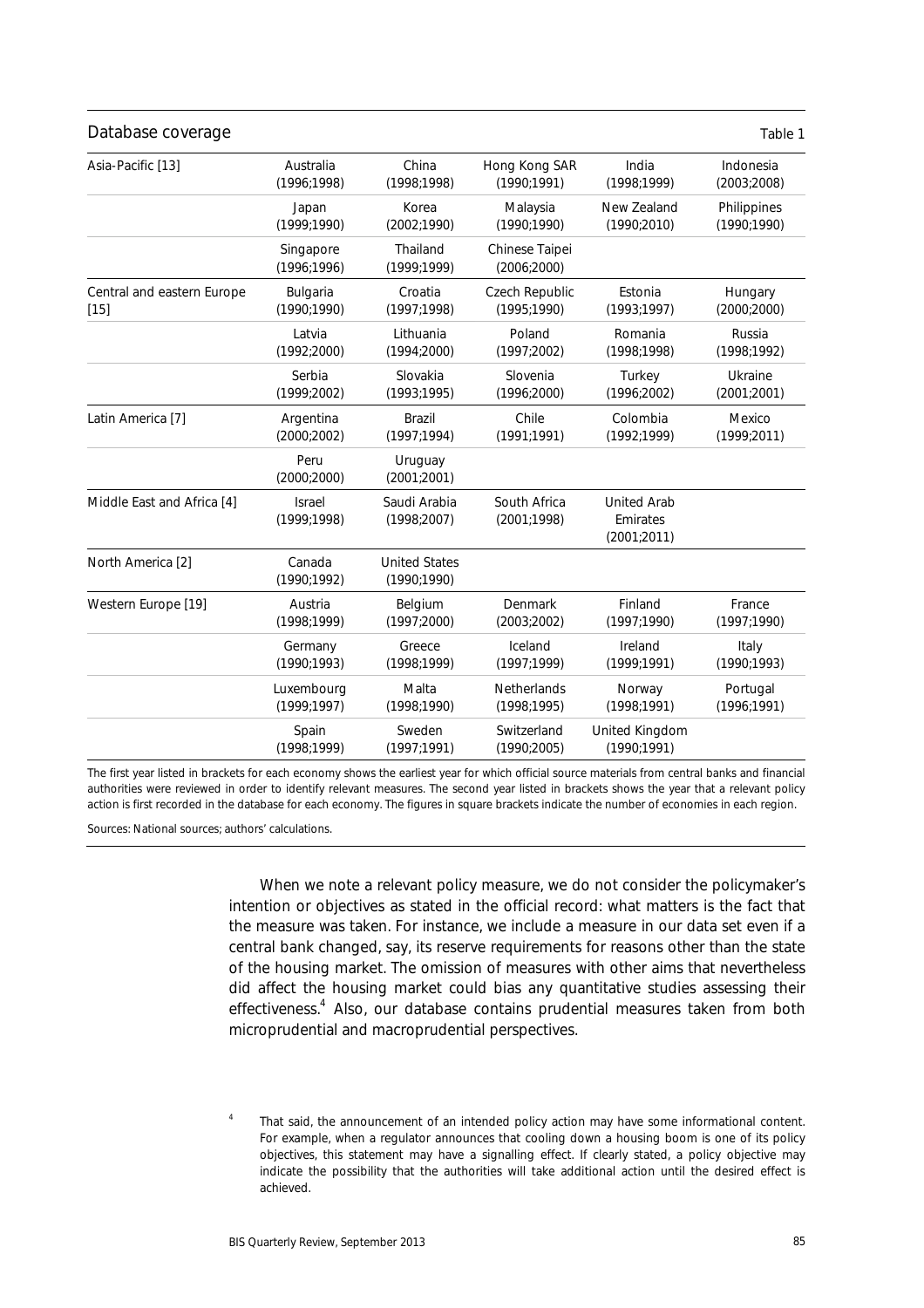We include only policy actions that fall into one of the categories we chose ex ante and describe below. So, for example, we do not include policy measures such as raising risk weights on foreign exchange exposures or strengthening the requirements for assessing the financial situation of borrowers with weak or incomplete credit information. We also exclude recommendations or non-binding guidelines without legal force, as well as statements by authorities that warn of housing price misalignments or foreshadow possible policy actions.

#### Monetary policy measures

Among monetary policy measures, we consider (i) reserve requirements; (ii) credit growth limits; and (iii) liquidity requirements. All of these directly affect the amount of funds available for lending to the private sector including potential homebuyers. Changes in policy rates and asset purchase programmes aimed at lowering longterm interest rates or mortgage rates are not included in the database because we are interested in the impact of administrative measures, and because policy rates and asset purchase programmes are already well documented.

#### *Reserve requirements (RR)*

With reserve requirements, banks are required to hold at least a fraction of their liabilities as liquid reserves. These are normally held either as reserve deposits at the central bank or as vault cash. Regulations generally specify the size of required reserves according to the type of deposit (eg demand, savings or time deposits), their currency of denomination (domestic or foreign currency) and their maturity.

The database includes changes in the various forms of reserve requirements. In particular, we consider changes in the reserve requirement ratio and reserve base.<sup>5</sup> We also include both average reserve requirements, where a certain reserve requirement ratio applies to all outstanding eligible liabilities, and marginal reserve requirements, which impose additional reserve requirements that are usually very high on any additional liabilities that banks have assumed after a certain cut-off date or that exceed a specified limit. Finally, we consider reserve requirements on both domestic and foreign currency liabilities.

#### *Limits on credit growth (Credit)*

When an economy experiences rapid credit growth, the central bank may impose a quantitative ceiling on the rate of credit growth per month or year, or a maximum per-month or per-quarter increase in lending. Such limits to credit growth include actions that specify a quantitative limit on the rate of credit growth and penalties for exceeding this limit.

#### *Liquidity requirements (Liq)*

Liquidity requirements typically take the form of a minimum ratio for highly liquid assets, such as government securities and central bank paper, vis-à-vis certain types of liability. These are prudential regulations with the purpose of ensuring that banks can withstand severe cash outflows under stress. However, liquidity requirements act in a similar way to reserve requirements in that they influence the amount of

<sup>5</sup> We do not include changes in the remuneration rates, reserve maintenance periods or averaging methods because our focus is on policy actions that directly affect the aggregate quantity of funds available for lending. However, it should be noted that this distinction is not clear-cut, given that reserve requirements also operate by influencing the cost of lending.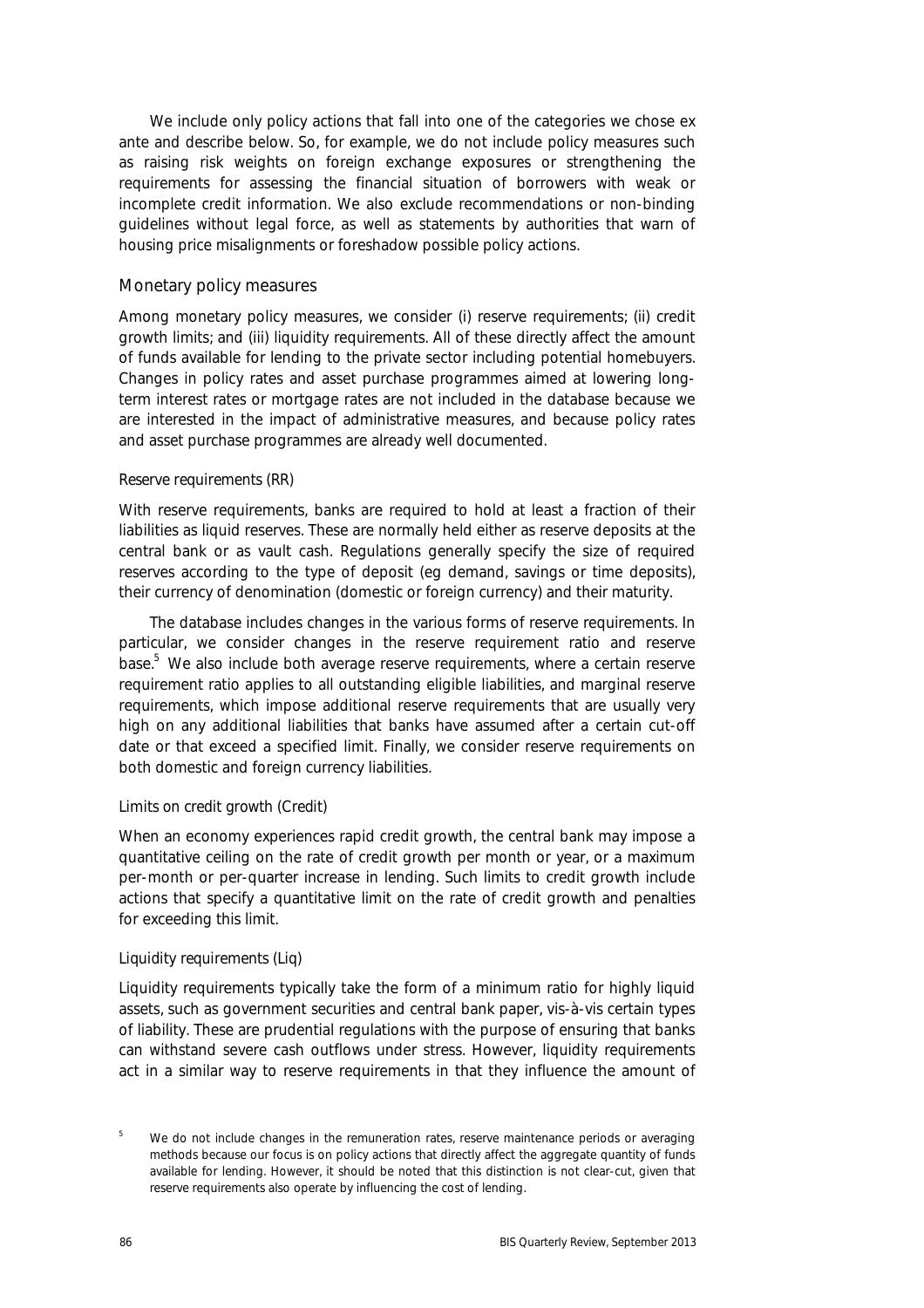funds available for lending to the private sector. In this article, we classify liquidity requirements as a part of monetary policy action.

#### Prudential measures

Financial authorities use various prudential measures to steer the provision of housing credit. We focus on five specific types: (i) the maximum loan-to-value ratio; (ii) the maximum debt-service-to-income ratio; (iii) risk weights on housing loans; (iv) loan loss provisioning applied to housing loans; and (v) limits on banks' exposure to the housing sector.

#### *Maximum loan-to-value ratio and loan prohibition (LTV)*

Financial authorities impose a maximum loan-to-value (LTV) ratio or lower an existing one in order to slow down housing loan growth and build up buffers within banks against potential losses from housing loans. The authorities may also choose to prohibit certain types of housing loan, which is equivalent to applying a zero LTV ratio. For example, when China's housing markets were overheating in 2012, the authorities prohibited banks from making loans on second or third houses, and prevented banks from lending to foreigners and non-residents for the purpose of house purchases. We include only nationwide restrictions; in cases where these measures apply only to individual cities, we consider them nationwide if restrictions on lending are imposed in several cities across the country.

#### *Maximum debt-service-to-income ratio and other lending criteria (DSTI)*

Another policy that is frequently used to curb the provision of housing credit is to restrict the debt-service-to-income (DSTI) ratio (or debt service ratio) applied to borrowers for house purchases. Typically, financial authorities specify a certain percentage of the borrower's monthly income as the maximum amount of monthly repayments on a home loan. Less frequently, limits on the loan amount are expressed as a multiple of household income (ie maximum debt-to-income ratio) or as a minimum debt-service-to-debt ratio. In addition, when financial authorities shorten the maximum maturity of mortgage contracts or eliminate preferential interest rates for mortgage loans, mortgage borrowers find that their debt repayments increase, which induces them to borrow less. This type of measure is categorised under "other lending criteria".

#### *Risk weights on housing loans (RW)*

Under Basels I, II and III, housing loans are subject to risk weights that differ from those applied to corporate or sovereign exposures. Raising the risk weight on housing loans makes it more costly for banks to extend them and, at the same time, banks are induced to build up buffers against potential losses. Often, risk weights are differentiated by the actual LTV ratio for individual loans. For example, the portion of a housing loan's LTV ratio that exceeds a certain threshold (eg 80%) may carry a higher risk weight.

#### *Loan loss provisioning applied to housing loans (Prov)*

Similar in effect to risk weights, general and specific loan loss provisions can be increased for housing loans to make them more costly, thus putting a brake on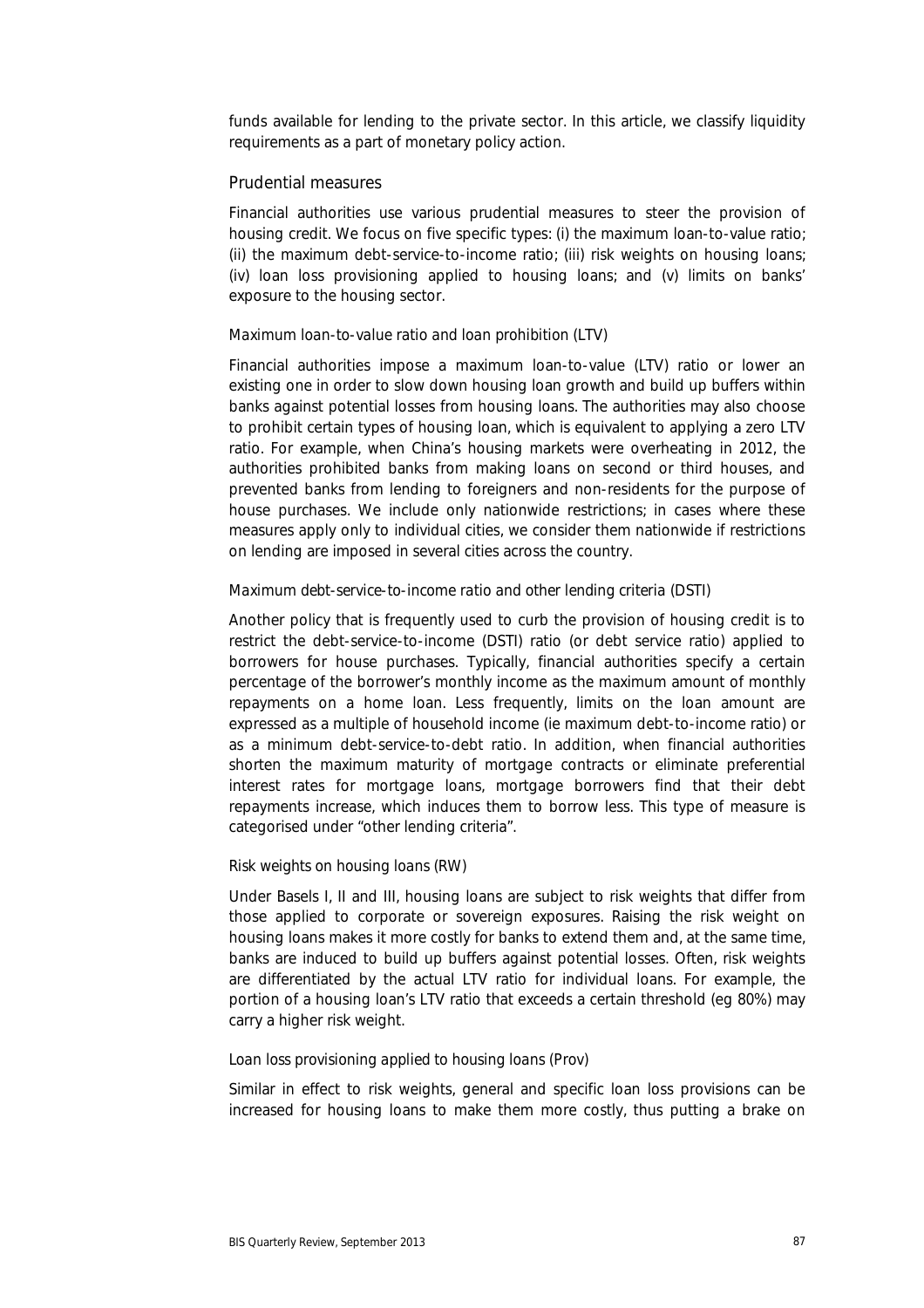housing credit growth.<sup>6</sup>

#### *Limits on banks' exposure to the housing sector (Expo)*

Limits on banks' exposure to the housing sector will slow housing credit growth and reduce the losses from housing loans should house prices fall. Sometimes, such limits are set as a percentage of a bank's equity. Included in the database are limits on foreign currency lending to unhedged borrowers as a percentage of the bank's equity, since they target the risks stemming from foreign currency-denominated housing loans to households whose income is mainly in local currency.

#### Documentation of policy actions

Using the selection criteria outlined in the previous subsection, we collected relevant information from official national sources. Each policy action has dates for its announcement and implementation, which are quite often different. The timing of a policy action is based on the implementation date, not the announcement date: we believe this is a more meaningful way of timing a policy action, given that official sources may not disclose its exact announcement date. That said, the announcement date can sometimes be more important than the implementation date because many actions depend on the steering of expectations rather than on current conditions in the housing and mortgage markets. Some, but not all, policy actions recorded in the database also contain the announcement date.

The database aims for easy-to-read and consistent documentation of relevant policy actions taken in different economies. In particular, text entries in the database are organised in the following format: when, why, who introduced what measures, changed a measure from where to where, or rescinded (or reversed) a measure introduced earlier. The web appendix<sup>7</sup> for this article contains a table showing what measures were taken by the authorities of an economy in a given month. Table 2 shows an excerpt from the appendix table.

Among the entries in the appendix table, those in blue cells are relevant actions that we identify as tightening measures and those in yellow cells are the ones identified as loosening measures. The entries in white cells refer to actions for which we do not have enough information to decide whether they tightened or loosened borrowing conditions.<sup>8</sup> These measures are documented in the appendix table, but they are not counted in the next section when we summarise stylised facts on policy actions.

<sup>6</sup> We do not include policy actions that raise provisioning ratios on bad loans since these actions build up buffers inside banks against losses incurred on bad lending and hence do not affect the supply of new loans.

<sup>7</sup> www.bis.org/publ/qtrpdf/r\_qt1309i\_appendix.xls.

<sup>8</sup> In particular, when two or more measures of the same type with opposite effects, such as a tightening of reserve requirements and a loosening of reserve requirements, were introduced at the same time, the overall effect is sometimes ambiguous. Also for some countries, we know that the operational framework for a type of policy action, such as reserve requirements, changed to a new framework in a given month. However, we were able to obtain detailed information only on the new framework. In this case, it is unclear whether the change had tightening or loosening effects.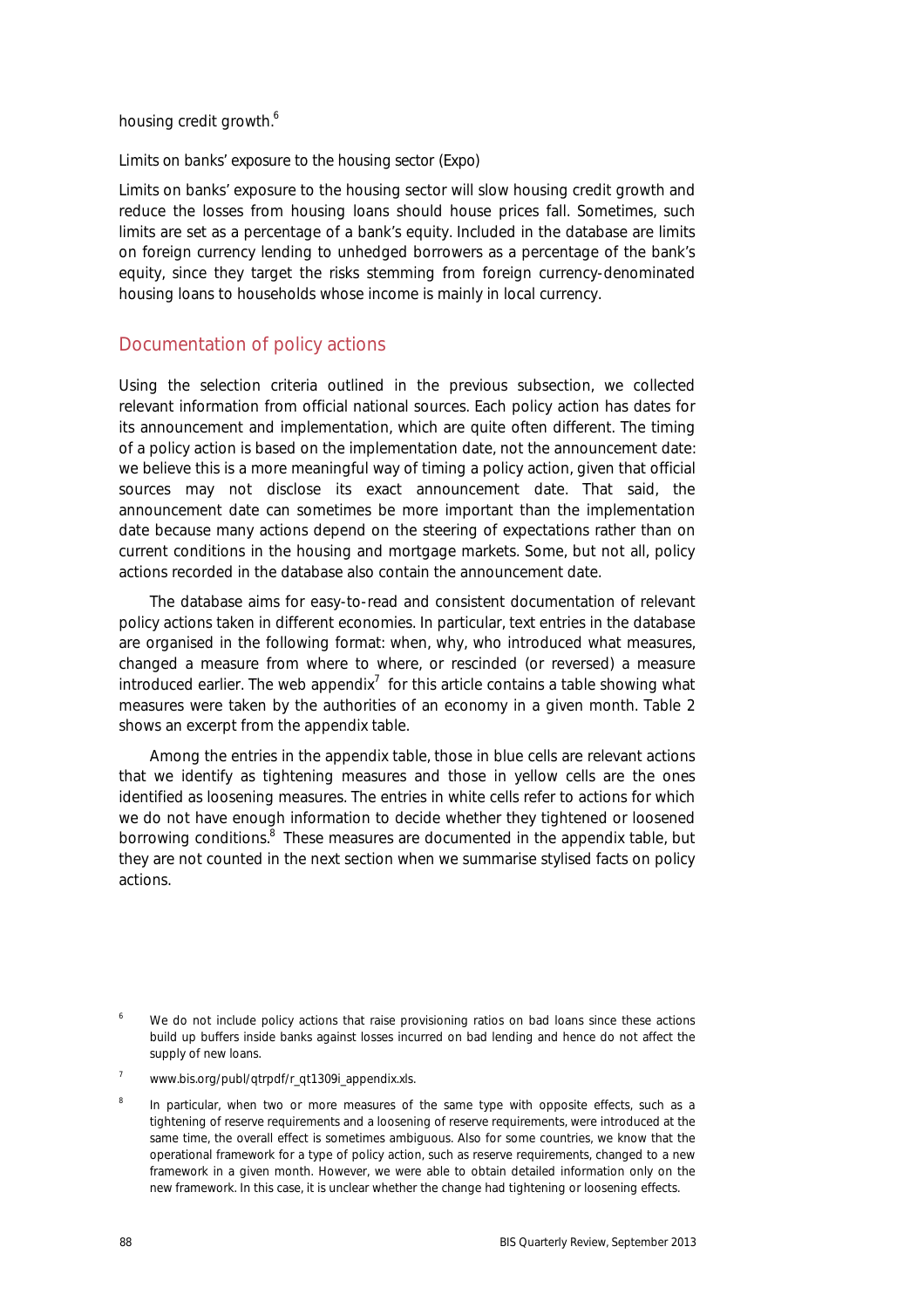## Excerpt from the appendix table

| n<br>. . |  |  |
|----------|--|--|
|----------|--|--|

|                  | China                                                                                                                                                                                                                                                                                                                                                                                                                              |
|------------------|------------------------------------------------------------------------------------------------------------------------------------------------------------------------------------------------------------------------------------------------------------------------------------------------------------------------------------------------------------------------------------------------------------------------------------|
| June 2006        | On 1 June 2006, the authorities reduced the maximum LTV ratio applied to housing loans extended<br>by commercial banks from 80% to 70%, while the ratio remained at 80% for housing loans to owner-<br>occupiers with a property size below 90 square metres.                                                                                                                                                                      |
| <b>July 2006</b> | On 5 July 2006, the central bank raised the reserve requirement ratio by 0.5 percentage points, from<br>7.5% to 8% for state-owned commercial banks and joint-stock commercial banks, and from 8% to<br>8.5% for urban credit cooperatives and financial institutions with capital adequacy ratios below a<br>certain level.                                                                                                       |
| August 2006      | On 15 August 2006, the central bank raised the reserve requirement ratio by 0.5 percentage points<br>to 8.5% (and to 9%, respectively).                                                                                                                                                                                                                                                                                            |
| September 2006   |                                                                                                                                                                                                                                                                                                                                                                                                                                    |
| October 2006     |                                                                                                                                                                                                                                                                                                                                                                                                                                    |
| November 2006    | On 15 November 2006, the central bank raised the reserve requirement ratio by 0.5 percentage<br>points to 9% (and to 9.5%, respectively).                                                                                                                                                                                                                                                                                          |
| December 2006    |                                                                                                                                                                                                                                                                                                                                                                                                                                    |
| January 2007     | On 15 January 2007, the central bank raised the reserve requirement ratio by 0.5 percentage points<br>to 9.5% (and to 10%, respectively).                                                                                                                                                                                                                                                                                          |
| February 2007    | On 25 February 2007, the central bank raised the reserve requirement ratio by 0.5 percentage points<br>to 10% (and to 10.5%, respectively).                                                                                                                                                                                                                                                                                        |
| March 2007       |                                                                                                                                                                                                                                                                                                                                                                                                                                    |
| April 2007       | On 16 April 2007, the central bank raised the reserve requirement ratio by 0.5 percentage points to<br>10.5% (and to 11%, respectively).                                                                                                                                                                                                                                                                                           |
| May 2007         | On 15 May 2007, the central bank raised the reserve requirement ratio by 0.5 percentage points to<br>11% (and to 11.5%, respectively).                                                                                                                                                                                                                                                                                             |
| June 2007        | On 5 June 2007, the central bank raised the reserve requirement ratio by 0.5 percentage points to<br>11.5% (and to 12%, respectively).                                                                                                                                                                                                                                                                                             |
| <b>July 2007</b> |                                                                                                                                                                                                                                                                                                                                                                                                                                    |
| August 2007      | On 15 August 2007, the central bank raised the reserve requirement ratio by 0.5 percentage points<br>to 12% (and to 12.5%, respectively).                                                                                                                                                                                                                                                                                          |
| September 2007   | On 25 September 2007, the central bank raised the reserve requirement ratio by 0.5 percentage<br>points to 12.5% (and to 13%, respectively). On 27 September 2007, the authorities imposed a<br>maximum LTV ratio of 60% for borrowers applying for second mortgage loans. On 27 September<br>2007, the authorities raised the minimum lending rate from 0.9 times to 1.1 times the benchmark<br>lending rate of a given maturity. |
| October 2007     | On 25 October 2007, the central bank raised the reserve requirement ratio by 0.5 percentage points<br>to 13% (and to 13.5%, respectively).                                                                                                                                                                                                                                                                                         |
| November 2007    | On 26 November 2007, the central bank raised the reserve requirement ratio by 0.5 percentage<br>points to 13.5% (and to 14%, respectively).                                                                                                                                                                                                                                                                                        |
| December 2007    | On 25 December 2007, the central bank raised the reserve requirement ratio by 1 percentage point<br>to 14.5% (and to 15%, respectively).                                                                                                                                                                                                                                                                                           |
| January 2008     | On 28 January 2008, the central bank raised the reserve requirement ratio by 0.5 percentage points<br>to 15% (and to 15.5%, respectively).                                                                                                                                                                                                                                                                                         |
| February 2008    |                                                                                                                                                                                                                                                                                                                                                                                                                                    |
| March 2008       | On 25 March 2008, the central bank raised the reserve requirement ratio by 0.5 percentage points to<br>15.5% (and to 16%, respectively).                                                                                                                                                                                                                                                                                           |
| April 2008       | On 25 April 2008, the central bank raised the reserve requirement ratio by 0.5 percentage points to<br>16% (and to 16.5%, respectively).                                                                                                                                                                                                                                                                                           |
| May 2008         | On 20 May 2008, the central bank raised the reserve requirement ratio by 0.5 percentage points to<br>16.5% (and to 17%, respectively).                                                                                                                                                                                                                                                                                             |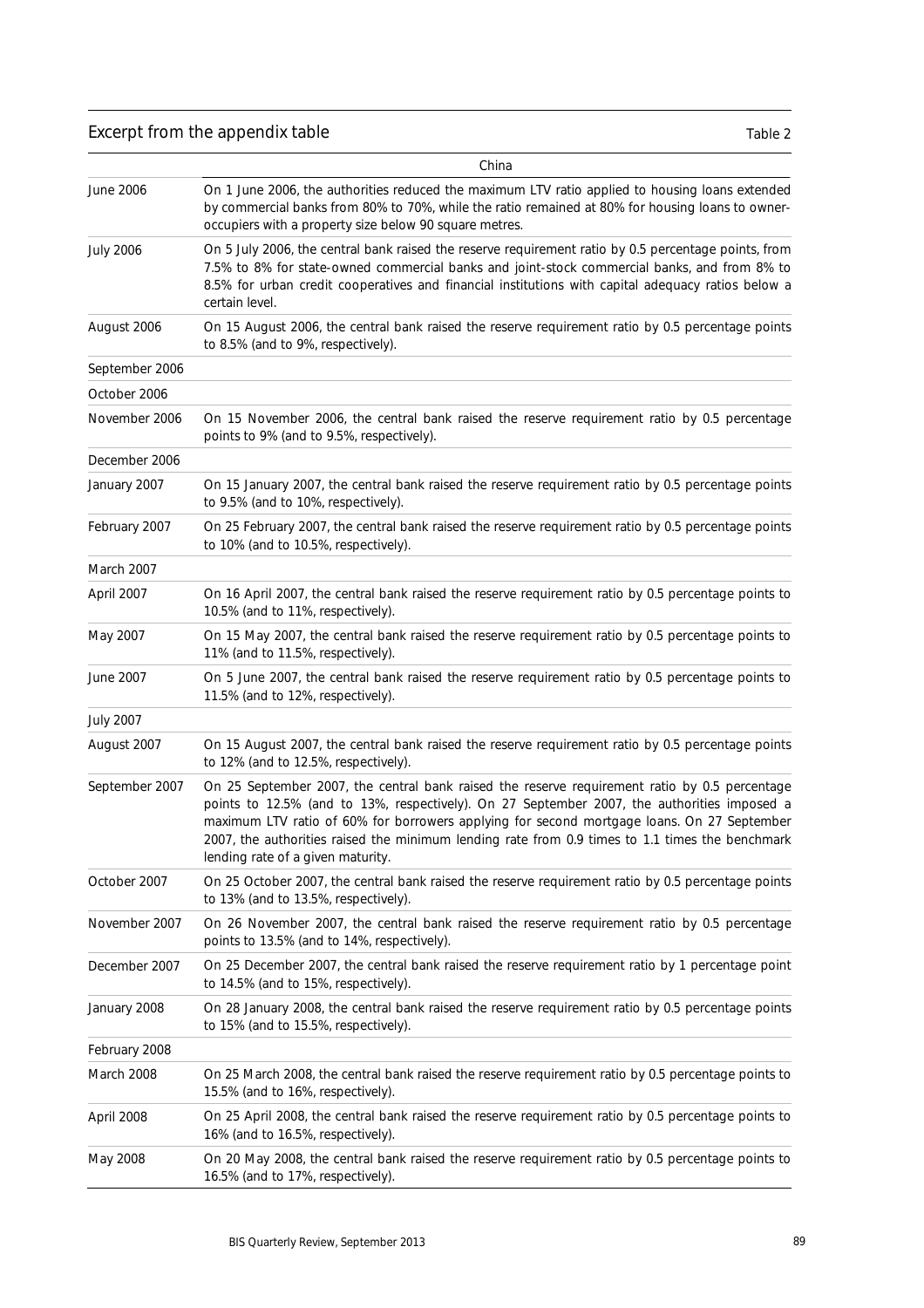## Stylised facts

This section presents stylised facts on the policy actions documented in the database. The following subsections show how these policy actions have been used in 60 economies over the past two decades or so, first by type and region, then over time and finally by direction (that is, tightening or loosening).

### Type, extent and region

In this subsection, we transform the detailed list of policy actions in the appendix table into tables that show the number of policy actions in various dimensions.<sup>9</sup> Table 3 shows how many policy actions were adopted in the 60 economies for each of the nine different types of measure over the past two decades or so. These amount to 836 in total.

#### Policy actions by type and region

Number of policy actions<sup>1</sup> Table 3

| Region           | Asia-<br>Pacific<br>$[13]^{2}$ | Central and<br>eastern Europe<br>$[15]$ | Latin<br>America<br>$[7] % \includegraphics[width=0.9\columnwidth]{figures/fig_10.pdf} \caption{The 3D (black) model for the estimators in the left and right. The left and right is the same as in the right.} \label{fig:2}$ | Middle East<br>and Africa<br>[4] | North<br>America<br>$[2]$ | Western<br>Europe<br>$[19]$ | All<br>economies<br>[60] |
|------------------|--------------------------------|-----------------------------------------|--------------------------------------------------------------------------------------------------------------------------------------------------------------------------------------------------------------------------------|----------------------------------|---------------------------|-----------------------------|--------------------------|
| <b>RR</b>        | 150(6.5)                       | 221(8.5)                                | 87(7.9)                                                                                                                                                                                                                        | 6(1.1)                           | 7(1.6)                    | 52(1.4)                     | 523 (4.9)                |
| Credit           | 4(0.2)                         | 7(0.3)                                  | 0(0.0)                                                                                                                                                                                                                         | 0(0.0)                           | 0(0.0)                    | 3(0.1)                      | 14(0.1)                  |
| Liq              | 30(1.3)                        | 4(0.2)                                  | 6(0.5)                                                                                                                                                                                                                         | 0(0.0)                           | 0(0.0)                    | 13(0.4)                     | 53 (0.5)                 |
| Monetary total   | 184 (7.9)                      | 232 (8.9)                               | 93 (8.4)                                                                                                                                                                                                                       | 6(1.1)                           | 7(1.6)                    | 68 (1.9)                    | 590 (5.5)                |
| <b>LTV</b>       | 56 $(2.4)$                     | 11(0.4)                                 | 2(0.2)                                                                                                                                                                                                                         | 0(0.0)                           | 4(0.9)                    | 21(0.6)                     | $94^3$ (0.9)             |
| <b>DSTI</b>      | 20(0.9)                        | 12(0.5)                                 | 1(0.1)                                                                                                                                                                                                                         | 1(0.2)                           | 2(0.4)                    | 9(0.2)                      | $45^4$ (0.4)             |
| <b>RW</b>        | 14(0.6)                        | 19(0.7)                                 | 5(0.5)                                                                                                                                                                                                                         | 3(0.5)                           | 0(0.0)                    | 9(0.2)                      | 50(0.5)                  |
| Prov             | 16(0.7)                        | 10(0.4)                                 | 6(0.5)                                                                                                                                                                                                                         | 1(0.2)                           | 0(0.0)                    | 4(0.1)                      | 37(0.3)                  |
| Expo             | 11(0.5)                        | 8(0.3)                                  | 0(0.0)                                                                                                                                                                                                                         | 0(0.0)                           | 0(0.0)                    | 1(0.0)                      | 20(0.2)                  |
| Prudential total | 117 (5.0)                      | 60(2.3)                                 | 14(1.3)                                                                                                                                                                                                                        | 5(0.9)                           | 6(1.3)                    | 44 (1.2)                    | 246 (2.3)                |
| Total            | 301 (12.9)                     | 292 (11.3)                              | 107(9.7)                                                                                                                                                                                                                       | 11(2.0)                          | 13(2.9)                   | 112(3.1)                    | 836 (7.9)                |

<sup>1</sup> The values in brackets show the average number of policy actions per country per decade. The number of years for each country that we use for calculating the average value is the difference between June 2012 and the earlier of the two coverage years shown in Table 1.<br><sup>2</sup> The figures in square brackets indicate the number of economies in each region. <sup>3</sup> to-value (LTV) ratios and loan prohibitions. The number of actions involving maximum LTV ratios only is 81. <sup>4</sup> The sum of policy actions involving maximum debt-service-to-income (DSTI) ratios and other lending criteria. The number of actions involving maximum DSTI ratios only is 28.

Sources: National sources; authors' calculations.

9 In order to effectively discuss stylised facts on the use of various types of policy measure, we need to count the number of actions taken by a given jurisdiction in each month. When two actions of the same type were taken on the same date, we consider them as one single measure. On the other hand, when two actions of the same type were taken on different dates in a calendar month, we consider them as two separate measures. For example, if a maximum LTV ratio changes in a month for many different types of borrowers or regions, they are counted as one measure. However, if in the same month the authorities also prohibit certain types of housing loans on a different date, this loan prohibition measure is counted as separate from the maximum LTV measure. Finally, when a central bank raises the reserve requirement ratio on the same eligible liabilities twice on two different dates in a calendar month, these actions are counted as two different measures.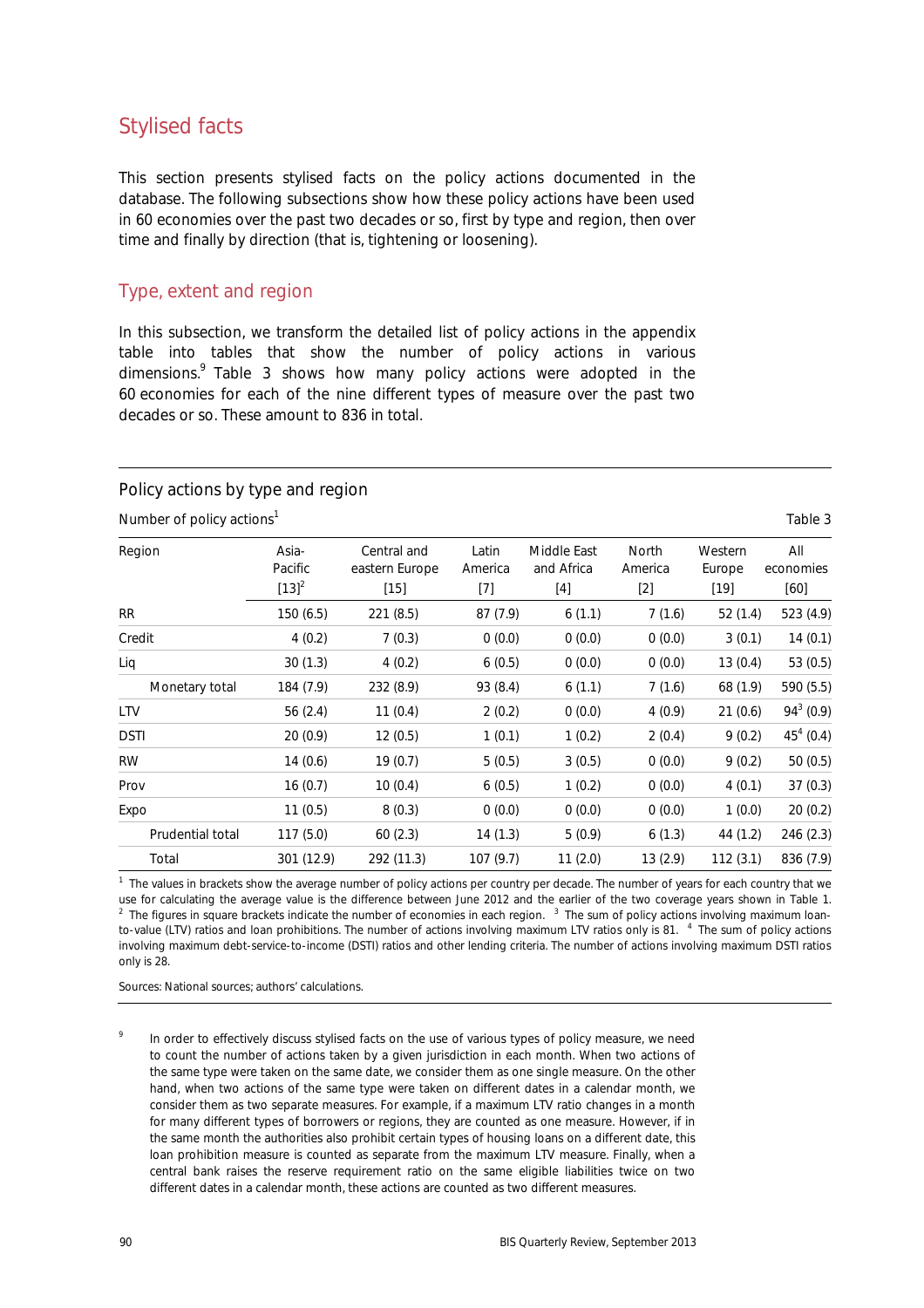We observe 590 monetary policy actions associated with the three types of non-interest rate monetary policy measure outlined in the previous section. In particular, reserve requirements have been used most frequently among all the nine types of policy action. An important reason could be that changes in reserve requirements can be used for many purposes whereas the other measures influence primarily the housing market. In particular, reserve requirements directly influence overall liquidity in the banking system and are often used as a fine-tuning device in response to rapidly changing liquidity conditions in the market. Also, when a central bank conducts monetary policy by targeting monetary aggregates without actively using interest rate policy, reserve requirements are often used as one of the main tools for influencing the extension of bank credit. Authorities in 48 economies changed their reserve requirement ratio or reserve base at least once between January 1990 and June 2012. The other two types of monetary policy measure, liquidity requirements and credit growth limits, were used much less frequently by fewer than 10 economies for each type.

We also find 246 prudential policy actions related to the five types of prudential measure. Among the five types, financial authorities used maximum LTV ratios and loan prohibitions most frequently, in total 94 times. They also changed risk weights on housing loans 50 times, and introduced or changed maximum DSTI ratios and other lending criteria 45 times. Loan loss provisioning rules on housing loans and limits on banks' exposure to the housing sector were used less frequently than the others, 37 and 20 times, respectively.

When we examine how these policy actions have been taken by region, it is important to calculate the number of policy actions per country per year, since the number of countries varies greatly by region and also the number of years for which data are available differs across countries. We find that the 13 economies in the Asia-Pacific region were the most active users of prudential measures in terms of the average number of actions per country per decade among all six regions. By contrast, the 15 central and eastern European countries and the seven Latin American countries were the most active users of monetary policy measures.

We can also identify which economies were active users of monetary and prudential measures. In particular, the economies that have taken 10 or more monetary policy actions per decade are China, India and the Philippines in Asia-Pacific; Croatia, Romania, Russia, Serbia and Ukraine in central and eastern Europe; and Brazil, Peru and Uruguay in Latin America. Several economies in Asia-Pacific (China, Hong Kong SAR, India, Korea and Singapore), central and eastern Europe (Romania and Serbia) and western Europe (Iceland) have adopted prudential measures five or more times per decade.

#### Trend over time

Since we have documented policy actions implemented by each economy every month from January 1990, we can show which types of measures were actively used over the past two decades or so. Table 4 shows, for each of the nine types of measure, how many policy actions per country per decade were taken in all 60 economies in the 1990s, the 2000s and between January 2010 and June 2012. The right-hand column of Table 4 shows that the total number of policy actions per country per decade has steadily increased since the 1990s.

This increase in policy activism has been driven more by prudential than by monetary policy. The trend is clearly reflected in the relative shares of monetary and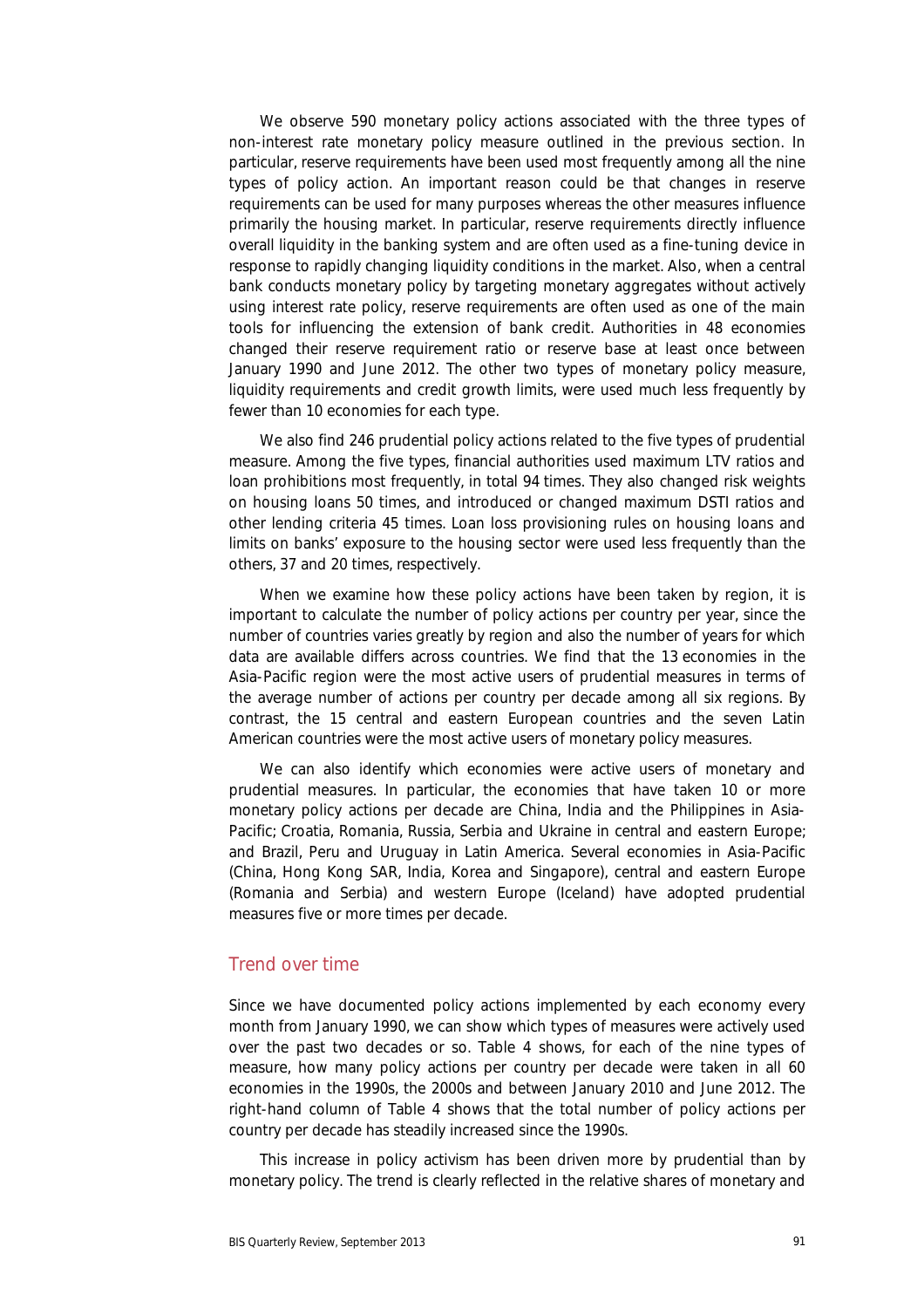#### Policy actions over time

Number of policy actions per country per decade<sup>1</sup>

|               | Monetary  |        |     | Prudential |     |             |           |      |      |       |       |
|---------------|-----------|--------|-----|------------|-----|-------------|-----------|------|------|-------|-------|
|               | <b>RR</b> | Credit | Lia | Total      | LTV | <b>DSTI</b> | <b>RW</b> | Prov | Expo | Total | Total |
| 1990-99       | 4.9       | 0.2    | 0.7 | 5.8        | 0.4 | 0.1         | 0.2       | 0.1  | 0.2  | 1.0   | 6.8   |
| 2000-09       | 4.6       | 0.1    | 0.4 | 5.2        | 0.8 | 0.5         | 0.6       | 0.5  | 0.2  | 2.6   | 7.8   |
| 2010-Jun 2012 | 6.0       | 0.1    | 0.3 | 6.4        | 2.1 | 0.9         | 0.7       | 0.3  | 0.1  | 4.1   | 10.5  |

 $1$  When we calculate the number of policy actions, we first divide the total number of policy actions taken by all economies in a decade by the sum of the number of coverage years for each economy in the decade, and then multiply the average number of actions per country per year by 10 to rescale it to the number of actions taken in a decade.

Sources: National sources; authors' calculations.

prudential measures over time. In the 1990s, the share of monetary policy actions was 85%, while that of prudential policy actions was 15%. The share of prudential policy actions more than doubled to 33% in the 2000s, and increased further to 39% between January 2010 and June 2012, led by the active deployment of LTV and DSTI measures.

What explains this shift from monetary to prudential measures over time? One reason could be that reserve requirements have lost their importance as monetary policy tools after many central banks started to adopt interest rate policy and inflation targeting as the main part of their monetary policy framework from the 1990s. Another possible reason could be that, since the 1990s, financial cycles such as housing credit and house price cycles have become longer, larger and less synchronised with business cycles and inflation cycles (see Drehmann et al (2012)). In response, policymakers in many economies have increasingly resorted to prudential measures specifically affecting the housing sector. Finally, financial authorities in many countries have shifted towards explicit macroprudential objectives after the recent financial crisis.

More specifically, we can compare how different regions have used monetary and prudential policy actions over time (Graph 1). In the Asia-Pacific region, prudential measures have gained more importance since the 1990s. In particular, after the Asian financial crisis in the late 1990s, the Asia-Pacific economies applied prudential measures more actively in the first decade of this century than previously. Especially since 2010, the region's authorities have used prudential policy almost as often as monetary policy. This contrasts with the central and eastern European and Latin American economies, which have relied much more on monetary than on prudential measures. Finally, the North American economies stopped using noninterest rate monetary policy actions from the 2000s onwards, and have relied on prudential measures instead.

#### Tightening or loosening

Finally, we can show whether policy actions have been used to tighten or loosen borrowing conditions. Table 5 lists the number of tightening and loosening measures for each region and type of action. We find that monetary policy moves in all economies are roughly balanced between tightening and loosening, while prudential measures are heavily tilted towards tightening. We note, however, that the relative use of tightening and loosening measures for each country is closely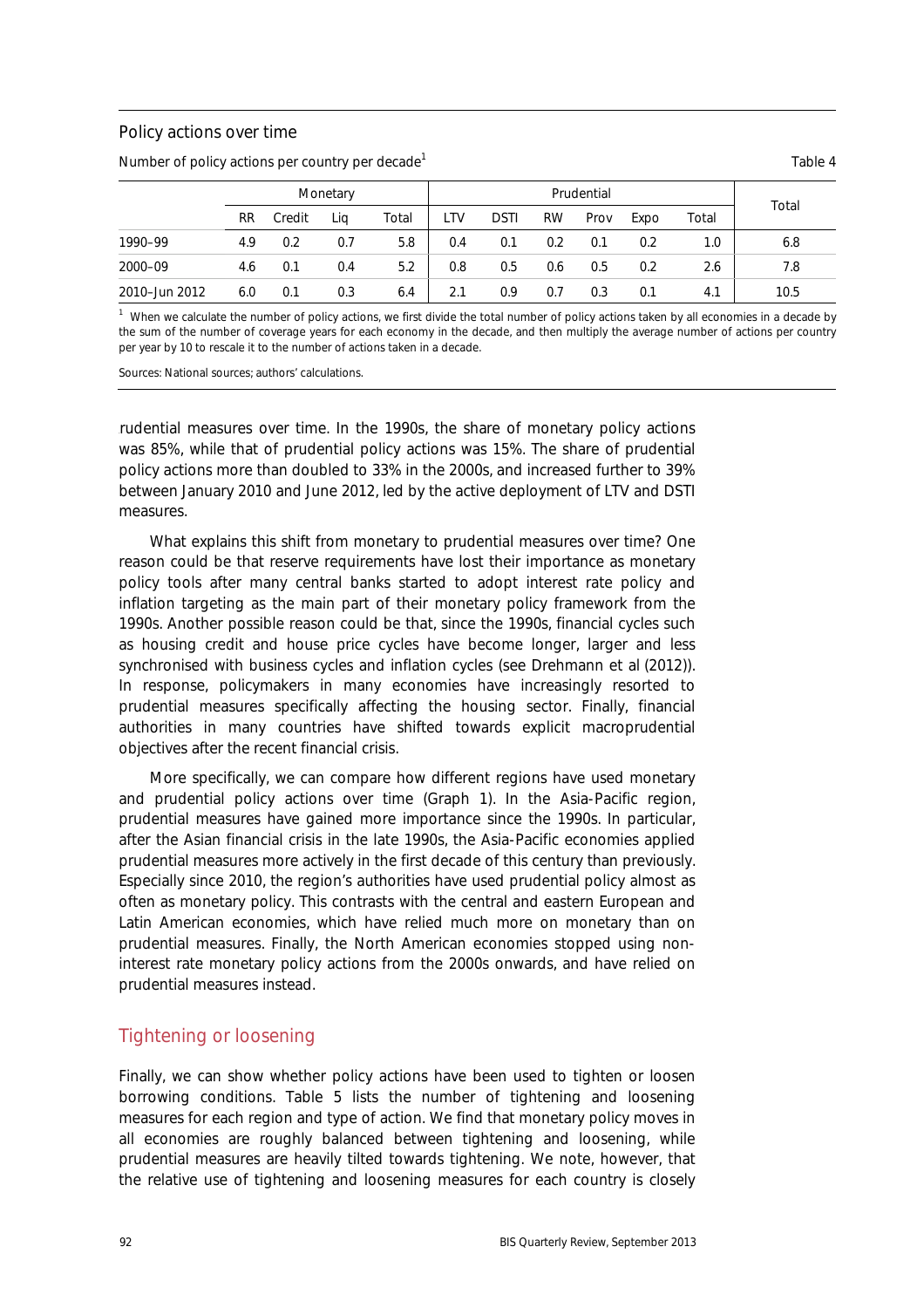

Policy actions by region over time<sup>1</sup>

Number of policy actions per country per decade<sup>2</sup>

Graph 1

<sup>1</sup> The figures in square brackets indicate the number of economies in each region. <sup>2</sup> When we calculate the number of policy actions, we first divide the total number of policy actions taken in all economies in one region in a decade by the sum of the number of coverage years for each economy in the region in the decade, and then multiply the average number of actions per country per year by 10 to rescale it to the number of actions taken in a decade.

Sources: National sources; authors' calculations.

related to the relative length of boom and bust periods in its housing market during the period covered in the database. Adjusting the number of tightening and loosening measures in relation to booms and busts in housing markets for each country is beyond the scope of this article.

Nevertheless, we can compare the choice of whether to tighten or loosen monetary policy with the same choice for prudential policy in each region. We find that, in each of the six regions, the share of tightening actions in prudential measures was greater than that of tightening actions in monetary policy measures. This finding implies that prudential measures were more tilted towards tightening than were monetary policy measures in all regions. One possible reason could be that, in principle, regulators could tighten prudential standards during a housing boom to stem housing credit growth, and loosen them during a crisis to increase buffers above the regulatory minima. In reality, however, regulators often find it difficult in mid-crisis to relax prudential measures that were tightened pre-crisis because market participants might then get the impression that banks were lacking in solvency or liquidity.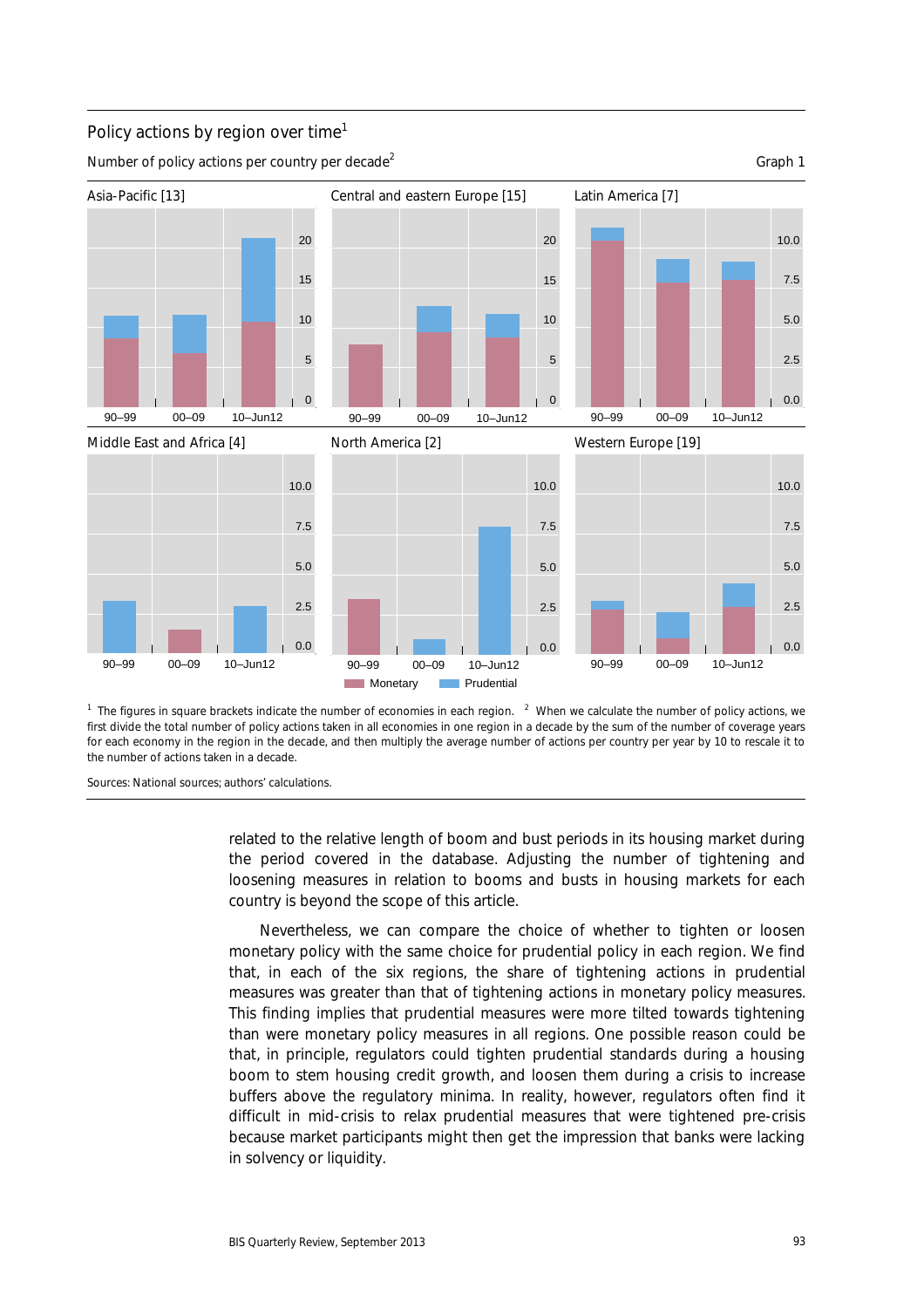#### Policy actions by direction

Number of policy actions Table 5

|                  | Asia-<br>Pacific<br>$[13]$ | Central and<br>eastern<br>Europe<br>$[15]$ | Latin<br>America<br>$[7]$ | Middle East<br>and Africa<br>$[4]$ | <b>North</b><br>America<br>$[2]$ | Western<br>Europe<br>$[19]$ | All<br>economies<br>[60] |
|------------------|----------------------------|--------------------------------------------|---------------------------|------------------------------------|----------------------------------|-----------------------------|--------------------------|
| <b>RR</b>        | 90/60                      | 115/106                                    | 43/44                     | 4/2                                | 0/7                              | 3/49                        | 255/268                  |
| Credit           | 3/1                        | 4/3                                        | 0/0                       | 0/0                                | 0/0                              | 2/1                         | 9/5                      |
| Lig              | 13/17                      | 0/4                                        | 6/0                       | 0/0                                | 0/0                              | 4/9                         | 23/30                    |
| Monetary total   | 106/78                     | 119/113                                    | 49/44                     | 4/2                                | 0/7                              | 9/59                        | 287/303                  |
| LTV              | 41/15                      | 8/3                                        | 1/1                       | 0/0                                | 4/0                              | 12/9                        | 66/28                    |
| <b>DSTI</b>      | 16/4                       | 11/1                                       | 1/0                       | 1/0                                | 2/0                              | 4/5                         | 35/10                    |
| <b>RW</b>        | 13/1                       | 11/8                                       | 3/2                       | 3/0                                | 0/0                              | 6/3                         | 36/14                    |
| Prov             | 14/2                       | 8/2                                        | 6/0                       | 1/0                                | 0/0                              | 2/2                         | 31/6                     |
| Expo             | 5/6                        | 4/4                                        | 0/0                       | 0/0                                | 0/0                              | 1/0                         | 10/10                    |
| Prudential total | 89/28                      | 42/18                                      | 11/3                      | 5/0                                | 6/0                              | 25/19                       | 178/68                   |

The first value in each cell represents the number of tightening measures, and the second value the number of loosening measures. The figures in square brackets indicate the number of economies in each region.

Sources: National sources; authors' calculations.

## Conclusion

A new database for policy actions on housing markets draws on official publications of central banks and financial authorities in 60 economies over the past two decades or so to provide a comprehensive and consistent documentation of such actions. These data show that the Asia-Pacific economies were the most active users of prudential measures, whereas central and eastern European and Latin American countries were the most active users of monetary policy actions (excluding policy rate changes). In addition, we find that prudential measures have been used more frequently in recent years and were more tilted towards tightening than were monetary policy actions. These findings are in line with the increasing interest of policymakers in prudential measures that specifically influence housing credit booms.

For policymakers, the database will show what policy measures other jurisdictions have adopted to tackle the problems associated with booms and busts in housing credit and house prices. However, as collecting these data is very costly, we do not plan to update the database regularly.

For researchers, the database will help to support empirical analyses. In particular, dummy variables could be constructed for each type of policy action, as could numerical variables representing the size or intensity of changes in the policy actions. For example, by constructing dummy variables using the database, Kuttner and Shim (2013) find that certain types of prudential policies and fiscal measures tend to slow house price and housing credit growth. Also, since the database covers a wide range of non-interest rate monetary policy measures such as reserve requirements, it would be possible to gauge the impact of these measures on more general credit growth such as the total credit to the private non-financial sector recently published by the BIS (see Dembiermont et al (2013)).